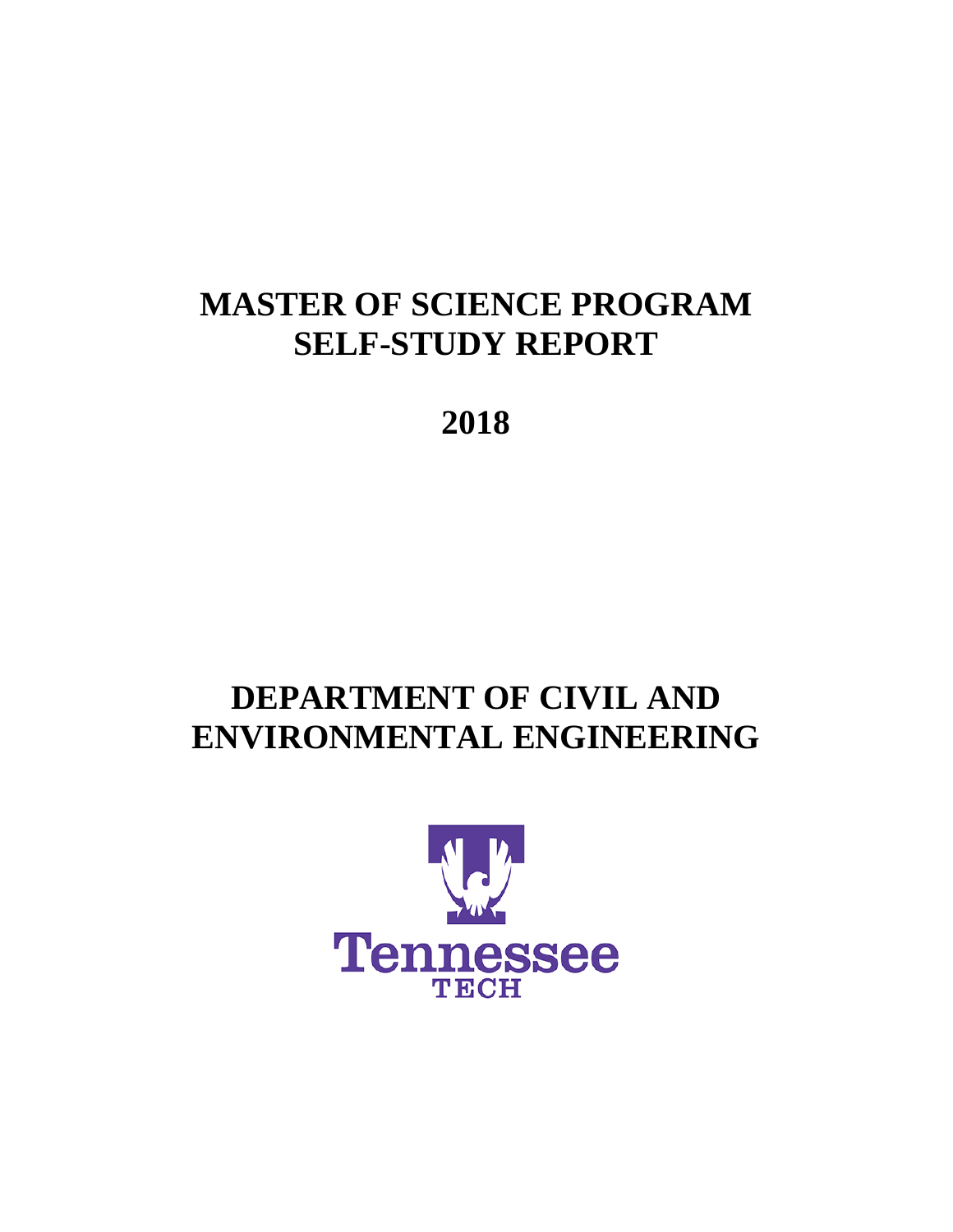# **TABLE OF CONTENTS**

| <b>GRADUATE PROGRAM CONTENT AND DIRECTION4</b>                                            |    |
|-------------------------------------------------------------------------------------------|----|
|                                                                                           |    |
|                                                                                           |    |
|                                                                                           |    |
|                                                                                           |    |
| Selection of a graduate student's committee, the nature of the comprehensive examination, |    |
|                                                                                           |    |
|                                                                                           |    |
|                                                                                           |    |
|                                                                                           |    |
|                                                                                           |    |
| 1.                                                                                        |    |
| 2.                                                                                        |    |
| 3 <sub>1</sub>                                                                            |    |
| 4.                                                                                        |    |
| 5.                                                                                        |    |
|                                                                                           | 41 |
|                                                                                           |    |
|                                                                                           |    |
|                                                                                           |    |
|                                                                                           |    |
|                                                                                           |    |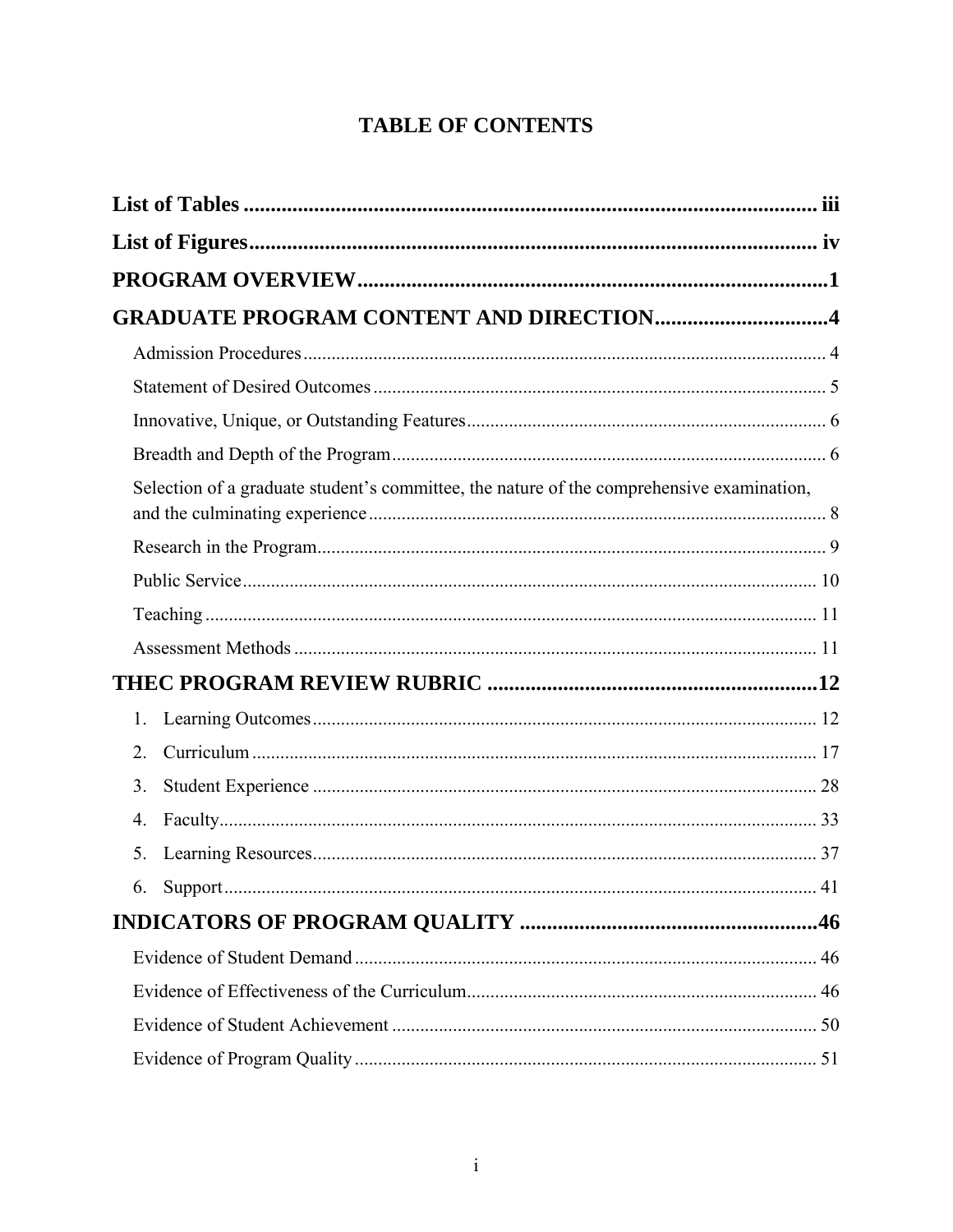| Syllabi of Selected Graduate Courses and their Prerequisite Undergraduate Courses74 |  |
|-------------------------------------------------------------------------------------|--|
|                                                                                     |  |
| Curriculum Vitae of Graduate Faculty in Civil and Environmental Engineering87       |  |
|                                                                                     |  |
|                                                                                     |  |
|                                                                                     |  |
| Master of Science in Civil and Environmental Engineering Oral Defense and Thesis    |  |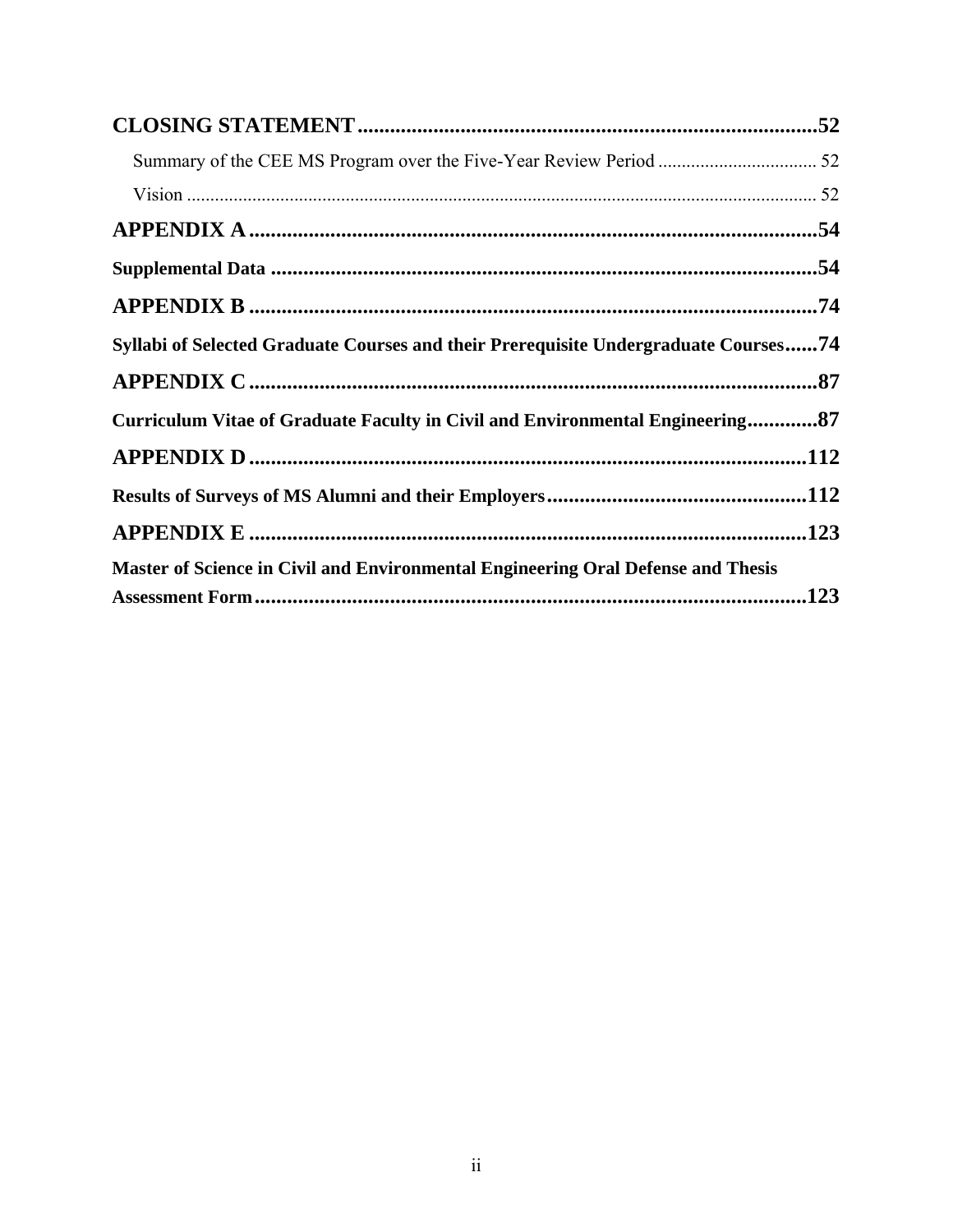# **List of Tables**

| Table 1. Specific Student Learning Outcomes for CEE Sub-Disciplines 12                                  |  |
|---------------------------------------------------------------------------------------------------------|--|
|                                                                                                         |  |
|                                                                                                         |  |
| Table 4. Selected Split-Level Courses Showing Additional Work to be done by Students Taking             |  |
|                                                                                                         |  |
|                                                                                                         |  |
|                                                                                                         |  |
|                                                                                                         |  |
| Table 8. Applications and Admissions to the CEE Graduate Program from 2012 to 2017  46                  |  |
| Table 9. Summary of Grades and Five-Year Average of Course Enrollment in Core MS CEE                    |  |
|                                                                                                         |  |
|                                                                                                         |  |
|                                                                                                         |  |
|                                                                                                         |  |
|                                                                                                         |  |
|                                                                                                         |  |
| Table A-2. Graduate courses and the semesters they have been offered between Fall 2012 and              |  |
|                                                                                                         |  |
| Table A-3. Academic Data and Overall Performance of MS Graduates during 2012-2017 70                    |  |
|                                                                                                         |  |
|                                                                                                         |  |
|                                                                                                         |  |
|                                                                                                         |  |
|                                                                                                         |  |
| Table D-2. Individual Responses to Questions 11 to 17 (See question list for full question text). . 116 |  |
|                                                                                                         |  |
|                                                                                                         |  |
|                                                                                                         |  |
|                                                                                                         |  |
|                                                                                                         |  |
|                                                                                                         |  |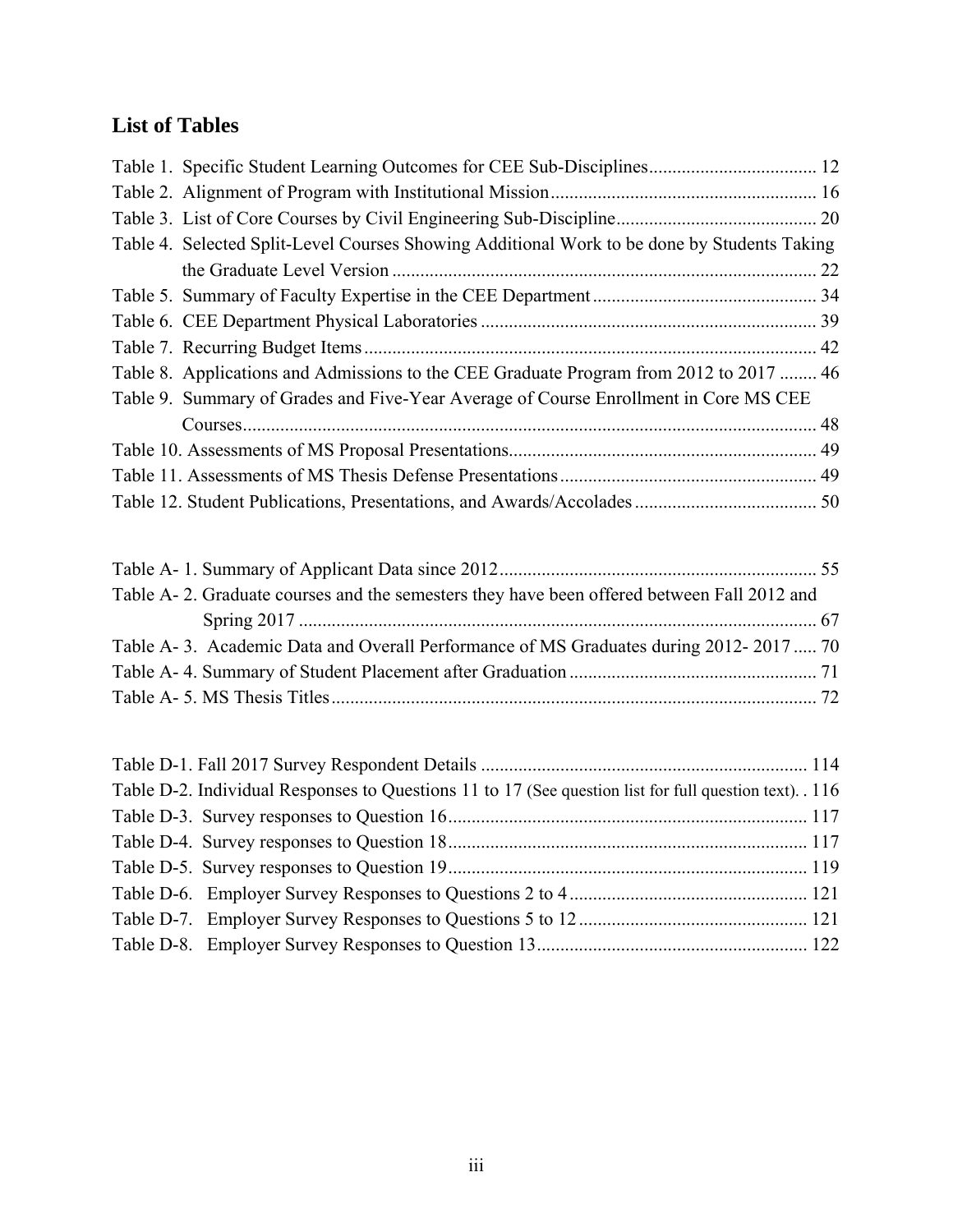# **List of Figures**

| Figure 4. Converted Average of Ratings for Progress on Relevant Objectives when Compared to |
|---------------------------------------------------------------------------------------------|
|                                                                                             |
| Figure 5. Converted Average of Ratings for Teaching Effectiveness when Compared to all      |
|                                                                                             |
| Figure 6. Converted Average of Ratings for Excellent Course when Compared to all Classes in |
|                                                                                             |
|                                                                                             |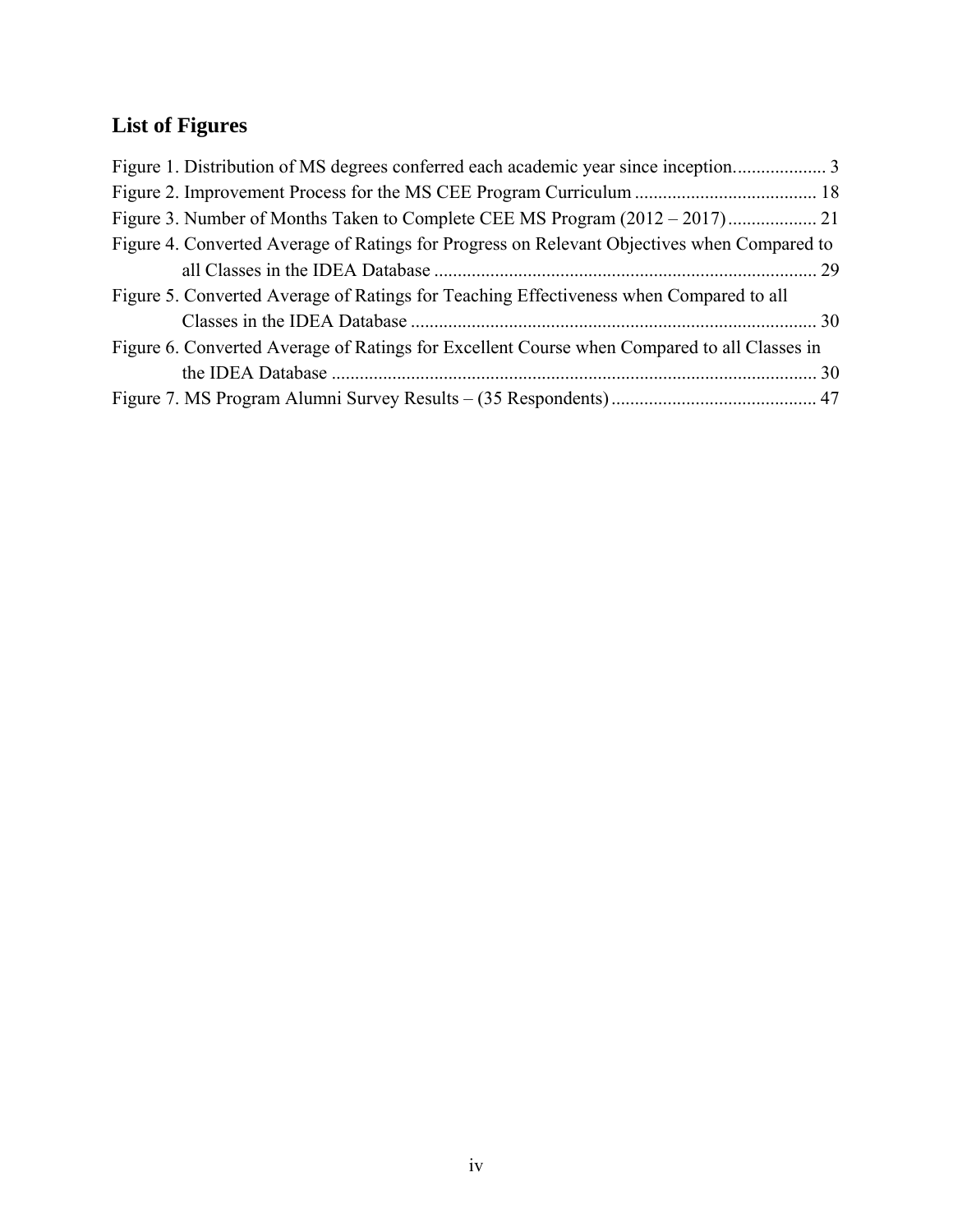# **PROGRAM OVERVIEW**

The Department of Civil and Environmental Engineering (CEE) has offered master's degree programs since 1965 with the first degrees conferred in 1969. During the past 47 years, more than 350 Master's degrees have been awarded to students specializing in the sub-disciplines of Structural Mechanics, Environmental Engineering, Transportation Engineering, Construction Materials, and Structural Engineering. The degrees granted have included the Master of Science in Civil Engineering (MSCE), which began at the college level in 1965, the Master of Civil Engineering (MCE) and the Master of Engineering (ME). The ME programs were available to students from 1975 to 1985. The MSCE (MS for short hereafter) is the only degree currently available to students in the form of two options: "thesis" and "non-thesis." Those who select the "thesis" option take a minimum of 6 credit hours of research in addition to a minimum of 24 hours of graduate coursework, while those who select the "non-thesis" option take a minimum of 3 credit hours of project work in addition to a minimum of 31 hours of graduate coursework. The Department also has a Fast-track MS Program in Civil Engineering that provides the opportunity for CEE undergraduate students at Tennessee Tech University with an excellent academic record (qualifying requirements can be found at https://www.tntech.edu/graduatestudies/fast-track-to-amasters-degree and selecting Civil and Environmental Engineering) to accelerate completion of the MS program. This is achieved by allowing a qualified senior undergraduate student to accumulate up to six credit hours of graduate coursework while still completing the undergraduate degree. These six credit hours of graduate coursework are used to satisfy both undergraduate and graduate degree requirements.

Consistent with the missions of Tennessee Tech University (can be found at Tennessee Tech University Mission) and the College of Engineering (can be found at College of Engineering Mission), the mission of the MS program in CEE is to provide students with the strong academic training required for making significant contributions to the civil engineering profession in the 21st century, for becoming well informed productive members of society, and/or for preparing them for advanced study at the doctoral level. The goals of the program include continued improvement of its research and scholarly profile, a coursework portfolio that is relevant to professional practice and research, and production of graduates that are professionally engaged. Consistent with these goals, specific objectives of the program include increasing the scholarly work done by CEE faculty and graduate students, increasing externally funded research led by CEE faculty and students, increasing enrollment of the graduate program by attracting more high quality students, continuing provision of high quality courses that keep graduate students abreast of developments in their CEE sub-disciplines and that equip them for undertaking high quality research, and increasing engagement in the profession by graduate students through professional service activities.

By virtue of the breadth of the CEE discipline, each MS student is required to select and build emphasis in one of the six sub-disciplines of the CEE MS program, namely Structural Engineering, Environmental Engineering, Transportation Engineering, Construction Materials, Geotechnical Engineering, and Structural Mechanics. The MS program had lacked the subdiscipline of geotechnical engineering for several years. To increase the breadth of the program and increase enrollment by being able to attract graduate students seeking expertise in geotechnical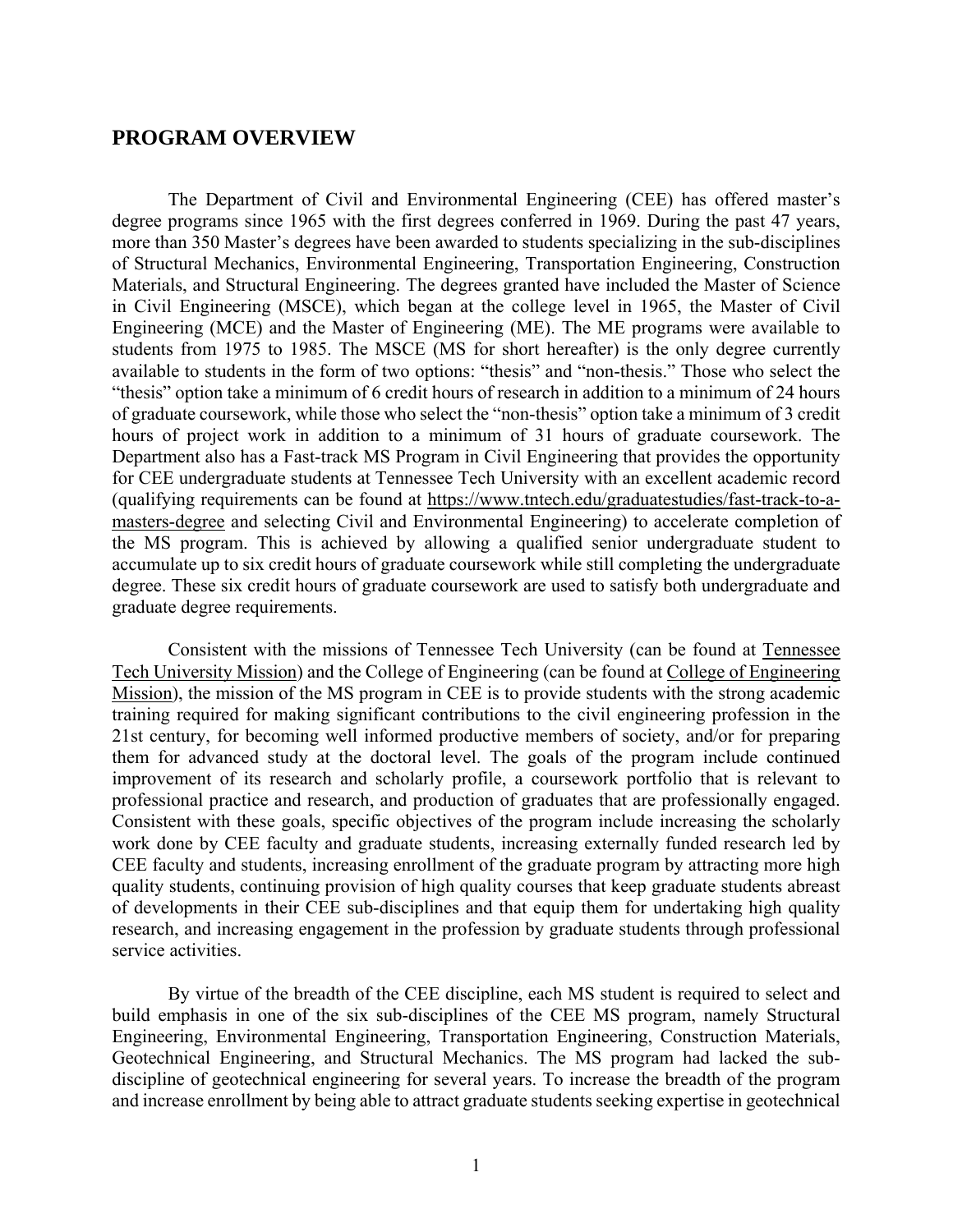engineering, CEE faculty set as an objective to recruit a faculty member with expertise in this subdiscipline. In 2015, Dr. Daniel VandenBerge was hired to fill the position. With his expertise, the Department has begun to recruit MS students to the geotechnical sub-discipline (two within the study period). Further, within some of the sub-disciplines, the CEE MS program provides for additional specialization, allowing a graduate student to build depth in a specific area. As examples, within the sub-discipline of structural engineering, graduate students specialize in either bridge design or building design. In the sub-discipline of transportation engineering, graduate students specialize either in traffic engineering or in transportation planning. In the sub-discipline of environmental engineering, graduate students specialize in either water resources engineering or environmental quality and wastewater treatment engineering.

The MS program has a coursework component, a thesis research/project component, and a professional development component. These components are discussed in turn. For the coursework component, nearly all the courses offered in the program are three-credit-hour courses. Each subdiscipline has required core courses and graduate elective courses from which students select. The courses are structured to ensure achievement of the MS program objectives and learning outcomes. Collectively, the courses emphasize critical thinking, reviews of the relevant literature in a subdiscipline, independent work, team work, and written and oral communication. The thesis research and project component emphasize independent work. In the case of thesis research, its conduct is expected to lead to significant technical contributions being made in a specific area of a CEE subdiscipline. In the case of project work, its conduct is expected to lead to contributions to the practice of the profession. The professional development component seeks to inculcate into students the importance of and how to keep abreast of developments in their sub-disciplines postgraduation, through participation in technical meetings, conferences, workshops, etc. The components of the program, in the final semester of the five-year review period, were delivered by 16 CEE faculty each of whom holds the terminal degree in their respective CEE sub-discipline.

Since the last program review period of 2008-2012, the total annual graduate enrollment has held steady in the range of about 25 to 30 students (of which PhD enrollment has ranged between 6 and 8 students). On average, there have been about 20 graduate students in the MS program at any given time. Over the 2012-2017 review period, the program received a total of 271 applications from domestic and international students. Ninety-three applicants (34.3%) were granted admission (including provisional standing), and 53 of them actually enrolled during this five-year review period. These data are a reflection of the consistent demand and success of the CEE MS program. A summary of the applicants and enrollees is presented in Table A-1 of Appendix A. Thirty (56.7%) of those who enrolled have successfully completed their MS degree. The other 43.3%, as at the time of documentation, were either continuing in the program (with some of them expected to complete it by December 2017) or had dropped out of the program due to low grades or other reasons.

A notable feature of the CEE MS program is that its 5-year running average graduation rate has never been below 5 students per year, which is the Tennessee Higher Education Commission (THEC) specified limit below which a graduate program is classified as "lowproducing." In fact, since the last program review, the average number of students graduating has increased by over 25%. The most recent 5-year (2012-2017) annual average graduation rate is about 9.4 graduates (**see red line** in **Figure 1,** which shows the distribution of MS degrees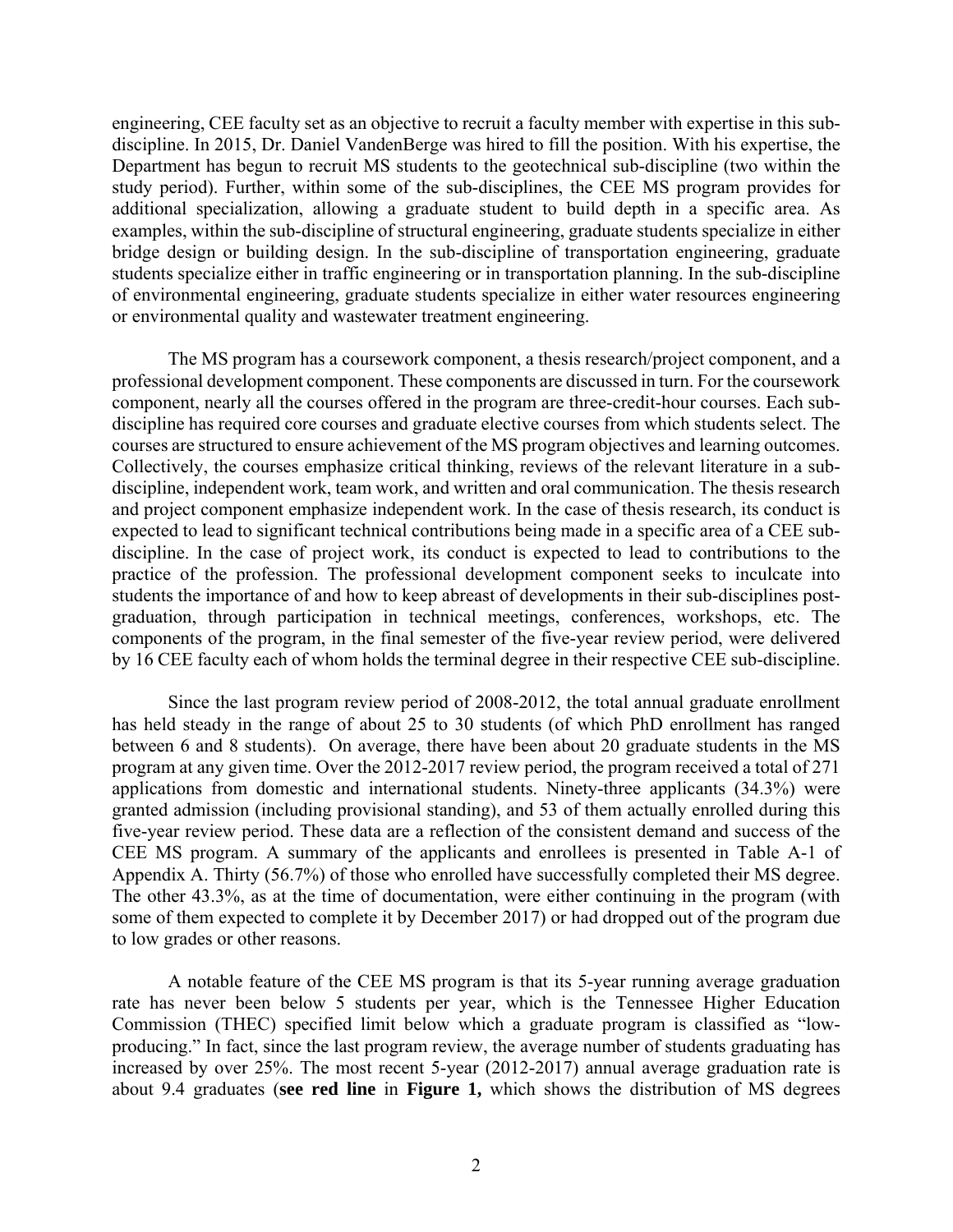conferred each academic year since the program was initiated) as compared to 7.4 in the previous review cycle (2008-2012). The annual average graduation rate calculation considered students who enrolled and graduated during the 2012-2017 time period, as well as those who enrolled prior to 2012, but graduated during this time period.



**Figure 1. Distribution of MS degrees conferred each academic year since inception.** 

A summary of the demographic characteristics of applicants to the program and those that actually enrolled indicate that the graduate student body comprises both US citizens and international students respectively in good numbers. The diversity of both the applicant-pool and the eventual enrollees is testimony to the increasing visibility of the CEE graduate program and success of its outreach into the international arena. Demographic characteristics of applicants to the program, their GRE and TOEFL scores, as well as their undergraduate GPA are presented in Table A-1 of Appendix-A.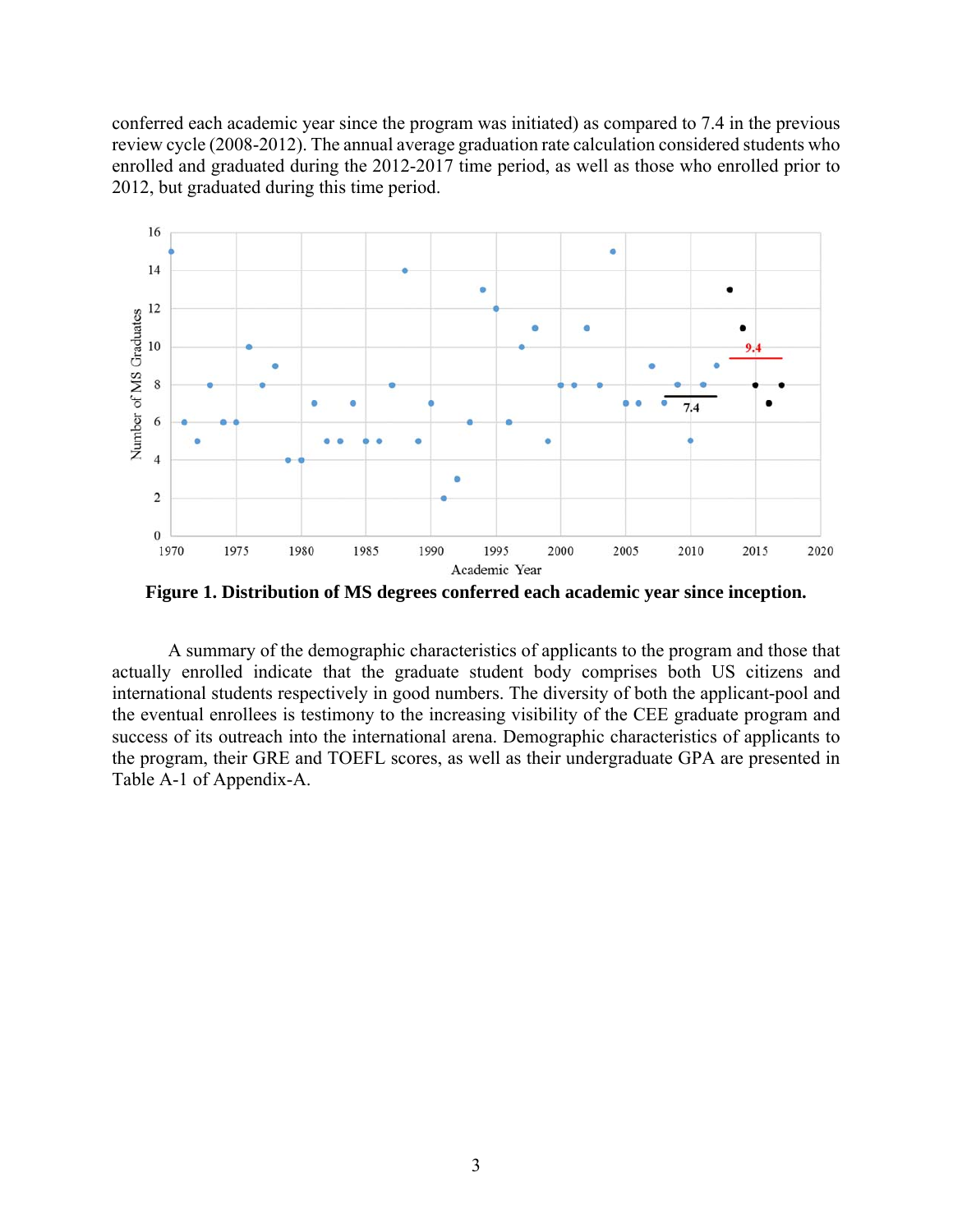# **GRADUATE PROGRAM CONTENT AND DIRECTION**

#### Admission Procedures

Admission decisions on applications into the MS program in Civil and Environmental Engineering at TTU are based on multiple criteria, which are listed in TTU's Graduate Catalog (http://catalog.tntech.edu/content.php?catoid=22&navoid=4188) and on the College of Engineering's website for graduate studies (http://www.tntech.edu/engineering/coe-graduateprograms). These criteria are as follows:

- 1. An undergraduate GPA of at least 3.00 on a 4.0 scale.
- 2. Graduate Record Exam (GRE) General Test scores with breakdown as follows: the Quantitative score should be greater than or equal to 50%; the Verbal score should be greater than or equal to 33%; and the Analytical Writing score should be greater than or equal to 33%. Students with BS degrees in related fields from TTU are not required to take the GRE.
- 3. Three (3) letters of recommendation from persons familiar with the applicant's academic abilities, which demonstrate strong evidence for success in the graduate program.
- 4. Availability of appropriate faculty to serve as research advisor(s).
- 5. Participation in undergraduate research.
- 6. Post-BS degree professional experience relevant to planned degree of study.
- 7. Publications in peer reviewed journals and/or award-winning presentations in technical conferences.
- 8. International students must score at least 550 (213 computer-based or 79 internet-based) on the Test of English as a Foreign Language (TOEFL) or a minimum base score of 6.0 on the International English Language Testing System (IELTS).

Completed electronic application forms submitted by applicants are received by TTU's College of Graduate Studies (CGS). Initial screening is done by CGS using base criteria specified by the CEE Department. Currently, the base criteria is for an application to have at least two of the three GRE General Test scores being no less than the minimum specified above. If for a particular application the base criteria are met, then the application is forwarded to the CEE Department for further evaluation and a recommendation to be made for its final disposition. If the base criteria are not met, the application is rejected.

Each received application in the CEE Department is evaluated based on the eight criteria by the chairperson and by CEE faculty in the applicant's planned area of specialization. After consultation amongst the evaluators, the CEE chairperson recommends a decision which could be to Deny Admission; Grant Admission with Full Standing; Grant Admission with Provisional Standing; or Grant Admission with Special Standing. Provisional or Special Standing status may be changed to Full Standing after the student satisfies the requirements specified by the CEE Department at the time of admission. It should be noted that even though an applicant may not meet a few of the eight criteria, admission to Full Standing may be granted based on the extent to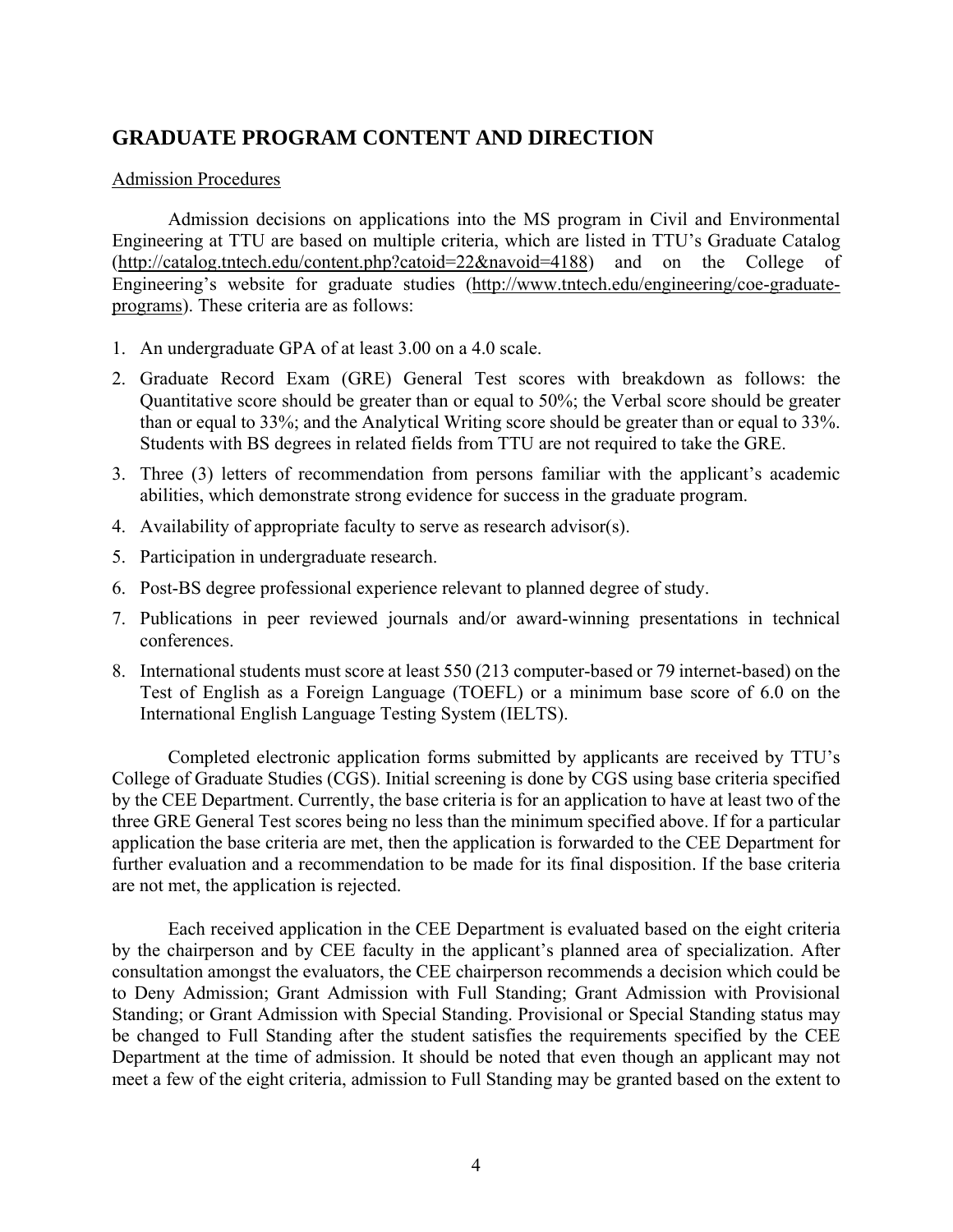which the remaining criteria are satisfied (typically, if five of seven criteria, excluding letters of reference, are met, the applicant is admitted).

The CEE MS program is designed for graduates from approved undergraduate civil engineering programs. Thus, a baccalaureate degree in civil engineering is required for Full Standing admission to be granted. Applicants with an undergraduate degree in a closely related field are evaluated on a case-by-case basis and may be admitted to Full Standing after successful completion of the identified background courses. An applicant that is admitted with Provisional Standing due to a low TOEFL score is required to take one or more English as a Second Language course: ESL 1010 and/or ESL 1020 as remedial study.

#### Statement of Desired Outcomes

The learning outcomes of the CEE MS program, as described later in Section 1.1, are for students in the MS program in Civil Engineering to be able to:

- 1. Demonstrate clear understanding of the chosen sub-discipline of civil engineering covered in course material in the graduate program;
- 2. Apply advanced methods in the development of solutions in the chosen sub-discipline of civil engineering ; and
- 3. Give professional presentations or write scholarly manuscripts worthy of publication in peer reviewed journals.

In consonance with the above, specific desired outcomes of instruction for CEE MS students are for them to:

- 1. Have a mastery of the theoretical fundamentals in their area of specialization;
- 2. Have a thorough understanding of the advanced concepts in their area of specialization;
- 3. Be able to apply both the fundamental and the advanced concepts in their respective areas of specialization to the development of solutions pertinent to civil engineering problems;
- 4. Have, in their area of specialization, comprehension of relevant technical material found in journals and papers presented at technical conferences;
- 5. Be able to perform technical work in their area of specialization working independently;
- 6. Be able to perform technical work in their area of specialization working in teams;
- 7. Be able to author technical papers worthy of consideration for publication in journals, or for presentation at technical conferences, or as technical reports to civil engineering agencies or other clients;
- 8. Have the ability to deliver effective technical presentations orally; and
- 9. Recognize the importance of continuing education towards keeping abreast of technical developments in their fields of specialization.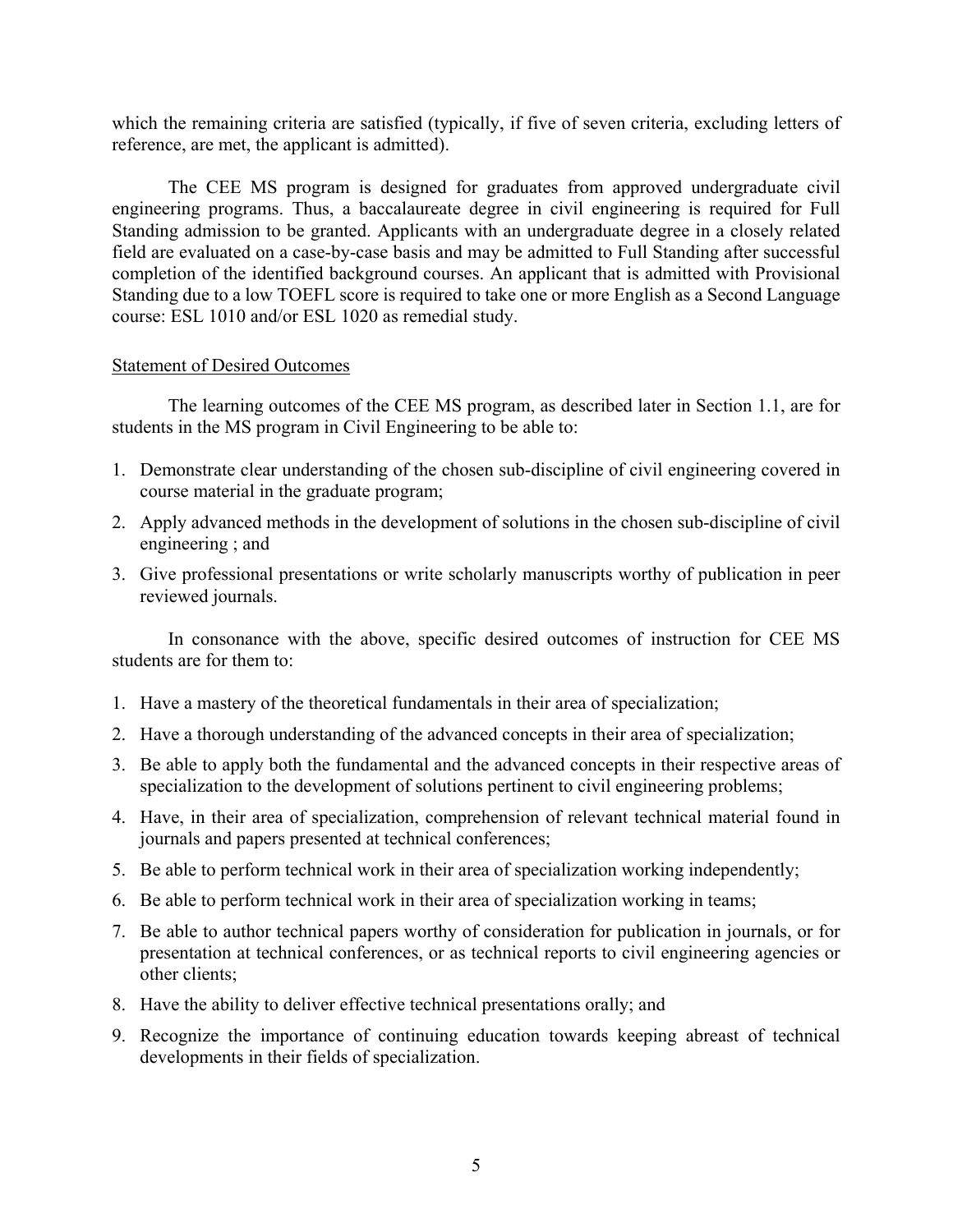Innovative, Unique, or Outstanding Features

Ways in which the CEE MS program is innovative, unique, and outstanding are described below.

- 1. The first feature of the program that is outstanding relates to its size. The program has a size that allows CEE faculty in each area of specialization to work more closely with their graduate students, provide more personal attention to each student's academic needs, and adopt teaching styles that better address the needs of their students and therefore enhance student learning.
- 2. A second feature of the program that is outstanding is its value of scholarship. One way in which this is demonstrated is through encouraging all graduate students that have made significant progress on their research to participate in Research Day, a research event organized by TTU's Office of Research and Economic Development, to showcase research being done on campus and reward the adjudged highest quality research performed in each discipline.

Another way in which the MS program demonstrates its value of scholarship is through the financial support given by both the CEE Department and the College of Engineering to graduate students to enable them participate in regional and national conferences, particularly so when they are a coauthor of a technical paper(s) to be presented at these meetings.

- 3. A third feature of the program that is outstanding is the admissions process adopted by the CEE Department and the College of Engineering. It is a compensatory model that allows an applicant that does not necessarily meet all the admission's criteria to still be granted provisional admission, giving them an opportunity to demonstrate in their first semester the capability to successfully complete the program.
- 4. A fourth feature of the program that is both outstanding and unique is the regular graduate training provided on Plagiarism, Proposal/Thesis writing, communication skills, and development of a program of study. These are accomplished through the Graduate Seminar course.
- 5. A fifth outstanding feature of the program is the BS/MS fast-track master's degree option it offers which has been effective in attracting exceptional students in the CEE undergraduate program to pursue a graduate degree.
- 6. An innovative feature of the program relates to how funds are raised to support MS students. The Department raises funds from the traditional sources, typically from State and National research funding agencies. However, CEE faculty continually look for alternative ways to provide additional financial support to graduate students. One of the innovative ways the CEE Department is accomplishing this is through the establishment of a golf tournament in Cookeville, TN annually. This event is well patronized by both faculty and alumni, and the tournament proceeds are used to provide additional summer support for three meriting graduate students. As the event grows, the number of student beneficiaries will grow as well.

# Breadth and Depth of the Program

As stated earlier, the CEE Department offers two options in the MS program: a thesis option and a non-thesis option (see CEE Graduate Handbook). Course work and/or research requirements for these options are described in turn below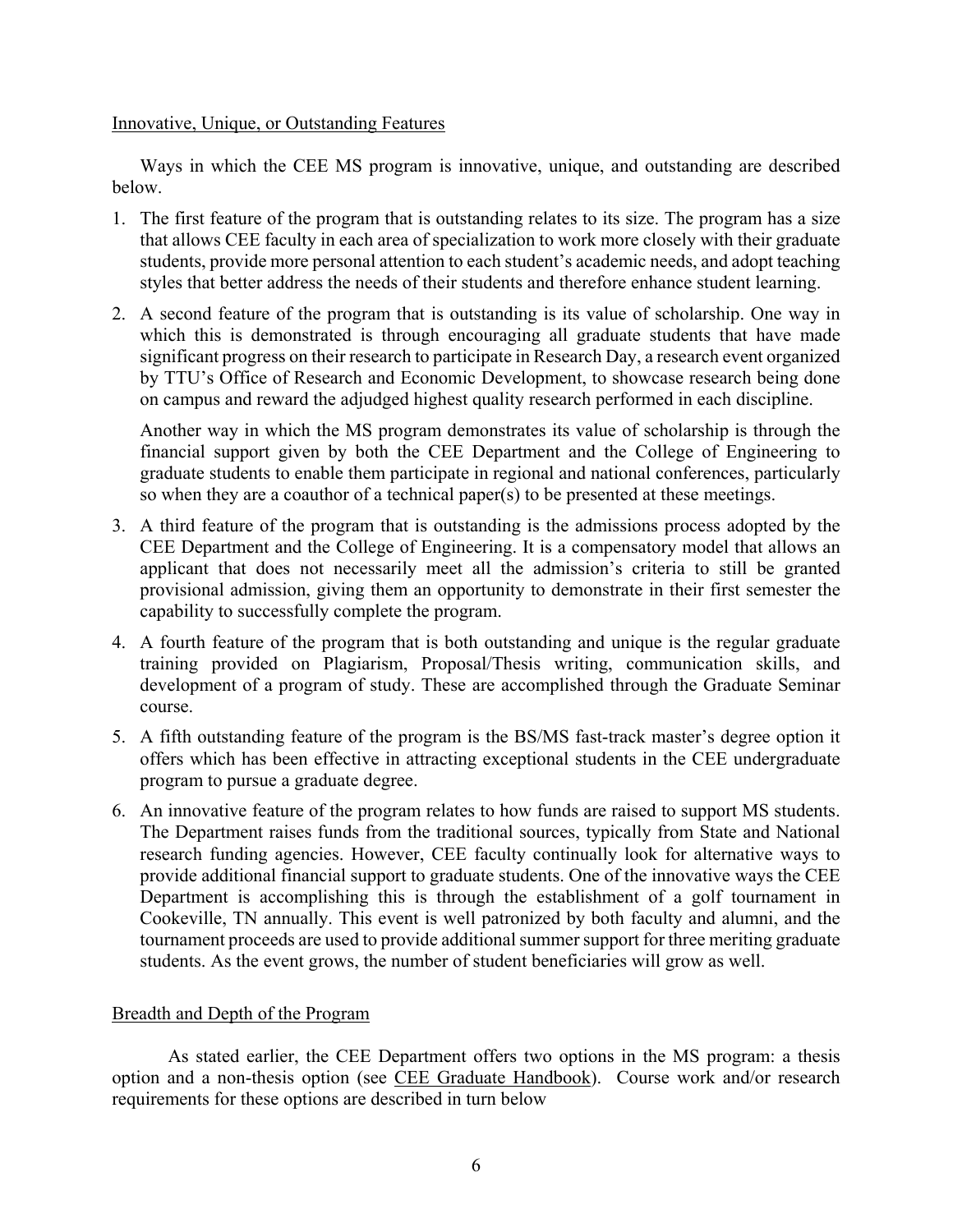- 1. The non-thesis option requires a student to take a minimum of 34 credit-hours of graduate courses, which are specified in the student's approved Program of Study, with a breakdown as follows: 30 credit-hours of graduate-level course work, one credit hour of CEE 6910 Graduate Seminar, and three credit-hours of CEE 6980 Special Topics (Project Work). The non-thesis MS student has to submit a project report on the Special Topics course, give an oral presentation of the project, and pass an oral comprehensive exam.
- 2. The thesis option requires a graduate student to complete a minimum of 31 graduate credithours with a breakdown as follows: 24 credit-hours of graduate courses, one credit-hour of CEE 6910 Graduate Seminar, and a minimum of six credit hours of CEE 6990 Thesis Research. Requirements for the thesis include development of a research problem statement relevant to the civil and environmental engineering profession, successful execution of the research, and documentation of the research findings and results to the satisfaction of the student's graduate advisory committee and to the College of Graduate Studies. Additionally, the thesis, which among others embodies a literature review, a methodology, results, and conclusions must be successfully defended by the graduate student to his/her graduate advisory committee.

For both MS options, at least 15 of the credit-hours for graduate courses in their Program of Study must be CEE courses. Occasionally, there may be special circumstances that merit a deviation from the above requirement. Where this is the case, approval has to be obtained from both the Chairperson of the CEE Department and the student's graduate advisory committee.

In both MS options, in some instances, an unlisted course may be included in a student's Program of Study. These are assigned the course number CEE 6900 (Special Problems) and have a specific title associated with each occurrence. Such special problem courses are initiated at the CEE sub-discipline level and must be approved by the CEE Research and Graduate Advisory Committee before they are offered. It is required that the proposal submitted to the committee for the offer of such courses include the list of topics to be covered in them. CEE 6900 courses serve at least two purposes. First, they serve as the "pilot test" for new graduate courses, allowing the instructor to refine course content and requirements before the course is eventually submitted for approval by the necessary committees and listed in the university graduate catalog. Second, CEE 6900 serves as a vehicle for CEE faculty to involve graduate students in research the faculty may be engaged in at a given time that has interesting intellectual and practical aspects, allowing the students to earn graduate course credit-hours while working on something relatively unique.

In both MS options, it is required that at least 15 of the credit-hours for graduate courses be at the 6000 level. The remainder of the courses in a student's Program of Study may be at the 5000 level. However, not more than 30 percent of the courses in a student's program of study may be in dually listed courses, that is, 4000- and 5000-level courses. Courses below the 5000 level are not counted towards a graduate degree. Although they may be listed in a student's Program of Study as background requirements, these courses are not considered in establishing completion of degree requirements.

It is apparent from the structure of the course requirements above that the CEE MS program strongly encourages its students to take relevant courses from non-CEE departments. This is deliberate and in recognition of the breadth of knowledge often required for the development of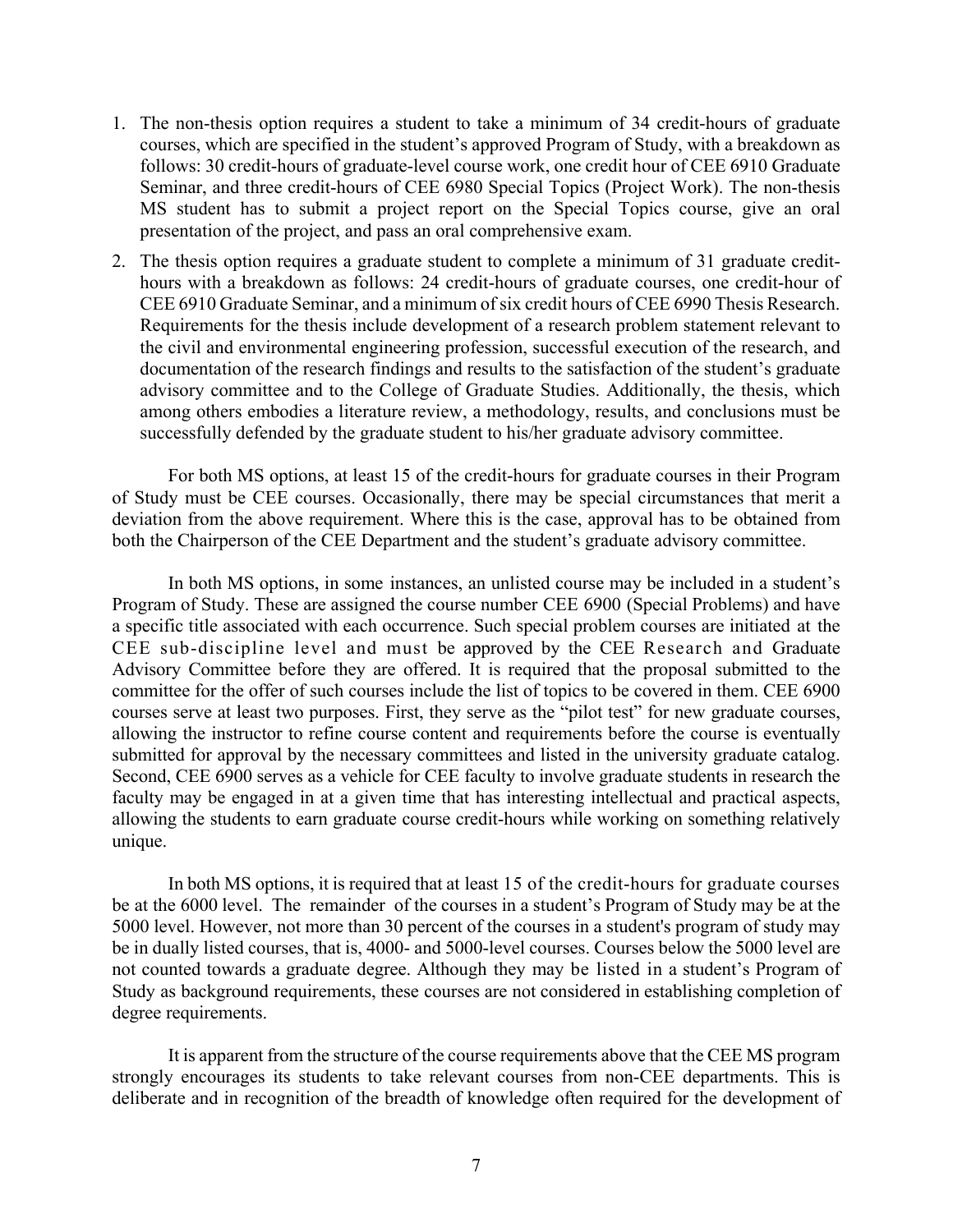context sensitive solutions to problems faced by civil and environmental engineers in today's world. Thus, several of the MS students are advised to take courses from other departments including Biology, Statistics, Mathematics, Chemistry, and Earth Sciences.

The CEE Department also offers a Fast-track MS Program in Civil Engineering. Its purpose is to provide an opportunity for promising CEE undergraduate students to accelerate the completion of the MS program. Students invited to this program have to complete and submit their application for approval by the end of the second semester of their junior year. The admission criteria for this program are: be enrolled as an undergraduate Civil Engineering student at TTU with at least junior standing; have an overall GPA of at least 3.25; have at least a 3.5 GPA based on performance on CEE courses only; and have a recommendation from a CEE faculty that will serve as the student's graduate advisor. Meeting these minimum requirements is not a guarantee of admission to the graduate program. In addition to the requirements for admission to the CEE Fast-track M.S. program, all requirements for admission to the CEE graduate program must also be met upon graduation.

# Selection of a graduate student's committee, the nature of the comprehensive examination, and the culminating experience

The CEE chairperson does the initial advisement of all MS students. The chairperson meets with each of them to discuss among others the graduate program, the student's interests, potential funding sources if he/she is not already funded, and other needs such as office space, etc. They agree on the first semester's courses to be taken by the student. The chairperson then has the student meet individually with each faculty member in the chosen area of specialization to discuss courses for the program, research, and funding. The student is responsible for identifying, in consultation with the departmental chairperson, a faculty member who is willing to chair his/her committee. Then, in conjunction with the chairperson of the committee, the graduate student is responsible for identifying at least two other faculty members who are willing to serve on the committee. The advisory committee must consist of at least three members of the TTU graduate faculty and must be chaired by a member of the Department of Civil and Environmental Engineering.

The advisory committee is expected to be appointed during the student's first semester but not later than the semester in which the student is expected to complete 15 credit-hours of coursework. The mission of the committee is to guide, review the student's progress and assist the student as needed, and ensure that the students embark on a journey of self-inquiry that is relevant to the civil and environmental engineering profession.

Once the advisory committee is formed, the student's program of study or plan of study is developed and should be approved by all members of the advisory committee. In this plan of study, a student outlines a thoughtful plan of which courses to take, the order in which courses should be taken, and the amount of effort to be devoted to research/project each semester. This outline of courses should provide the required tools for the students' successful research completion. The student, along with the advisory committee chairperson, has to identify a research problem of interest, and then prepare a proposal and present it to the advisory committee. During this stage, a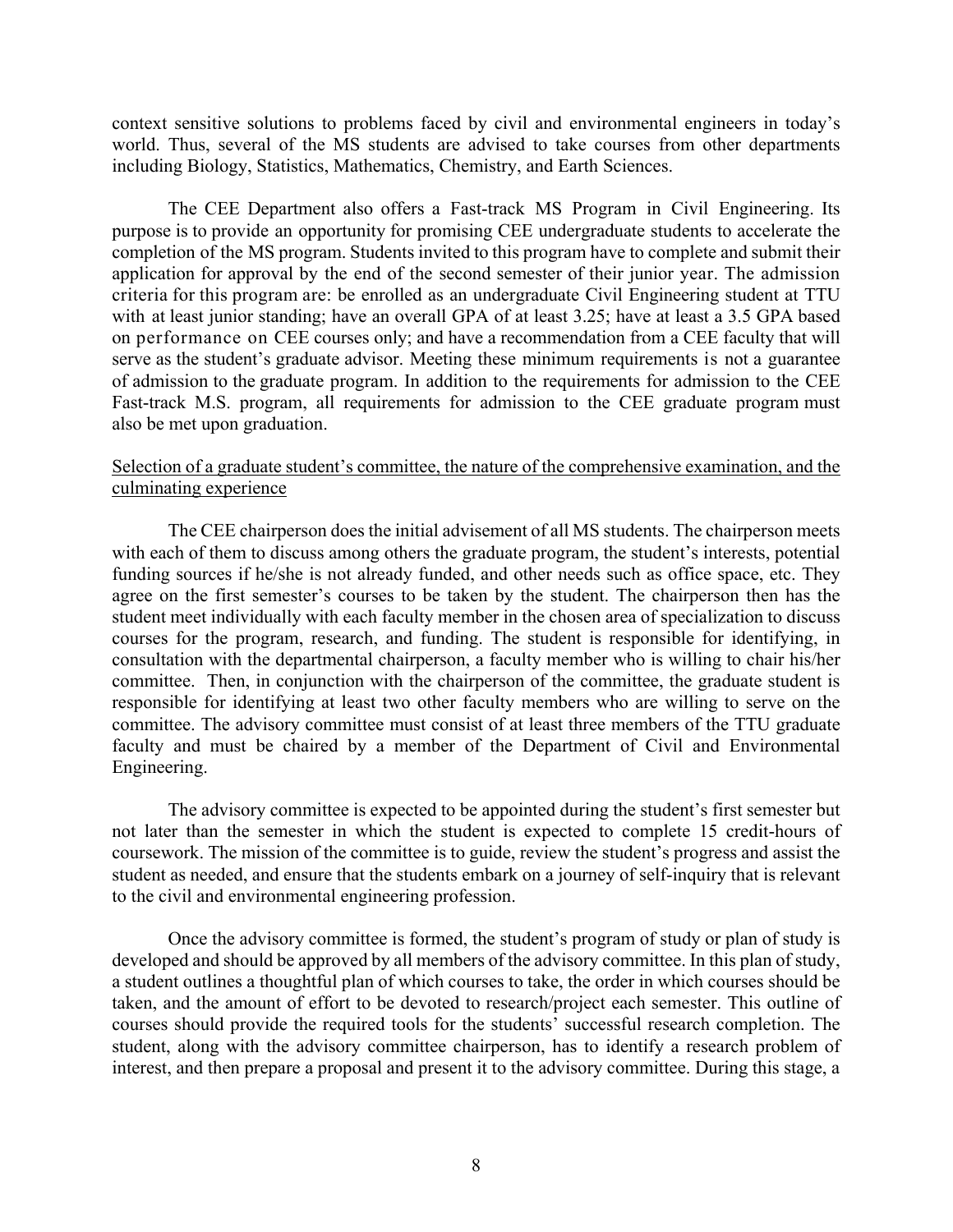student receives constructive input and recommendations from the advisory committee members on improving the plan to make a successful study more likely.

On completion of the thesis or project, the student's advisory committee members are required to review it prior to the comprehensive examination, and assist in the conduct of the examination. During the examination, the strength of the graduate student's knowledge of the technical subject matter embodied in their program of study is judged by the committee. In addition, the quality of his/her thesis/project is assessed by the advisory committee members to determine if he/she merits being awarded a Master of Science degree in Civil Engineering. Prior to and after the comprehensive examination, the thesis/project document goes through cycles of editing and revision in close consultation with the major advisor and the advisory committee until it is of acceptable quality and meets the College of Graduate Studies requirements.

#### Research in the Program

By design, the MS program (thesis or non-thesis option) requires, along with the coursework component of the program, a significant self-driven scientific investigation into an approved research topic, the process of which imbues graduate students with independent thinking and problem-solving skills. For the thesis option, this translates into the program requirement of a research thesis to which a minimum of 6 credit-hours is allocated, successfully defending it, and demonstrating the relevance of the work done through scholarly publications and presentations and advisory committee approval. For the non-thesis option, this is usually a 3-credit hour semester-long project report that tackles a more applied science problem not necessarily innovative in design but challenging enough to foster independent thinking by the students.

Other than the advanced and inter-disciplinary coursework, the MS program also offers other resources and tools for honing the research and critical thinking skills of graduate students. For instance, the required one-hour graduate seminar course, offered every fall semester, brings speakers from industry and academia who are experts in their fields to give presentations on stateof-the-art topics that inspire graduate students intellectually. Students taking this course also give seminars on their research to their peers to gain experience in presenting research and project results to a technical audience and receive feedback on the quality of their work and communication skills. The University also organizes a Research and Creative Inquiry Day event annually with the primary goal of stimulating high quality student research and creative inquiry on campus and providing a venue for presenting that work. Students are required to first submit an Abstract, which has to conform to guidelines and requirements set by the Office of Research and Economic Development, and then, second, to create a poster of their research, which again must meet specified guidelines. The posters are judged and awards given to the winners. Abstracts and posters, with the consent of the primary author, are published in an online journal titled Proceedings of Student Research and Creative Inquiry Day. Student Research Day often acts a catalyst for students to compete and strive for intellectual excellence while they are beginning to perform scientific inquiry in a field they have not completely explored.

Fundamental to the scientific research process is the conduct of a comprehensive and critical review of the relevant literature on a topic of interest. Hence, as part of the process of inculcating into students the scientific process of inquiry, critical review papers are required in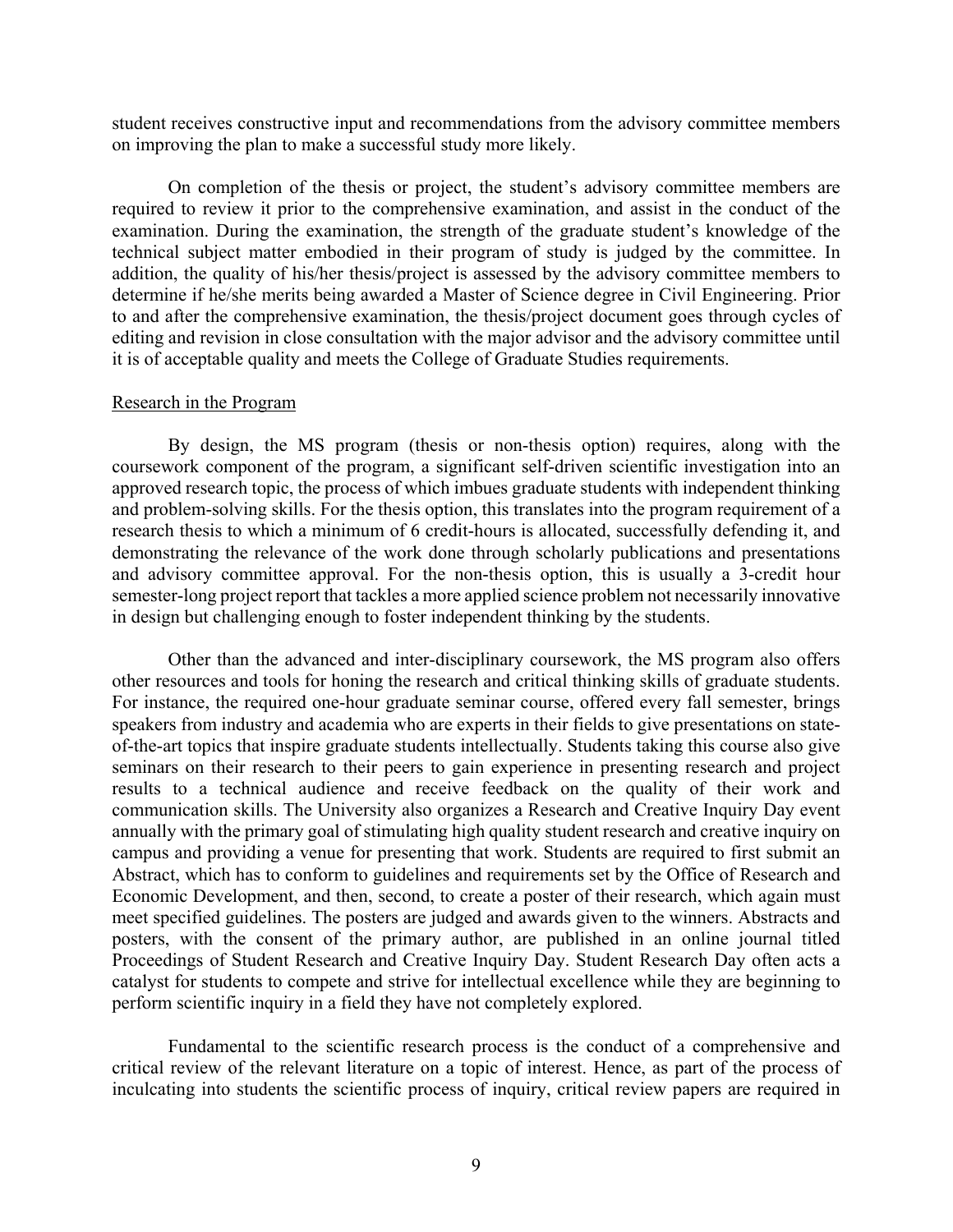some of the graduate courses. Writing these papers helps to nurture independent thinking and identification of possible pathways to advancing the state-of-the-art, which could possibly serve as the starting point of a student's MS research.

Nearly all students enrolled in the MS program in CEE receive some sort of financial assistance in the form of graduate assistantships (GAs). These assistantships are further designated as either a teaching assistantship (TA), or a research assistantship (RA), depending on the nature of the required job duties associated with the assistantship. Funding of these assistantships comes from a variety of sources, including the CEE Department, external grants secured by CEE faculty, and internal research grants from the Office of Research and Economic Development and/or Centers of Excellence. Currently there are twelve students holding graduate assistantships.

MS students, in general, are provided with office space and a personal computer. In addition, there are a number of state-of-the art networked computers available in the CEE student computer laboratory in Prescott Hall, which houses the CEE Department. This laboratory is open 24 hours a day to provide easy access to MS students who might find need of it during their research and coursework.

#### Public Service

Public service and outreach is integral to the civil engineering profession. Therefore, faculty members make efforts to integrate it with graduate-level coursework and scholarly and extra-curricular activities whenever possible.

As examples of public service through coursework, during offerings of CEE 6900 Special Topics: Stormwater Design and Applications, Dr. Kalyanapu and Dr. Datta mentor students to develop stormwater management plans for Tennessee Tech University and other communities within the City of Cookeville. Students work with the city's Public Works department to host educational events that inform local citizens on issues relating to stormwater pollution and water quality. Dr. Kalyanapu's CEE 6520 Open Channel Hydraulics class has developed models for flood management in Dry Valley, Tennessee, which is a small community that experiences frequent floods and property damage. Through these student-driven projects, the community is able to plan for or avoid flood emergency situations. These are but some of the examples of public service.

Outreach events are often organized through CEE student chapters, such as the ASCE, Engineers Without Borders and the Water Professionals chapter mentioned earlier. In addition, Dr. Datta, Dr. Kalyanapu and the Environmental and Water Resources research group participate in several outreach events such as the "Water for Life" event organized by the Kentucky/Tennessee chapter of the Water Environment Federation, watershed education and awareness events, state park clean-ups and voluntary data collection to assist state parks, surrounding natural area and the City of Cookeville.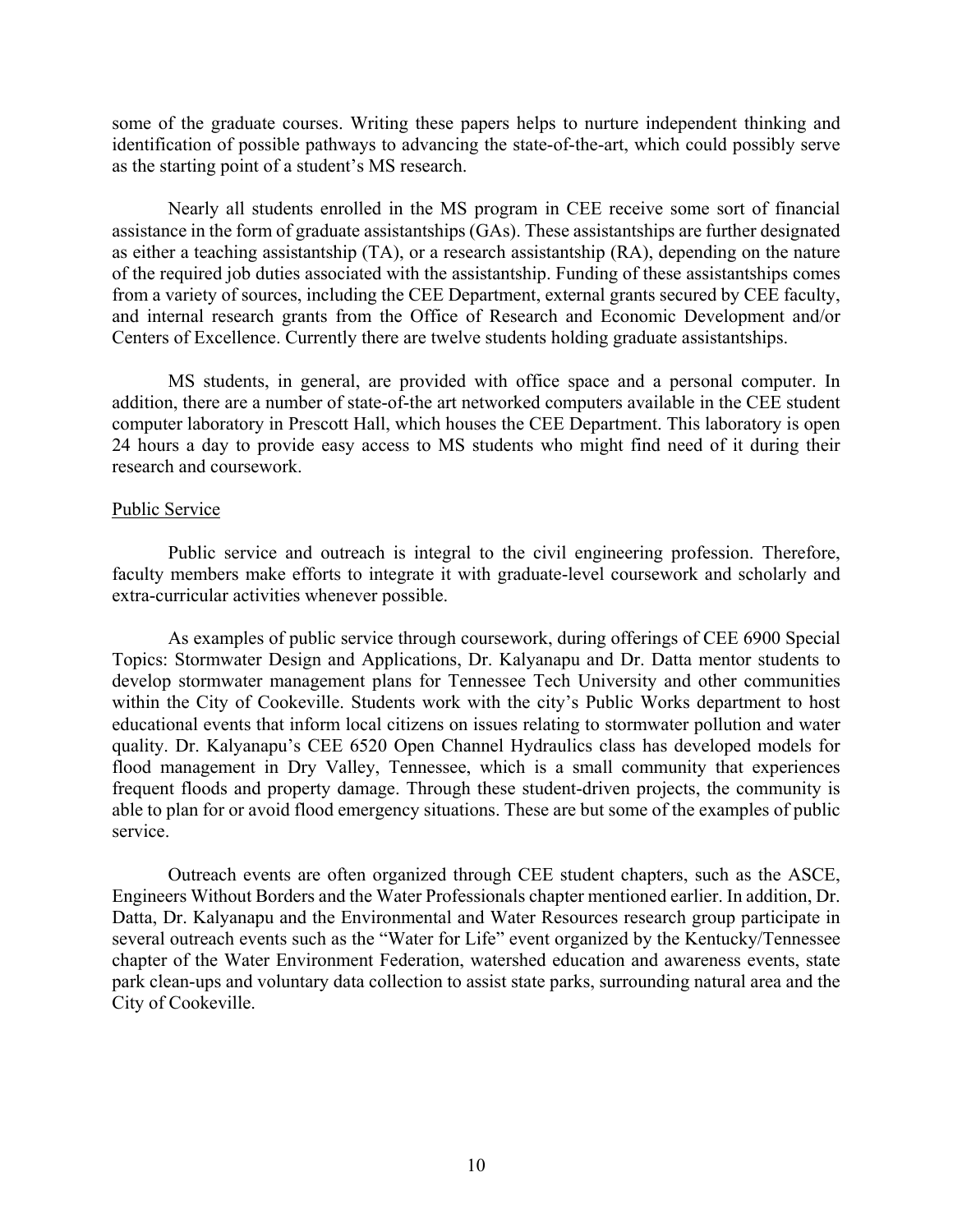# **Teaching**

Graduate students, in the last two weeks of each semester, are given the opportunity to evaluate all graduate level courses offered by the program, as well as faculty effectiveness in teaching the courses through the Individual Development and Educational Assessments (IDEA) tool. This tool allows students to rate courses based on learning objectives and outcomes. It also allows students to rate the teaching methods and styles adopted by the faculty, which includes categories such as their ability to stimulate student interest in the course, foster student collaboration, establish a healthy rapport with them, and relate course material to real life situations. The IDEA survey results are evaluated annually by the CEE Department chair, and the college dean. For additional details on the latter see section 4.6. Alumni through the surveys are able to assess the quality and content of instruction and courses offered in the program (see Table D-4).

# Assessment Methods

Assessment methods employed by the program are:

- IDEA evaluation of courses,
- grades on core courses,
- thesis proposal and MS oral defense and thesis assessment form,
- alumni surveys,
- employer surveys,
- student publications and awards,
- conference presentations, and
- MS thesis documents.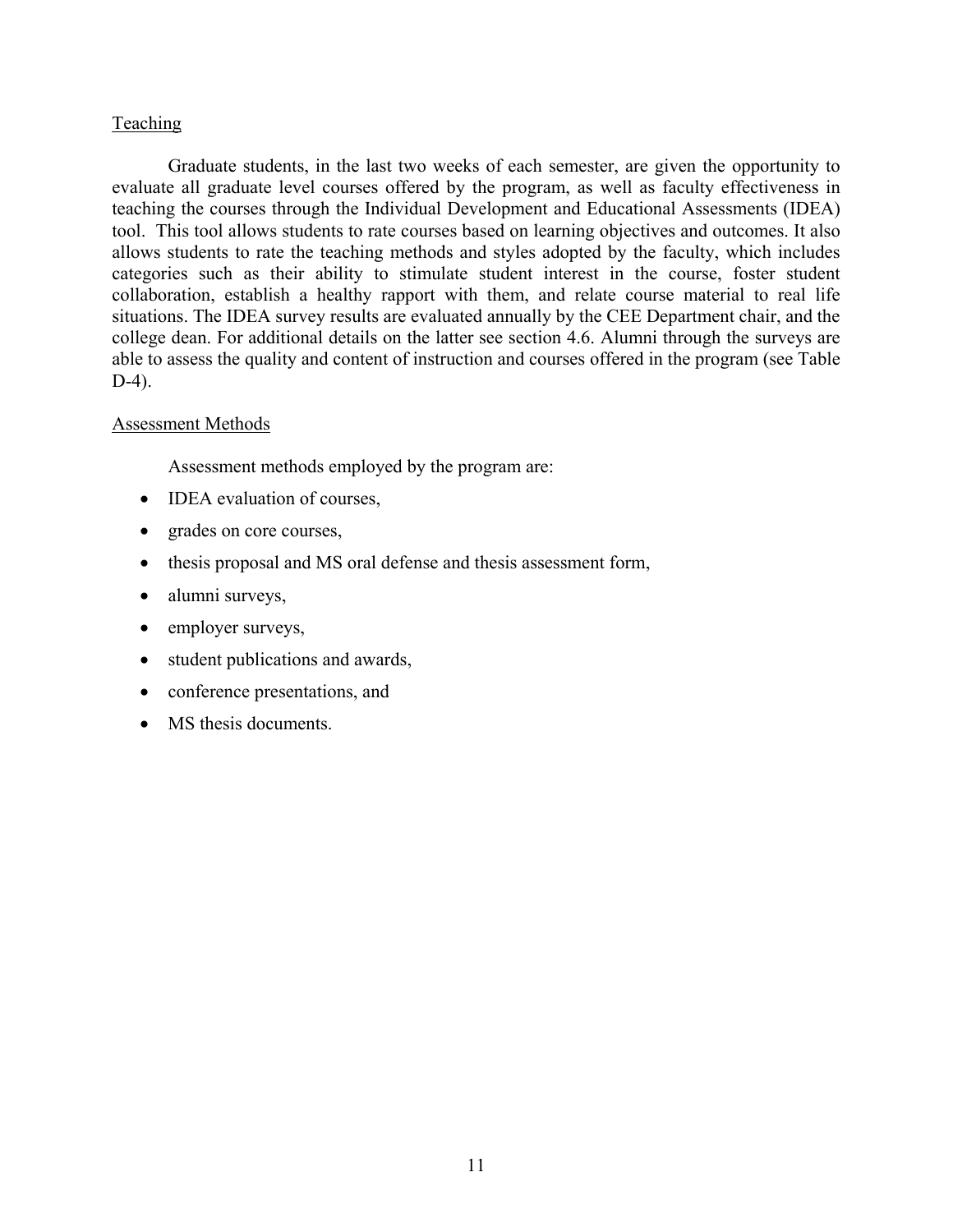# **THEC PROGRAM REVIEW RUBRIC**

# 1. Learning Outcomes

*1.1. Program and student learning outcomes are clearly identified and measurable.* 

The CEE MS program objectives and student learning outcomes are posted at https://www.tntech.edu/files/cee/pdfs/Program\_Objectives\_and\_Graduate\_Student\_Plan.pdf. The program objectives are:

- 3. MS graduates will have the technical competence to be successful in the chosen sub-discipline of civil engineering professional practice or research.
- 4. MS graduates will have the skills to undertake technically sound analysis independently and present their work at professional meetings or publish their work in scholarly journals.
- 5. MS graduates will have the technical competence to successfully undertake further advanced study at the doctoral level in civil engineering or a related area, and pursue lifelong learning through professional education.

The learning outcomes used to assess the effectiveness of the MS program are:

- 1. MS graduates will demonstrate clear understanding of the chosen sub-discipline of civil engineering covered in course material in the graduate program.
- 2. MS graduates will apply advanced methods in the development of solutions in the chosen subdiscipline of civil engineering.
- 3. MS graduates will give professional presentations or write scholarly manuscripts worthy of publication in peer reviewed journals.

Each sub-discipline within the CEE program also has individual student learning outcomes, which are summarized in Table 1.

The program objectives and learning outcomes are measurable and evidence of this is provided in Section 1.2.

| <b>CEE Sub-Discipline</b> | <b>Specialized Student Learning Outcomes</b>                       |
|---------------------------|--------------------------------------------------------------------|
| Environmental             | Students will have advanced level knowledge of environmental       |
| Engineering               | chemistry, transport and quantitative methods.                     |
| Transportation            | Students will have advanced level knowledge of traffic control and |
| Engineering               | transportation demand analysis.                                    |

|  |  |  |  | Table 1. Specific Student Learning Outcomes for CEE Sub-Disciplines |
|--|--|--|--|---------------------------------------------------------------------|
|--|--|--|--|---------------------------------------------------------------------|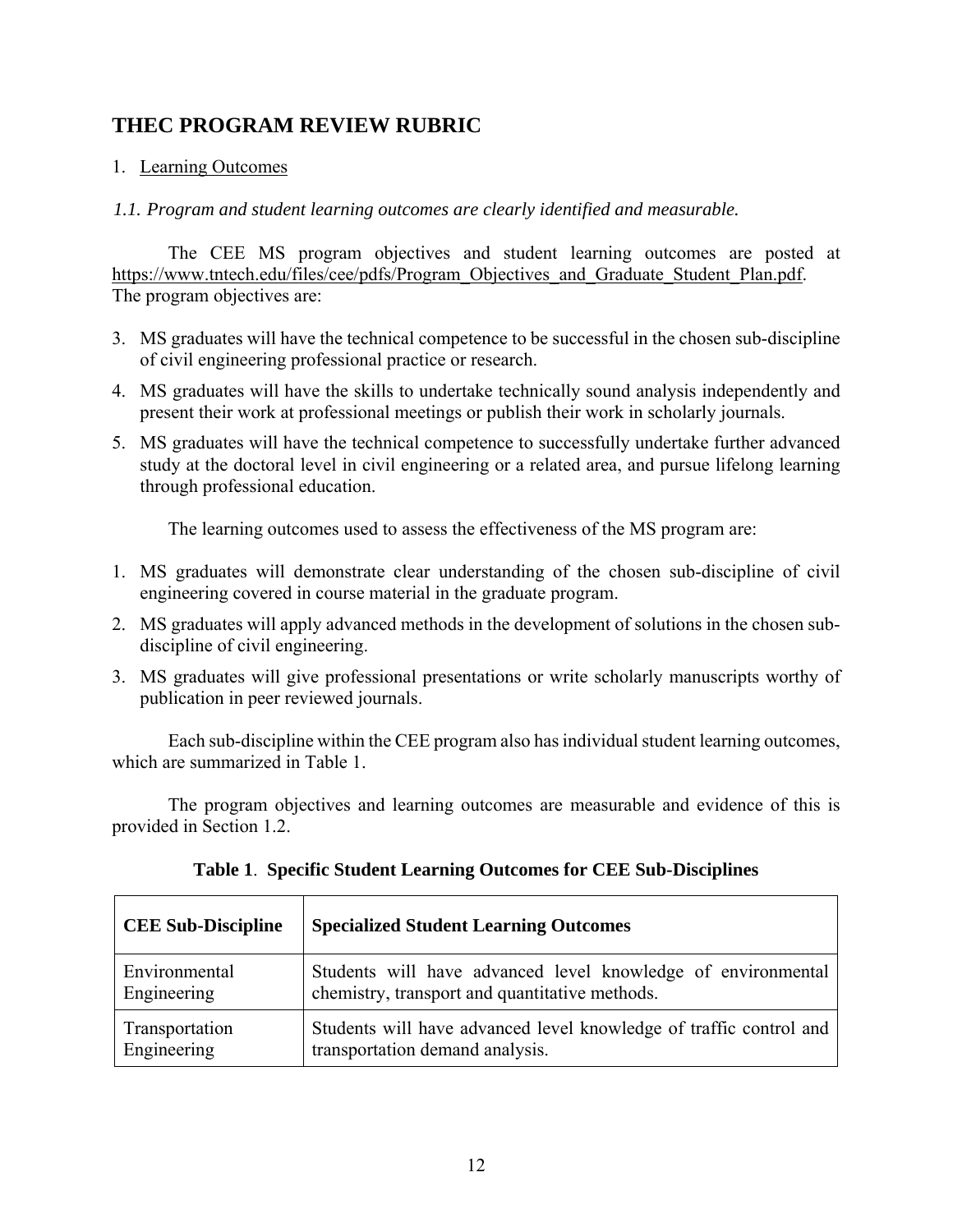| <b>CEE Sub-Discipline</b>                      | <b>Specialized Student Learning Outcomes</b>                                                                                                                |
|------------------------------------------------|-------------------------------------------------------------------------------------------------------------------------------------------------------------|
| <b>Construction Materials</b>                  | Students will have advanced level knowledge of cement-based<br>materials                                                                                    |
| Structural Engineering                         | Students will have advanced level knowledge of structural analysis,<br>behavior of structures, and design of structures with concrete, steel or<br>masonry. |
| <b>Structural Mechanics</b>                    | Students will have advanced level knowledge of theoretical and<br>computational mechanics, statics and dynamics behavior of<br>continuum media.             |
| Geotechnical<br>Engineering<br>(added in 2017) | Students will have advanced level knowledge of soil mechanics, shear<br>strength, consolidation, slope stability, and water seepage through<br>soil.        |

# *1.2. The program uses appropriate evidence to evaluate achievement of program objectives and student learning outcomes.*

Program Objective #1 focuses on technical competence of the MS graduates. This objective is evaluated through the accomplishment and performance of students in their MS coursework. The required sub-discipline courses and electives provide both an in-depth and broad understanding of civil engineering to students. Technical competence is also encouraged using the CEE 6910 Graduate Seminar course. Competence in the research area of an MS student is evaluated by the individual's graduate advisory committee during proposal presentation and oral defense of the MS thesis. A formal evaluation of students' communication (written and oral) skills during thesis presentations was instituted in 2015 to track their ability to deliver technical content effectively, as well as assess their technical competence. Finally, occasional surveys of MS alumni and their employers are used to assess adequacy of technical content of the MS program.

Program Objective #2 emphasizes the analysis and presentation of technical and/or scientific data. MS students obtain the skills to analyze civil engineering data via the MS core course requirements (see Table 2) and via MS thesis or project work. Non-civil-engineering courses, such as statistics, hydrogeology, or applied environmental chemistry provide a complementary knowledge base that also helps students to critically analyze data and interpret results with an interdisciplinary perspective. Achievement in these areas is tracked through course grades. The communication skills of MS students are demonstrated to their graduate advisory committees and public at the proposal presentation and oral defense of the MS thesis or project. These skills are evaluated by CEE faculty and graduate students present at the defense using a rating form developed by the Department. The forms are collected by the CEE department after each presentation and feedback on improvements is provided to students by their graduate advisors. The program also encourages MS students to present their research or project work at professional conferences and publish in peer-reviewed journals.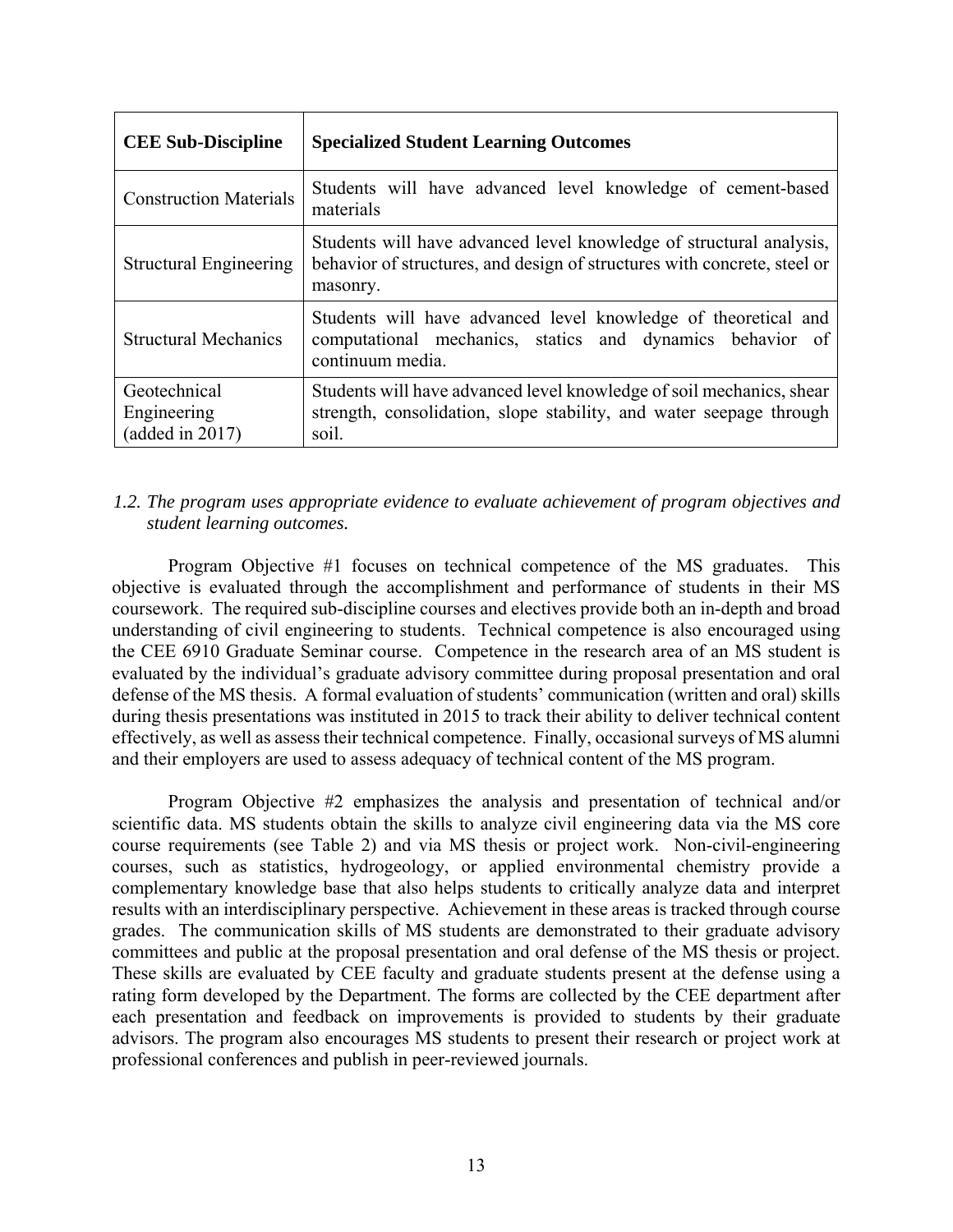Program Objective #3 highlights competence for further advanced study and lifelong learning. For MS students taking the thesis option, each student's MS thesis-research provides evidence of the achievement of this objective. Advisors and graduate committees provide guidance and training to students in research methods. Successful completion of the thesis requirement provides evidence of the ability for further study. Additional research skills are obtained through the CEE Graduate Seminar course. Finally, acceptance of MS graduates to doctoral programs at Tennessee Tech or peer institutions provides evidence of this competence.MS students who take the non-thesis option are required to complete a project that is applied in nature and to document their findings in a technical report. Undertaking the project work and authoring the document provides non-thesis MS students with important training in independent study, literature search, and the evaluation of previous studies, all of which are desirable qualities for further advanced study and lifelong learning. The non-thesis MS students also have a graduate advisory committee that provides them with technical guidance. In addition, they too are required to take the CEE Graduate Seminar course, which provides them with some research skills. The passing of the comprehensive exam and the successful completion of the project requirement provide evidence of the student's ability for further study.

Learning Outcome #1 requires a clear understanding of the course material within the chosen sub-discipline in civil engineering of each student, in particular the specific outcomes for each specialization that are summarized in Table 1. Evidence of this outcome is provided primarily through course grades. Graduates gain additional understanding and an opportunity to apply course materials through the in-depth research performed as part of their thesis or project work.

Learning Outcome #2 involves the application of advanced methods to develop solutions in the graduate's chosen sub-discipline in civil engineering. The evidence for this outcome is primarily obtained through specific research design or analyses performed by students for projects and theses. The graduate committee of individual students evaluates the methodology adopted and the results and interpretation of these analyses by the students. Successful completion of the MS thesis or project indicates that advanced analytical or quantitative methods have been employed. Most graduate courses also require the application of advanced analytical methods. Therefore, course grades also provide evidence that graduates have effectively implemented them.

Learning Outcome #3 requires graduates to give professional presentations and write scholarly manuscripts worthy of publication in peer reviewed journals. All MS students are required to give oral presentations of their proposed research or project, and of their completed research or project at the time of defense. Evaluation feedback for these oral presentations is provided to the students, which helps them to improve their technical communication skills. Many of the core courses also require oral presentations that are evaluated as part of the course grades. Evidence of achievement in technical writing is provided through the accomplishment of a written thesis or project report that is reviewed and approved by the student's graduate committee. Additional evidence of achievement comes from scholarly manuscripts that were submitted and accepted, and presentations given at regional and national meetings.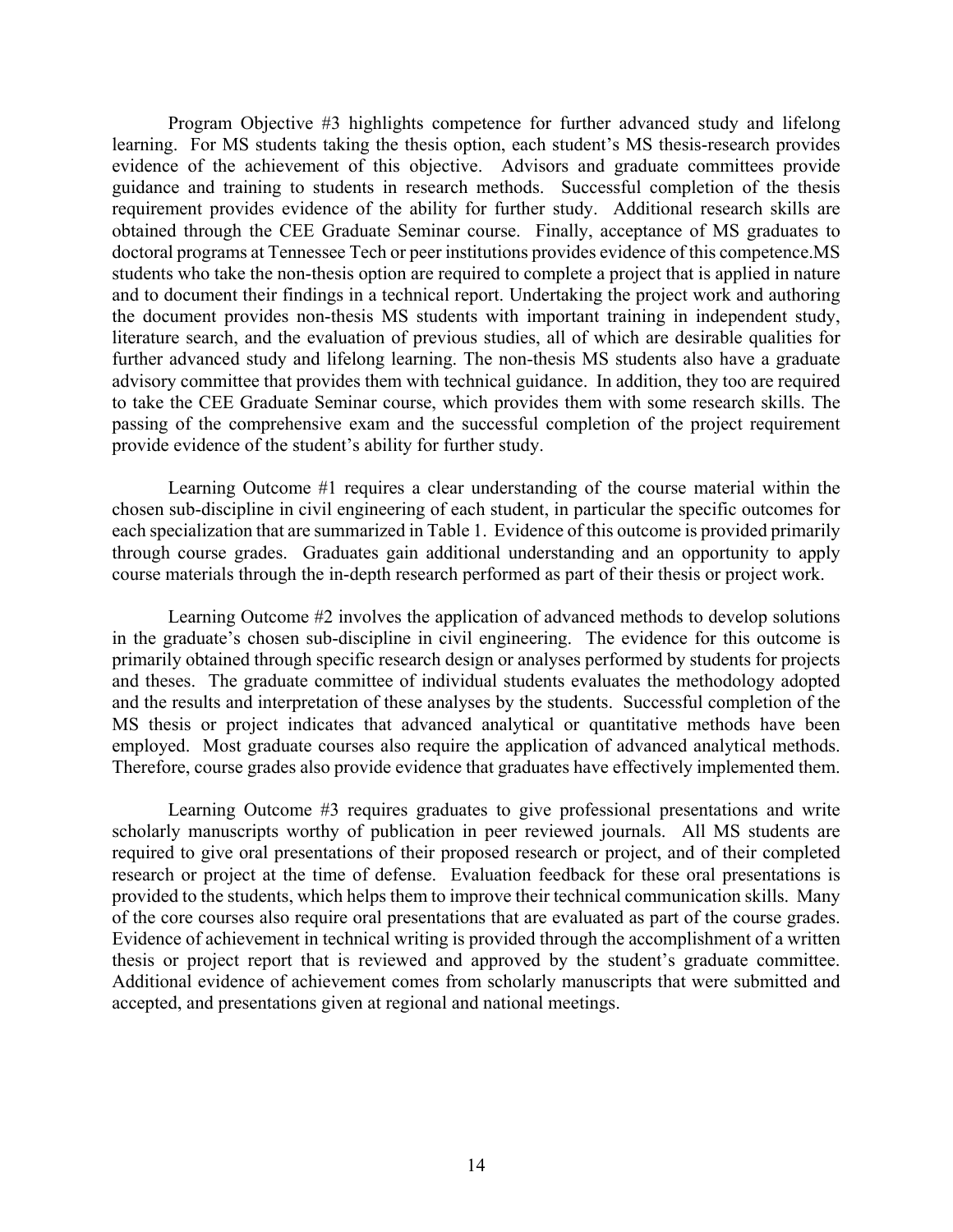#### *1.3. The program makes use of information from its evaluation of program and student learning outcomes and uses the results for continuous improvement.*

The CEE Department has in place a framework/process for the continual improvement of the MS program to ensure its learning outcomes are met and that the outcomes are themselves updated as necessary to reflect any changes that may occur in vision, mission as well as the needs of the profession and research community. Information that is "continuously" collected for evaluation of program objectives and learning outcomes include (1) student performance on graduate courses as reflected in grades earned; (2) number of journal and conference papers authored or co-authored by MS students; (3) performance of students in the defense of their thesis research; (4) IDEA course evaluations done by students at the end of each semester; and (5) CEE sub-discipline faculty discussion of course offerings in the sub-discipline to judge adequacy of breadth of course-offerings, and adequacy of content-depth to which each course is covered. Information for evaluation of program and student learning outcomes that have been collected according to the five-year review cycle include (1) employer surveys; and (2) MS graduate surveys. Other sources of information for program and learning outcomes evaluation are slated to commence in fall 2018. One of these will be Exit Interviews of MS students.

Examples of how some of the information collected has been used for improvement are as follows. (1) Two of the program and student learning outcomes address technical competence in a CEE sub-discipline and the communication of research through the writing of journal/conference papers. A student's ability to understand and communicate in English is central to comprehension of what is taught in class and presented in course texts, the ability to undertake good reviews of relevant literature in a CEE sub-discipline, and the ability to effectively communicate the results of research orally and in writing. In short, English comprehension is critical to a student's success in the program. Based on student performance on written and oral presentation elements of graduate courses and proposals several years ago, an action by the CEE Graduate Affairs committee was prompted. The committee recommended to the CEE Department that evaluation of communication skills of each student also be undertaken at the time of proposal presentation and, where necessary, have a student take a course in communication to strengthen their skills. The CEE Department approved that action. It has been in effect since fall 2015. Based on the evaluations done so far, the quality of writing and oral communication skills of MS students has been good. It did not end here – steps were taken to pay greater attention to the strength of the communication skills of those being admitted. Scores on the verbal and analytical writing components of the Graduate Record Exam as well as the quality of the written application submitted by an applicant are looked at more closely to give more insight into an applicant's communication skills. Finally, where necessary, CEE faculty have had phone conversations with applicants to better assess their communication skills before admission is granted. (2) The second student learning outcome calls for an ability to apply advanced methods in the development of solutions in a chosen CEE sub-discipline. CEE faculty in the different sub-disciplines have over the years, in response to the periodic advances made in the sub-discipline, developed Special Problems (CEE 6900) courses or updated the topics covered in existing courses such that MS students are introduced to these advances (see Table A-2 for a list of these courses). A specific example is in the sub-discipline of transportation engineering in which the activity-based approach for modeling travel demand has gained traction in the research and professional community. As a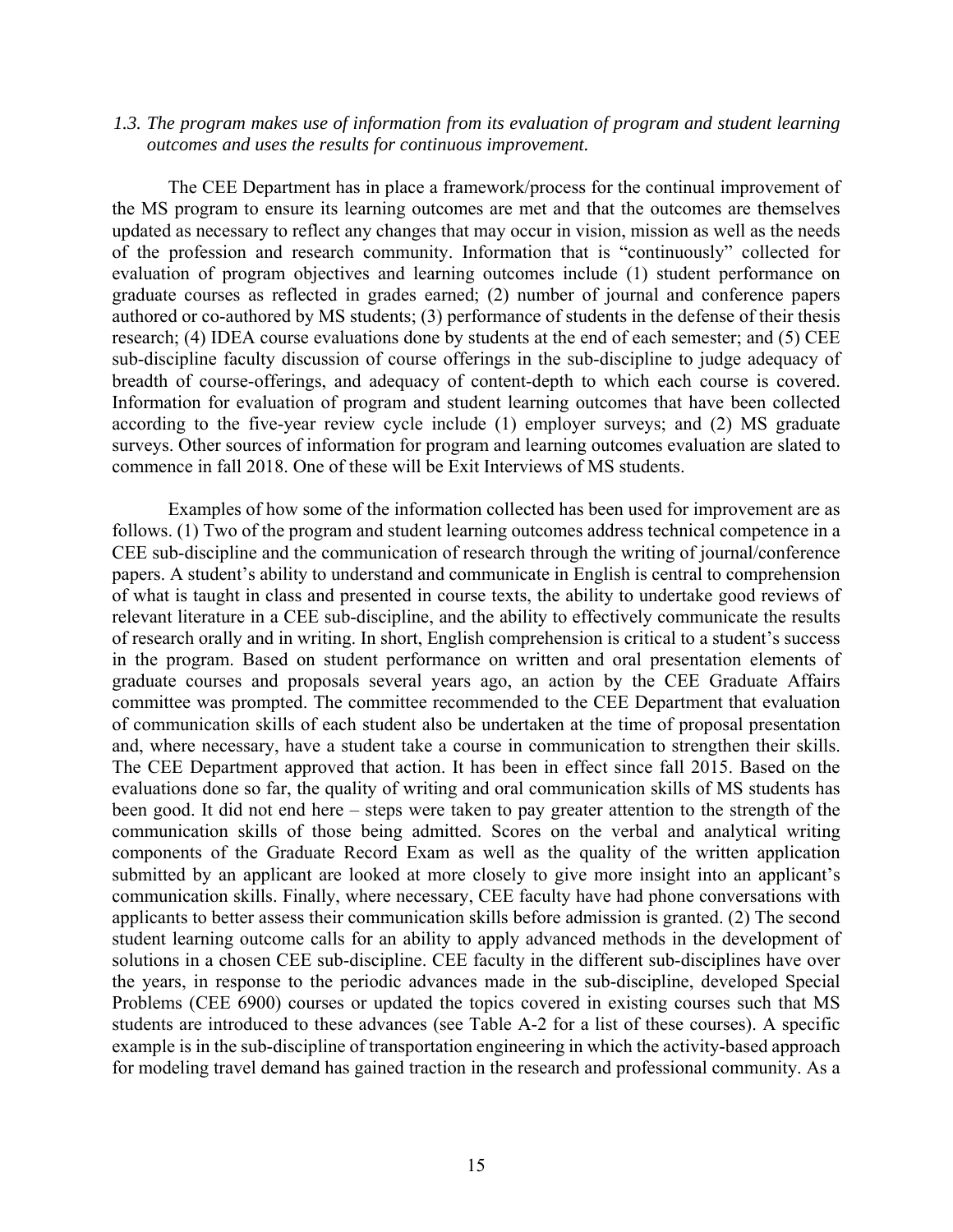result Activity Based Forecasting of Travel was introduced as a major topic in the Transportation Demand Analysis (CEE6470) course.

# *1.4. The program directly aligns with the institution's mission.*

The key component of Tennessee Tech's mission that applies to the CEE department's MS program is to "provide leadership and outstanding programs in engineering, the sciences, and related areas that benefit the people of Tennessee and the nation."<sup>1</sup> The CEE program produces technically competent graduates in an engineering discipline, most of whom are employed either directly or indirectly in the public service sector. Program objectives 1 and 3 align with this aspect of Tennessee Tech's mission along with Learning Outcome 1. In addition, Tennessee Tech seeks the "life-long success" of its graduates at all educational levels. CEE Program Objective 3 aligns with this aspect of the institution's mission. Tennessee Tech also desires engagement in "scholarly activities, especially basic and applied research, creative endeavors, and public service, with special emphasis on community and economic development." Program Objective 2 and Learning Outcomes 2 and 3 align with this aspect of the mission. Finally, it is the institution's policy to support "all eligible persons without regard to age, gender, ethnicity, race, religion, national origin, disability, or sexual orientation," and the CEE Department fully supports this mission of diversity and non-discrimination.

|                                                                                                                                                              | <b>CEE Program Objectives / Learning</b>                                                                                                                                                                                                         |
|--------------------------------------------------------------------------------------------------------------------------------------------------------------|--------------------------------------------------------------------------------------------------------------------------------------------------------------------------------------------------------------------------------------------------|
| <b>Aspect of Tennessee Tech's Mission</b>                                                                                                                    | <b>Outcomes:</b>                                                                                                                                                                                                                                 |
|                                                                                                                                                              | MS graduates will                                                                                                                                                                                                                                |
| "provide leadership and outstanding programs"<br>in engineering, the sciences, and related areas<br>that benefit the people of Tennessee and the<br>nation." | "have the technical competence<br>be<br>to<br>successful in the chosen sub-discipline of civil<br>engineering professional practice or research."<br>(Program Objective 1)                                                                       |
|                                                                                                                                                              | "have the technical competence to successfully<br>undertake further advanced study at the<br>doctoral level in civil engineering or a related<br>area, and pursue lifelong learning through<br>professional education." (Program Objective<br>3) |
|                                                                                                                                                              | "demonstrate clear understanding of the<br>chosen sub-discipline of civil engineering<br>covered in course material in the graduate<br>program." (Learning Outcome 1)                                                                            |
| "life-long success" of its graduates                                                                                                                         | "have the technical competence to successfully                                                                                                                                                                                                   |
|                                                                                                                                                              | undertake further advanced study at the                                                                                                                                                                                                          |
|                                                                                                                                                              | doctoral level in civil engineering or a related                                                                                                                                                                                                 |
|                                                                                                                                                              | area, and pursue lifelong learning through                                                                                                                                                                                                       |

|  |  | Table 2. Alignment of Program with Institutional Mission |
|--|--|----------------------------------------------------------|
|  |  |                                                          |

 $\overline{a}$ <sup>1</sup> Tennessee Tech (2017). "Our Mission and Vision," https://www.tntech.edu/about/mission, (Accessed 9/23/17).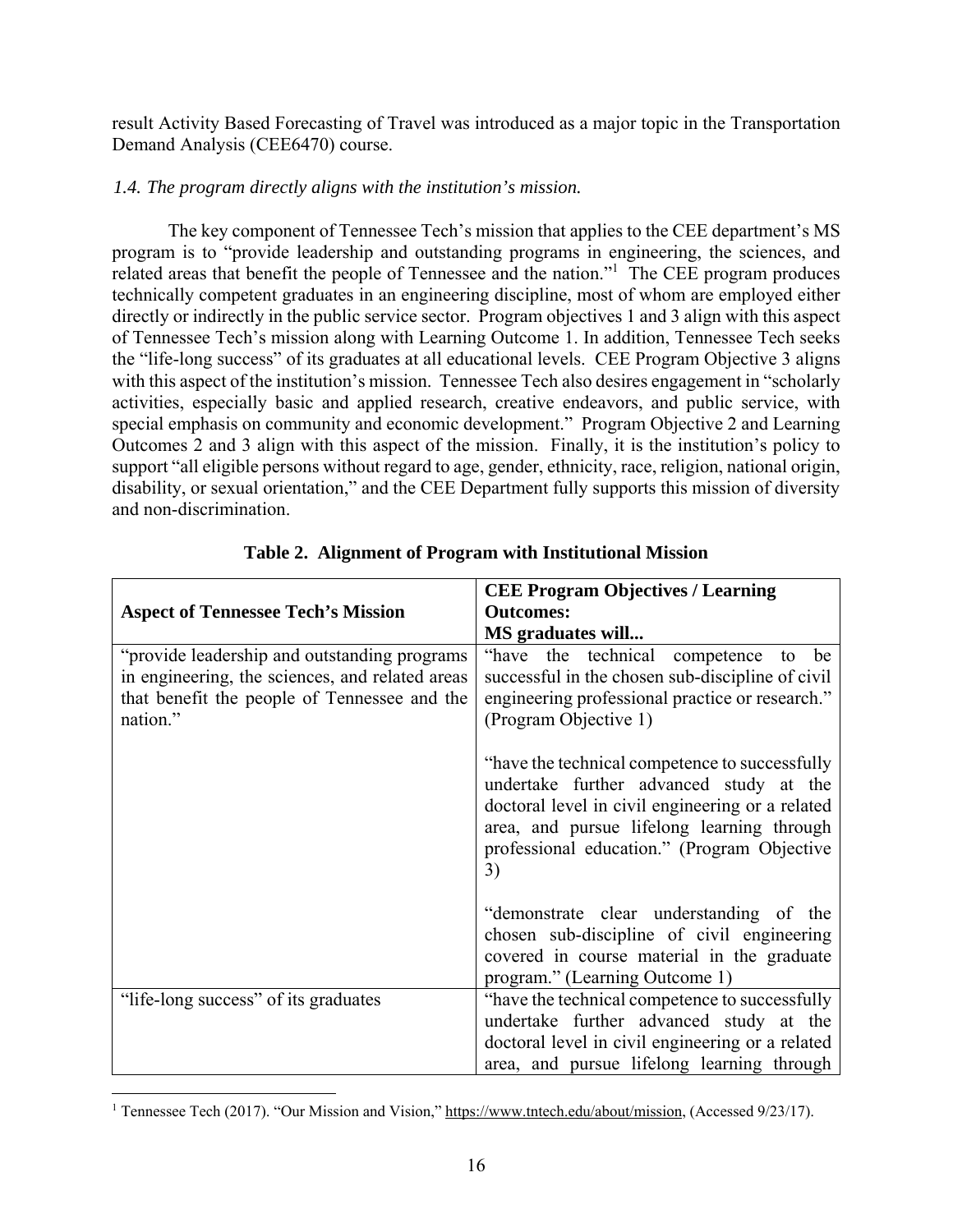|                                                                                                                                                                                    | <b>CEE Program Objectives / Learning</b>                                                                                                                                                                                                                                                                                                                                                                                                                                                          |
|------------------------------------------------------------------------------------------------------------------------------------------------------------------------------------|---------------------------------------------------------------------------------------------------------------------------------------------------------------------------------------------------------------------------------------------------------------------------------------------------------------------------------------------------------------------------------------------------------------------------------------------------------------------------------------------------|
| <b>Aspect of Tennessee Tech's Mission</b>                                                                                                                                          | <b>Outcomes:</b>                                                                                                                                                                                                                                                                                                                                                                                                                                                                                  |
|                                                                                                                                                                                    | MS graduates will                                                                                                                                                                                                                                                                                                                                                                                                                                                                                 |
|                                                                                                                                                                                    | professional education." (Program Objective<br>3)                                                                                                                                                                                                                                                                                                                                                                                                                                                 |
| "scholarly activities, especially basic<br>and<br>applied research, creative endeavors,<br>and<br>public service, with special emphasis on<br>community and economic development." | "have the skills to undertake technically sound<br>analysis independently and present their work<br>at professional meetings or publish their work<br>in scholarly journals." (Program Objective 2)<br>"apply advanced methods in the development"<br>of solutions in the chosen sub-discipline of<br>civil engineering." (Learning Outcome 2)<br>"give professional presentations or write<br>scholarly manuscripts worthy of publication in<br>peer reviewed journals." (Learning Outcome<br>3) |

# 2. Curriculum

# *2.1. The curriculum content and organization is reviewed regularly and the results are used for curricular improvement.*

The curriculum improvement process used by the CEE MS program is presented in Figure 2. Within the Department, the CEE Research and Graduate Advisory Committee oversees the process for making curriculum changes and improvements to the program. Proposals for change usually originate from CEE faculty in the different sub-disciplines within the Department or from the Research and Graduate Advisory Committee as a result of feedback received from periodic program assessments.

The proposals originating from CEE faculty are formalized after an initial evaluation and discussion by faculty in a sub-discipline to judge the impact of a planned change(s) on the subdiscipline and/or on the MS program. Thereafter, the resource needs for successful and sustained implementation of the planned change are determined. Finally, in the case of planned new courses, CEE faculty in the sub-discipline ensure that overlaps in content with existing courses are minimal. Such discussions about the curriculum by CEE faculty in the different sub-disciplines typically take place ahead of the Department's annual retreat at the beginning of the academic year or earlier if warranted.

Similarly, proposals originating from the Research and Graduate Advisory Committee are carefully reviewed to determine among others what effects they will have on the MS program objectives and student learning outcomes, what contribution(s) they will make to the program curriculum, and what resources would be required for their successful implementation. As an example, one of the program weaknesses identified by the Research and Graduate Advisory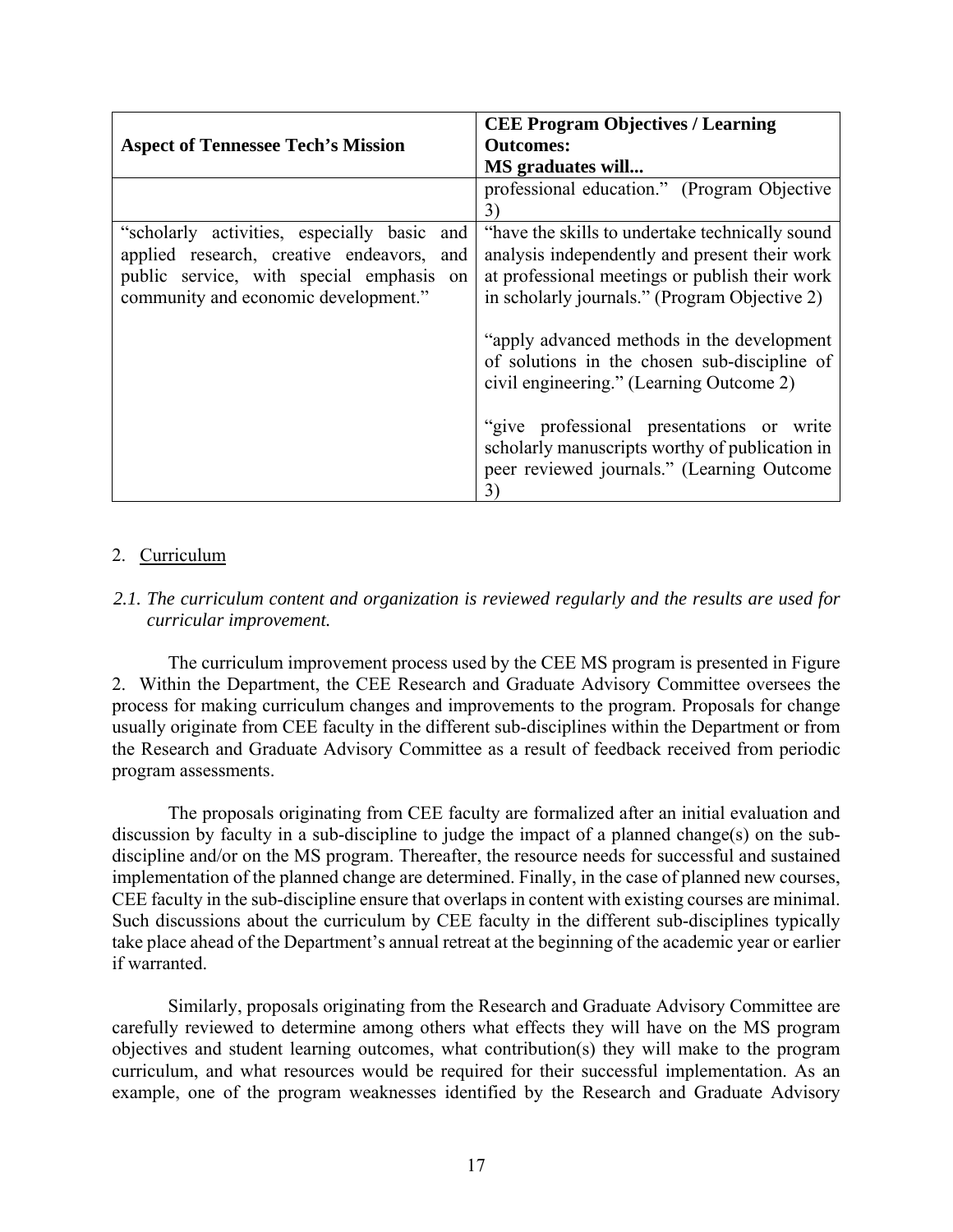Committee was the oral communications skills of graduate students. Therefore, to improve upon communication skills, CEE faculty, at the Department's annual retreat in 2015, adopted a proposal by the Committee to have the style, content and effectiveness of graduate student communication evaluated at the time of the proposal defense and subsequently, at the MS thesis defense. An evaluation form was developed for this purpose. After the proposal defense, the evaluations of faculty and student-peers are summarized and feedback provided to the student. Where weaknesses are identified, a student works on addressing them with the help of his/her advisor and thesis advisory committee. In this regard, the College of Engineering has begun offering a three-credithour course with title Technical Communication for Engineers (ENGR 5250) whose primary objective is to strengthen the communication skills of graduate students in engineering. At the thesis defense of a student, a second oral evaluation is performed. The thesis advisory committee is able to judge from the two sets of evaluations the effectiveness of any intervening measures taken. Since implementation of the evaluation of the oral and written communication of students at the time of proposal defense and, where necessary, the actions taken by a students' graduate advisor/committee to strengthen the student's communication skills, the quality of oral presentations and written thesis documents at the final defense have been good. Completed evaluations of MS students' presentation skills and quality of thesis at the final defense by their respective thesis advisory committee members are available in CEE's administrative office located in Prescott Hall Room 216.



**Figure 2. Improvement Process for the MS CEE Program Curriculum**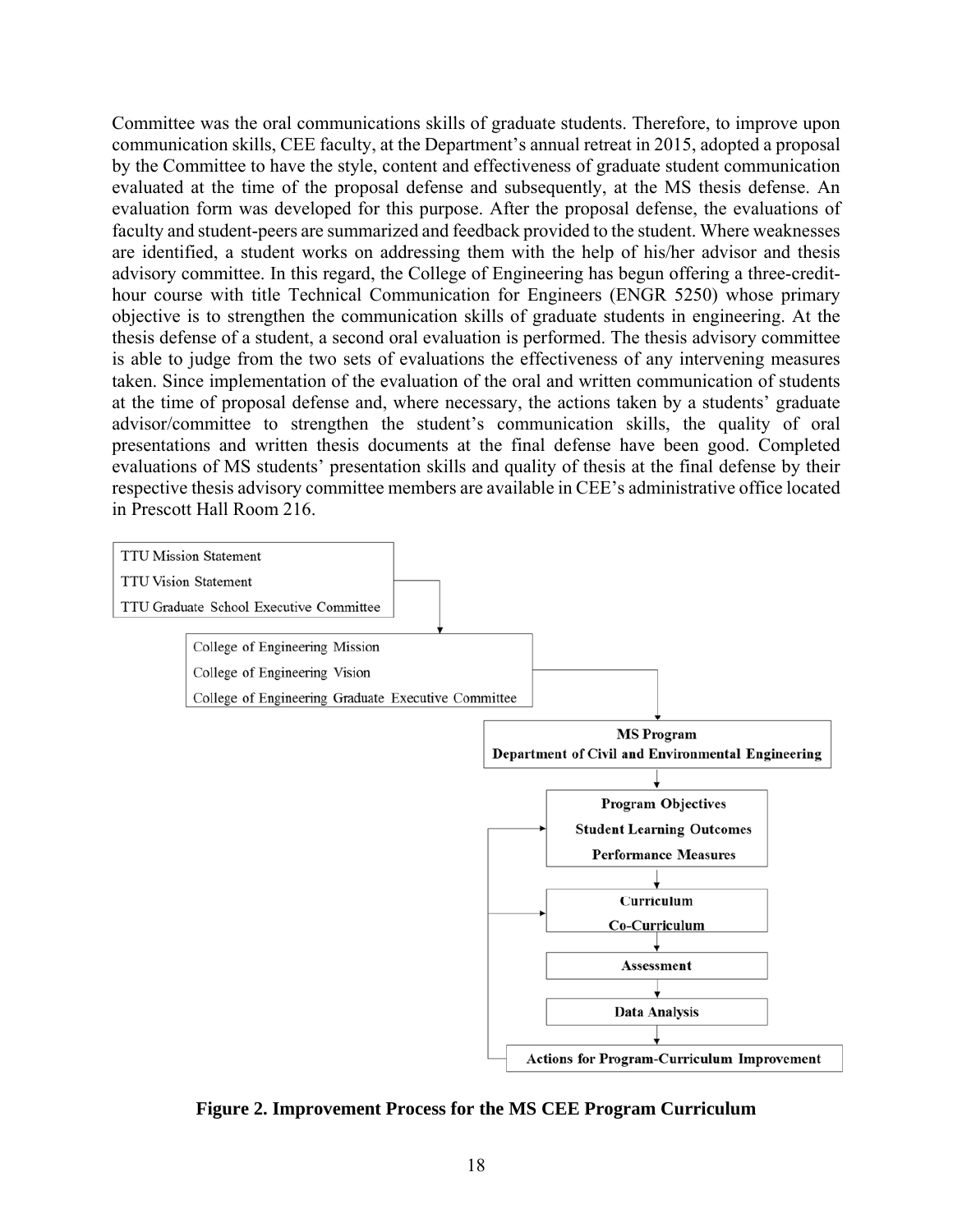#### *2.2. The program has developed a process to ensure courses are offered regularly and that students can make timely progress towards their degree.*

In the CEE MS program, each sub-discipline has a set of core courses that graduate students in the sub-discipline are required to take (see Table 3 below) and several elective courses from which they can select based on their interest as well as their MS research topic. Given the importance of core courses, the CEE faculty in each sub-discipline ensure that they are offered at least once a year knowing well that first, it allows students to progress through the courses in their respective programs of study in a timely fashion, and second, that it allows students to develop the foundational technical competence in a CEE sub-discipline necessary for undertaking their MS research early in the program. This can be ascertained from Table A-2 in Appendix A, which lists all the graduate courses and the semesters they have been offered in the last five academic years (detailed syllabi for all the graduate courses can be found at the website Graduate-Course-Syllabi). In this Table, core courses are shown in bold and have an asterisk by the course number. CEE 7610 Finite Element Analysis I, is the only core course in the table that is shown not to have been offered each year since fall 2015, and this is because its number and title were changed to CEE 6350 Finite Element Analysis. CEE 6350, as shown in Table A-2, was subsequently offered in both spring 2016 and spring 2017 semesters.

An important required course, which amongst others provides an introduction to the conduct of research, is CEE 6910 Graduate Seminar. It is offered at a minimum every fall semester.

Most graduate elective courses are also offered at least once every one- to one-and-a-half years giving students the opportunity to take them during the typical two-year period it takes to complete the MS program. It should be noted that the absence of a check mark for a graduate elective course in a given academic year does not necessarily mean it was not offered in any of the semesters of that year. Rather, in some of the instances, this was due to no student registering to take the course, hence its deletion from the university schedule, which served as the information source for construction of Table A-2. Occasionally also, changes to the CEE faculty body resulted in a course not being offered in some semesters. Given the described frequency at which courses in the program are offered, evidence of students being able to complete the program requirements in a timely fashion is reflected in the time students take to complete the MS program. Data on this is reported in the "Duration" field of Table A-3 (column 2) in Appendix A. The average number of months taken to complete the MS program by MS students that graduated was 21 months, which is less than the typical 24 months duration associated with masters programs in engineering. A chart of the time taken to complete the program is presented in Figure 3. It shows that 85 percent of those that graduated in the 2012 to 2017 review period completed it in 24 months or less. Twenty-three percent of them (nine students) were fast-track MS students who completed it in 12 months. These metrics indicate that MS students do indeed have the opportunity to make timely progress towards completion of the degree.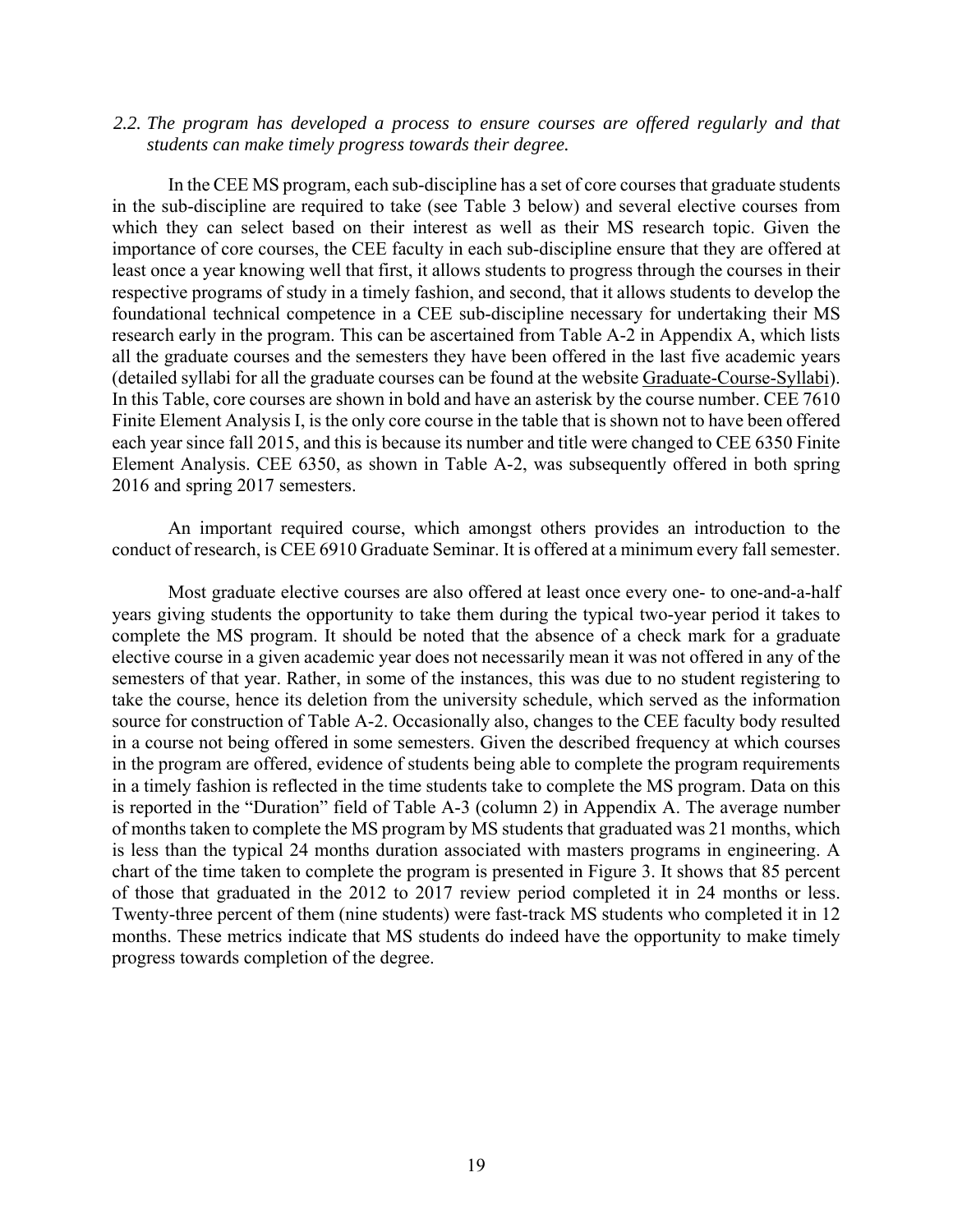| <b>CEE Sub-Discipline</b>         | <b>Course Number</b>     | <b>Course Title</b>                       |
|-----------------------------------|--------------------------|-------------------------------------------|
|                                   | <b>CEE 6610</b>          | <b>Applied Environmental Chemistry</b>    |
| Water Resources and               | <b>CEE 6520</b>          | Open Channel Hydraulics                   |
| <b>Environmental Engineering</b>  | <b>Statistics Course</b> | Graduate level statistics course selected |
|                                   |                          | in consultation with advisor              |
|                                   |                          |                                           |
| <b>Structural Engineering</b>     | <b>CEE 6930</b>          | Theory of Elasticity                      |
|                                   | <b>CEE 7610</b>          | Finite Element Analysis I                 |
|                                   |                          |                                           |
|                                   | <b>CEE 6410</b>          | <b>Traffic Control Systems</b>            |
|                                   | <b>CEE 6470</b>          | <b>Transportation Demand Analysis</b>     |
| <b>Transportation Engineering</b> | <b>Statistics Course</b> | CEE 6200 - Statistical Inference for      |
|                                   |                          | Engineers OR MATH 6170 -                  |
|                                   |                          | Experimental Design I OR other            |
|                                   |                          | graduate level Statistics course selected |
|                                   |                          | in consultation with advisor              |
|                                   |                          |                                           |
|                                   | <b>CEE 6300</b>          | Multi-Scale Analysis of Concrete          |
|                                   | <b>CEE 5190</b>          | <b>Advanced Mechanics of Materials</b>    |
| <b>Construction Materials</b>     | <b>Statistics Course</b> | CEE 6200 - Statistical Inference for      |
|                                   |                          | Engineers OR MATH 6170 -                  |
|                                   |                          | Experimental Design I OR other            |
|                                   |                          | graduate level Statistics course selected |
|                                   |                          | in consultation with advisor              |
|                                   |                          |                                           |
|                                   | <b>CEE 6930</b>          | Theory of Elasticity                      |
| <b>Structural Mechanics</b>       | <b>CEE 7610</b>          | Finite Element Analysis I                 |
|                                   | <b>MATH 5510</b>         | <b>Advanced Math for Engineers</b>        |
|                                   |                          |                                           |
|                                   | <b>CEE 6800</b>          | Advanced Soil Mechanics (application      |
|                                   |                          | for Graduate Catalog in progress)         |
| Geotechnical Engineering          | <b>CEE 6810</b>          | Seepage and Slope Stability (application  |
|                                   |                          | for Graduate Catalog in progress)         |
|                                   | Mechanics or             | CEE 6350 - Finite Element Analysis -      |
|                                   | <b>Hydraulics Course</b> | geo/structural students OR CEE 6520 -     |
|                                   |                          | Open Channel Hydraulics -                 |
|                                   |                          | geo/environmental students                |

# **Table 3. List of Core Courses by Civil Engineering Sub-Discipline**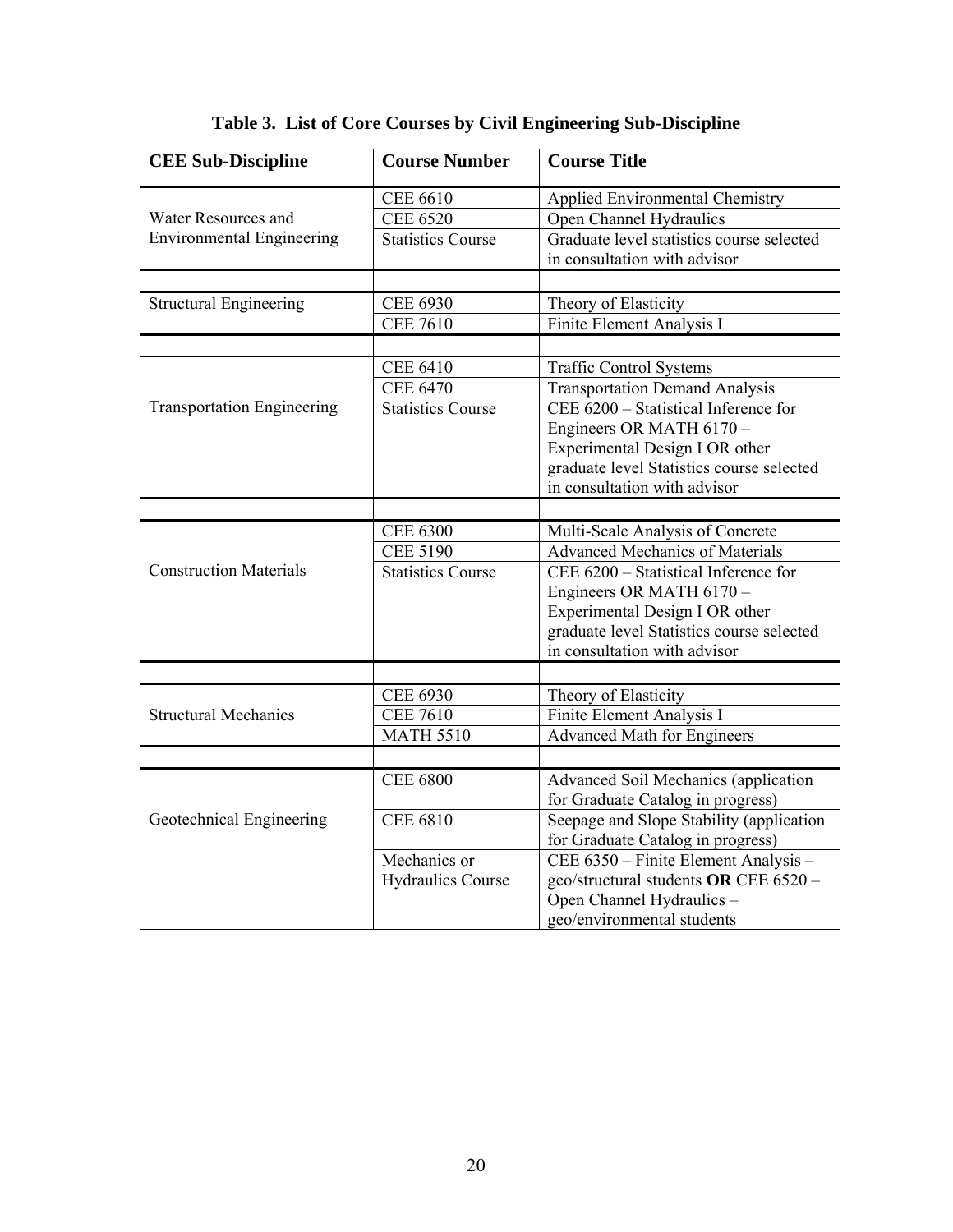

**Figure 3**. **Number of Months Taken to Complete CEE MS Program (2012 – 2017)**

# *2.3. The program reflects progressively more advanced in academic content than its related undergraduate programs.*

Graduate courses in the program are required to place greater emphasis on theoretical development, critical reviews of relevant literature, advanced applications, and independent work undertaken by graduate students. Thus the CEE Department's Research and Graduate Advisory Committee approves courses for offering at the graduate level only if their content shows significant advancement beyond those offered in the undergraduate program. To illustrate this, the additional requirements for graduate students taking ten split-level elective courses (that is, courses offered to both senior students in the undergraduate program and students in the graduate program) are provided in Table 4 below. The course outlines (includes the syllabi) for these split level courses are provided in Appendix B. A review of the additional requirements shows that more challenging work is required of graduate students and, in many instances, they are required to undertake these tasks independently. The additional activities include writing term papers, giving oral presentations to the class on reviews of selected topics, writing computer programs to perform analysis, and solving additional problems on homework problem-sets and tests, respectively.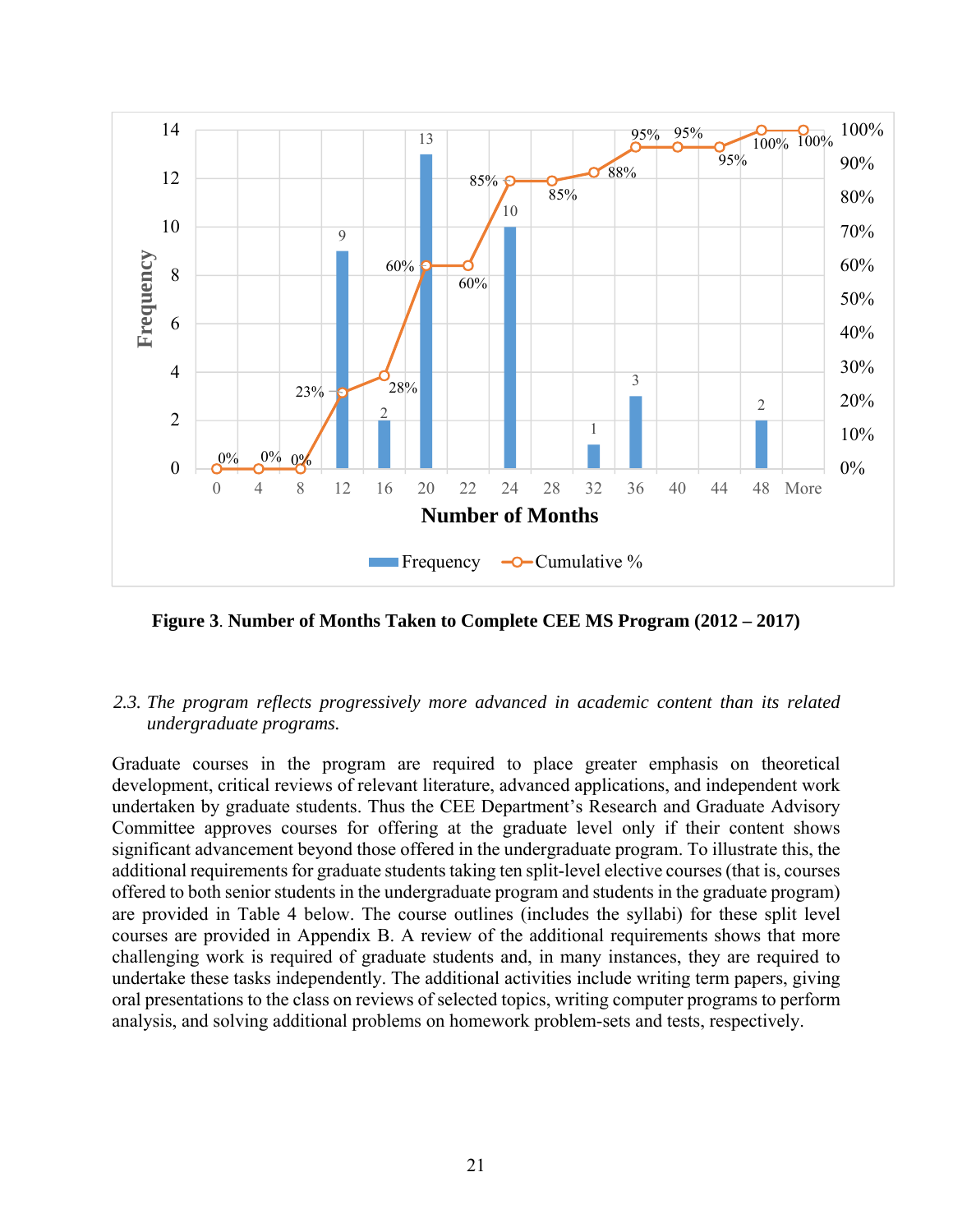# **Table 4. Selected Split-Level Courses Showing Additional Work to be done by Students Taking the Graduate Level Version**

| <b>Course Number</b> | <b>Course Title</b>                                | <b>Additional Work Done by Students Taking the</b><br><b>Graduate Version of Split Level Course</b>                                                                                                                                                                                                                   |
|----------------------|----------------------------------------------------|-----------------------------------------------------------------------------------------------------------------------------------------------------------------------------------------------------------------------------------------------------------------------------------------------------------------------|
| CEE 4130 (5130)      | Matrix and Finite<br><b>Element Methods</b>        | Students registered in 5000 level will have<br>additional computer programming tasks such as<br>writing subroutines to include different types of<br>member loads in the structural systems and run<br>their programs to analyze different structural<br>systems exploiting the symmetry of the structural<br>system. |
| CEE 4190 (5190)      | Advanced<br>Mechanics of<br>Materials              | Additional course project will be assigned to the<br>graduate students registered in CEE/ME5190. The<br>topic for the project should be in the general area<br>of the course. The results of the project will be<br>presented in the form of an oral presentation or a<br>poster.                                     |
| CEE 4610 (5610)      | Pavement Design                                    | Additional work in the form of a term paper,<br>presentation, computer modeling exercise or<br>laboratory project on a subject chosen in<br>consultation with the instructor will be required for<br>graduate credit.                                                                                                 |
| CEE 4380 (5380)      | <b>Bridge Design</b>                               | 5000 level students are required to perform<br>additional tasks during the final project of the<br>course.                                                                                                                                                                                                            |
| CEE 4420 (5420)      | Engineering<br>Hydrology                           | Independent research into hydrologic<br>characterization and modeling of a medium-sized<br>river basin.                                                                                                                                                                                                               |
| CEE 4430 (5430)      | Water and<br>Wastewater<br><b>Treatment Design</b> | Graduate students are required to select a course-<br>related topic in consultation with the instructor,<br>conduct a thorough research on the selected topic<br>and present it to the class. This is typically an 80<br>minutes lecture-based presentation.                                                          |
| CEE 4440 (5440)      | <b>Water Resources</b><br>Engineering              | Group presentation by all graduate students of at<br>least 45 minutes on a water resources related topic.                                                                                                                                                                                                             |
| CEE 4630 (5630)      | Traffic<br>Engineering                             | Graduate students are required to complete a series<br>of special assignments intended to provide them<br>with greater theoretical background and to require<br>them to work more complex problems. They are<br>also required to complete additional test questions.                                                  |
| CEE 4640 (5640)      | Highway<br>Engineering                             | Graduate students are required to complete all<br>design projects individually instead of in teams, to                                                                                                                                                                                                                |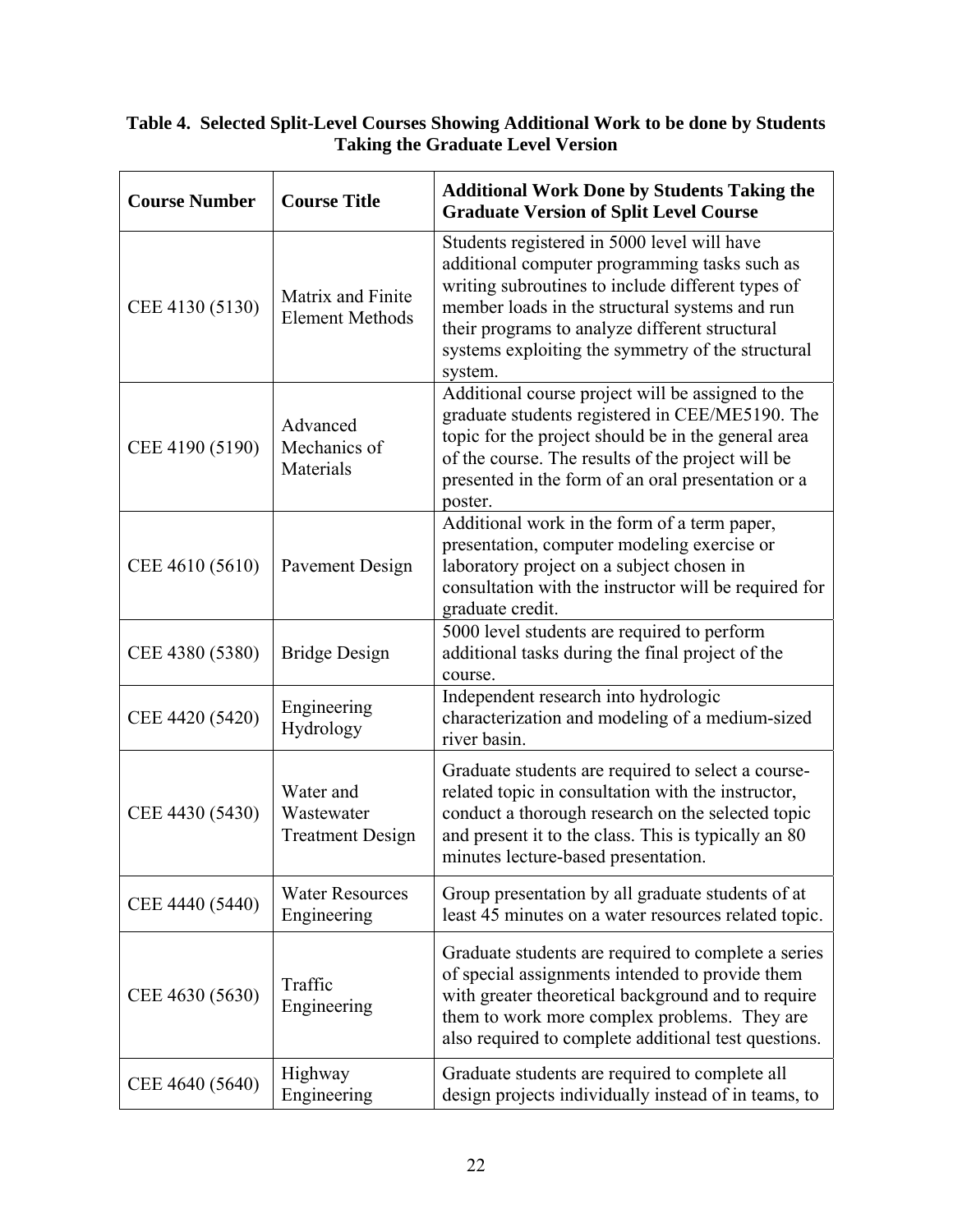| <b>Course Number</b> | <b>Course Title</b>        | <b>Additional Work Done by Students Taking the</b><br><b>Graduate Version of Split Level Course</b>                                                                                                              |
|----------------------|----------------------------|------------------------------------------------------------------------------------------------------------------------------------------------------------------------------------------------------------------|
|                      |                            | prepare and give a course lecture as a team, and to<br>complete additional test questions.                                                                                                                       |
| CEE 4660 (5660)      | Transportation<br>Planning | For those enrolled in CEE 5660, additional<br>problems are assigned in homework; a term paper<br>on a transportation topic is required together with<br>an oral presentation (using PowerPoint) to the<br>class. |
| CEE 4700 (5700)      | <b>Masonry Design</b>      | Graduate students in masonry are required to<br>pursue the above topics in more depth, often<br>automating the design process using programs like<br>MathCad, Excel, Visual BASIC, etc.                          |

Additionally, example syllabi/course outlines (see Appendix B) from three junior and/or senior elective courses from the undergraduate program (3000 and/or 4000-level courses) and the graduate courses (6000-level courses) they serve as prerequisites to are presented. This is to illustrate the differences in course content and/or student-requirements for the undergraduate and graduate courses respectively to demonstrate that graduate courses are indeed more advanced in academic content compared to their related undergraduate courses.

- The first pair of courses whose syllabi are compared are CEE 4660 Transportation Planning and CEE 6470 Transportation Demand Analysis. CEE 4660 is a prerequisite course to CEE 6470. In the transportation planning course (CEE 4660), about 38 percent of course lecturehours are devoted to the application of methods for forecasting traffic volumes on isolated routes and links of regional road networks. In the transportation demand analysis course (CEE 6470), 100 percent of the course lecture-hours are devoted to the development of methods for forecasting traffic volumes. The objective of the transportation demand module in CEE 4660 is simply to apply travel demand models to predict travel. On the other hand, the primary objective of CEE 6470 is on both the theoretical development of travel demand models from consumer theory in microeconomics and statistics, and their estimation and application to forecast traffic volumes under alternative urban and transportation conditions. Course requirements for the transportation demand module in CEE 4660 are (i) homework problem sets on the application of travel demand models, and (ii) a term project which is a traffic impact study of a proposed mixed-use development in a suburban area. On the other hand, course requirements for CEE 6470 are (i) critical review papers on topics in travel demand modeling, (ii) estimation of travel demand models using data collected in a household travel behavior survey, and (iii) homework problem sets that emphasize both theory and application.
- The second pair of courses whose syllabi are compared are CEE 4130 Matrix and Finite Element Methods and CEE 6350 Finite Element Analysis. CEE 4130 is a prerequisite to CEE 6350. In CEE 4130 about ten percent of the course lecture hours are devoted to the finite element method. However, in the graduate level course (CEE 6350), 100 percent of the course lecture hours are devoted to finite element analysis to allow a far more in-depth coverage of the method. The primary objective for CEE 4130 is to increase understanding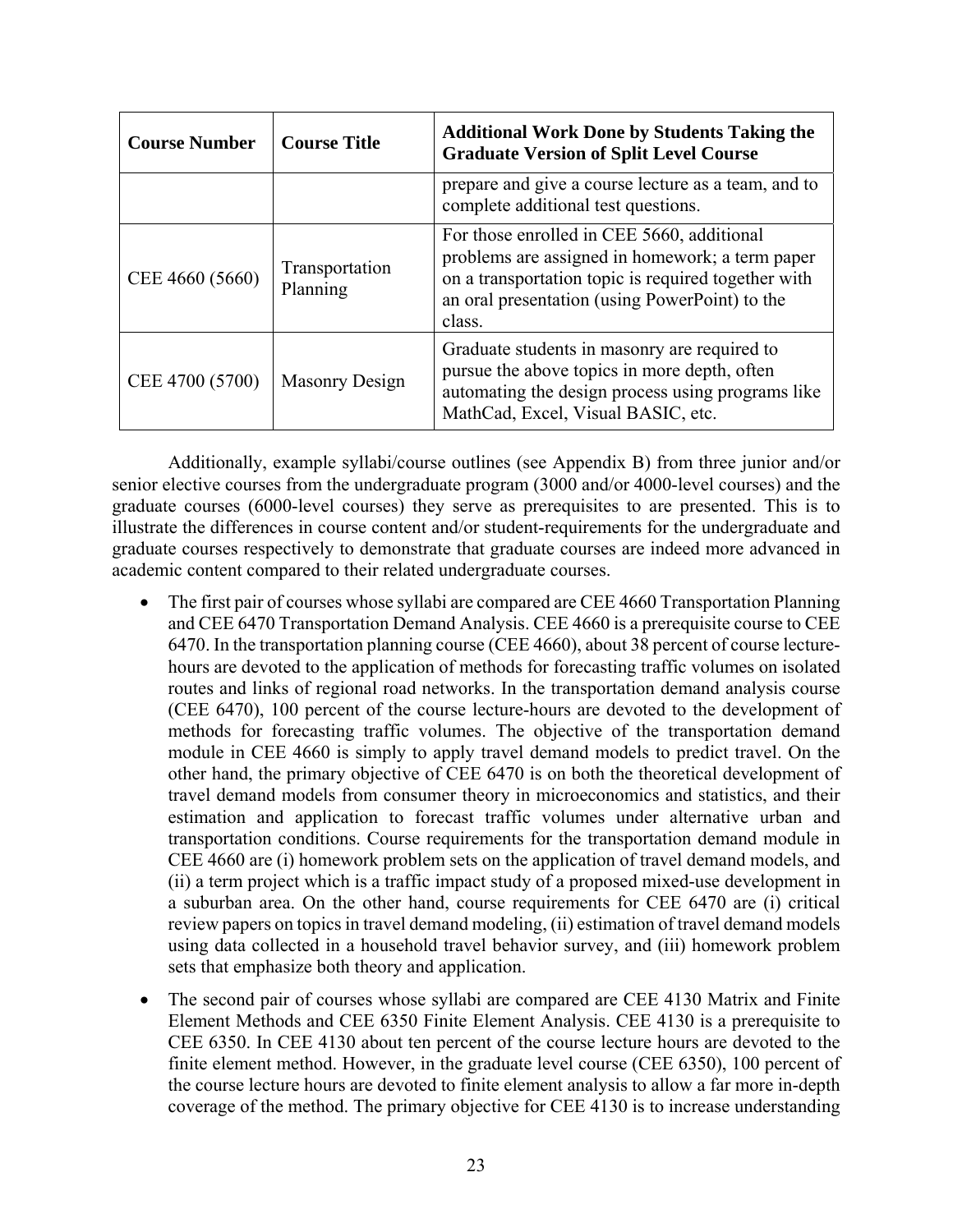of structural systems, the application of structural analysis methods to solve basic problems, and the application of computer programs in structural analysis. On the other hand, the primary objectives for CEE 6350 are on the theoretical underpinnings to the finite element method and the development of computer programs to solve pertinent problems relating to structural systems.

 The third and last pair of courses whose syllabi are compared are CEE 3420 Hydraulics and CEE 6520 Open Channel Hydraulics. There are differences in course objectives. The primary objective of CEE 3420 is to provide students with the capability to apply concepts and principles related to hydraulics to solve relatively straightforward problems in that technical sub-discipline of civil engineering. On the other hand, the primary objective of CEE 6520 is to equip students with the more advanced theoretical principles to open channel flow and the tools necessary for the accurate analysis and design of open channels. There are some differences in course requirements. The main course requirements for CEE 3420 are (i) homework problem sets; (ii) a mid-term exam; and (iii) a final exam. On the other hand, the main course requirements for CEE 6520 are (i) homework problem sets; (ii) a mid-term exam; (iii) a comprehensive final exam that tests a student's mastery of the theory to open channel hydraulics; and (iv) a team project that encompasses a significant design or analysis element directly related to open channel flow and which requires the preparation of a comprehensive engineering report as the final output. Relative to CEE 3420, CEE 6520 clearly requires the following of students: critical thinking, learning how to review the relevant literature, development of written communication skills in the reporting of engineering analysis and design, and, very importantly, development of a thorough understanding of the theoretical underpinnings to hydraulics.

These are but only three example comparisons of what is typical of all the graduate courses offered in the MS program relative to their prerequisite undergraduate courses.

### *2.4. The curriculum is aligned with and contributes to mastery of program and student learning outcomes identified in 1.1.*

### *2.4.1. How curriculum is aligned to provide technical competence in chosen civil engineering area of specialization:*

A critical requirement of courses offered in the CEE MS program is demonstrated comprehension of theory and the application of the theory to the solution of problems. As such, graduate courses in the CEE MS program have formal class meetings for three contact hours each week in which the course instructor covers topics relating to the theoretical underpinnings of a subject and its applications. To foster development of their technical competence, students enrolled in a graduate course are required to provide solutions to homework problem sets, take tests, and possibly take a final exam to demonstrate their comprehension of the theory in a course. Wholly laboratory courses or courses with a laboratory component are also offered to provide graduate students with the technical competence and skill necessary for obtaining valid data through the conduct of experiments. Graduate courses also require students to undertake critical reviews of the relevant literature on selected course topics with importance assigned to their personal evaluation of the state of the art in the area of the topic and how they, as students, might remedy some of the shortcomings they identify in the literature. Some courses require graduate students to apply the theoretical and foundational knowledge to solve real-world problems either through hands-on or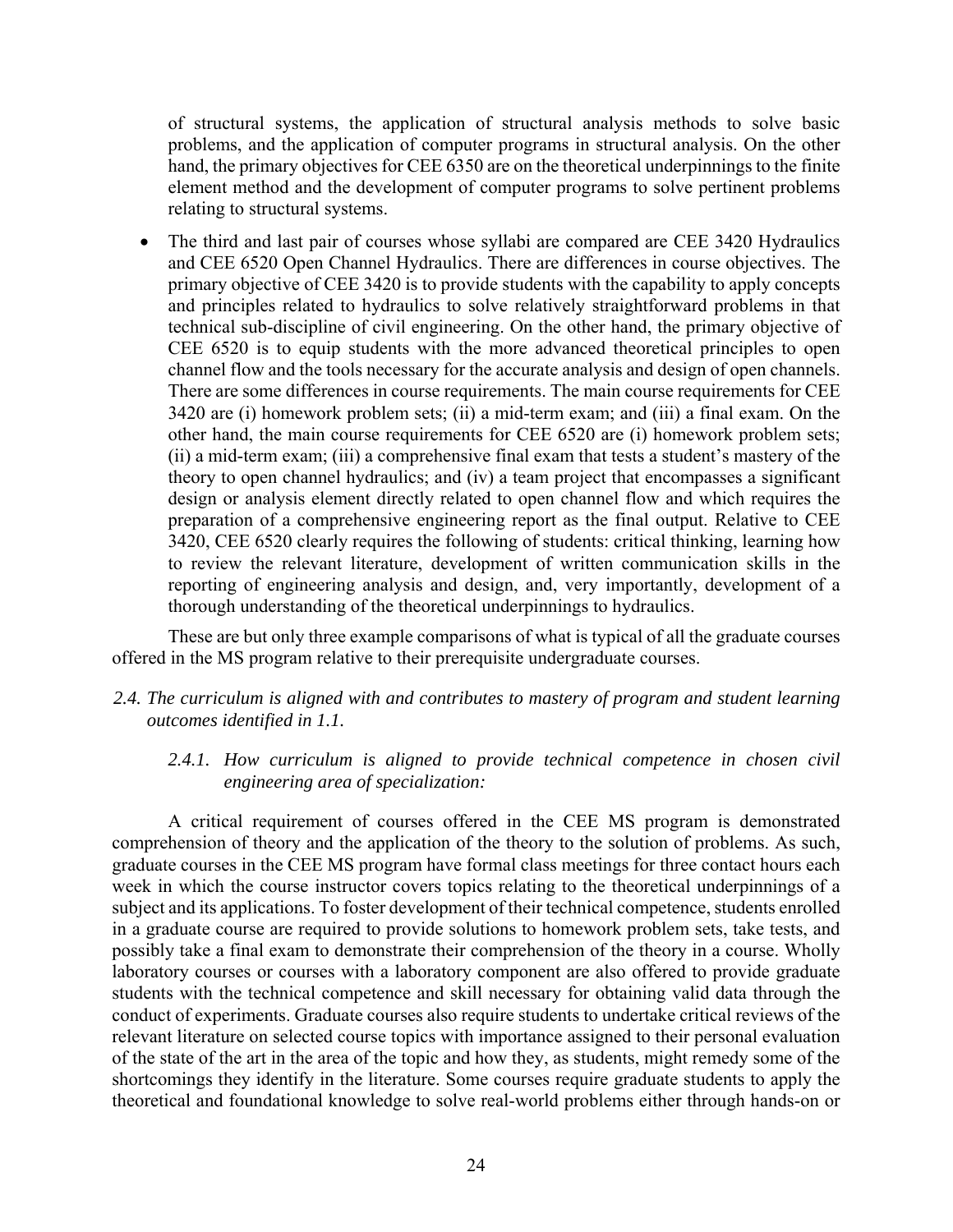modeling-based projects. For example, through the CEE 6720 Environmental Engineering Unit Operations – Wastewater Treatment course, graduate students have conducted design and economic feasibility studies to implement grey water reuse and rainwater harvesting systems on Tennessee Tech University's campus. This was done in collaboration with the university's Facilities Department to evaluate campus sustainability alternatives.

Finally, graduate students also take a comprehensive exam of which their MS thesis or MS project defense is a part to ensure that they maintain comprehension of theory covered in the courses listed in their program of study and that they know how to apply them to develop solutions to civil engineering problems.

### *2.4.2. How curriculum is aligned to contribute to independent and scholarly work:*

CEE MS students are required to undertake thesis research or a project independently under the direction of a CEE faculty advisor and the student's graduate advisory committee. Students through this experience learn to manage a significant research or project effort, acquire the technical knowledge and skills required for its successful completion, learn to pose the appropriate questions whose answers lead to the advancement of their research or project, and also learn to have meaningful periodic interaction with their advisory committee. To provide students with some experience in undertaking work independently ahead of their MS research or project, several of the graduate courses require students to write papers and give oral presentations on course topics of interest.

Communication skills are critical to achieving scholarly accomplishments; that is, they are critical to proper technical paper writing and its presentation at conferences, or publication in peer reviewed journals. Hence, at the onset of his/her research or project, a graduate student has to present a proposal on his/her proposed research or project to his/her graduate advisory committee for approval. In addition to judging the intellectual merit of the proposal, the advisory committee also evaluates the oral communication skills of the student and provides feedback to the student soon thereafter through a standardized form adopted by the CEE Department. At the completion of a graduate student's research or project, a technical paper is written for submission to a journal, practice periodical, or a technical conference. Additionally, several of the graduate courses require students to give oral presentations on critical reviews of relevant literature and term projects they undertake and to submit written technical reports. Graduate students are also required to take the graduate seminar course (CEE 6910) whose topics include (i) avoiding plagiarism; (ii) research ethics; and (iii) learning to write good research proposals and communication skills.

### *2.4.3. How curriculum is aligned to prepare MS students for advanced study at the doctoral level in civil engineering or a related area, and pursue lifelong learning through professional education:*

As stated earlier in this sub-section, MS students, in the graduate courses they take, are required to undertake critical reviews of the relevant literature on selected course topics with importance assigned to their personal evaluation of the state of the art in the area of the topic and how they, as students, might remedy some of the shortcomings they identify in the literature. This activity generates interest in students for advanced study in which they can address some of the gaps they identify in the state of the art in an area of interest.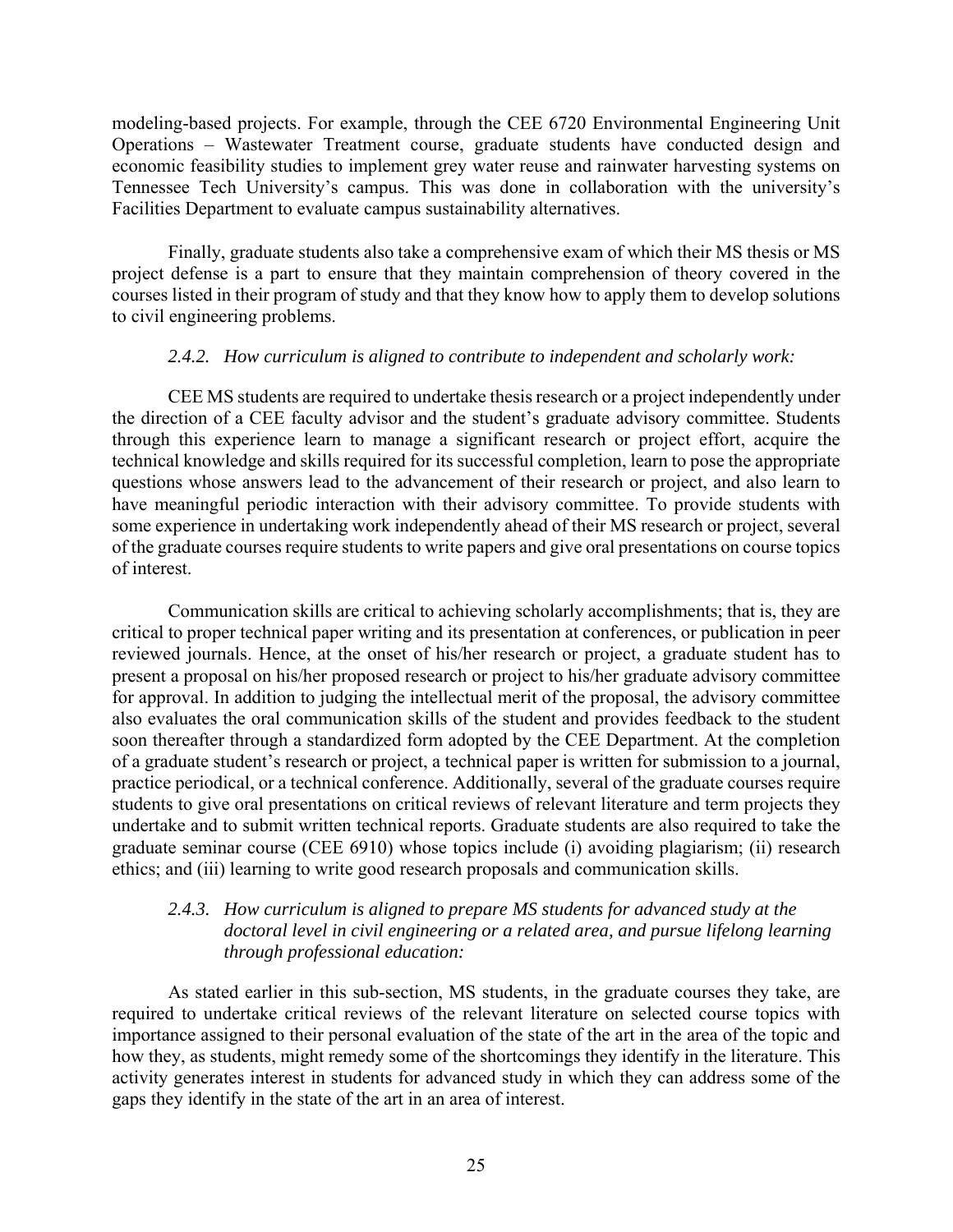MS students in the "thesis" option are also required to write and present/defend their proposal to their graduate advisory committee. This requires them to among others, review the literature in the proposed area of research, identify gaps/weaknesses in the area, develop a hypothesis, clearly define research objectives, outline the significance of the proposed research, where applicable develop a data collection plan that meets statistical requirements, and determine what analysis methods might be required to process the data to address the research hypothesis or objectives. Going through the above provides comprehension of and interest in the research process, which is equally applicable at the doctoral level.

The CEE MS program also offers breadth in terms of courses. Graduate students are required to take a minimum of 15 credit hours of CEE courses. The remaining nine credit hours of coursework can be taken from other departments. Typically, students take courses in mathematics/statistics, biology, chemistry and earth sciences. The inclusion of science and mathematics courses in the program provides students with a sound grounding in the fundamentals of their CEE sub-discipline, which serves as an excellent platform on which to build in the doctoral program.

It is evident from the foregoing that MS students' satisfactory performance in graduate coursework, and in the conduct of their research or project results in mastery of a CEE subdiscipline consistent with what is specified in the program and student learning outcomes.

#### *2.5. The curriculum is structured to include knowledge of the literature of the discipline.*

With recognition of the importance of knowledge and understanding of the existing literature in a discipline as being one of the fundamental prerequisites to accomplishing research that contributes to the advancement of the field, the CEE graduate program curriculum requires graduate students to engage in a number of course activities that expand their knowledge of the relevant literature in a field.

Coursework-wise, some of the courses require students to write critical review papers on topics of interest that require them to delve extensively into the literature. Some courses require a term project, which also has students undertaking a review of the relevant literature.

Research-wise, the MS program requires each student to present a proposal of his/her planned research or project. Central to this proposal is a thorough review of the relevant literature to demonstrate the anticipated contribution of the planned research to a field. Finally, the thesis or project document written by each MS student devotes a chapter to an up-to-date literature review related to the research topic.

### *2.6. The curriculum strives to offer ongoing student engagement in research and/or appropriate professional practice and training experiences.*

The CEE MS program has two options – the "thesis (research)" option and the "non-thesis (project)" option. Since the overwhelming majority of MS students select the "thesis (research)" option, nearly all of them engage in research as part of the program requirements and for a period of time typically no less than eight months. MS students that select the "non-thesis (project)" option typically work on a topic that has relevance to professional practice.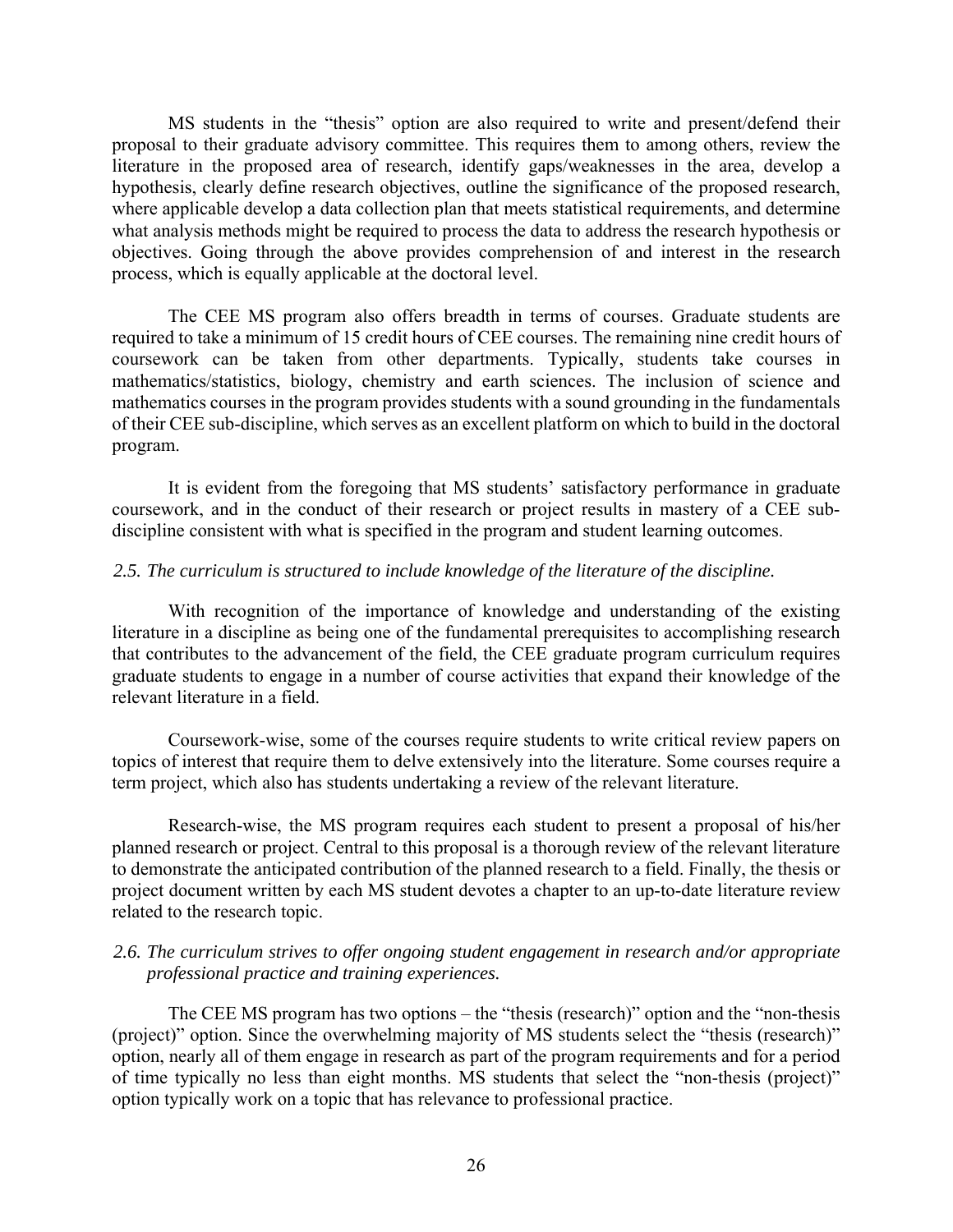Some of the research projects undertaken by CEE faculty are applied and directly relevant to professional practice. As an example of this, in the area of structural engineering, Dr. Henderson is undertaking research relating to masonry grout, the results of which will be incorporated into the masonry code. The graduate students working on this project with him are gaining experience in the development of aspects of a code vital to professional practice. Further, CEE faculty from time to time package aspects of some of the professional practice/small research problems they have to address as Special Problems courses (some of these are listed as CEE 6900 Special Problems in Table 2.1) to give graduate students important experiences in these areas.

Graduate students are also strongly encouraged to attend the proposal and final thesis defense of their peers. To this effect, a message announcing the final thesis defense of a graduate student is sent to all CEE faculty and students a week before it takes place. Further, flyers with details of a thesis defense are posted on the CEE Department's board.

Outside the curriculum, that is, in terms of co-curricular activity, CEE faculty have also had some of their graduate students go through specific training that in some cases has culminated in students obtaining appropriate industry certification. An example of this is in the area of civil engineering materials in which Dr. Crouch has periodically had his graduate students go through training to obtain certification as ACI Concrete Field Testing Technician Grade.

CEE faculty also have students participate in professional technical workshops in their area of specialization. An example of this is in the area of transportation, where as part of a long term project funded by Tennessee Department of Transportation (TDOT) to upgrade the technical capabilities of travel demand modelers in Tennessee, a workshop on the use of TransCAD, a travel demand modeling software, is held on TTU's campus every two to three years. Graduate students enrolled in transportation participate in the four-day workshop to give them experience with this software which TDOT requires be used for all long range transportation planning analysis done for the State by consultants, and by state and local government modeling staff.

# *2.7. Programs offered entirely through distance education technologies are evaluated regularly to assure achievement of program outcomes at least equivalent to on-campus programs.*

The CEE MS Program at Tennessee Tech University is a completely onsite program. Hence, the above rubric survey statement is not applicable.

# *2.8. The program incorporates appropriate pedagogical and/or technological innovations that advance student learning into the curriculum.*

Active learning, as a process for teaching students, has been demonstrated to be superior in its effectiveness compared to teaching by the standard mode of instruction in which a teacher does most of the talking in the delivery of content while students play a passive role in the process. CEE faculty employ active learning strategies to engage students in the learning process. Adopted strategies include:

i. Team projects in which a challenging project is assigned to a small number of graduate students (two or three). Students, in undertaking the projects, learn to define what the critical questions are to address the project objectives, learn to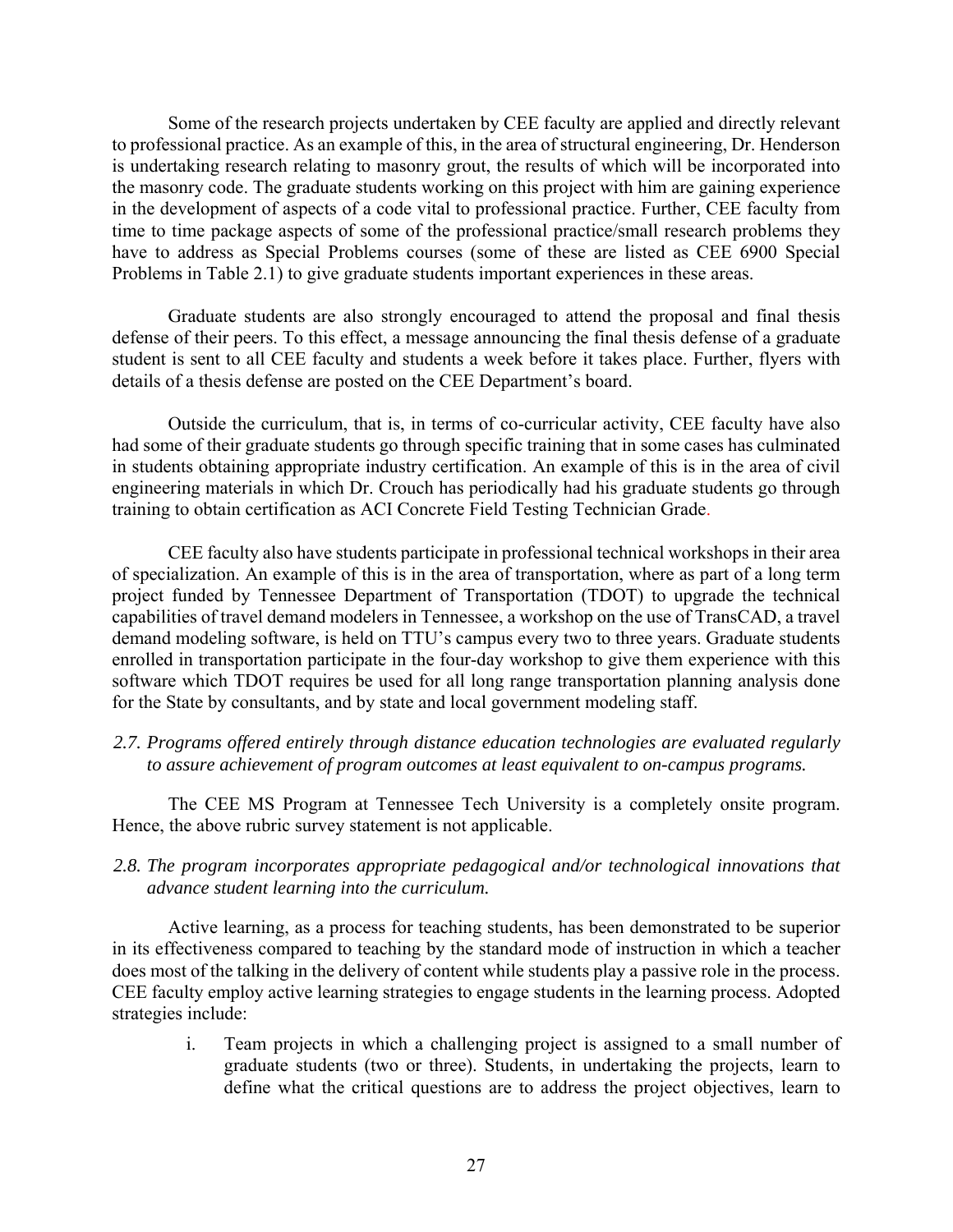search for relevant information from technical sources, learn to work with each other and to bounce ideas off each other and learn from the ensuing discussions;

- ii. In-class critical thinking problems that are addressed by students working in small groups, usually pairs. Students through this activity learn to engage each other in the development of solutions to civil and environmental engineering problems;
- iii. Field trips that provide physical linkages to some of the concepts covered in lecture sessions;
- iv. Use of technology to record lectures given by a CEE faculty member, which allows graduate students to access them after class meetings, on as many occasions as needed, to understand what was taught;
- v. Case-study reviews and presentations by students working in small teams; and
- vi. Experiments undertaken in the laboratory to reinforce comprehension of theoretical concepts covered in lecture sessions.

#### 3. Student Experience

The Department strives to enhance the graduate student experience by providing students with opportunities to participate in enrichment programs both within and outside of the normal academic and research routine.

#### *3.1. The program ensures a critical mass of students to ensure an appropriate group of peers.*

During the 2012-2017 review period, the CEE MS program had an average enrollment in excess of 20 students each year. This allowed students to be immersed within a group of peers and enrich their graduate experience both on an individual and collective level. For example, collective participation in student orientation and graduate seminars has become a regular event since 2005 and has been mandatory for all graduate students since 2010. This is a key forum where students regularly exercise their curiosity to understand and learn more about emerging issues in CEE that are otherwise not easily apparent from coursework or traditional research. Graduate students also receive a 3-week training on conducting research, plagiarism detection and thesis writing while attending seminars on diverse CEE topics during the semester. Moreover, graduate students are encouraged to form peer groups within their CEE sub-discipline. To facilitate this, the Department has created workspaces to house students per CEE sub-discipline, which allows them to collaborate and interact both academically and socially.

### *3.2. The program provides students with the opportunities to regularly evaluate the curriculum and faculty relative to the quality of their teaching effectiveness.*

Each semester, students are able to evaluate all graduate level courses in the program they take, as well as evaluate the teaching effectiveness of the course instructor through the Individual Development and Educational Assessments (IDEA) tool. This tool allows students to rate courses based on learning objectives and outcomes. It also allows students to rate the teaching methods and styles adopted by CEE faculty, which includes categories such as their ability to stimulate student interest in the course, foster student collaboration, establish a healthy rapport with them, and relate course material to real life situations. In addition to the above, the IDEA survey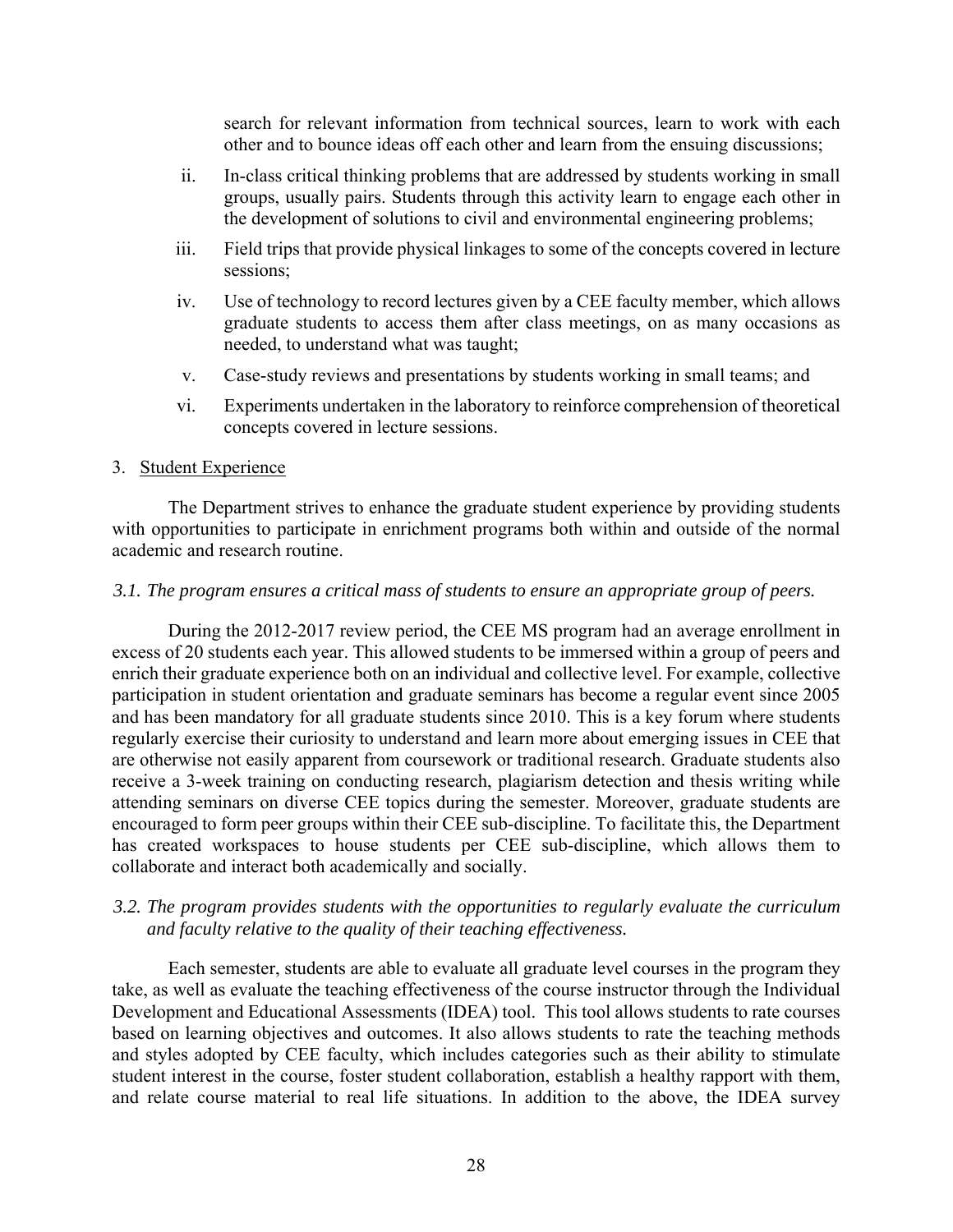instrument makes provision for students to provide comments on each course. Some students use this as a vehicle to provide feedback on course topics and course requirements. The average IDEA ratings on Progress on Relevant Course Learning Objectives, Teaching Effectiveness, and Usefulness of the Course since the 2012-2013 academic year are presented in Figure 4, Figure 5, and Figure 6, respectively. On average, all ratings fell within the "similar" comparison category, demonstrating the CEE graduate curriculum success.



**Figure 4. Converted Average of Ratings for Progress on Relevant Objectives when Compared to all Classes in the IDEA Database**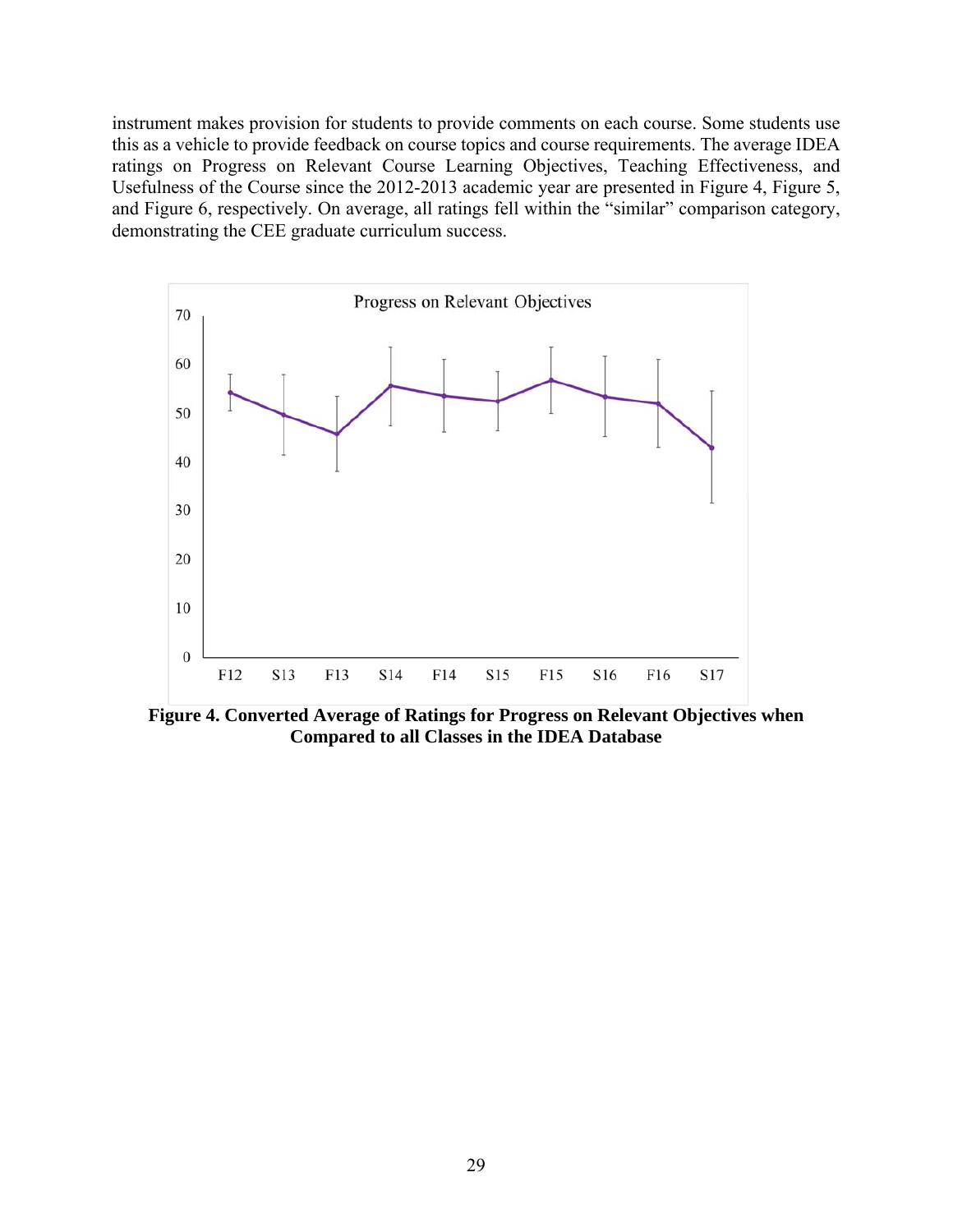

**Figure 5. Converted Average of Ratings for Teaching Effectiveness when Compared to all Classes in the IDEA Database** 



**Figure 6. Converted Average of Ratings for Excellent Course when Compared to all Classes in the IDEA Database**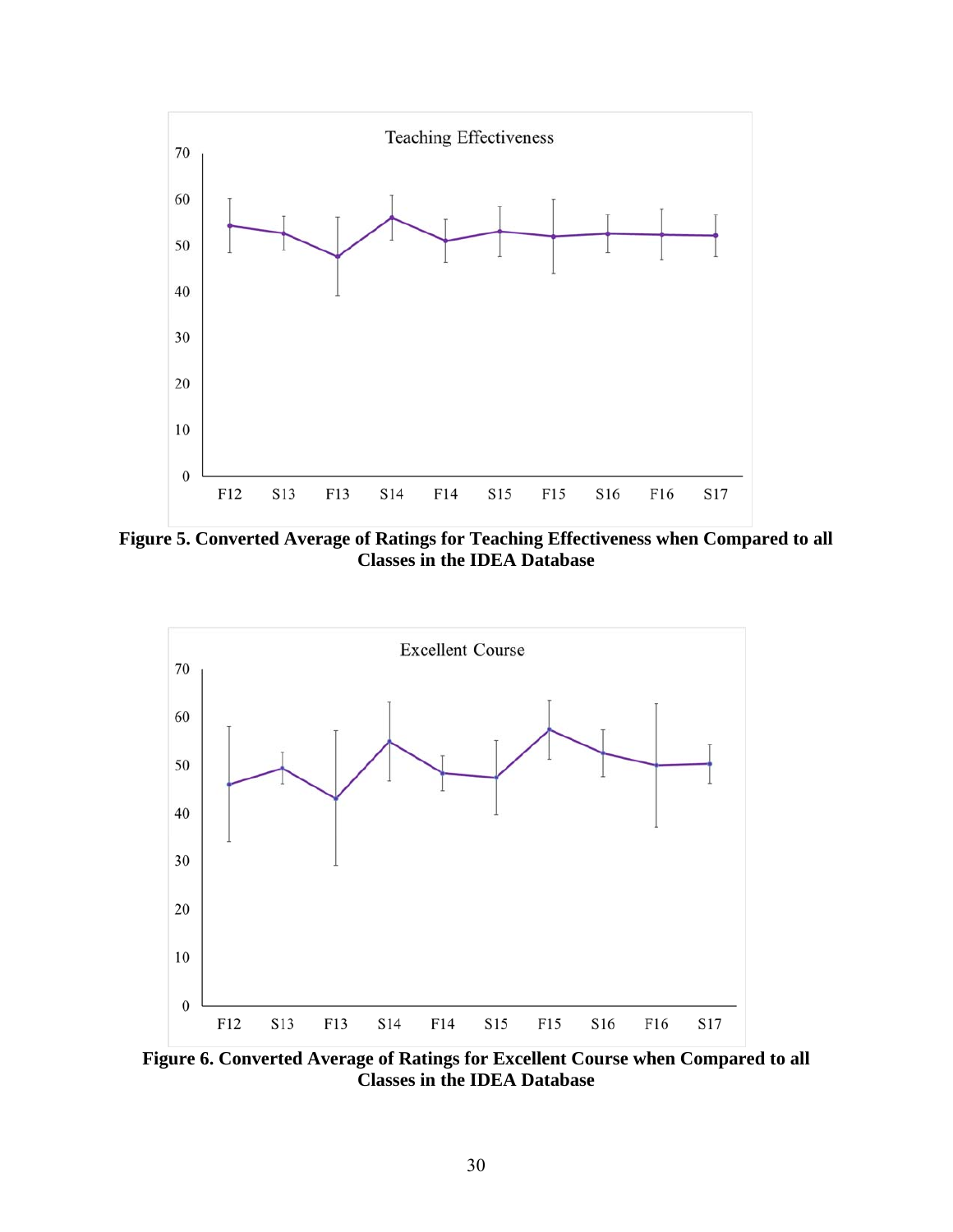### *3.3. The program provides adequate professional development opportunities, such as encouraging membership in professional associations, participation in conferences and workshops, and opportunities for publication.*

Professional development of graduate students is inherent to the program's learning outcomes and success. Within the CEE Department there are several student chapters of professional organizations such as the American Society of Civil Engineers (ASCE), Water Professionals (a combined chapter of the Water Environment Federation, American Water Resources Association, and American Water Works Association) and Engineers Without Borders that enable and encourage students to pursue professional membership, attend seminars and conferences and present their scholarly work. These groups collectively host seminars and other professional development activities at a frequency of about two per month. Through the ASCE chapter, students are invited to the Nashville Section meetings on a monthly schedule, where seminars are presented on all aspects of civil engineering. Once a year, the ASCE student chapter at Tennessee Tech hosts the Nashville Section and a formal technical presentation is coordinated. Students are also provided with travel scholarships to attend and present at the Kentucky/Tennessee Water Professionals Conference and the Tennessee Water Resources Symposium every year, where they can participate in poster competitions, oral presentations, professional networking and outreach events. Most students are also members of their respective scientific/professional bodies, such as American Society of Civil Engineers, Association of State Dam Safety Officials (ASDSO), Institute of Transportation Engineers, American Concrete Institute, Water Environment Federation and American Water Works Association, to name a few. In transportation, graduate students participate in some of the quarterly meetings of the Tennessee Travel Demand Model Users Group. Transportation graduate students also participate in a biennial workshop on the use of TransCAD, a travel demand modeling software used in transportation planning, that is held on TTU's campus. In geotechnical engineering, graduate students are encouraged to participate in national student competitions held by ASCE's Geo-Institute and ASDSO.

Within the University, a Student Research and Creative Inquiry Day (https://www.tntech.edu/research/research-day/) is organized each year in April by the University's Office of Research. CEE students are regular participants of the event, showcasing their scholarly work. Several CEE students have won the best poster/paper award at this event.

Graduate students also regularly attend regional and national conferences where they present their research. Data from the past 5 academic years show that MS student have made 36 conference presentations, out of which 10 were published as conference proceedings. Moreover, MS students are regularly encouraged and sometimes required to publish their scholarly work in peer-reviewed journals. Thirty-six publications were either authored or co-authored by MS students in the past 5 years. Details of these accomplishments are presented in Table 11.

### *3.4. The program provides adequate enrichment opportunities, such as lecture series, to promote a scholarly environment.*

Students utilize a wide range of enrichment opportunities to ensure a healthy scholarly environment. The graduate seminar series and the earlier described seminars organized by the various student chapters of professional organizations within the CEE Department are among the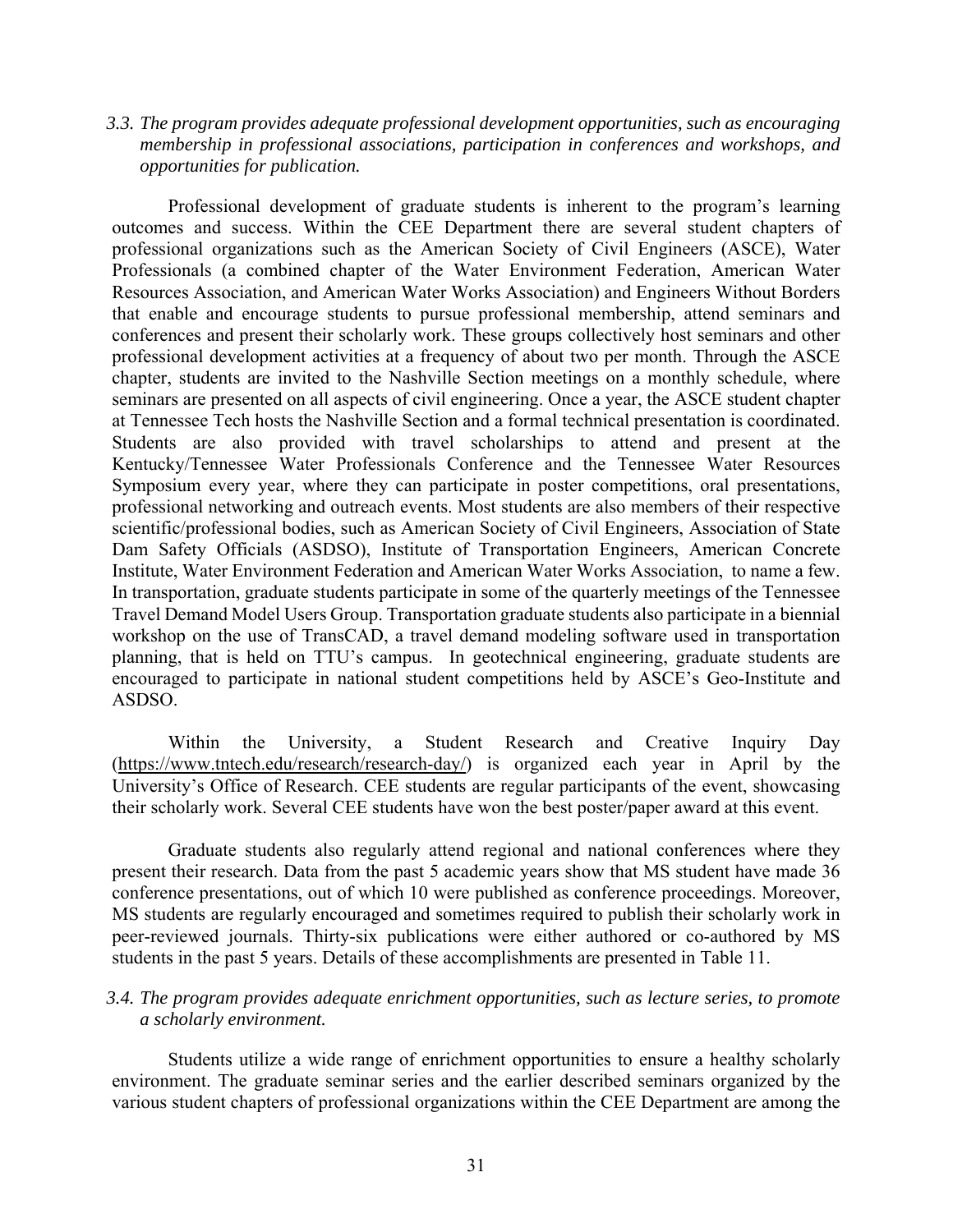most notable examples of enrichment activities that are sustained by student participation and presentations. The Stonecipher Symposium and the Prescott-Brown Lecture Series are also among high profile lecture events organized each year by Tennessee Tech University in which a nationally recognized authority in a discipline of interest is hosted for a seminar on a timely topic. Information on these events can be found at https://www.tntech.edu/cas/annualevents/stonecipher-lecture-series and https://www.tntech.edu/engineering/news-events/prescottbrown-legacy-endowment/the-lecture-series, respectively.

The University's Centers of Excellence, including the Center for Energy Systems Research, the Center for Manufacturing Research, and the Center for the Management, Utilization and Protection of Water Resources (also known as the Water Center), occasionally host seminars open to all CEE graduate students. These seminars are widely advertised and known to the students. While only some of the seminars hosted by the Energy and Manufacturing Centers are applicable to civil and environmental engineering, the seminars sponsored by the Water Center are always pertinent. Recent seminars hosted by the Water Center have featured nationally renowned lectures such as the 2016 AEESP Distinguished lecture with Dr. Menachem Elimelech, and the Kappe Lecture with Dr. Danny Reible. The Kappe Lecture was co-hosted by University of Tennessee at Knoxville, Vanderbilt University and Tennessee Tech's Water Center.

### *3.5. The program seeks to include diverse perspectives and experiences through curricular and extracurricular activities.*

Graduate students are encouraged to take courses outside of the Department, and sometimes outside of the College of Engineering to broaden their interdisciplinary knowledge base and to diversify their perspectives. The enrichment and professional development opportunities presented above also enable inclusion of diverse curricular activities. Occasional study-abroad opportunities, such as the Spring Break Holland and Belgium trips, organized by Dr. Lenly Weathers, and international outreach to Southern Belize, organized by Dr. Tania Datta, are offered by CEE Department faculty, and they are open to graduate student participation.

### *3.6. Students have access to appropriate academic support services.*

Each enrolled MS student is assigned a graduate advisor. This is perhaps the most critical academic support provided to CEE MS students, as it is the advisor's responsibility to guide and mentor the student throughout his/her stay in the program. Through regular one-on-one interactions, the advisor and student plan a program of study, agree on a research topic, and plan academic funding, professional development activities and other aspects of the program that lead to the eventual success of the student. Additionally, the College of Engineering provides some academic support services. These include the occasional availability of graduate student assistantships, conference travel funds, and conflict resolution with academic advisors.

Other academic support includes access to sufficient learning resources, workspaces and research infrastructure. A description of these services is provided in Section 5.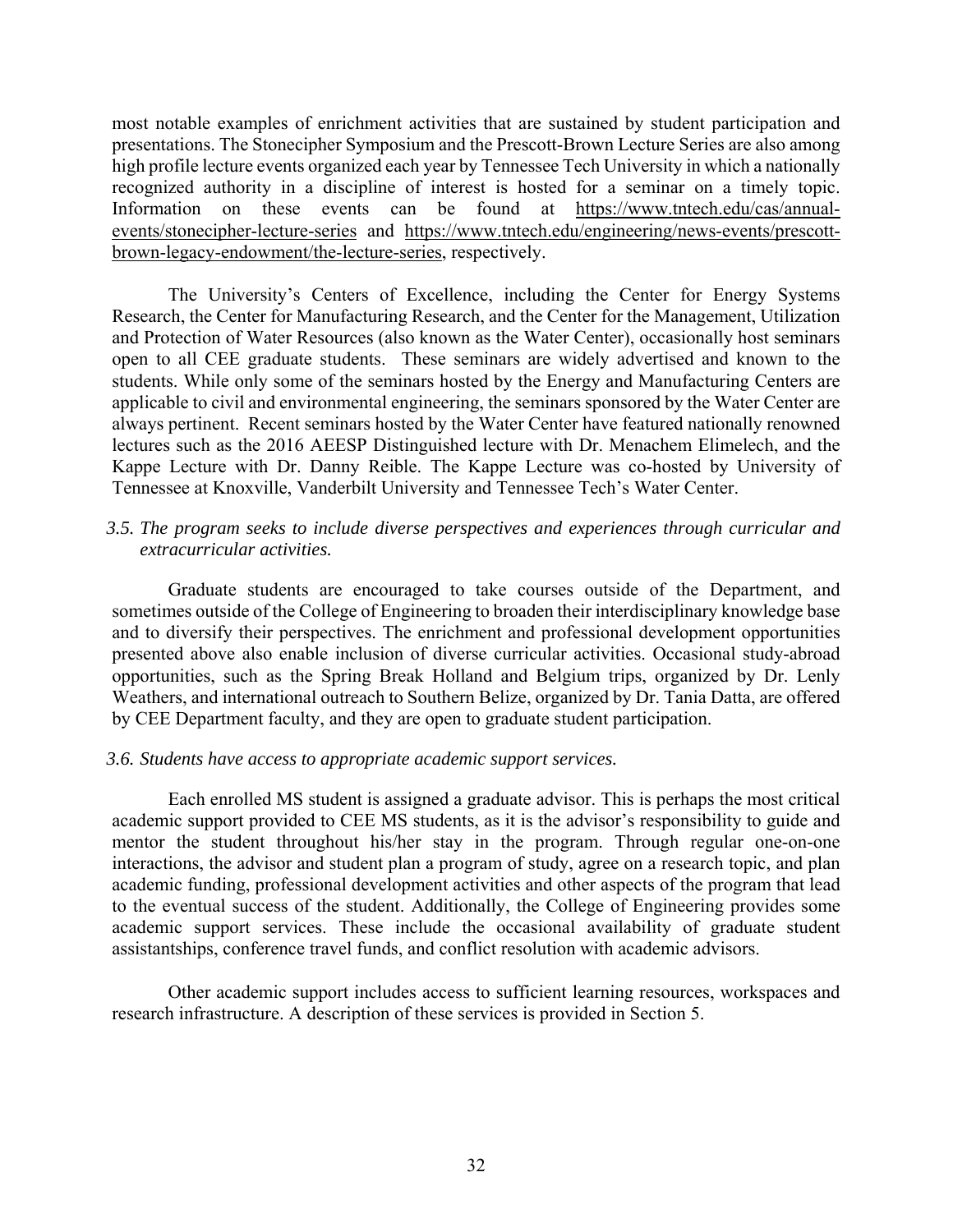#### 4. Faculty

#### *4.1. All faculty, full time and part-time, meet the high standards set by the program and expected SACSCOC guidelines for credentials.*

In spring 2017, which is the final semester of the five-year review period, there were 16 full-time graduate faculty in the CEE Department with responsibility for delivering the MS program. Their names and sub-discipline expertise are presented in Table 5, along with the names of other faculty who retired or left during the review period. Their expertise covers the breadth, depth and the level of sophistication required for today's highly interdisciplinary civil engineering profession. All of the graduate faculty hold a terminal degree (PhD) in a major sub-discipline of civil engineering, which complies with SACSCOC (Commission on Colleges of the Southern Association of Colleges and Schools, which is the recognized regional accrediting body in the eleven U.S. Southern states for institutions of higher education that award associate, baccalaureate, master's or doctoral degrees) guidelines. Tennessee Tech University relatively recently went through a SACSCOC review and in December 2016 received "reaffirmation of accreditation by SACSCOC". Reaffirmation does confirm that CEE faculty credentials do comply fully with SACSCOC requirements.

Very importantly, Tennessee Tech University, to ensure compliance with accreditation standards for all faculty, has a process that must be followed and requirements that must be met during the hiring of any new full-time tenure-track and one-year faculty, as well as new adjunct instructors, and any current TTU administrative/professional employees assigned to teach a TTU course. One of the important forms that must be completed and verified in this regard is the Faculty Qualifications Certification Form for New Faculty Appointments Guidelines and Procedures (https://www.tntech.edu/files/provost/Faculty\_Information/FQC\_Form\_Procedures\_February\_20 14 New.pdf). Thus, through the university's hiring policy and procedures, the qualifications of graduate faculty that deliver the CEE MS program meeting high standards is assured.

Detailed qualifications of each faculty are provided in the abbreviated version of their curriculum vitae presented in Appendix C.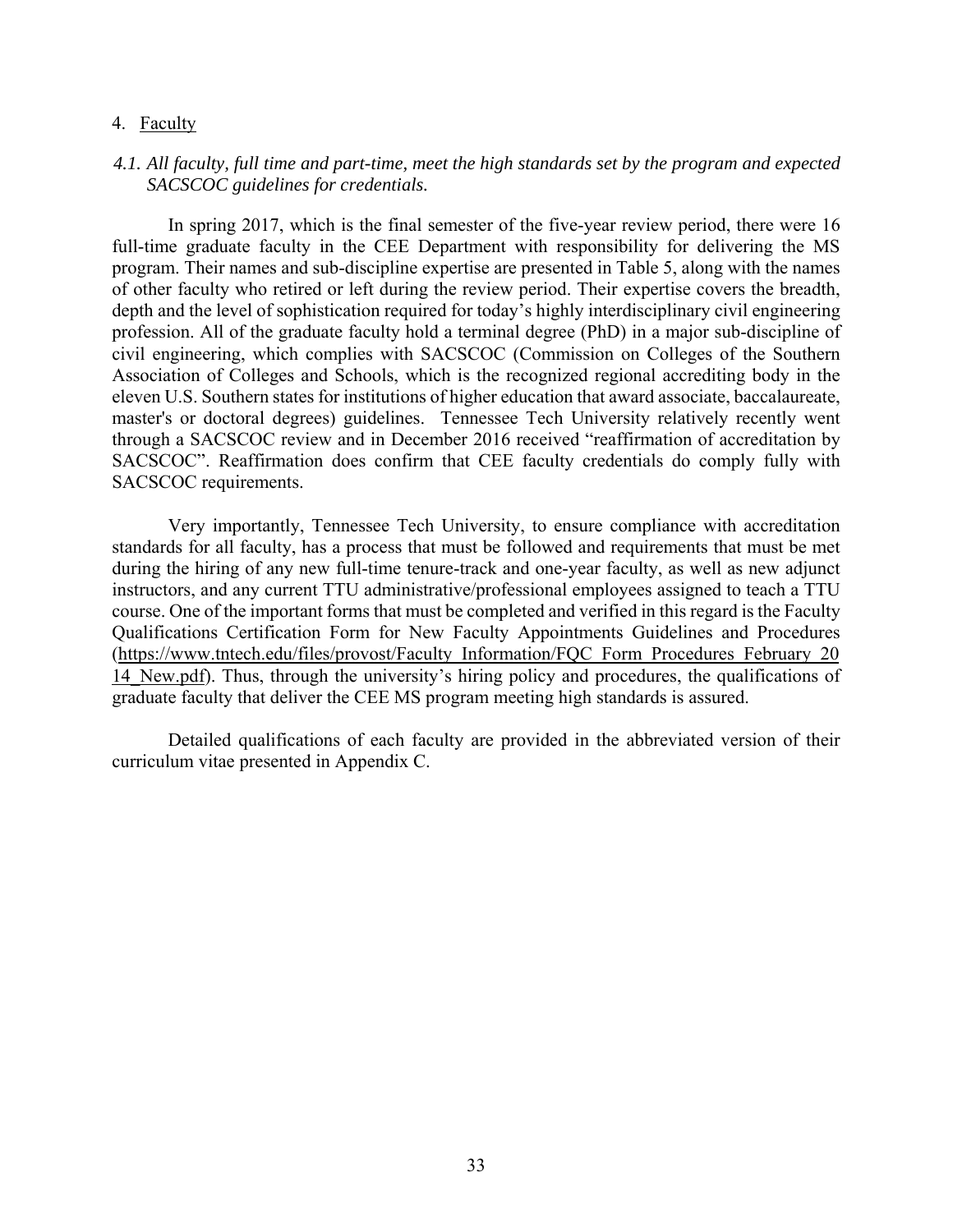| <b>Name</b>                  | <b>PhD</b> degree    |              |                         | <b>CEE Sub-Discipline</b> |                         |                           |                    |
|------------------------------|----------------------|--------------|-------------------------|---------------------------|-------------------------|---------------------------|--------------------|
|                              |                      | Geotechnical | Civil Eng.<br>Materials | Transportation            | Structural<br>Mechanics | Structural<br>Engineering | Water/<br>Environ. |
| Daniel Badoe                 | Univ. of Toronto     |              |                         |                           |                         |                           |                    |
| <b>Steven Click</b>          | NC State Univ.       |              |                         |                           |                         |                           |                    |
| L. K. Crouch                 | Univ. of Missouri    |              | ✓                       |                           |                         |                           |                    |
| Tania Datta                  | Univ. of Utah        |              |                         |                           |                         |                           |                    |
| Dennis George <sup>1</sup>   | Clemson Univ.        |              |                         |                           |                         |                           |                    |
| Craig Henderson              | Univ. of Tenn.       |              |                         |                           | ✔                       | ✔                         |                    |
| David Huddleston             | Univ. of Tenn.       |              |                         |                           |                         |                           |                    |
| Faisal Hossain <sup>2</sup>  | Univ. of Conn.       |              |                         |                           |                         |                           |                    |
| Sharon Huo <sup>3</sup>      | Univ. of Nebraska    |              |                         |                           |                         | ✔                         |                    |
| Alfred Kalyanapu             | Univ. of Utah        |              |                         |                           |                         |                           |                    |
| Jane Liu                     | Univ. of Hawaii      |              |                         |                           | ✔                       | ✔                         |                    |
| Ben Mohr                     | GA Tech              | ✔            | ✓                       |                           |                         |                           |                    |
| Guillermo Ramirez            | Colorado State Univ. |              |                         |                           | ✔                       | ✔                         |                    |
| Ed Ryan <sup>1</sup>         | <b>U.</b> New Mexico |              |                         |                           |                         |                           |                    |
| Daniel VandenBerge           | Virginia Tech Univ.  |              |                         |                           |                         |                           |                    |
| Lenly Weathers               | Univ. of Iowa        |              |                         |                           |                         |                           | ✓                  |
| Matthew Yarnold <sup>2</sup> | Drexel Univ.         |              |                         |                           |                         | ✓                         |                    |
| Jessica Oswalt <sup>3</sup>  | GA Tech              |              |                         |                           |                         |                           |                    |
| Jim Smith $1$                | Virginia Tech Univ.  |              |                         |                           |                         |                           |                    |

## **Table 5. Summary of Faculty Expertise in the CEE Department**

Notes:

1 **Retired during the review period** 

**2 Took appointment at other university** 

**3 Did not teach graduate courses due to administrative responsibilities**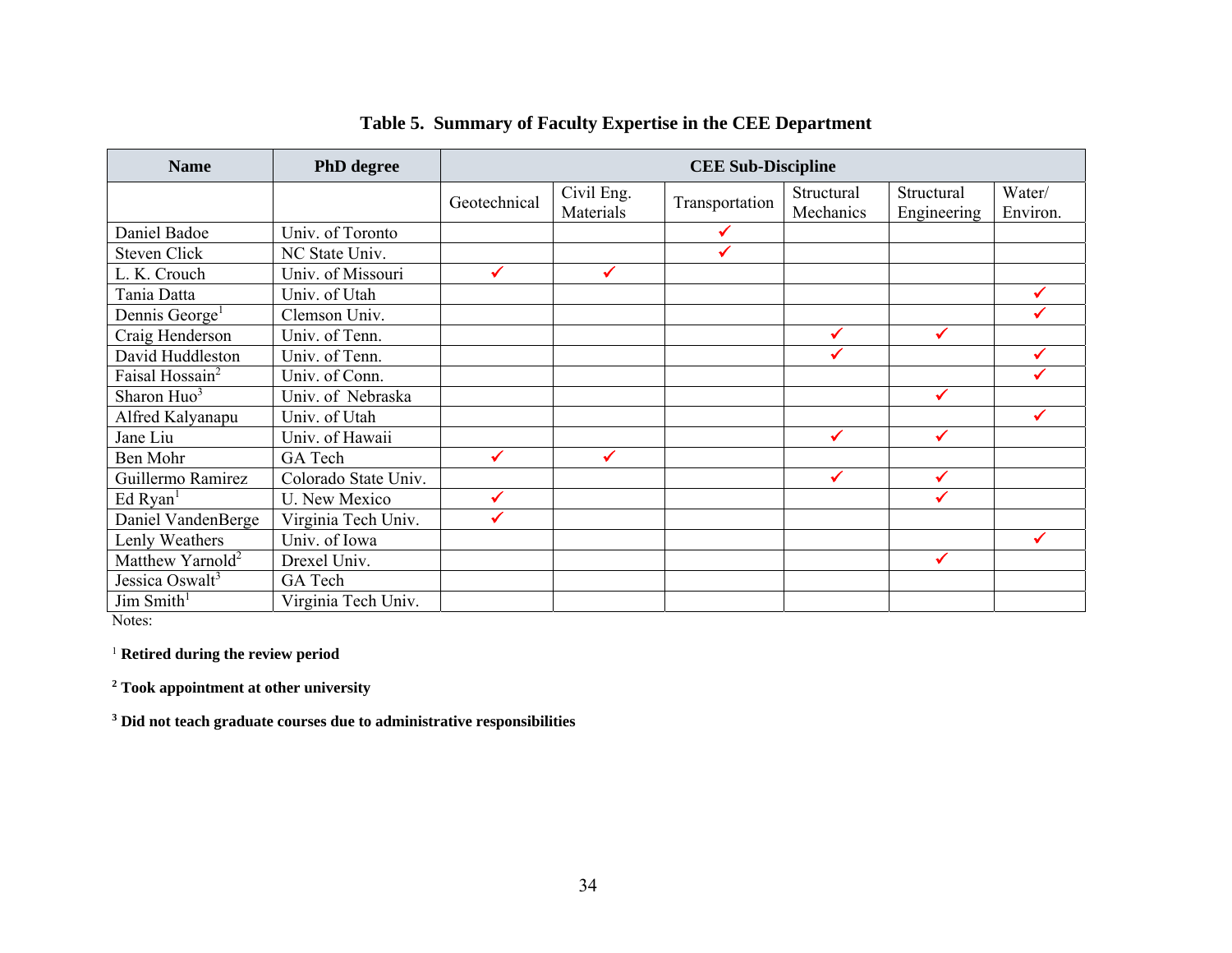#### *4.2. The faculty teaching loads are aligned with the highly individualized nature of graduate instruction, especially the direction of theses or dissertations.*

CEE faculty, in addition to teaching graduate courses, are also expected to have successful research programs, which can be integrated into the curriculum. In addition, CEE faculty are required to serve effectively as mentors of graduate students. In recognition of these responsibilities, teaching loads are as much as possible made compatible with the needs of the graduate program. For newly recruited faculty in particular, the CEE Department assigns a lower than typical teaching load during their first few years when they work at establishing their research programs. The lower teaching load allows them to take on multiple MS students, who are typically funded through start-up packages.

In the past five academic years, the average taught-course-load per graduate faculty per semester was 2.42, while the average thesis credit-hours per faculty per semester was 5. The average graduate student to CEE faculty ratio was 1.33. As a result of the reasonable teaching loads, CEE faculty have been able to devote adequate time to one-on-one meetings with their MS students to monitor their progress in coursework and provide guidance in their thesis research, both of which are critical to the successful completion of the MS program by graduate students.

## *4.3. The faculty strives to cultivate diversity with respect to gender, ethnicity, and academic background, as appropriate to the demographics of the discipline.*

It is the University's policy not to discriminate on the basis of race, color, religion, ethnic or national origin, sex, disability, age (40 and over), status as a protected veteran, genetic information or any other category protected by federal or state law. The process for hiring new faculty has checks instituted to ensure compliance with this non-discriminatory policy. The Department itself values diversity. This is reflected in its gender composition with four of the total 19 faculty members who were in the department during the review period being female, and in its ethnic composition with about 35% of CEE faculty originating from non-US countries namely Bangladesh, China, Colombia, Ghana and India, thus bringing a global perspective to the program.

Given the breadth of civil engineering and the technical background required to contribute to the advancement of the state-of-the-art in each sub-discipline, the CEE faculty body is diverse in academic background (see Table 5). As examples, in the Water Resources and Environmental Engineering area, Dr. Datta has an undergraduate degree in chemical engineering, and dual graduate training in environmental engineering and applied microbiology, a scientific background necessary to keep abreast of and contribute to the advancement of environmental engineering. Dr. Crouch has undergraduate degrees in geology and geological engineering and graduate degrees in geological engineering and civil engineering. This background is invaluable to his research on aggregates used in paving mixtures and portland cement concrete. Two of the faculty, Drs. Oswalt and Smith have degrees in industrial and systems engineering and have expertise in statistics and engineering economics, which allows them to provide important technical support to research in some of the CEE sub-disciplines.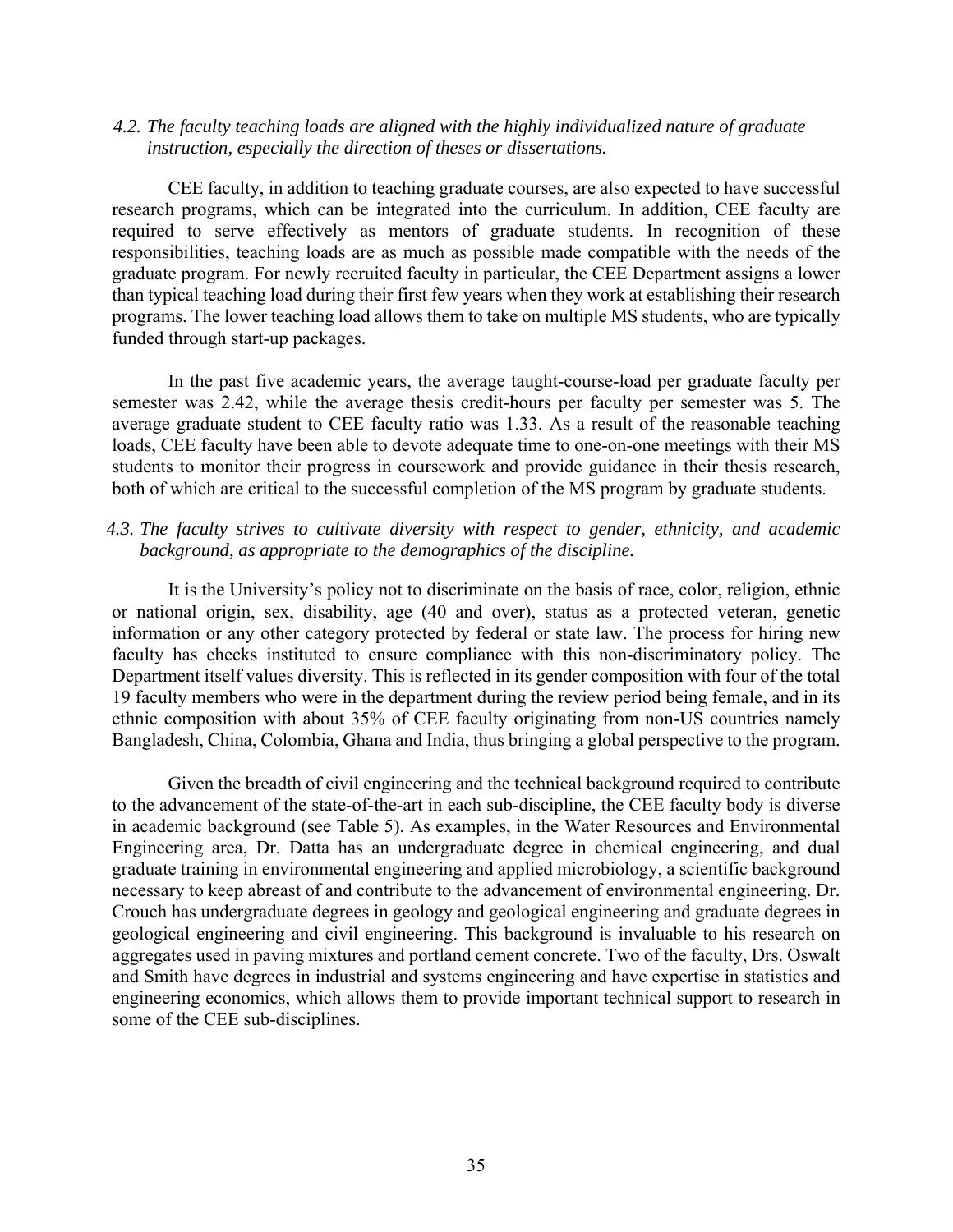#### *4.4. The faculty engages in regular professional development that enhances their teaching, scholarship and practice.*

In order to enhance faculty teaching, scholarship, and practice and to enrich the overall graduate and research experience of MS students, CEE faculty actively engage in professional, academic and scholarly development by publishing journal papers, attending and presenting at scholarly conferences, attending proposal-writing workshops, and working on externally sponsored research. During 2012-2017, CEE faculty remained active not only in terms of productivity of scholarly work, but also in providing leadership to their professional societies, such as the American Society of Civil Engineers (ASCE), Transportation Research Board (TRB), American Concrete Institute (ACI), American Geophysical Union (AGU), American Water Resources Association (AWRA), Water Environment Federation (WEF), International Water Association (IWA), etc. More than 60 journal papers and 60 conference proceedings were published by the CEE graduate faculty during 2012-2017, translating into an average number of scholarly articles published in journals by the collective CEE faculty of approximately 12 journal papers per year. Several of the published papers were lead-authored or co-authored by MS students.

Two CEE faculty members hold editorial positions in scholarly journals of the CEE profession. Dr. Daniel Badoe serves as an associate editor for the ASCE Journal of Urban Planning and Development and Dr. Steven Click serves on the Traffic Signals Committee of the Transportation Research Board.

CEE faculty, also through grantsmanship, brought in externals funds from agencies such as the National Science Foundation and Tennessee Department of Transportation to the tune of \$2,405,589 from 2012 to 2017 distributed as follows: \$717,878 (2012-2013), \$521,323 (2013- 2014), \$253,980 (2014-2015), \$519,405 (2015-2016), and \$393,003 (2016-2017). Sponsored projects facilitate research and scholarship, which consequently help build intellectual capital for the MS program through student-involved research activity and the possible creation of knowledge in the process.

The CEE faculty vitas provided in Appendix C include professional development, publications, and scholarly activities of faculty over the five-year review period.

## *4.5. The faculty is actively engaged in planning, evaluation and improvement processes that measure and advance student success.*

Given the criticality of student success to the program, the CEE Department has a committee, the Research and Graduate Advisory Committee that is dedicated to the continual planning, evaluation, and identification of improvement-measures to advance student success. As presented in Figure 2 in Section 2.1, the Department has a continuous improvement process for its graduate program that is used by the committee and the Department. The committee, in this process, leads efforts to refine or redefine goals, objectives, and performance measures if necessary. The committee is also responsible for assessments, which include surveys of MS graduates, employers, and advisors of MS graduates that are pursuing a doctoral degree, and the generation of summaries of the university conducted IDEA student evaluations to provide the necessary information for making data-driven decisions regarding the future of the graduate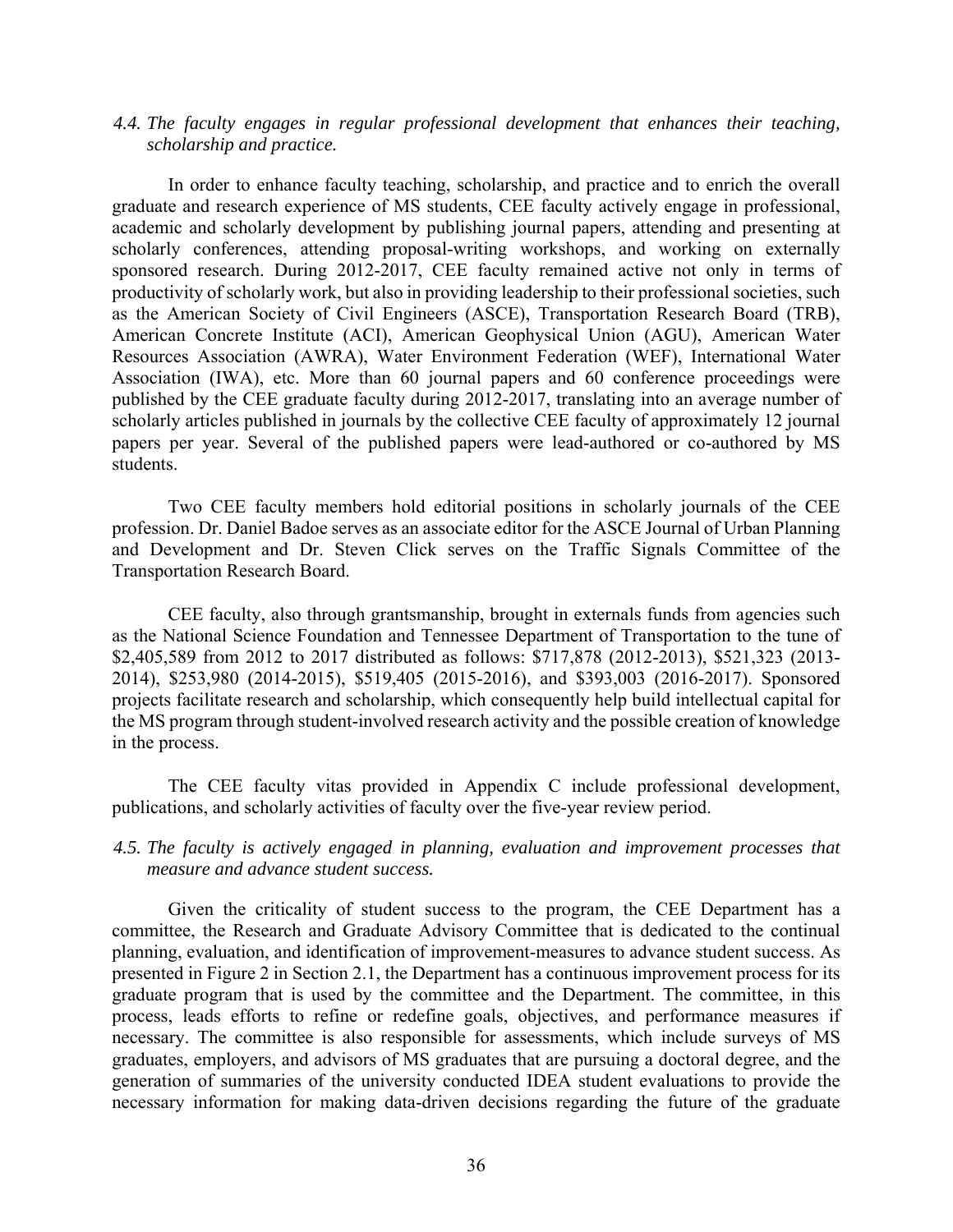program. Approved proposals by the committee are submitted to the full CEE faculty body for their discussion as well and eventual approval or disapproval by a vote. Meetings of the full faculty to address proposals/issues occurs at least once a year, just before the beginning of each academic year, when the CEE Department has its annual retreat, and as necessary during the course of the academic year. Thus, from the foregoing, it is apparent that all CEE faculty are engaged in the program enhancement process to advance student success.

## *4.6. The program uses an appropriate process to incorporate the faculty evaluation system to improve teaching, scholarly and creative activities, and service.*

CEE faculty members, both tenured and non-tenured, are evaluated annually by the Department's chairperson and the college dean. These annual faculty evaluations include a performance assessment in the areas of instruction, advising, research, and service both at the undergraduate and graduate levels. As part of this evaluation, each faculty member is required to prepare and submit a Faculty Annual Report documenting activities and effort with respect to his/her current Agreement of Responsibilities Form that is completed at the beginning of each academic year. Evaluation of graduate instruction includes teaching evaluations by students using the IDEA instrument. Evaluation of research is based on, but not limited to, number of publications in journals and/or conferences, sponsored research projects and number of graduate students. Evaluation of advising and service includes the number of undergraduate advisees (for both academics and research) and number of graduate advisees of whom the faculty member is either the committee chair or committee member, number of department, college and university committees the faculty member serves on, and other external professional and scholarly services. As a result of this evaluation, each faculty member receives feedback from both the Department chairperson and the dean of the college with regards to his/her performance. Where performance problems are detected, they can normally be addressed at the Department level. In rare instances, however, when the performance of a tenured faculty member is significantly below an acceptable level for an extended period of time, and attempts at the Department and college level have been unsuccessful at resolving the problem, the faculty member may be asked to participate in a formal development program designed to improve the faculty member's performance.

### 5. Learning Resources

## *5.1. The program regularly evaluates its equipment and facilities, encouraging necessary improvements within the context of overall institutional resources.*

The CEE Department has a standing Facilities Committee that regularly evaluates the condition of classrooms, laboratories, and equipment. The Facilities Committee comprises faculty members from across the sub-disciplines in the Department to ensure a breadth of input and perspectives on facilities and equipment.

As budget allows, the department updates classrooms and laboratories, and purchases new equipment. Faculty are asked to maintain lists of desired renovations for the facilities that they use for research and/or teaching. They are also asked for lists of equipment that would benefit the classroom or research experiences of students, including those in the MS program. The proposed renovations and purchases are decided by the CEE Department chair and faculty with recommendations from the CEE Facilities committee.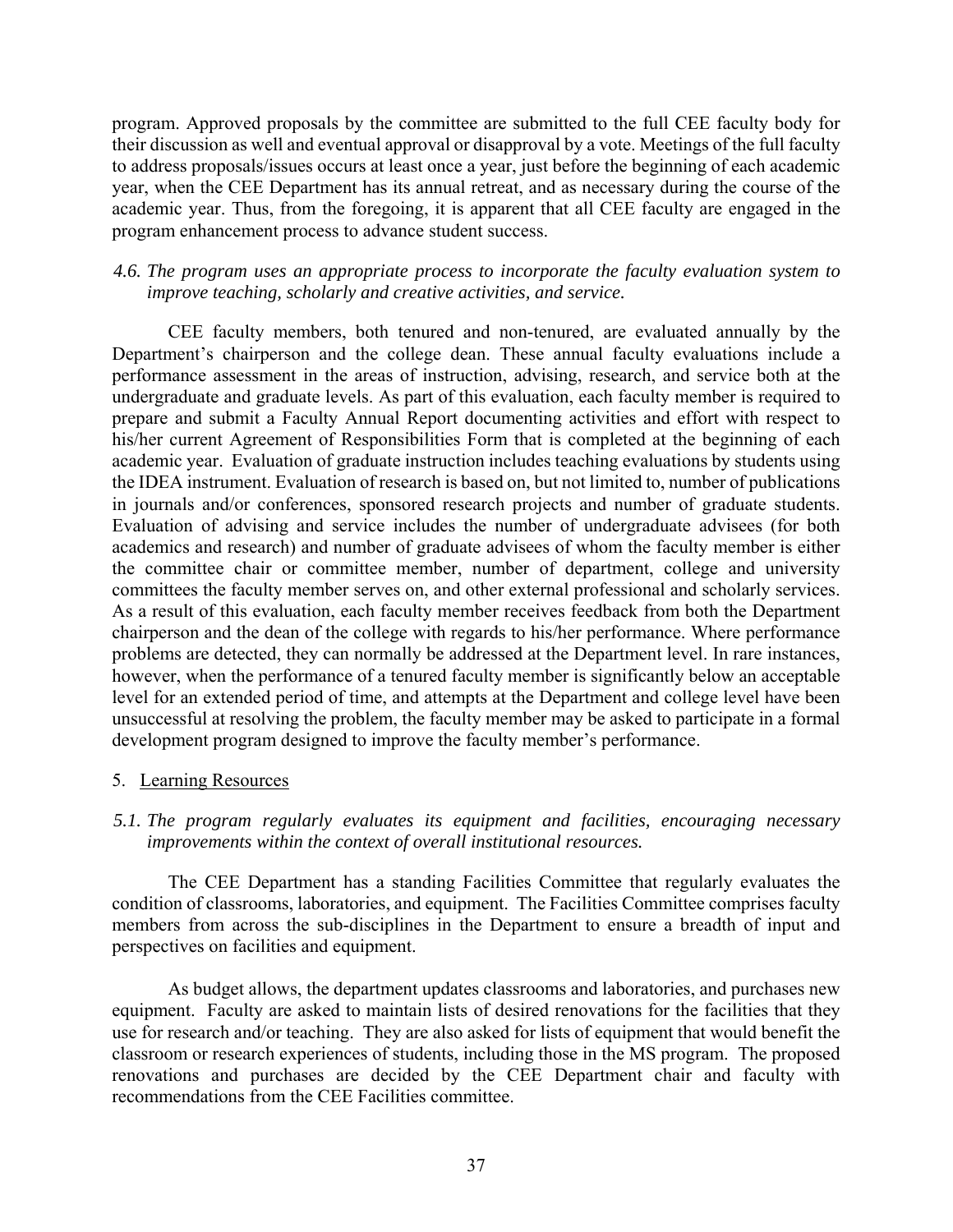#### *5.2. The program has access to learning and information resources that are appropriate to support teaching and learning.*

Most graduate students in the program have computers provided by the CEE Department in their respective workspaces. The computers are equipped with Microsoft Office as well as technical design software necessary for coursework and research.

The Civil Engineering Computer lab in Prescott Hall, Room 341 is also available to graduate students. Seventeen desktop computers are available for student use. Software packages installed on each computer include: Absoft ProFortran, Adobe products, Arc Hydro Tools, ArcGIS, AutoCAD, AutoDesk, Bentley software, HEC-RAX, HEC-HMS, LEAP Bridge, Maple, MathCAD, Matlab, Microsoft Office and Project, Microstation, Minitab, PipeLink for STAAD, Rocscience suite, STAAD Suite, Synchro Studio, TecPlot, and TSIS.

Students can also access computing resources in the College of Engineering computer laboratories: Learning Resource Center (Bartoo 204), MoLE-SI Lab (Brown Hall 207), Engineering Workstation Lab (Clement 405), and Basic Engineering Labs (Clement Hall 406 & 409). Other campus-wide computer labs are available at the University PC Lab (Clement Hall 313A & B) and Learning Commons (Volpe Library). The software available in these labs includes up-to-date versions of: Abaqus, Absoft, Adobe, Alice, ANSYS, ArcGIS, AutoCAD, AutoDesk, COMSOL, Fluent, Gambit, Hyperchem, ImageJ, IrfanView, JabRef, LT Spice, LabVIEW, LibreOffice, Logger Pro, Maple, MathCAD, Matlab, Microsim pSpice, MS Office, MS Project, MS Silverlight, MS Visio, Minitab, Nasgro, Perl, ProEngineer, PuTTY, Python, Ruby, SAS, SPSS, SumatraPDF, TeX Live, TortoiseSVN, and West Point Bridge Designer.

The Angelo and Jeanette Volpe Library has a number of services to support research and graduate programs. EagleSearch is the Library's one-stop search service for resources. Available from the Library homepage, it searches most of the Library databases for journal articles, books, and conference proceedings. Every TTU student has an account that allows searches and results to be saved, and the search capability is integrated with interlibrary loan, Get It Now, and RefWorks. Interlibrary loan is a free service for the TTU community to find and access full-text resources. Resources requested average one day for arrival to the requestor's account and provide PDF file access. Get It Now allows patron-driven access of materials from the Copyright Clearance Center. This service is available at no cost for graduate students and faculty to obtain full text items outside of Library database subscriptions. RefWorks is an online citation management software system provided to TTU students and faculty. Like most university libraries, the Volpe Library has transitioned from a focus on providing on-site resources to an approach of enabling access to online resources. Numerous online databases, along with e-journals, and government publications, are available from the Library website (See https://www.tntech.edu/library/research/). A list of the available online databases can be found at https://erdb.tntech.edu/databases.php), and some of the most relevant for engineering include the following:

- Applied Science and Technology Full-Text (EBSCO)
- ASCE Library (American Society of Civil Engineers)
- ASTM Compass (American Society for Testing and Materials)
- Emerald Insight 120
- Knovel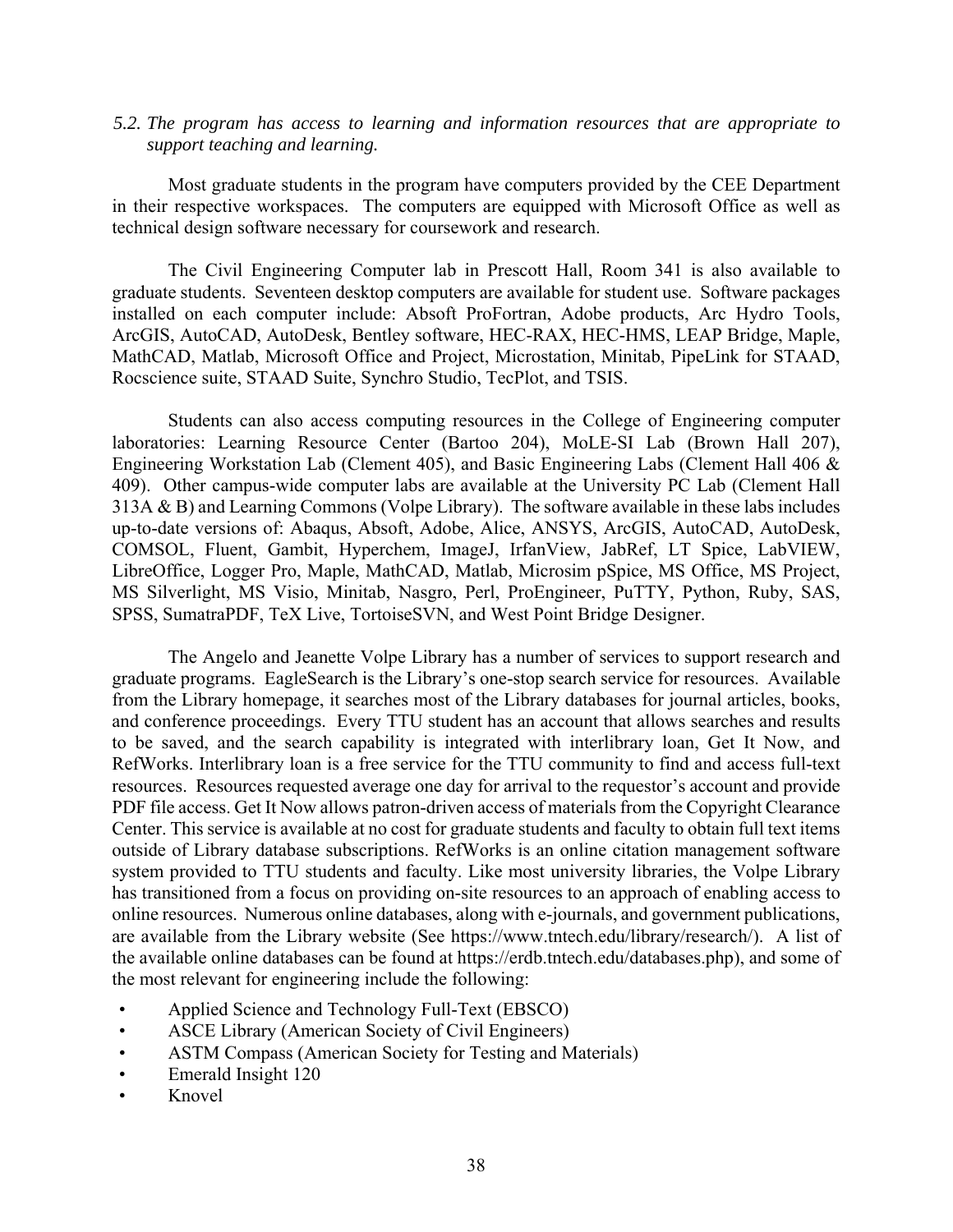- Safari Tech Books Online
- Science (Proquest)
- Scitation
- SciTech Connect (U.S.D.O.E.)
- Web of Science Citation Online

In addition, one library faculty member, David Hajdik, is assigned as the engineering subject librarian for the College of Engineering and is available for class instruction and consultations. He is available by appointment as well as on-demand for walk-up assistance. The program provides adequate materials and support staff to encourage research and publication.

## *5.3. The program provides adequate materials and support staff to encourage research and publication.*

The tools essential for graduate students to be successful in referring to scientific and engineering literature, and in establishing research or testing methodologies, are supported by the Volpe Library (described in Section 5.2). This support includes electronic access to the ASCE Library and ASTM Compass services. These research tools can be accessed directly on-campus and by proxy log-in from off-campus.

Additionally, the CEE Department has 19 physical laboratories that provide space for its surveying, environmental/water resources, structural, construction materials, geotechnical, mechanics of materials, transportation and computing facilities. Each area of concentration has specific rooms or floor space designated for research and development. The rooms are properly equipped with supplies and equipment for research and are often modified to accommodate special research needs. A listing of these rooms and laboratories follows in Table 6.

| <b>Building and</b> | <b>Purpose of Laboratory</b>                  | <b>Condition of</b> | <b>Adequacy for</b>        | Area      |
|---------------------|-----------------------------------------------|---------------------|----------------------------|-----------|
| <b>Room Number</b>  |                                               | Laboratory          | <b>Instruction</b>         | (sq. ft.) |
| <b>PRSC 127</b>     | <b>Surveying Equipment Storage</b>            | Fair to Good        | Primarily for<br>Equipment | 628       |
| <b>PRSC 127C</b>    | <b>Transportation Laboratory</b>              | Good                | Adequate                   | 200       |
| <b>PRSC 131</b>     | <b>Construction Materials</b>                 | Very Good           | Adequate                   | 1000      |
| <b>PRSC 132</b>     | <b>Construction Materials</b>                 | Very Good           | Adequate                   | 992       |
| <b>PRSC 134</b>     | <b>Construction Materials</b>                 | Very Good           | Adequate                   | 874       |
| PRSC 310/345        | Geotechnical Instruction                      | Good                | Adequate                   | 1296      |
| <b>PRSC 315</b>     | Cement-based Materials Laboratory             | Very Good           | Adequate                   | 360       |
| <b>PRSC 317</b>     | <b>CLSM Research Laboratory</b>               | Very Good           | Adequate                   | 360       |
| <b>PRSC 326</b>     | <b>Environmental Research and Instruction</b> | Good                | Adequate                   | 1700      |
| <b>PRSC 328</b>     | Environmental Preparation and Instruction     | Good                | Adequate                   | 264       |
| <b>PRSC 329</b>     | Environmental Research and Instruction        | Very Good           | Adequate                   | 900       |

| <b>Table 6. CEE Department Physical Laboratories</b> |  |  |  |  |  |
|------------------------------------------------------|--|--|--|--|--|
|------------------------------------------------------|--|--|--|--|--|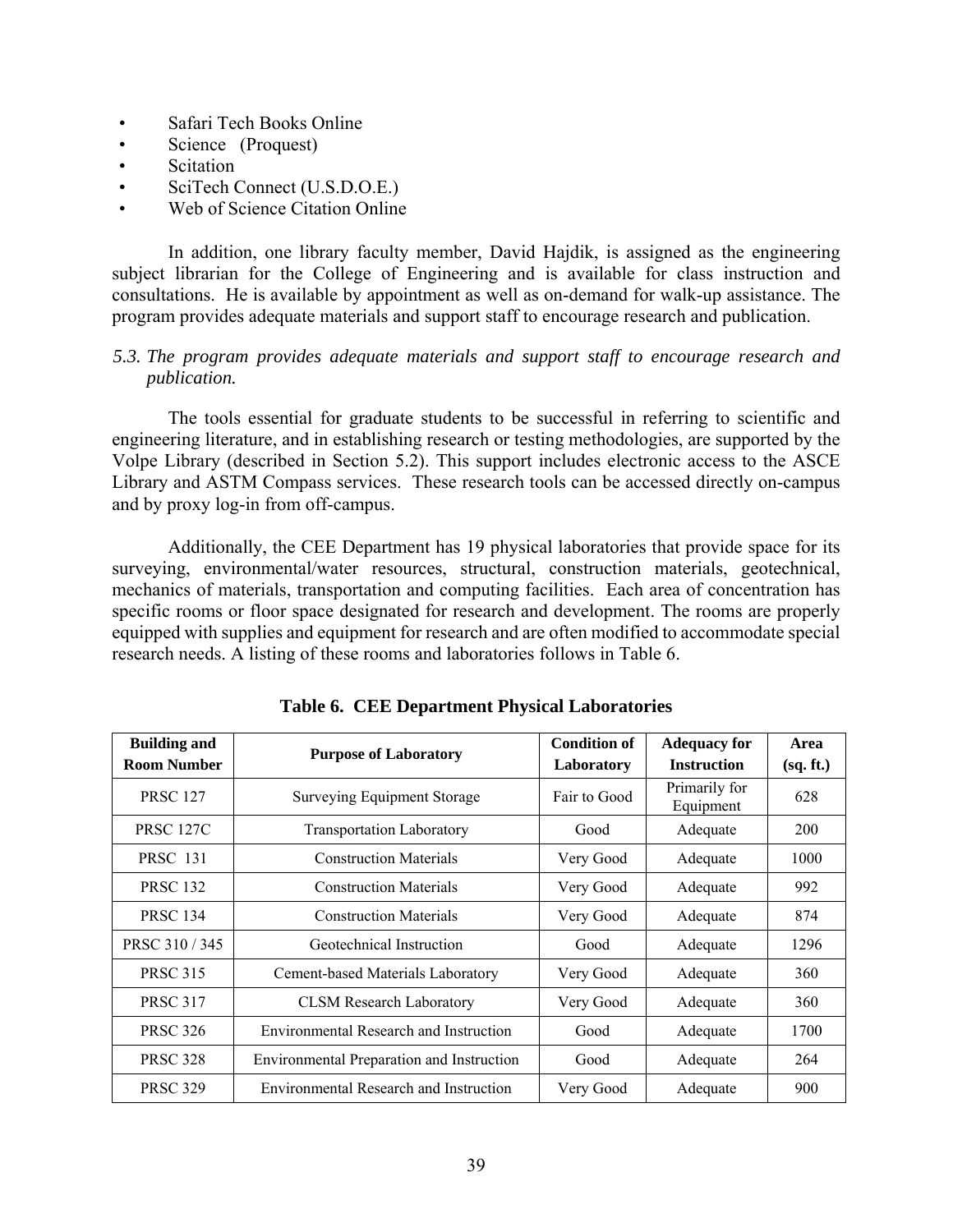| <b>Building and</b><br><b>Room Number</b> | <b>Purpose of Laboratory</b>              | <b>Condition of</b><br>Laboratory | <b>Adequacy for</b><br><b>Instruction</b> | Area<br>(sq. ft.) |
|-------------------------------------------|-------------------------------------------|-----------------------------------|-------------------------------------------|-------------------|
| <b>PRSC 335</b>                           | Environmental Preparation Lab             | Good                              | Adequate                                  | 172               |
| <b>PRSC 336</b>                           | Environmental Preparation and Research    | Very Good                         | Adequate                                  | 172               |
| <b>PRSC 338</b>                           | Environmental Instruction                 | Very Good                         | Adequate                                  | 740               |
| <b>PRSC 341</b>                           | Computing Laboratory                      | Very Good                         | Adequate                                  | 740               |
| <b>Stadium</b><br>ESTA 122                | CEE Shop – Support Services               | Good                              | Adequate                                  | 1035              |
| <b>Stadium</b><br><b>ESTA 121</b>         | Structures Lab, Shop – Support            | Fair                              | Adequate                                  | 2988              |
| <b>CLEM 104</b>                           | Mechanics Instruction                     | Excellent                         | Adequate                                  | 1640              |
| CLEM 122D                                 | Cement and Concrete Composites Laboratory | Good                              | Adequate                                  | 900               |
|                                           |                                           |                                   | Total Square Footage:                     | 17,301            |

The CEE physical laboratories and research equipment are regularly updated. Major equipment ( $>$  \$1,000) acquired in the last five years include:

- Two Rickly Hydrological USGS Pygmy current meters (Water Resources)
- Four Global Water Instrumentation water level loggers (Water Resources)
- Two computer-controlled, 2-kip GeoJac load frames for unconfined compression, triaxial compression, and one-dimensional consolidation testing (Geotechnical)
- One computer-controlled, 5-kip GeoJac load frame with flow pump pressure control for automated triaxial testing as well as one-dimensional incremental and constant rate of strain consolidation testing (Geotechnical)
- One concrete freeze-thaw chamber (ASTM C 666) (Materials)
- Alkali silica reaction mortar bar water baths (ASTM C 1260) (Materials)
- Half-cell potentiometer for corrosion measurements (ASTM C 876) (Materials)
- Automatic Vicat for cement setting time (ASTM C 191) (Materials)
- Environmental cabinet with constant RH/T controls (Materials)
- Vic-3D System for full-field displacement and strain data (Structural Mechanics)

Tennessee Tech University's College of Engineering and CEE Department operate a wellequipped machine shop with the capability of producing some of the equipment faculty need for their research. CEE employs a full-time technician, Mark Davis, who provides support to research activities.

It should also be noted that the Departmental research and laboratory facilities are supplemented by the facilities and infrastructure available through the three state-funded Centers of Excellence for research - Center for Energy Systems Research, Center for Manufacturing Research, and Center for the Management, Utilization and Protection of Water Resources (also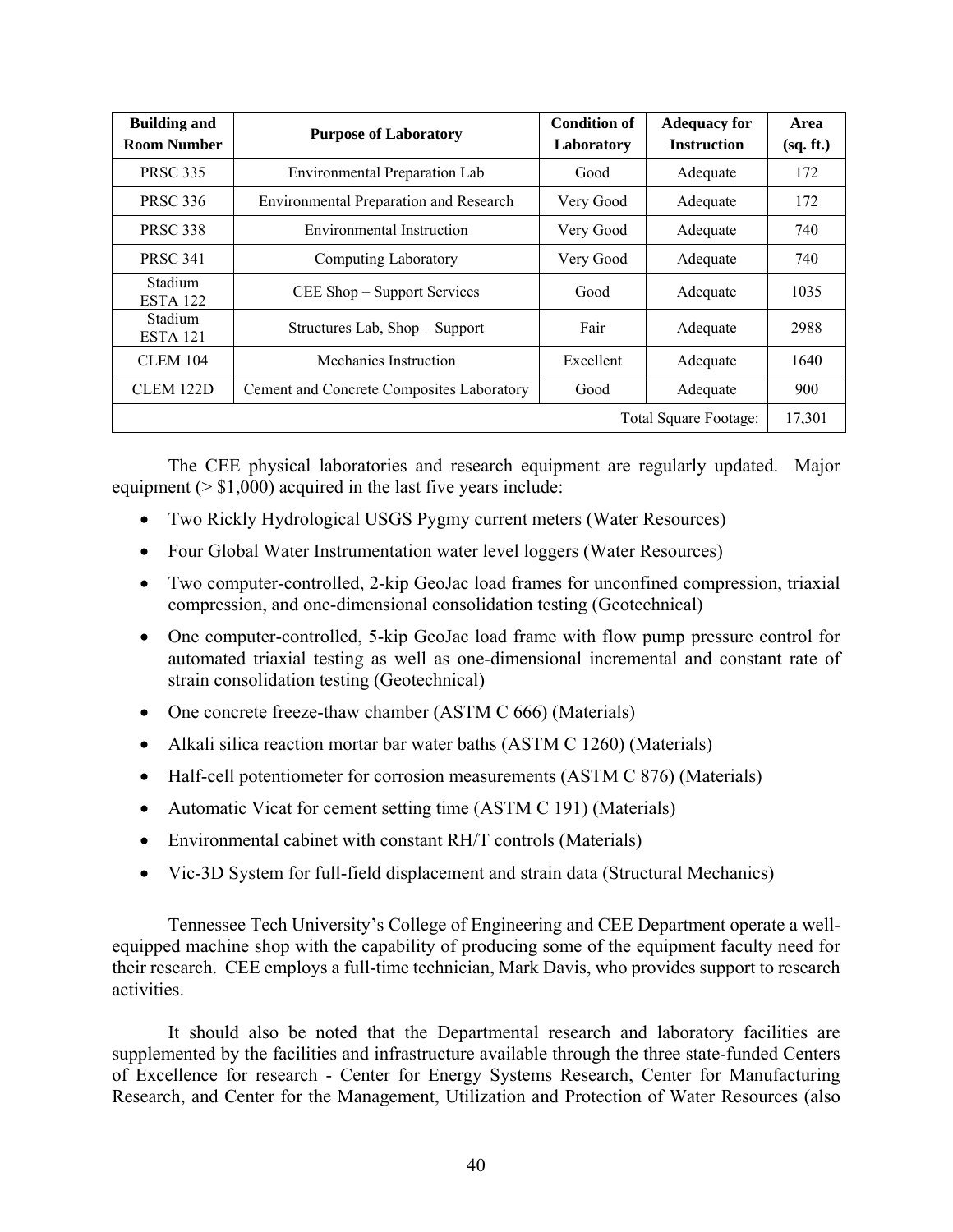known as the Water Center). The Centers provide financial support to CEE graduate students in the form of research assistantship from research projects directed by CEE faculty. Students are provided access to the laboratories of the Centers for conducting research. The chemistry analytical laboratory and the Geographic Information Systems (GIS) laboratory of the Water Center have been regularly accessed by CEE students to perform graduate level research in the field of water resources and environmental engineering. The College of Engineering's Computer Aided Engineering Laboratory has been frequently used by CEE graduate students engaged in high performance computational research in the engineering mechanics and water resources area.

## 6. Support

## *6.1. The program's operating budget is consistent with the needs of the program.*

The budget for the University is composed primarily of three components:

- A state funding-formula allocation from the Tennessee Higher Education Commission (THEC) via Tennessee Tech University Board of Trustees to the University;
- Revenues obtained from student tuition and University and Engineering fees, including Technology Access Fees, Student Course Fees, and Laboratory Fees; and
- External funding sources, including donations.

Revenues from the above funding sources are received centrally by the University and then allocated to the colleges and administrative units on campus. In the past, this distribution has been primarily based on each unit's previous year's budget allocation, with some modification for unit growth or other special needs. However, with the inception of a new THEC funding formula as a result of the Complete College Act-TN, budget division among the colleges and administrative units has been modified to include performance factors directly related to the new funding formula (degrees produced, retention, etc.). The monies received by the College of Engineering are then further distributed to each department in the College.

Student course fees (SCF) are fees paid by students for each credit hour enrolled in engineering and most other courses. Currently, the fee is \$65/credit hour for engineering courses, which is an increase over the \$30/credit hour charged in academic year 2012-13. The college takes a portion of the total revenue from SCF generated by undergraduate and graduate students in each department to fund programs, such as the Student Success Center. With University budget cuts beginning in academic year 2016-17, the College of Engineering has had to increasingly rely on SCF in order to fund instructors and other instructional needs. As such, the CEE Department has actually seen a reduction in SCF allocations beginning this current fiscal year. At the same time, the purpose of SCF per THEC is for "the enhancement of undergraduate education" so the use of these funds must be tied to undergraduate students.

Concurrent with the aforementioned University budget cuts, all departmental graduate assistantships funds were withdrawn in Fall 2016. Currently, departmentally funded graduate students are paid via SCF as teaching assistants. In other words, the department cannot fund graduate students as research assistants from SCF, but graduate students do benefit from SCF through SCF support of graduate teaching assistantships.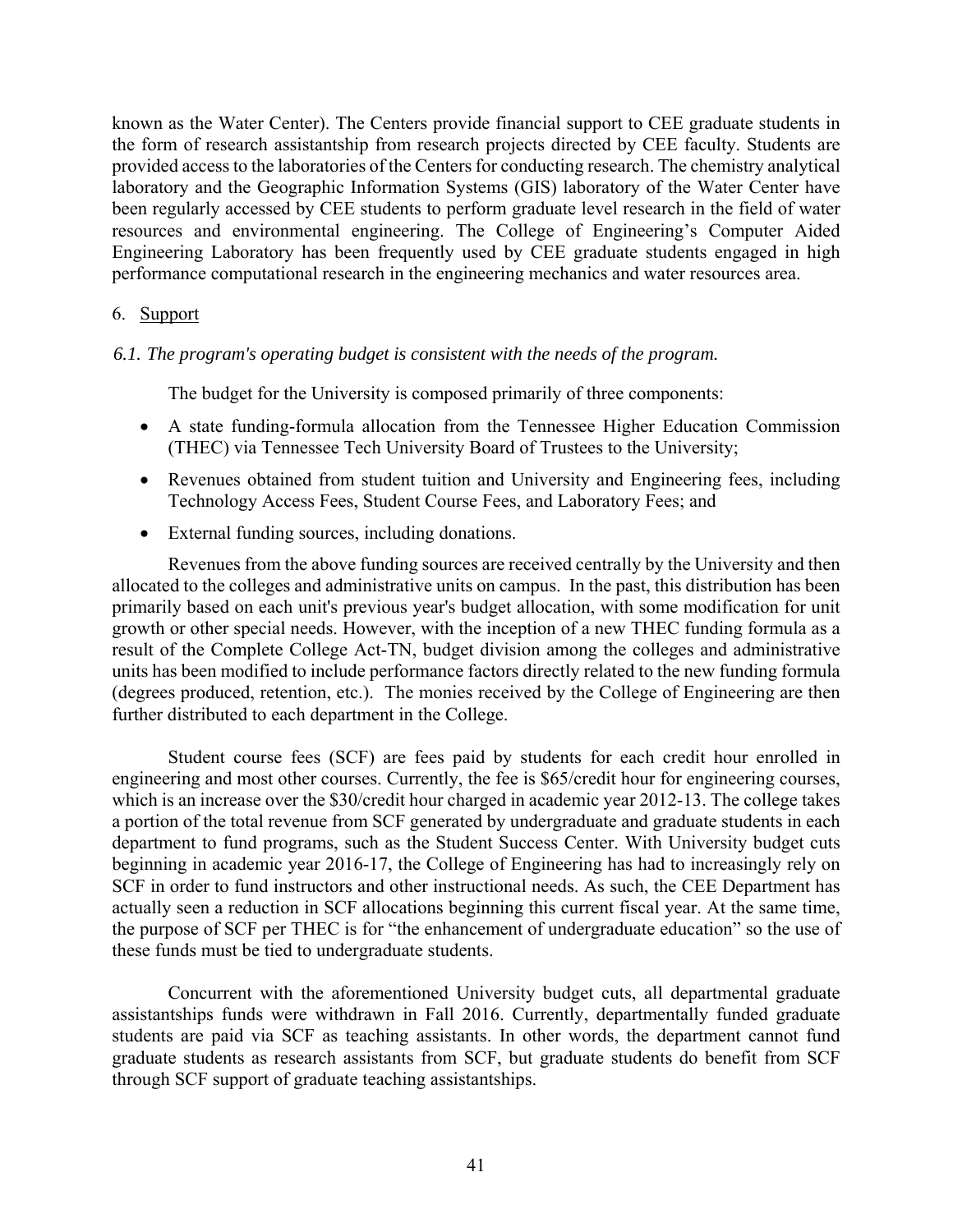Although not optimal, the sources of recurring funds and non-recurring funds described in the previous sections do currently provide the minimum support and continuity of funding to meet the needs of the department. The current fiscal year (FY18) funding is at the lowest level since the last program review. In the long term, the use of SCF to fund graduate students is not sustainable for the department as a whole, considering that these funds must also be used for a variety of other needs, including undergraduate student support, equipment/computer purchases and maintenance, and laboratory and classroom upgrades.

Permanent (recurring) sources of support for the CEE Department and the amounts allocated through these sources are shown in Table 7.

|                                                     | <b>Allocated Budget (\$)</b> |                    |         |         |          |                      |  |  |  |
|-----------------------------------------------------|------------------------------|--------------------|---------|---------|----------|----------------------|--|--|--|
| <b>Source of Funds</b>                              | 2012-13                      | 2013-14<br>2014-15 |         | 2015-16 | 2016-17  | 2017-18<br>(to date) |  |  |  |
| State Allocation, Tuition,<br>General Fees          | 18,550                       | 18,550             | 18,550  | 18,550  | 18,550   | 18,550               |  |  |  |
| <b>Student Course Fees</b>                          | 100,924                      | 105,864            | 166,173 | 178,784 | 184,812  | 147,174              |  |  |  |
| Graduate Tuition/Fees and<br>Stipend                | 59,910                       | 59,910             | 59,910  | 59,910  | $\Omega$ | $\Omega$             |  |  |  |
| Lab Fees                                            | 4,000                        | 4,000              | 4,000   | 4,000   | 4,000    | 4,000                |  |  |  |
| Indirect Cost Return on<br><b>Research Projects</b> | 14,470                       | 15,200             | 17,230  | 12,310  | 17,658   | 11,160               |  |  |  |
| <b>TOTAL</b>                                        | 197,854                      | 203,524            | 265,863 | 273,554 | 225,020  | 180,884              |  |  |  |

**Table 7. Recurring Budget Items** 

Non-recurring sources of support include:

- Donations/gifts
- Scholarships
- Industrial sponsorship of senior design or other student projects
- Faculty release-time funds from research or service projects or Center matches

No fixed allocations are provided to the department for the acquisition, maintenance, and upgrade of infrastructure, facilities, or equipment. Instead, support is obtained from a variety of recurring and non-recurring sources including:

- Student course fees and lab fees (equipment)
- Technology access fee (TAF) grants (facilities)
- Endowment earnings (equipment)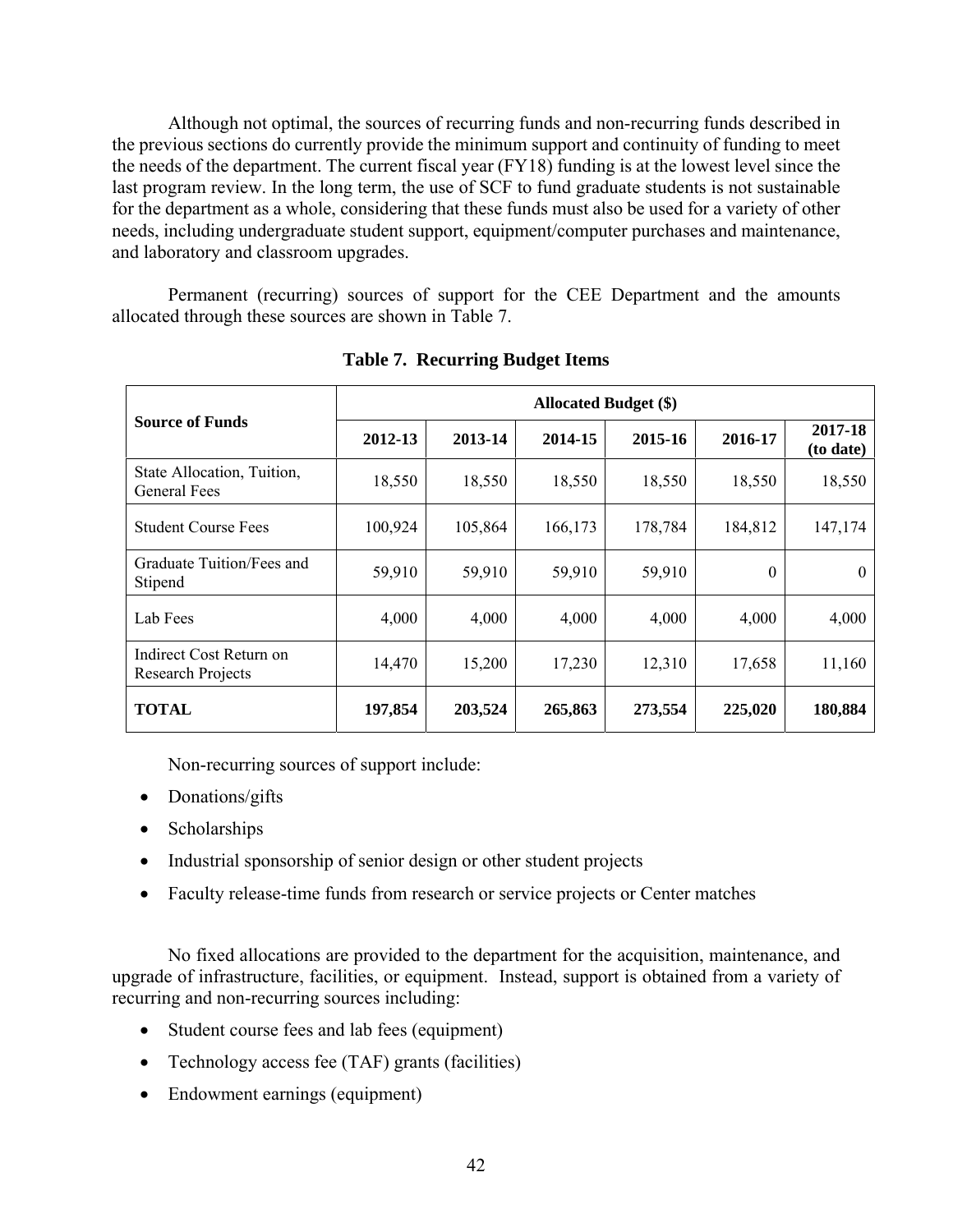- Faculty release time funds and indirect cost returns from research projects (equipment, facilities, infrastructure)
- Tennessee State Board of Architectural and Engineering Examiners (equipment) College level, but portion available to departments
- Grants from companies/foundations (equipment, facilities, infrastructure)
- Equipment grant and donation programs (equipment)
- Direct donations from individuals/corporations (equipment, facilities, infrastructure)
- Matching support from the Centers of Excellence (equipment)
- Matching support from the College of Engineering for new faculty (equipment)
- Matching support from the Office of Research for new faculty (equipment)

Although not optimal, the sources of recurring funds and non-recurring funds described in the previous sections do currently provide sufficient support and continuity of funding to meet the needs of the Department. However, the use of SCF to fund graduate students is not sustainable for the Department as a whole in the long term, considering that these funds must also be used for a variety of other needs, including equipment purchase and maintenance, and laboratory and classroom upgrades.

## *6.2. The program has a history of enrollment and/or graduation rates sufficient to sustain high quality and cost-effectiveness.*

Figure 1 shows the distribution of MS degrees over the last 40 years. The five-year average of the annual number of degrees conferred has grown, with an increase of over 25% from the last review cycle conducted in 2012. On average, there have been about 20 graduate students in the MS program at any given time. Over the 2012-2017 period, 271 complete student applications to the CEE MS program were received (plus an additional 63 incomplete applications). Ninety-two applications (34%) were granted admission (including provisional standing). A total of 54 applicants actually enrolled during this time. Thirty (56%) of those enrolled have successfully completed their MS degree. Approximately 20% (at the time of documentation) were either continuing in the program or were expected to complete it in a timely manner. These data are a reflection of the high standards related to retention and quality control of MS graduates that is implicit in the CEE MS program.

## *6.3. The program is responsive to local, state, regional, and national needs.*

The CEE program works toward a consistent and proactive approach to meeting industry needs. This is accomplished by cultivating communication between Departmental faculty and industry leaders primarily through the CEE Advisory Board (AB). The AB comprises TTU alumni who are engineers from each of the respective CEE sub-disciplines. The Board members or employees of their agencies/firms are licensed in virtually every US state and are involved in the planning, design, construction, and management of major civil engineering infrastructure in the country.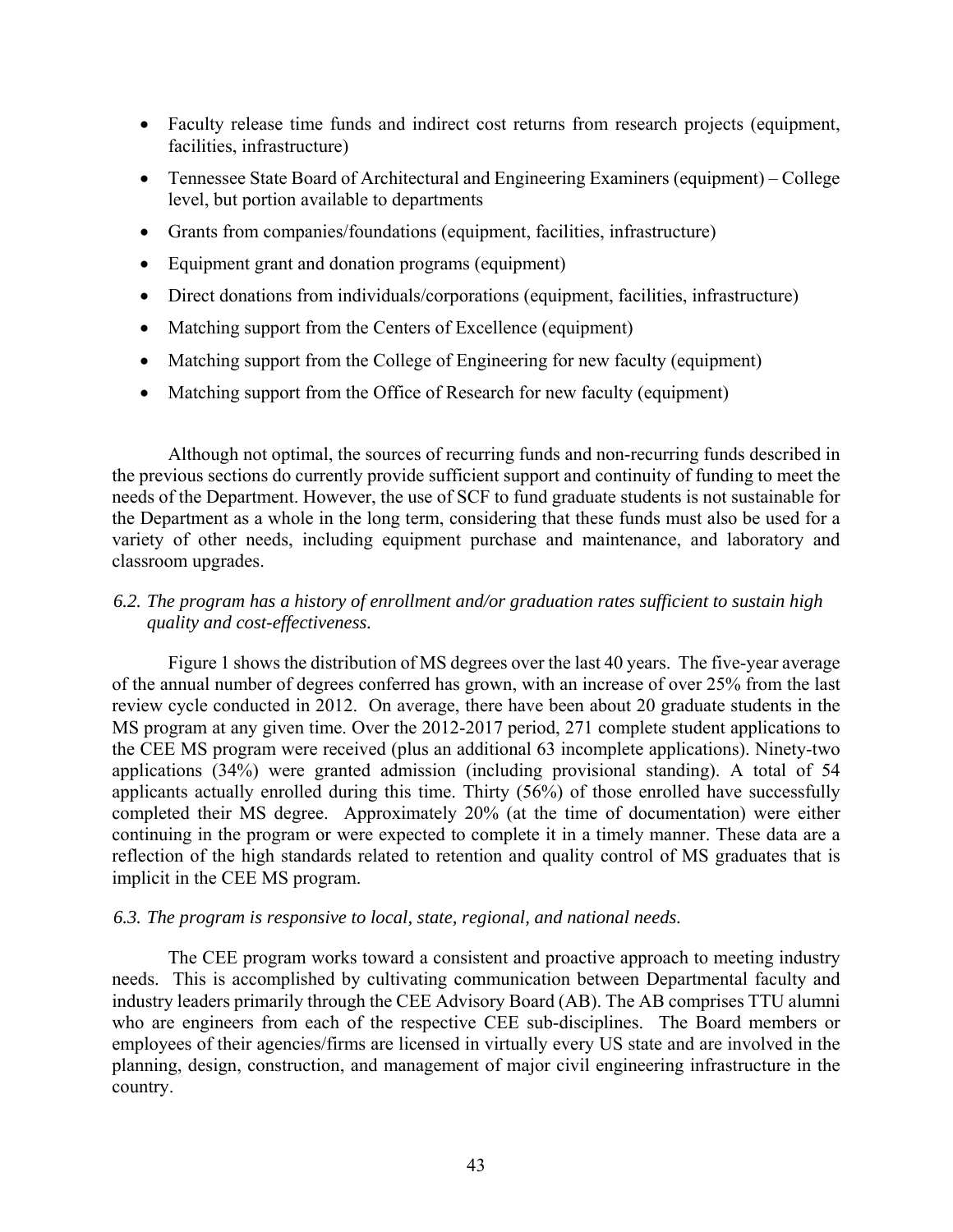The board meets semi-annually for at least one full day to evaluate current Departmental approaches in light of changing industry objectives. Some recent AB discussions have included:

- The appropriate approach and timing of CAD training for CEE students;
- Student use of Building Information Modeling (BIM);
- Evaluation of computer programming as an appropriate CEE course, given limited curricular hours and industry needs;
- The introduction and proper scope of construction management courses within CEE; and
- The need for the MS degree in Structural Engineering

The advisory board, is uniquely qualified to provide an accurate assessment of local, state, regional and national needs. Thus, the CEE Department relies heavily on the Board's input and prioritizes regular and consistent meetings to discuss these needs and formulate changes as necessary.

## *6.4. The program regularly and systematically collects data on graduating students and evaluates placement of graduates.*

CEE staff maintain a spreadsheet that has as its fields, name of graduate student, year of graduation, CEE sub-discipline, title of MS thesis, and name of student's thesis advisor (see Table A-5 in Appendix A). CEE faculty that serve as thesis advisor maintain lists of employers of the graduate students they advise, and this information is relayed to CEE staff for compilation each semester. Tennessee Tech University's Alumni Association also keeps track of all university graduates and through one of its webpages https://alumni.tntech.edu/update-my-information receives periodic updates on amongst others changes that occur in employment of graduates. The CEE Department staff put in periodic requests to Alumni Association for updates on CEE graduates for which the Department lacks current information.

Graduates of the MS program in the five-year review period either took up civil engineering positions in the public or private sector or pursued an advanced degree. Those that went into the profession secured employment either before graduation or shortly thereafter, and no issues were ever noted. A few of the employers of recent graduates of the MS program include US Army Corps of Engineers, Tennessee Department of Transportation, Ross-Bryan Associates Inc, and Carpenter-Wright Engineering. Additional information on employers and placement of MS graduates is presented in Table A-4 in Appendix A.

In addition to the above, the CEE Department, because of the importance it attaches to the continued success of CEE graduate students, collected and evaluated placement data from CEE MS graduates from this review cycle and their respective employers. Faculty worked collectively to draft commonly agreed upon questionnaires for graduates and employers (a more thorough description is available under the "Indicators of Program Quality" section below). Unlike an exit interview of graduating students, MS alumni have no vested interest in promoting or championing the MS program, particularly if their expectations had not been fulfilled in becoming a useful member of the profession. Thus, such surveys were deemed by CEE faculty as a more honest reflection of 'overall performance' and a good starting point to initiate dialogue. More than 60 alumni and employers were surveyed on their overall perception of the quality of the MS program.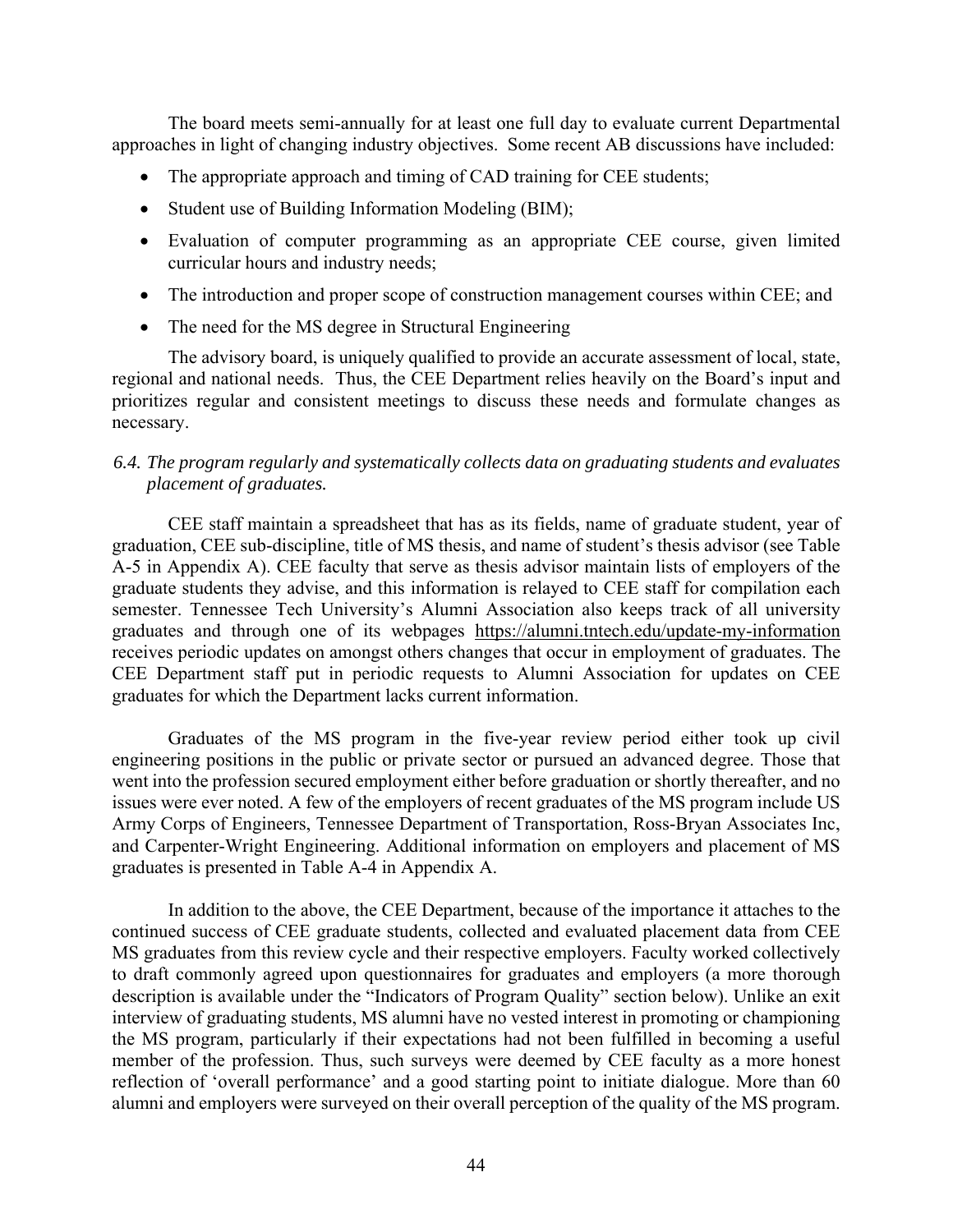Among the many aspects surveyed, alumni were asked if they would recommend the MS program to anyone else while employers were asked if they would again hire a Civil Engineering MS graduate from TTU. 100% percent of alumni and 100% percent of employers responded in the affirmative to their respective questions. Complete results from the survey of alumni and employers are in Appendix D.

## *6.5. The program's procedures are regularly reviewed to ensure alignment to institutional policies and mission.*

The interaction of the departmental policies and strategies with those of the university and college is important to the CEE faculty. Each new academic year begins with a one-day "faculty retreat" where the goals (graduate and undergraduate) for the year are discussed. The CEE faculty and staff then meet periodically throughout the semester to monitor progress in terms of graduate and undergraduate objectives. In addition to these broader meetings, the CEE Research and Graduate Affairs Committee is responsible for implementing continuous improvement measures at the graduate level by:

- Conducting annual assessments;
- Discussing lab and research space allocation, improvement and renovation;
- Coordinating CEE participation in TTU Annual Research Day; and
- Representing the CEE Department at the College of Engineering and Tennessee Tech University's Graduate Executive Committees.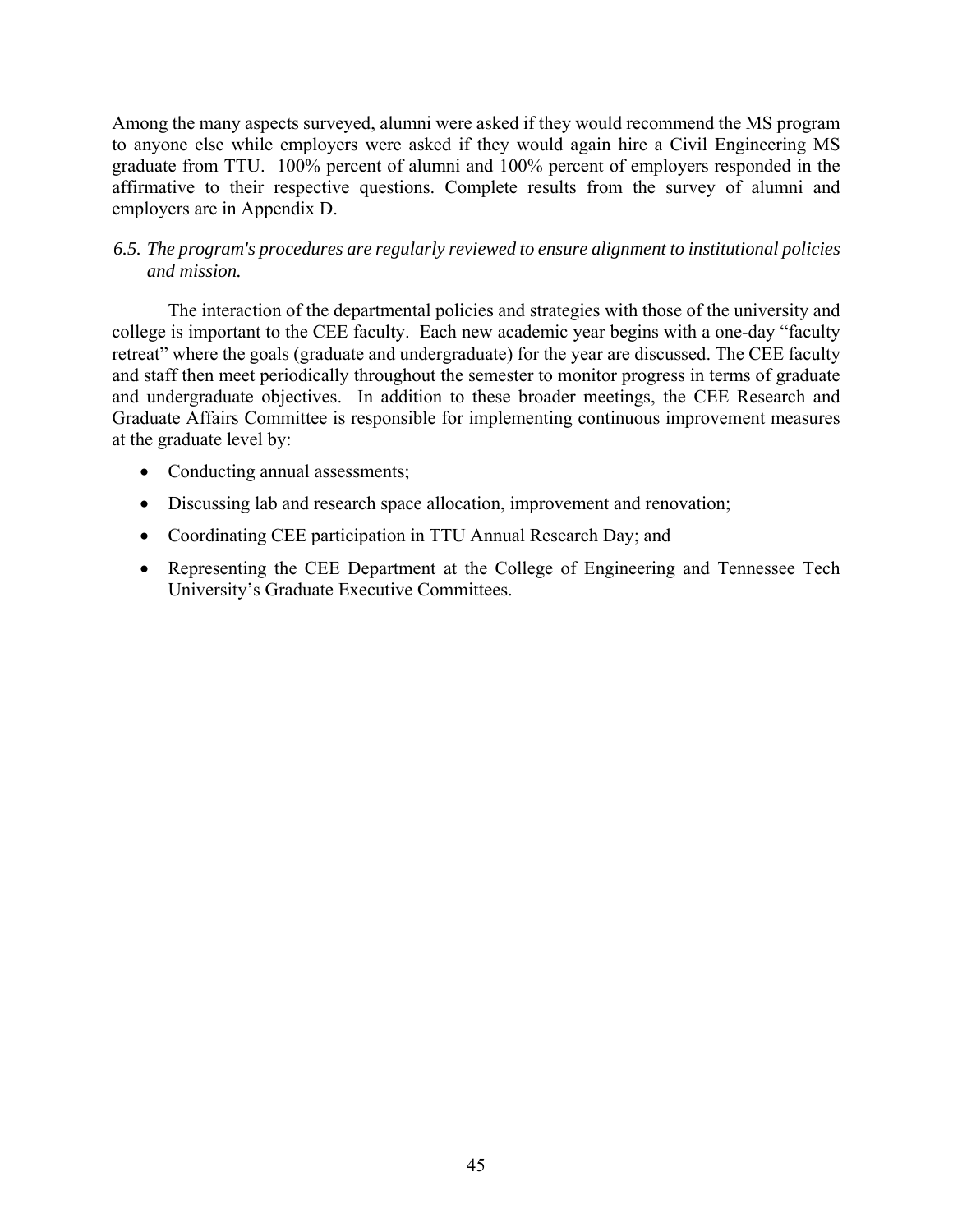## **INDICATORS OF PROGRAM QUALITY**

#### Evidence of Student Demand

One indicator of program quality is the number of students that apply for admission into the program from the CEE undergraduate program at Tennessee Tech and other universities. The CEE MS program continues to have consistent demand in terms of student applications and enrollment as summarized in Table 8. Between academic years 2012-13 and 2016-17, 271 students applied to the program from seven states and over 20 countries (see Table A-1 for a full list of applicants). Of these applicants, 49 were granted admission with full standing while 44 were granted admission with provisional standing. This translates to a 34.3% acceptance rate. Table 8 also shows that between 2014-15 and 2016-17, more students were admitted with full standing than with provisional standing. A number of factors contributed to this. First, there was an increase in the number of students admitted into the Fast-track MS Program. As described earlier, the Fast-track MS Program provides the opportunity for CEE undergraduate students at Tennessee Tech University with an excellent academic record to accelerate completion of the MS degree. Thus, by virtue of their strong academic record, which is a prerequisite to admission into the Fast-track Program, fast-track students were and are admitted with full standing. Second, the quality of the applicant pool improved with the increase in applications allowing more admissions to be made with full standing. Third, the university put in place a policy to the effect that provisionally admitted students cannot receive assistantships. Finally, the College of Engineering in 2014 put in place a new MS admission policy which takes into consideration multiple criteria, which allows for admission justification beyond just GPA and GRE scores.

| <b>Academic</b> | Complete                               | <b>Admitted students</b>    |                      |  |  |  |
|-----------------|----------------------------------------|-----------------------------|----------------------|--|--|--|
| Year            | <b>Applications</b><br><b>Received</b> | <b>Provisional Standing</b> | <b>Full Standing</b> |  |  |  |
| 2012-13         | 34                                     |                             |                      |  |  |  |
| 2013-14         |                                        |                             |                      |  |  |  |
| 2014-15         |                                        |                             |                      |  |  |  |
| 2015-16         | 80                                     |                             |                      |  |  |  |
| 2016-17         |                                        |                             |                      |  |  |  |

**Table 8. Applications and Admissions to the CEE Graduate Program from 2012 to 2017** 

#### Evidence of Effectiveness of the Curriculum

Effectiveness of the program is considered in relation to the Program Objectives and Student Learning Outcomes (see Section 1 under the THEC Program Review Rubric). Much of the procedure adopted to assess program effectiveness is discussed in the "THEC Program Review Rubric" section, and a summary of the evidence is presented below.

In order to obtain external evidence of the effectiveness of the curriculum, an electronic survey of alumni of the TTU Civil and Environmental Engineering MS Program was undertaken during the fall of 2017. A link to the survey was sent to 53 alumni of the program, and 35 of them responded. The results are summarized in detail in Appendix D. Figure 7 provides a summary of the responses to the questions directly related to the program objectives and learning outcomes.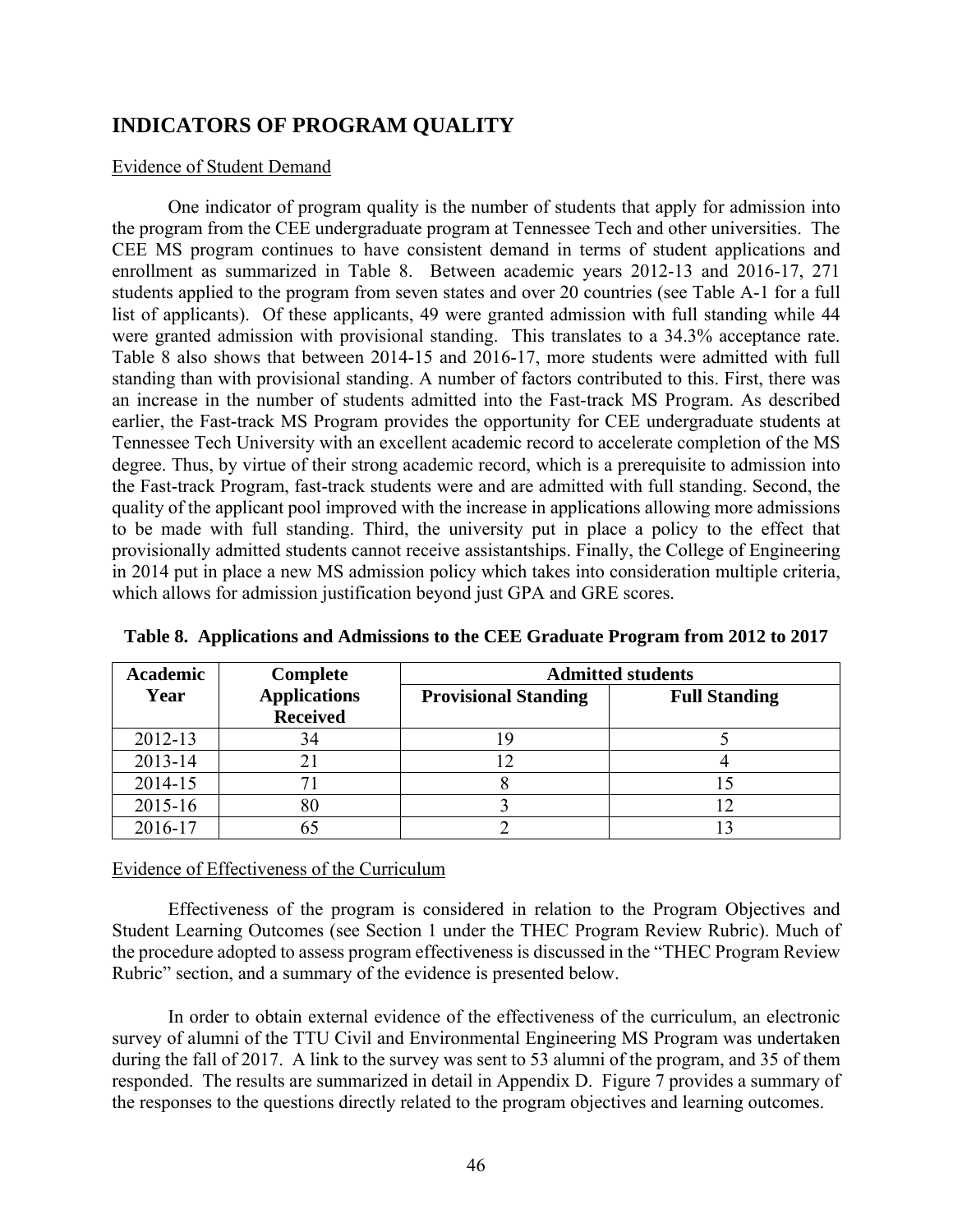

**Figure 7. MS Program Alumni Survey Results – (35 Respondents)**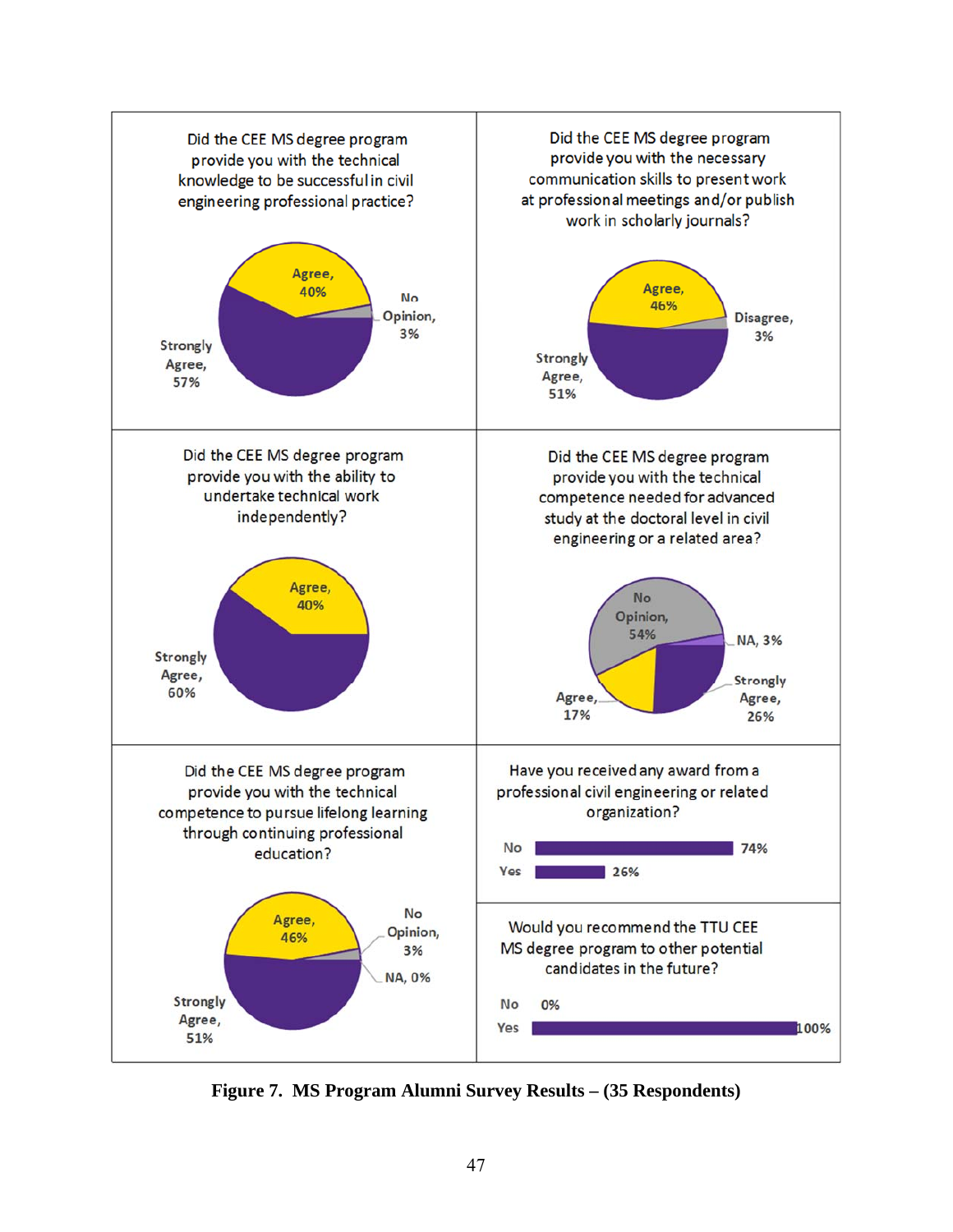## *Accomplishment of Program Objectives*

Program Objective #1 (technical competence) is evaluated through course grades in core courses, the number of degrees completed, and alumni survey results. The grades for core courses are summarized in Table 9. As stated previously, since the 2012-2013 academic year, 63% of students enrolled between Fall 2012 and Spring 2016 have successfully completed the MS program, indicating that they have passed the core courses and their elective programs of study.

|                                                               | <b>Average Grades (by academic year)</b> | <b>Average</b> |                               |      |                       |       |
|---------------------------------------------------------------|------------------------------------------|----------------|-------------------------------|------|-----------------------|-------|
| <b>Course</b>                                                 | 2012-13                                  | 2013-14        | 2014-15<br>2015-16<br>2016-17 |      | number of<br>students |       |
| CEE $6200 -$<br><b>Statistical Inference</b><br>for Engineers | 4.00                                     | 3.36           | 3.47                          | 3.60 |                       | 15.75 |
| CEE $6300 -$<br><b>Multiscale Analysis</b><br>of Concrete     |                                          | 3.60           | 4.00                          | 3.88 | 3.75                  | 6.20  |
| CEE $6410 - \text{Traffic}$<br><b>Control Systems</b>         |                                          | 4.00           | 4.00                          | 4.00 | 3.50                  | 2.75  |
| CEE 6470-<br>Transportation<br>Demand Analysis                |                                          | 2.00           | 3.00                          | 3.50 | 3.50                  | 1.83  |
| CEE $6520 - Open-$<br>Channel Hydraulics                      | 3.80                                     | 4.00           | 3.75                          | 3.33 | 3.40                  | 4.60  |
| CEE 6610 - Applied<br>Environmental<br>Chemistry              | 3.86                                     | 3.20           | 3.67                          | 4.00 | 3.89                  | 6.00  |
| CEE $6930 -$ Theory<br>of Elasticity                          | 3.20                                     | 3.00           | 3.75                          | 3.50 | 3.25                  | 4.80  |
| CEE $7610 / 6350 -$<br>Finite Element<br>Analysis             | 3.17                                     | 3.50           | 3.60                          | 3.43 | 3.33                  | 5.80  |

**Table 9. Summary of Grades and Five-Year Average of Course Enrollment in Core MS CEE Courses** 

The MS alumni survey responses indicate that 97% of graduates felt the M.S. program provided them with the technical knowledge required to be successful in their field. All of the respondents indicated that the program gave them the ability to undertake technical work independently. The surveys indicated that 97% of the respondents felt technically competent to pursue life-long learning as a result of the M.S. program.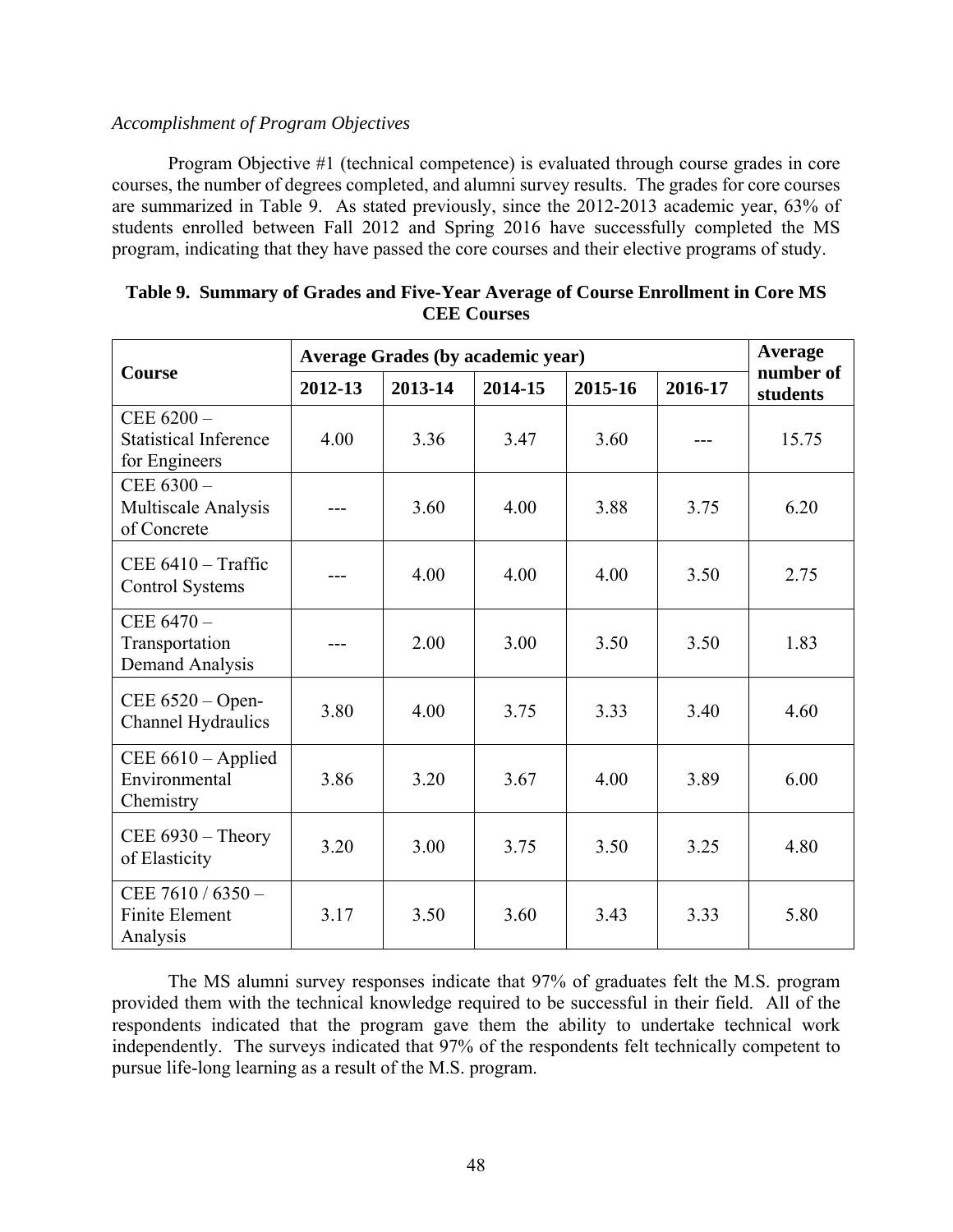Program Objective #2 (analysis and presentation or communication skills) is assessed through core course grades and oral presentation evaluation forms (a copy of the evaluation form can be found in Appendix E). Course grades are summarized in Table 9. Oral presentation assessments during MS students' proposal and theses defense conducted since 2015 are summarized in Table 10 and Table 11. The assessments indicate that the MS students met or exceeded expectations in their oral communication skills. Additionally, the survey results indicate that 97% of MS graduates agree or strongly agree that the program provided them with good communication skills for professional or scholarly purposes.

|                       |                         |                                 |                |                              | Average Score <sup>1</sup>             |                                                                                                                      |                                                                  |
|-----------------------|-------------------------|---------------------------------|----------------|------------------------------|----------------------------------------|----------------------------------------------------------------------------------------------------------------------|------------------------------------------------------------------|
| <b>Assessed</b><br>by | <b>Academic</b><br>Year | Number of<br><b>Evaluations</b> | <b>Content</b> | <b>Visual</b><br><b>Aids</b> | <b>Presenter</b><br><b>Preparation</b> | <b>Presentation</b><br><b>Mechanics</b>                                                                              | <b>Response to</b><br><b>Questions</b><br>and<br><b>Comments</b> |
|                       | 2015-2016               | 5                               | 4.000          | 3.665                        | 4.000                                  | 4.000                                                                                                                | 3.665                                                            |
| Committee<br>Members  | 2016-2017               | 3                               | 4.000          | 3.665                        | 4.000                                  | 3.660                                                                                                                | 3.330                                                            |
|                       | 2017-2018               | 6                               | 3.250          | 3.660                        | 3.250                                  | 3.500                                                                                                                | 3.250                                                            |
|                       | 2015-2016               | NA                              | NA.            | NA.                          | <b>NA</b>                              | NA.                                                                                                                  | NA.                                                              |
| Other<br>Faculty      | 2016-2017               | <b>NA</b>                       | NA.            | NA                           | NA                                     | NA.                                                                                                                  | <b>NA</b>                                                        |
|                       | 2017-2018               |                                 | 4.000          | 4.000                        | 4.000                                  | 4.000                                                                                                                | 4.000                                                            |
|                       | 2015-2016               | <b>NA</b>                       | NA.            | NA                           | NA.                                    | NA                                                                                                                   | NA                                                               |
| <b>Students</b>       | 2016-2017               | 2                               | 4.000          | 4.000                        | 4.000                                  | 4.000                                                                                                                | 4.000                                                            |
|                       | 2017-2018               | 12                              | 3.833          | 4.000                        | 3.833                                  | 3.577                                                                                                                | 3.855                                                            |
|                       |                         |                                 |                |                              |                                        | Assessment scale: $1 = Not$ Acceptable, $2 = Below$ Expectations, $3 =$ Meets Expectations, $4 =$ Above Expectations |                                                                  |

**Table 10. Assessments of MS Proposal Presentations** 

**Table 11. Assessments of MS Thesis Defense Presentations** 

|                             |                         |                                 |                |                              | Average Score <sup>1</sup>             |                                                                                                                      |                                                                  |
|-----------------------------|-------------------------|---------------------------------|----------------|------------------------------|----------------------------------------|----------------------------------------------------------------------------------------------------------------------|------------------------------------------------------------------|
| <b>Assessed</b><br>by       | <b>Academic</b><br>Year | Number of<br><b>Evaluations</b> | <b>Content</b> | <b>Visual</b><br><b>Aids</b> | <b>Presenter</b><br><b>Preparation</b> | <b>Presentation</b><br><b>Mechanics</b>                                                                              | <b>Response to</b><br><b>Questions</b><br>and<br><b>Comments</b> |
|                             | 2015-2016               | 17                              | 3.818          | 3.622                        | 3.623                                  | 3.581                                                                                                                | 3.595                                                            |
| Committee<br><b>Members</b> | 2016-2017               | 10                              | 3.832          | 3.915                        | 3.915                                  | 3.750                                                                                                                | 3.665                                                            |
|                             | 2017-2018               | 2                               | 3.500          | 3.500                        | 3.500                                  | 3.500                                                                                                                | 3.500                                                            |
|                             | 2015-2016               |                                 |                |                              |                                        |                                                                                                                      |                                                                  |
| Other<br>Faculty            | 2016-2017               |                                 | 4.000          | 4.000                        | 4.000                                  | 4.000                                                                                                                | 3.000                                                            |
|                             | 2017-2018               |                                 | 4.000          | 4.000                        | 4.000                                  | 4.000                                                                                                                | 4.000                                                            |
|                             | 2015-2016               | 5                               | 3.750          | 3.580                        | 4.000                                  | 3.750                                                                                                                | 4.000                                                            |
| <b>Students</b>             | 2016-2017               |                                 |                |                              |                                        |                                                                                                                      |                                                                  |
|                             | 2017-2018               | 11                              | 3.900          | 3.900                        | 3.818                                  | 3.900                                                                                                                | 3.818                                                            |
|                             |                         |                                 |                |                              |                                        | Assessment scale: $1 = Not$ Acceptable, $2 = Below$ Expectations, $3 =$ Meets Expectations, $4 =$ Above Expectations |                                                                  |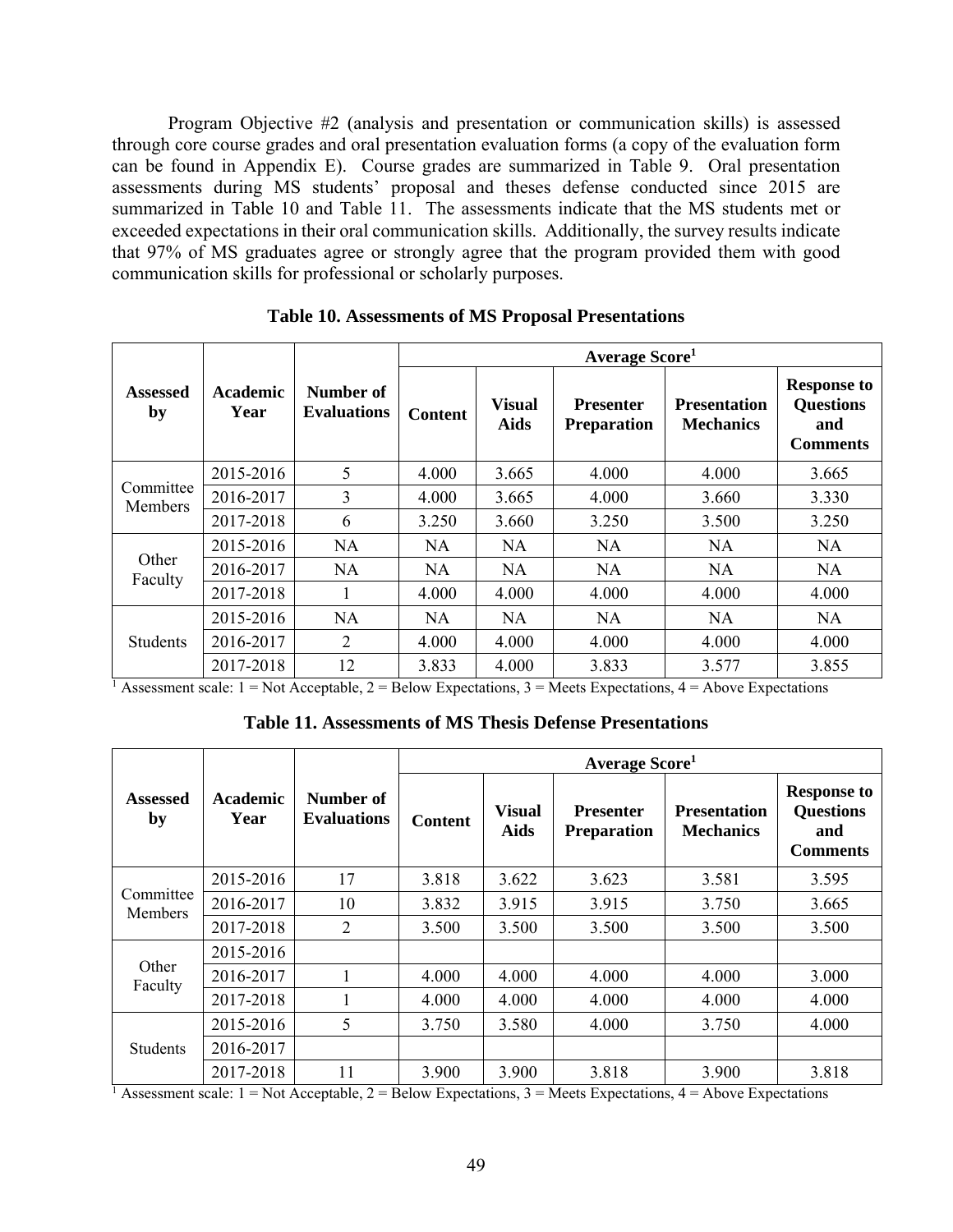Program Objective #3 (technical competence and preparation for future study/lifelong learning) can be evaluated by the percentage of students completing their thesis and the number of students pursuing doctoral work at peer institutions. A list of MS theses is provided in Table A-5 of Appendix A. Eight of the students that responded to the survey have entered doctoral programs in institutions, such as McGill University, Purdue University, University of Central Florida, University of Southampton, and University of Texas at Austin, after earning an MS from Tennessee Tech's CEE program. These students indicated agreement that the MS program provided them with the technical competence required to pursue doctoral studies.

### *Accomplishment of Student Learning Outcomes*

Student Learning Outcomes #1 (demonstration of a clear understanding of the chosen CEE sub-discipline) and #2 (application of advanced methods in the development of solutions) is evaluated using core course grades as indicated in Table 8 and the successful completion of the thesis or project work requirement. Student Learning Outcome #3 (professional presentations and manuscripts) is assessed through the number of thesis and other peer-reviewed manuscripts published, and the number of external conference presentations given. These data are summarized in Table 122.

| Academic |                 | <b>Student-Authored Publications</b>    |                                   | <b>Regional</b> /<br><b>Oral Presentations</b> |            |                                  |
|----------|-----------------|-----------------------------------------|-----------------------------------|------------------------------------------------|------------|----------------------------------|
| Year     | <b>Journals</b> | <b>Conference</b><br><b>Proceedings</b> | <b>Thesis</b><br><b>Documents</b> | <b>MS</b><br><b>Defense</b>                    | Conference | <b>National</b><br><b>Awards</b> |
| 2012-13  |                 |                                         |                                   | 12                                             |            |                                  |
| 2013-14  |                 |                                         |                                   |                                                |            |                                  |
| 2014-15  |                 |                                         |                                   |                                                |            |                                  |
| 2015-16  |                 |                                         |                                   |                                                |            |                                  |
| 2016-17  |                 |                                         |                                   |                                                |            |                                  |

#### **Table 12. Student Publications, Presentations, and Awards/Accolades**

### Evidence of Student Achievement

Evidence of MS student achievement is captured by their performance on graduate courses, in the oral defense of their MS thesis research, in the strength of the analytical work reported in their written thesis document, and in conference presentations and journal publications resulting from their research. Performance metrics on core courses and scholarly work based on their research are presented in Table 8 and Table 11 above. All MS students that successfully progressed to their comprehensive examination were successful in the exam and went on to graduate. The responses provided by the MS-survey respondents (with about a 66 percent response rate) showed the majority of them to be employed in civil and environmental engineering or undertaking advanced study at the doctoral level (see Table A-4 in Appendix A). They all indicated being successful in their careers and pleased with the graduate level education they received (see Figure 6, and Appendix D). Further, the employer survey results, which were discussed in more detail earlier, were also indicative of employers that felt graduates of the CEE MS program were well prepared for professional work. Finally, three MS graduates during the five-year program review period were recipients of regional or national awards. In sum, all the above performance measures point to very good achievement of the desired outcomes of the program.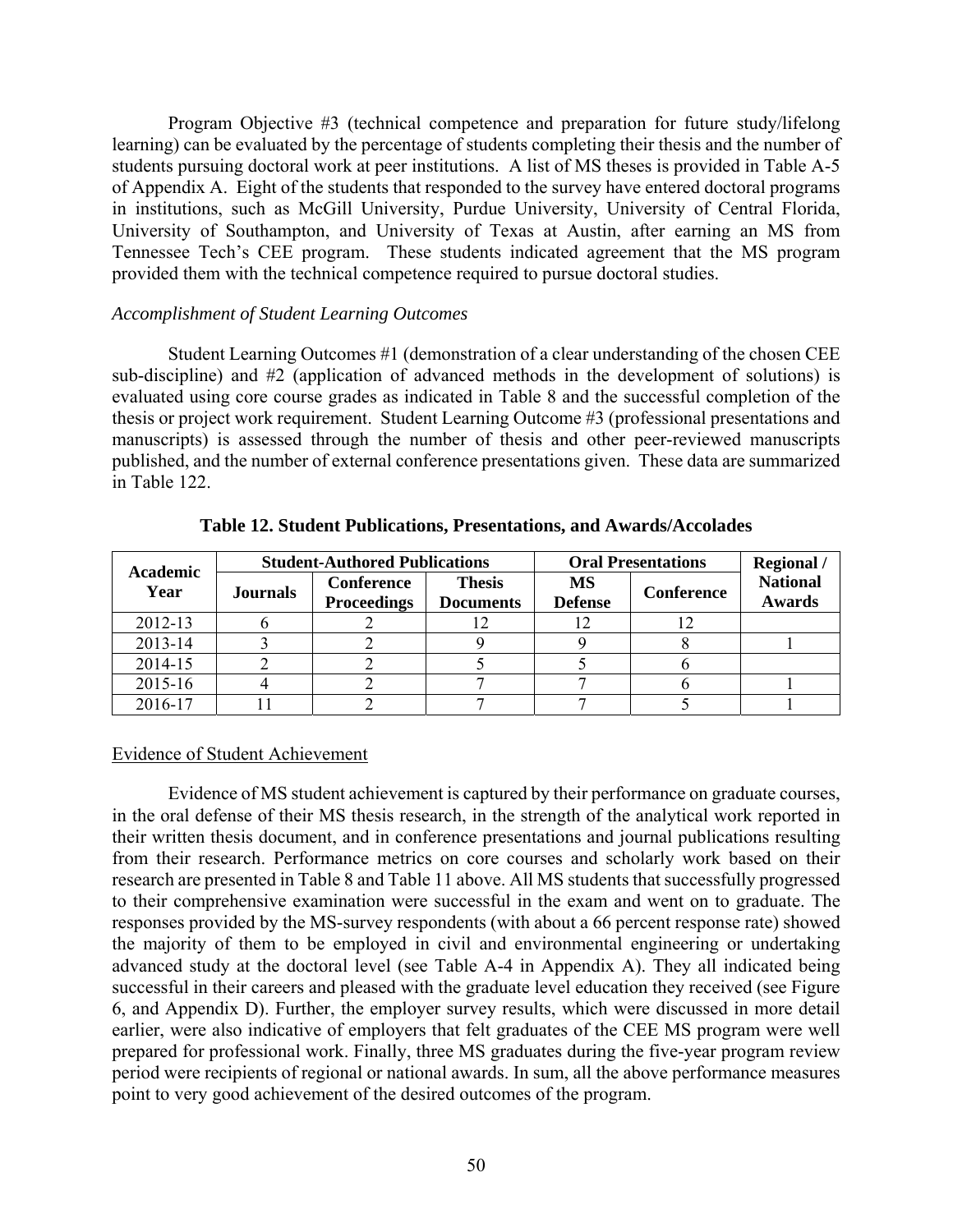#### Evidence of Program Quality

One way of evaluating the effectiveness of the graduate program is to track the performance of MS graduates either in their places of employment or doctoral programs in which they are enrolled. Results of such surveys help identify any weaknesses in the program for appropriate remedial measures to be crafted and implemented. They also help determine the strengths of the program that is, what it does well at and therefore should strive to maintain. Historically, qualitative reports in terms of awards, placement, attendance of seminars, workshops and industry feedback have been collected. These usually indicate that graduate students are well prepared by the MS program for a professional career in civil engineering.

As part of the CEE quality assurance process, formalized surveys of recent MS graduates as well as their employers were conducted. Faculty worked collectively to draft questionnaires for graduates and employers respectively. The questionnaires were aligned closely to the program objectives and learning outcomes, and the survey was conducted online. Fifty-three MS graduates were invited to complete the online survey, and 35 of them responded. Their responses are provided in Appendix D while a summary of the responses was provided in Figure 6 (see page 47) followed by a discussion. As stated in the discussion, the overwhelming majority of the graduate respondents felt they received high quality education from the MS program. Twelve employers of CEE graduate students were invited to complete the online survey and 6 of them responded. Though this number of employer-respondents is small, the general tenor of opinion from them is that Tennessee Tech University offers a solid graduate program that meets employer needs. The eight key questions posed to employers and the corresponding results are provided in detail in Appendix D.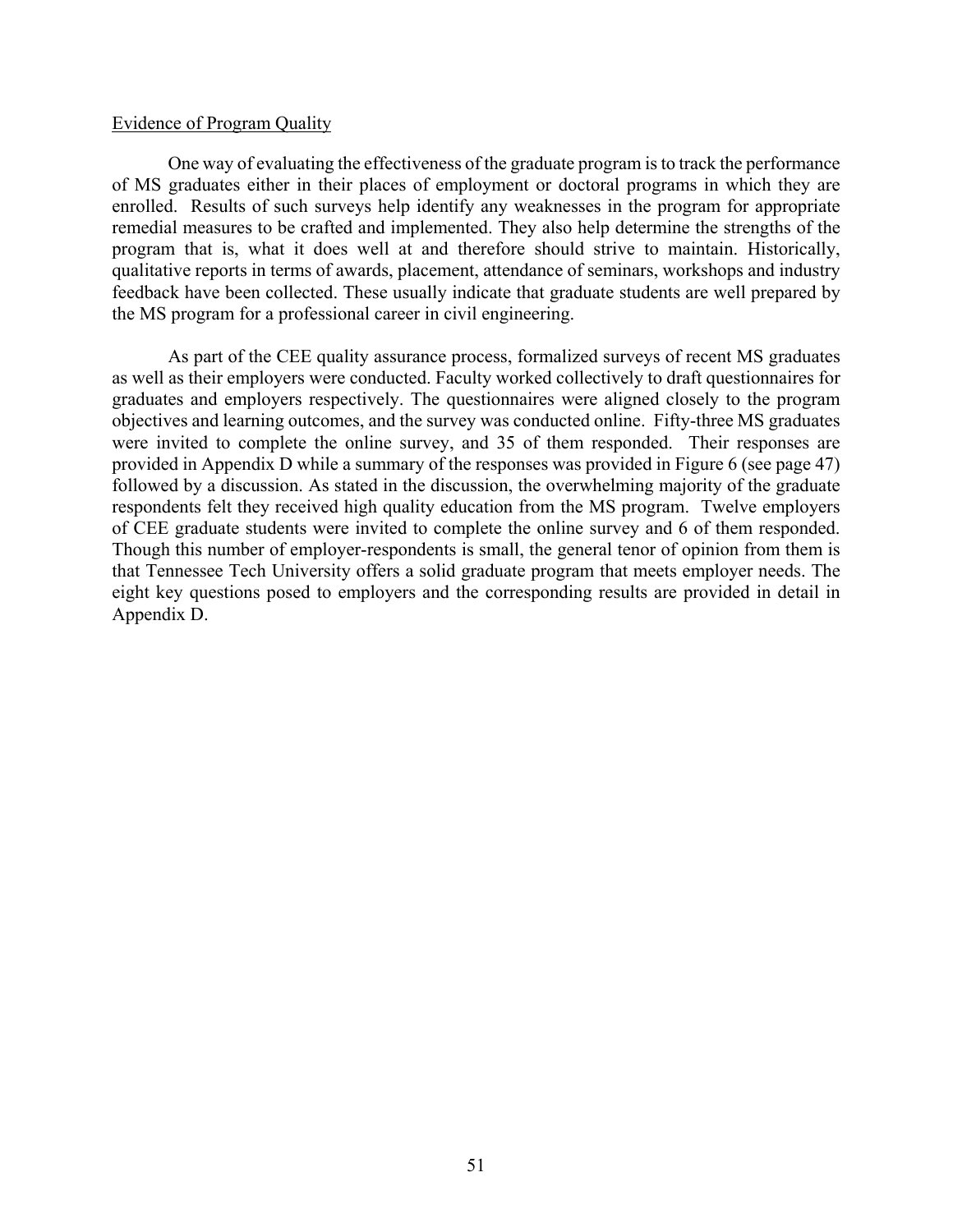## **CLOSING STATEMENT**

#### Summary of the CEE MS Program over the Five-Year Review Period

The indicators of program health show the CEE MS program over the five-year review period to have remained healthy and to have advanced itself modestly notwithstanding significant reductions in non-recurring budgetary allocations that occurred over the last two years of the review period. Census of the MS program showed it consistently had more than 20 students each academic year. The graduation rate went up by 25 percent, rising from 7.4 MS graduates per year in the previous review period to 9.4 MS graduates per year in the current review period. The BS/MS fast-track program continued to enable the Department attract exceptional students from the CEE undergraduate program at TTU into the MS program. The quality of graduate applications received by the program also improved, contributing in part to the increased number of applicants that were admitted with full standing.

In terms of the program curriculum, Geotechnical Engineering was added as a new CEE sub-discipline, adding to the course offerings at the graduate level, creating more research opportunities for the Department, and providing prospective MS students with an additional subdiscipline in which to specialize. CEE faculty worked at keeping the curriculum abreast of significant developments in their respective fields as well as to address the changing needs of the profession. In line with this, new courses were developed over the five-year period as well as incremental updates made to the content of existing courses.

Graduates of the MS Program whose desire was to enter into professional practice secured employment with major public or private sector agencies either before graduation or shortly thereafter. Several of these agencies are repeat employers of the MS programs' graduates, which serves as evidence of their pleasure with the program's products. Graduates of the MS program that continued on to pursue a doctoral degree have done so at reputable universities that include the University of Texas, Austin, Texas A & M University, College Station, Texas, and Southampton University, UK.

CEE faculty continue to be productive in research and scholarly work. Additionally, their MS students have been co-authors of several of the papers either published in journals or presented at conferences. Several of these papers have been based on the thesis research undertaken by these MS students. CEE faculty continue to have MS students participate in conferences, workshops, and other professional development activities.

#### Vision

With a long term goal of becoming a nationally recognized university and having a regionally competitive CEE graduate program that is able to attract well qualified applicants, provide funding support to admitted students, and provide a high quality graduate school experience, the program cannot rest on its current achievements. Thus, going forward, the CEE Research and Graduate Affairs Committee and the CEE Department, with inputs from the program's constituencies, will continue to use its improvement process to enhance the quality of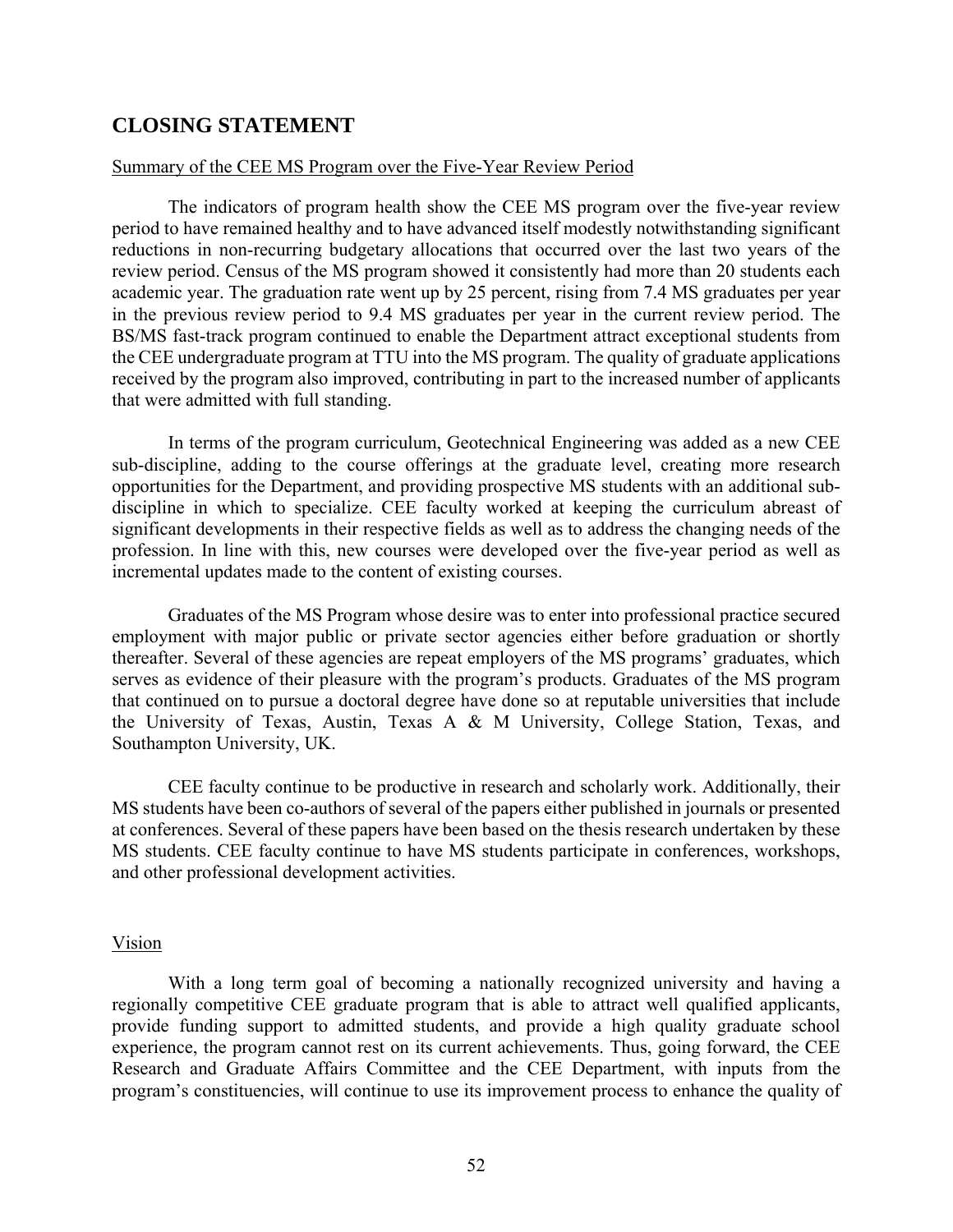the graduate experience offered at TTU. Specific short and long term goals to be pursued by the Department include:

- Recruitment of faculty with research expertise in niche areas to be identified by the CEE Department as targets for attaining regional recognition;
- Recruitment of faculty that are both excellent teachers as well as researchers to strengthen products of the program academically, prepare them well for advanced study, and prepare them well for professional practice;
- Have a graduate course offering in civil and environmental engineering that is complemented by non-civil engineering courses that keep our students at the cutting edge of research and professional practice;
- Increase the number of proposals authored by CEE faculty to funding agencies such as Department of Transportation, National Science Foundation, and Federal Highway Administration with the goal of increasing the dollar amount of funded research done by the Department; and finally,
- Develop a set of actions for the progressive increase in graduate program student enrollment.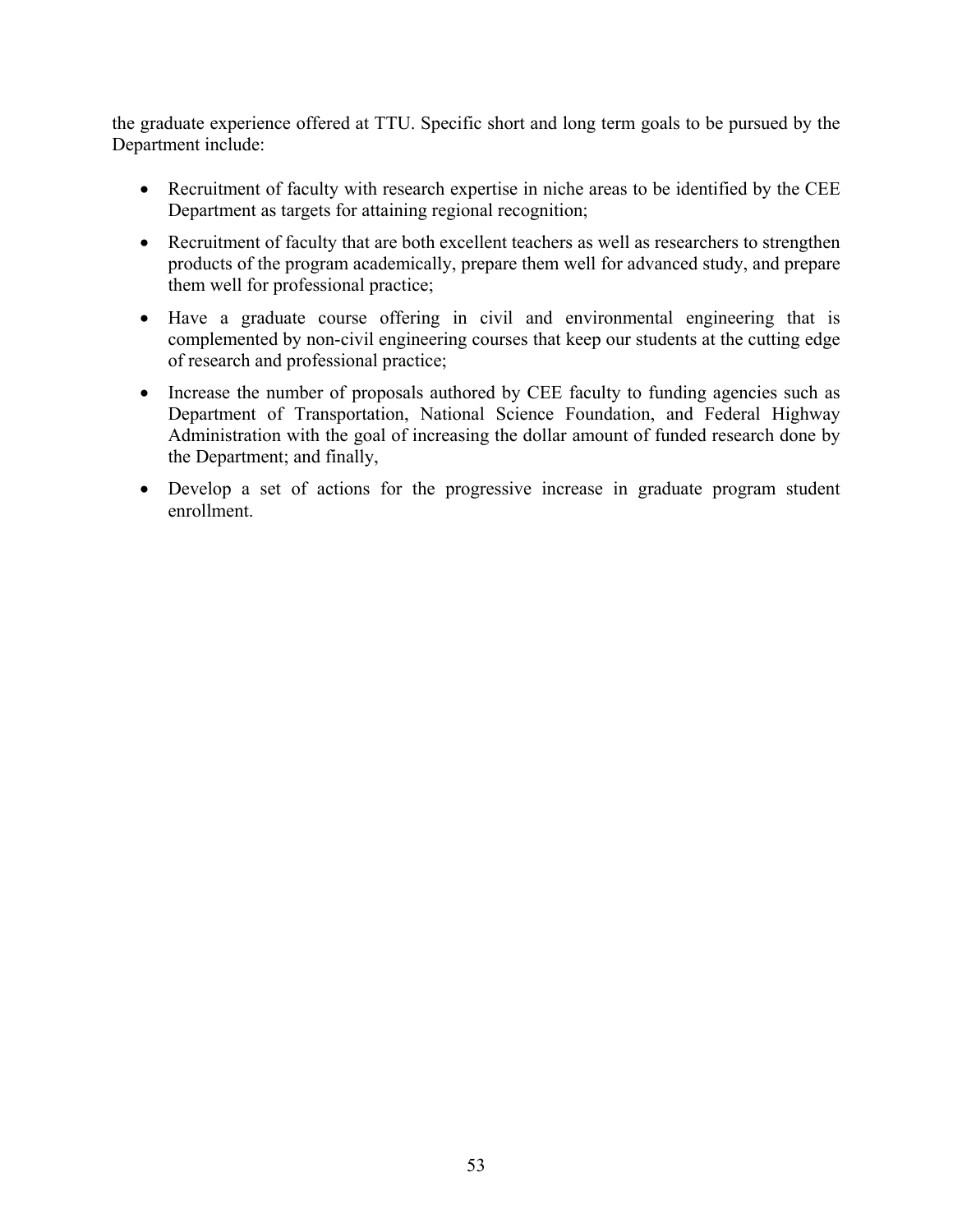## **APPENDIX A**

# **Supplemental Data**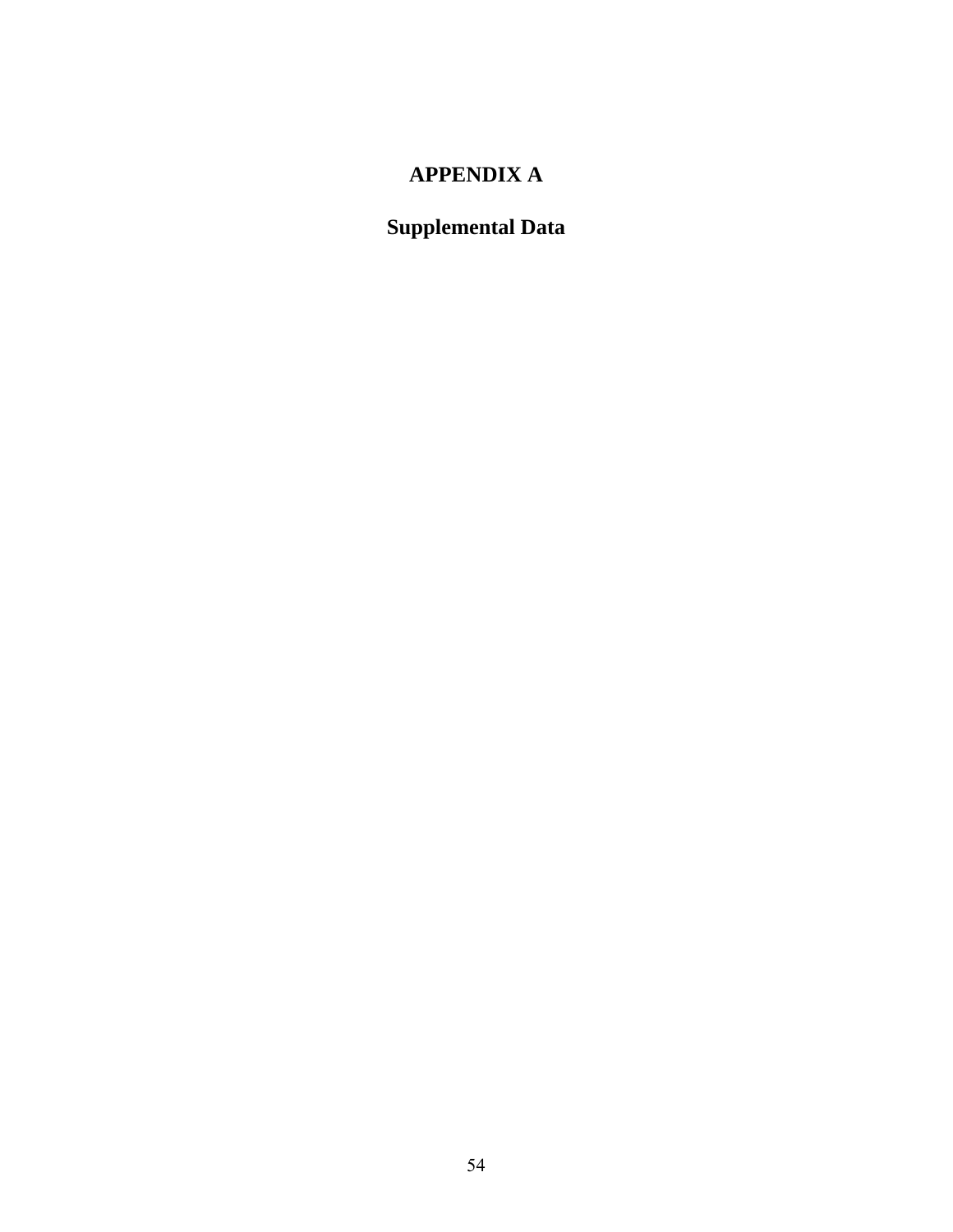# Appendix A

| <b>Entry</b><br><b>Term</b> | <b>GRE</b> Score<br>$\mathbf{V}$<br><b>AWA</b><br>$\mathbf Q$ | <b>TOEFL</b> | Undergrad<br><b>GPA</b> | <b>Admission</b><br><b>Decision</b> | <b>Nationality</b> |
|-----------------------------|---------------------------------------------------------------|--------------|-------------------------|-------------------------------------|--------------------|
| 201250                      | $V-156$<br>$Q-162$<br>$AW-4.5$                                |              | 3.51                    | Full                                | US-TN              |
| 201280                      | $V-134$<br>$Q-145$                                            | $IE-5.0$     |                         | Denied                              | S. Arabia          |
| 201280                      | $Q - 650$<br>$V-330$                                          | $IE-6.0$     | 1.38                    | Denied                              | S. Arabia          |
| 201280                      |                                                               |              | 1.951                   | Denied                              | S. Arabia          |
| 201280                      | $Q-145; Q-149$<br>$V-133$ ; $V-139$<br>$AW-2.0$               | $IE-5.5$     |                         | Provisional                         | S. Arabia          |
| 201280                      |                                                               |              |                         | Incomplete                          | S. Arabia          |
| 201280                      | $Q-163$<br>$V-141$<br>$AW-3.0$                                | 590          | 3.04                    | Denied                              | India              |
| 201280                      | $Q-158$<br>$V-155$<br>$AW-3.5$                                |              | 3.48                    | Full                                | US-TN              |
| 201280                      | $Q-151$<br>$V-135$                                            | $IE-5.0$     |                         | Denied                              | S. Arabia          |
| 201280                      | $Q-163$<br>$V-146$<br>$AW-3.0$                                | 590          | 3.45                    | Denied                              | Bangladesh         |
| 201280                      | $Q-640$<br>$V-500$<br>$AW-4.0$                                |              | 3.1                     | Full                                | US-TN              |
| 201280                      | $V-146$<br>$AW-3.0$<br>$Q-156$                                |              | $\overline{3}$          | Provisional                         | US-TN              |
| 201280                      | $Q-158$<br>$V-158$<br>$AW-4.5$                                |              | 3.33                    | Incomplete                          | US-TN              |
| 201280                      | $Q-750$<br>$V-440$<br>$AW-3.5$                                |              | 3.42                    | Provisional                         | Ghana              |
| 201280                      | $Q-161$<br>$V-154$<br>$AW-4.0$                                |              | 3.98                    | Full                                | US-TN              |
| 201280                      |                                                               |              | 3.06                    | Incomplete                          | US-TN              |
| 201280                      | $V-139$<br>$Q-151$<br>$AW-2.5$                                |              | 2.639                   | Denied                              | Cameroon           |
| 201280                      | Q-154;Q-149<br>$V-154; V-145$<br>$AW-3.0;AW-3.5$              | 603          | 3.4                     | Provisional                         | India              |
| 201280                      | $Q-159$<br>$AW-3.5$<br>$V-152$                                |              | 2.82                    | Provisional                         | US-TN              |
| 201280                      |                                                               |              | 3.39                    | Incomplete                          | US-AR              |
| 201280                      | $Q-151$<br>$V-150$<br>$AW-2.5$                                |              | 2.47                    | Provisional                         | US-TN              |
| 201280                      | $Q-157$<br>$V-149$<br>$AW-45$                                 |              | 3.67                    | Provisional                         | US-TN              |
| 201280                      |                                                               |              |                         | Incomplete                          | Iraq               |
| 201280                      | $Q-156$<br>$V-144$<br>$AW-1.5$                                | $IE-6.0$     | 2.83                    | Provisional                         | Bangladesh         |
| 201280                      | $Q-150$<br>$V-149$<br>$AW-4.0$                                |              | 3.13                    | Provisional                         | US-TN              |
| 201280                      | $Q-730$<br>$V-300$<br>$AW-3.5$                                | 610          | $\overline{4}$          | Provisional                         | Ukraine            |
| 201280                      | $Q-162$<br>$V-145$<br>$AW-3.5$                                | 567          | 3.072                   | Provisional                         | Bangladesh         |

**Table A- 1. Summary of Applicant Data since 2012**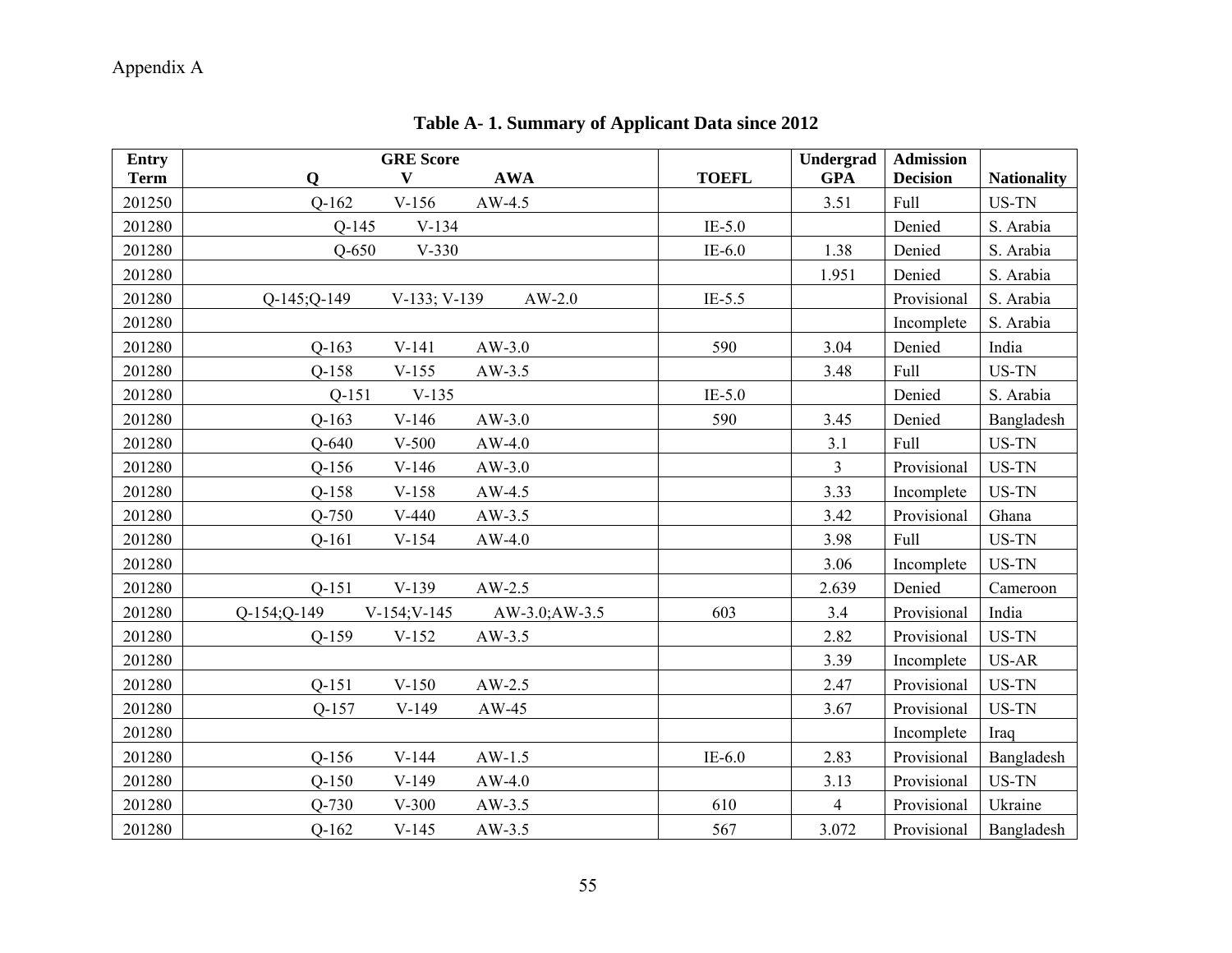# Appendix A

| <b>Entry</b> |                   | <b>GRE</b> Score  |                |              | Undergrad  | <b>Admission</b> |                    |
|--------------|-------------------|-------------------|----------------|--------------|------------|------------------|--------------------|
| <b>Term</b>  | $\mathbf 0$       | V                 | <b>AWA</b>     | <b>TOEFL</b> | <b>GPA</b> | <b>Decision</b>  | <b>Nationality</b> |
| 201280       | $Q-153$           | $V-152$           | $AW-3.5$       |              | 2.9        | Provisional      | US-TN              |
| 201280       | $Q-151$           | $V-147$           | $AW-3.5$       |              | 2.72       | Provisional      | US-TN              |
| 201280       | $Q-157$           | $V-161$           | $AW-5.0$       |              | 3.84       | Full             | $US$ -ID           |
| 201310       |                   |                   |                |              |            | Incomplete       | Kuwait             |
| 201310       |                   |                   |                |              | 2.361      | Incomplete       | S. Arabia          |
| 201310       |                   |                   |                |              |            | Incomplete       | S. Arabia          |
| 201310       |                   |                   |                |              |            | Incomplete       | Iran               |
| 201310       | $Q-148$           | $V-141$           | $AW-3.0$       | 563          | 2.64       | Denied           | Ghana              |
| 201310       | $Q-154$           | $V-145$           | $AW-3.5$       |              | 3.44       | Provisional      | US-TN              |
| 201310       | $Q-152$           | $V-151$           | $AW-4.0$       |              | 3.17       | Provisional      | US-TN              |
| 201310       | $Q-143$           | $V-140$           | $AW-3.0$       | $IE-7.0$     |            | Incomplete       | Iraq               |
| 201310       | $Q-151$           | $V-146$           | $AW-3.0$       | 553          |            | Denied           | India              |
| 201310       | $Q-750$           | $V-470$           | $AW-3.0$       | $IE-6.5$     | 3.738      | Provisional      | Nepal              |
| 201310       | Q-154; Q-153      | V-140; V-132      | AW-2.0; AW-2.5 | 490, 533     | 2.782      | Provisional      | Iran               |
| 201310       | $Q-145$           | $V-143$           | $AW-3.0$       |              | 2.75       | Provisional      | US-TN              |
| 201310       | $Q-152$           | $V-139$           | $AW-3.5$       | $IE-6.5$     | 2.832      | Provisional      | Iran               |
| 201350       |                   |                   |                |              |            | Incomplete       | Tanzania           |
| 201350       | $Q-164$           | $V-157$           | $AW-4.0$       |              | 3.94       | Full             | US-TN              |
| 201380       | $Q-730$           | $V-560$           | $AW-4.0$       |              | 3.55       | Full             | US-TN              |
| 201380       |                   |                   |                | $IE-5.0$     |            | Incomplete       | S. Arabia          |
| 201380       | $Q-144$ ; $Q-740$ | $V-144$ ; $V-310$ | $AW-2.5$       | 567          | 2.936      | Provisional      | US-TN              |
| 201380       |                   |                   |                |              | 3.01       | Incomplete       | US-TN              |
| 201380       | $Q-140$           | $V-139$           | $AW-2.0$       |              |            | Incomplete       | US-TN              |
| 201380       | $Q-140$           | $V-139$           | $AW-2.0$       |              |            | Denied           | S. Arabia          |
| 201380       | $Q-153$           | $V-143$           | $AW-3.0$       |              | 3.943      | Denied           | India              |
| 201380       | $Q-159$           | $V-152$           | $AW-4.0$       |              | 3.55       | Provisional      | US-TN              |
| 201380       |                   |                   |                |              |            | Incomplete       | Pakistan           |
| 201380       |                   |                   |                |              | 3.79       | Incomplete       | US-TN              |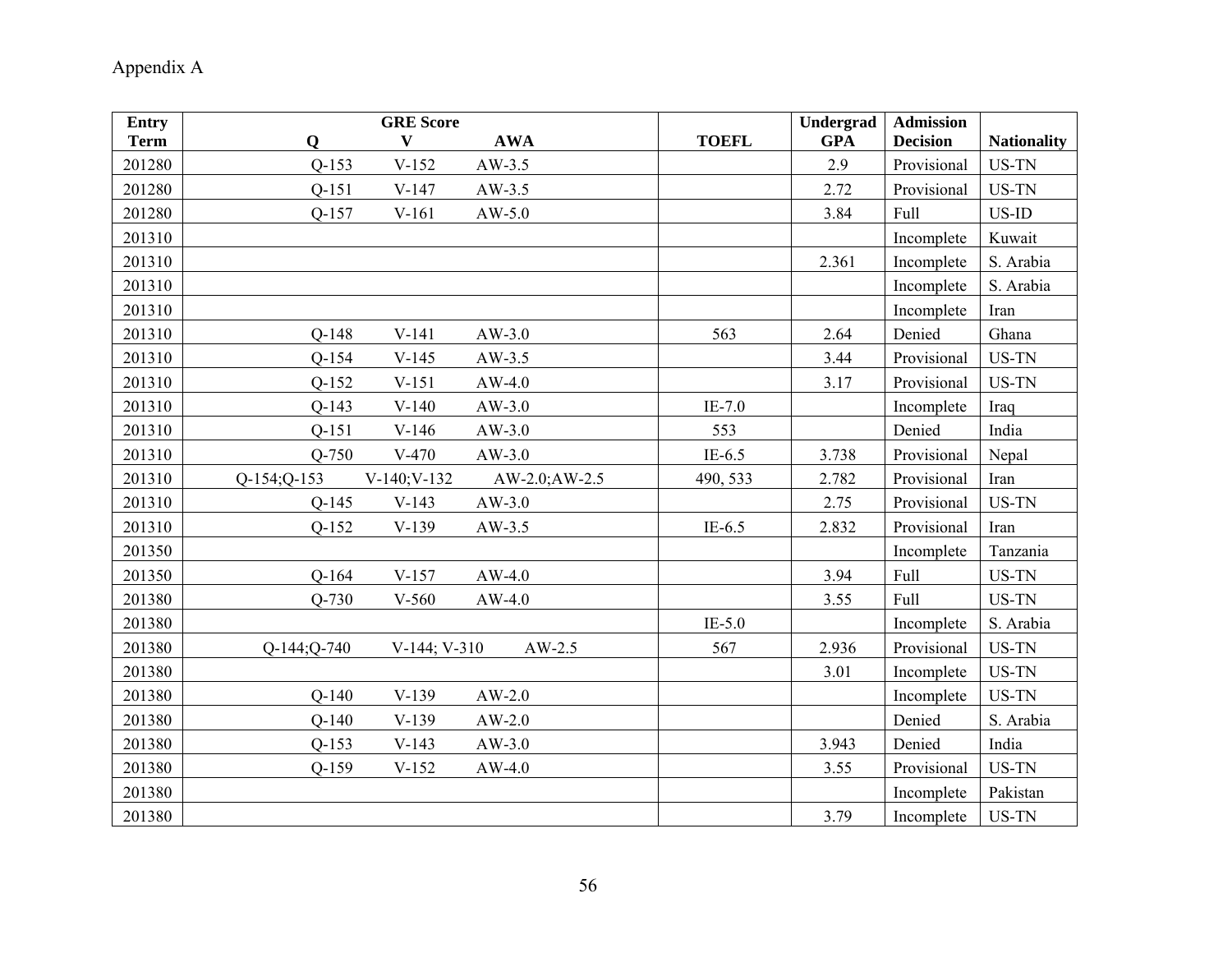| <b>Entry</b><br><b>Term</b> | <b>GRE</b> Score<br>$\mathbf{V}$<br><b>AWA</b><br>$\mathbf Q$ | <b>TOEFL</b> | <b>Undergrad</b><br><b>GPA</b> | <b>Admission</b><br><b>Decision</b> | <b>Nationality</b> |
|-----------------------------|---------------------------------------------------------------|--------------|--------------------------------|-------------------------------------|--------------------|
| 201380                      |                                                               |              |                                | Incomplete                          | US-TN              |
| 201380                      | V-142; V-147<br>$Q-158; Q-151$<br>$AW-4.0; A2-3.5$            |              | 3.72                           | Provisional                         | Ghana              |
| 201380                      | $V-144$<br>$AW-3.0$<br>$Q-152$                                | $IE-6.5$     | 3.18                           | Full                                | Bangladesh         |
| 201380                      | $Q-155$<br>$V-152$<br>$AW-3.0$                                |              | 3.58                           | Incomplete                          | US-TN              |
| 201380                      | $Q-143;Q-150$<br>$V-145; V-141$<br>AW-3.5; AW-2.5             | 563          | 3.053                          | Provisional                         | US-TN              |
| 201380                      | $Q-153$<br>$V-137$<br>$AW-2.5$                                |              |                                | Incomplete                          | Bangladesh         |
| 201380                      | $Q-158$<br>$V-146$<br>$AW-3.0$                                | 577          |                                | Provisional                         | India              |
| 201380                      | $Q-152$<br>$V-144$<br>$AW-3.5$                                | 560          | 3.4                            | Provisional                         | Pakistan           |
| 201380                      |                                                               | 553          |                                | Denied                              | India              |
| 201380                      |                                                               |              |                                | Incomplete                          | US-MD              |
| 201380                      | $Q-160$<br>$V-155$<br>$AW-3.5$                                |              | 3.41                           | Full                                | US-TN              |
| 201380                      |                                                               |              |                                | Incomplete                          | Turkey             |
| 201410                      | $Q-155$<br>$V-147$<br>$AW-4.0$                                | 627          | 3.21                           | Provisional                         | Ghana              |
| 201410                      |                                                               |              | 3.429                          | Incomplete                          | S. Arabia          |
| 201410                      | $Q-162$<br>$V-143$<br>$AW-3.0$                                | $IE-7.0$     | 3.838                          | Provisional                         | India              |
| 201410                      |                                                               |              | 2.57                           | Incomplete                          | US-TN              |
| 201410                      | $Q-154$<br>$V-152$<br>$AW-3.0$                                |              | 3.36                           | Provisional                         | US-FL              |
| 201410                      | $Q-147$<br>$V-140$<br>$AW-3.0$                                | 587          |                                | Incomplete                          | Nigeria            |
| 201410                      | $Q-610$<br>$V-510$<br>$AW-3.0$                                |              | 2.63                           | Provisional                         | US-TN              |
| 201410                      | $Q-160$<br>$AW-3.0$<br>$V-140$                                | $IE-6.5$     | 3.883                          | Provisional                         | India              |
| 201410                      |                                                               |              |                                | Incomplete                          | India              |
| 201410                      | V-138; V-143<br>Q-156; Q-159<br>$AW-2.5;AW-2.0$               |              | 2.85                           | Provisional                         | Iran               |
| 201410                      | $Q-151$<br>$V-141$<br>$AW-1.5$                                | $IE-6.0$     | 3.552                          | Denied                              | India              |
| 201410                      | $Q-144$<br>$V-137$<br>$AW-2.0$                                | $IE-6.0$     | 2.66                           | Denied                              | India              |
| 201410                      |                                                               |              |                                | Incomplete                          | Ethiopia           |
| 201450                      |                                                               |              |                                | Incomplete                          | Syria              |
| 201450                      |                                                               |              | 3.72                           | Full                                | US-TN              |
| 201450                      |                                                               |              | 3.81                           | Full                                | US-TN              |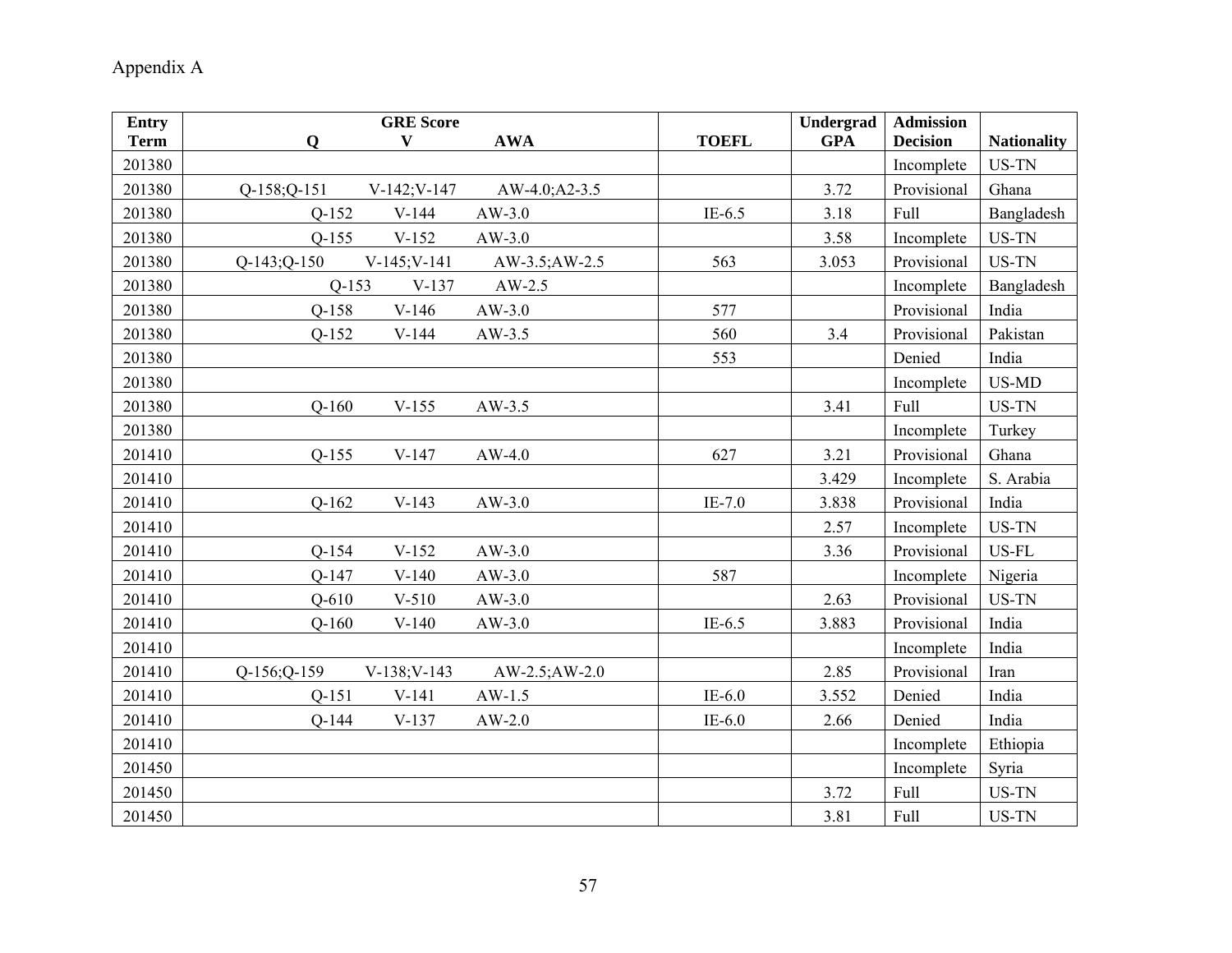| <b>Entry</b> | <b>GRE Score</b>                                                           |               | Undergrad  | <b>Admission</b> |                    |
|--------------|----------------------------------------------------------------------------|---------------|------------|------------------|--------------------|
| <b>Term</b>  | $\mathbf Q$<br>V<br><b>AWA</b>                                             | <b>TOEFL</b>  | <b>GPA</b> | <b>Decision</b>  | <b>Nationality</b> |
| 201450       |                                                                            |               |            | Incomplete       | Egypt              |
| 201450       |                                                                            |               | 3.16       | Full             | US-TN              |
| 201480       |                                                                            |               |            | Incomplete       | India              |
| 201480       | $Q-142$ ; $Q-132$ ; $Q-137$<br>$V-140$ ; $V-140$ ; $V-137$                 |               | 3.06       | Provisional      | S. Arabia          |
| 201480       | $V-135$<br>$Q-136$<br>$AW-1.5$                                             | $IE-5.0$      |            | Denied           | S. Arabia          |
| 201480       |                                                                            |               | 3.01       | Full             | US-TN              |
| 201480       | $Q-145$<br>$V-131$<br>$AW-3.0$                                             | IE-6.0;IE-6.5 |            | Denied           | India              |
| 201480       | $Q-145$<br>$V-136$<br>$AW-2.0$                                             | $IE-5.5$      | 3.514      | Denied           | India              |
| 201480       | $V-142$<br>$Q-141$<br>$AW-2.5$                                             | 553           | 3.757      | Denied           | India              |
| 201480       | $V-145; V-141$<br>$Q-154$ ; $Q-154$<br>$AW-3.0;AW-3.0$                     | 570           |            | Provisional      | China              |
| 201480       | $V-130$<br>A-154; AW-2.0                                                   | $IE-6.0$      |            | Denied           | India              |
| 201480       |                                                                            |               | 3.73       | Full             | US-TN              |
|              | Q-154;1-148;Q-153;Q-147 V-140;V-133;V-130;V-132;AW-3.0-AW-                 |               |            |                  |                    |
| 201480       | $3.0 - AW - 3.0 - AW - 2.5$                                                | $IE-5.5$      | 3.44       | Denied           | Iran               |
| 201480       |                                                                            | 477           | 3.98       | Incomplete       | Iraq               |
| 201480       |                                                                            |               | 3.25       | Full             | US-TN              |
| 201480       | $Q-158$<br>$V-137$<br>$AW-2.0$                                             | $IE-5.5$      | 3.752      | Denied           | India              |
| 201480       | O-146; O-147<br>$V-139; V-132$<br>AW-2.5; AW-2.5                           | $IE-6.0$      |            | Denied           | India              |
| 201480       | $Q-160$<br>$V-142$<br>$AW-3.5$                                             | 603           | 3.132      | Full             | Nepal              |
| 201480       | $V-135$<br>$AW-2.0$<br>$Q-137$                                             | $IE-6.0$      |            | Denied           | India              |
| 201480       | V-134; V-134; V-135; Q-136 AW-2.0; AW-1.5; AW-<br>$O-144$ ; $O-137$<br>1.5 | $IE-6.0$      | 3.1        | Denied           | India              |
| 201480       | $Q-155$<br>$V-142$<br>$AW-2.5$                                             | $IE-7.0$      |            | Denied           | India              |
| 201480       | $Q-158$<br>$V-146$<br>$AW-2.5$                                             | $IE-6.0$      | 2.73       | Provisional      | Bangladesh         |
| 201480       | $Q-161$<br>$V-150$<br>$AW-3.5$                                             | 613           |            | Full             | India              |
| 201480       | Q-139; Q-134<br>$V-141; V-133$<br>$AW-1.5;AW-1.0$                          | $IE-5.5$      | 3.667      | Denied           | India              |
| 201480       | $Q-161$<br>$V-140$<br>$AW-3.0$                                             | 560           |            | Denied           | India              |
| 201480       |                                                                            | $IE-5.5$      |            | Incomplete       | India              |
| 201480       |                                                                            |               | 3.59       | Full             | US-TN              |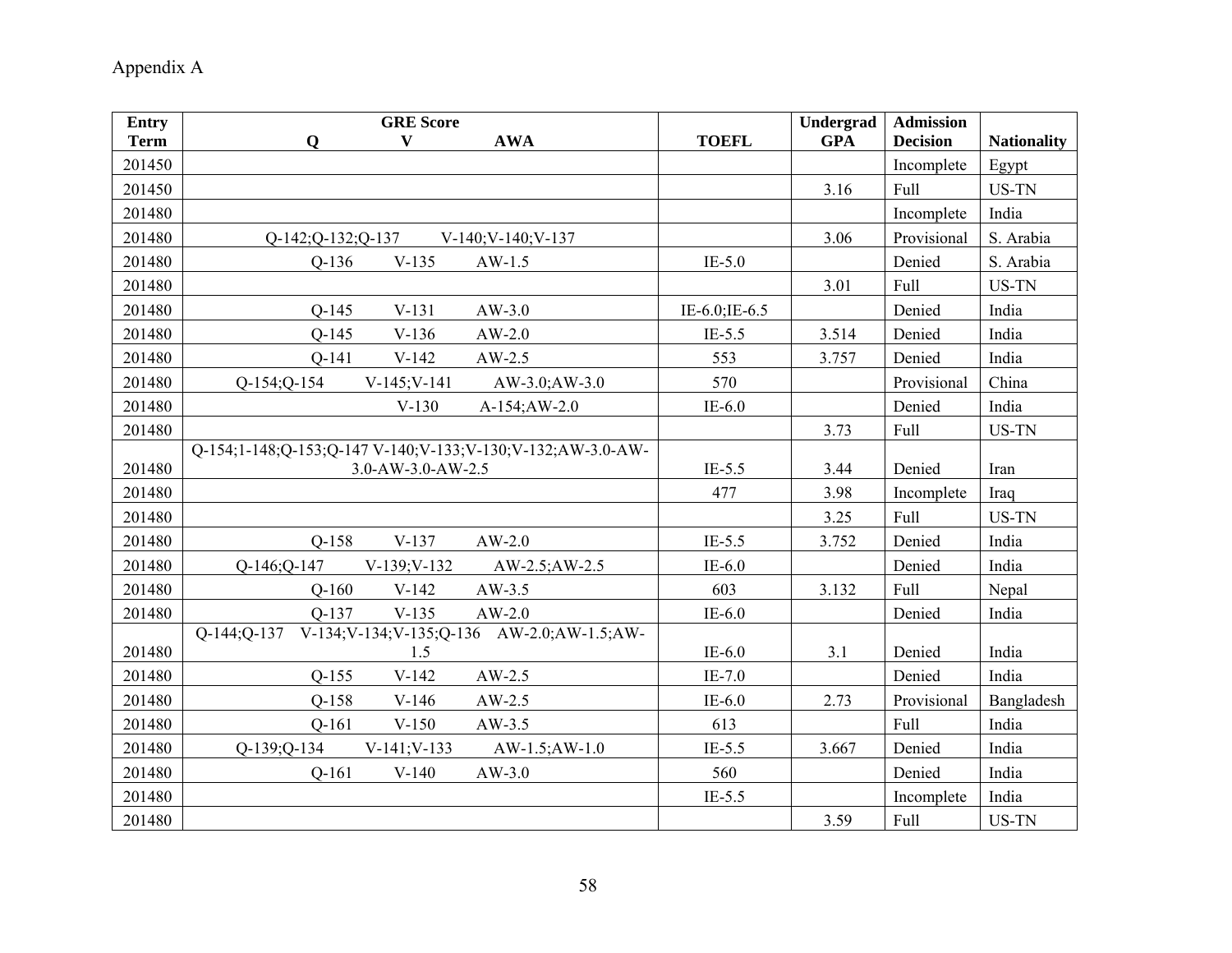| <b>Entry</b> |                   | <b>GRE Score</b> |                 |                | Undergrad       | <b>Admission</b> |                    |
|--------------|-------------------|------------------|-----------------|----------------|-----------------|------------------|--------------------|
| <b>Term</b>  | $\mathbf 0$       | $\mathbf{V}$     | <b>AWA</b>      | <b>TOEFL</b>   | <b>GPA</b>      | <b>Decision</b>  | <b>Nationality</b> |
| 201480       | $Q-148$           | $V-140$          | $AW-2.5$        | $IE-6.0$       | 3.619           | Denied           | India              |
| 201480       | $Q-155$           | $V-130$          | $AW-2.0$        | $IE-6.0$       |                 | Denied           | India              |
| 201480       | $Q-730$           | $V-550$          | $AW-3.0$        | 593            | 2.88            | Provisional      | India              |
| 201480       | $Q-162$           | $V-152$          | $AW-3.5$        | $IE-7.0$       | $\overline{4}$  | Full             | Nepal              |
| 201480       | $Q-158$           | $V-136$          | $AW-3.0$        | $IE-6.0$       | 2.914           | Denied           | India              |
| 201480       | $Q-147$           | $V-133$          | $AW-2.5$        | IE-6.0; IE-6.5 | 3.574           | Denied           | India              |
| 201480       | $Q-170$           | $V-154$          | $AW-4.0$        | 627            | 3.4             | Provisional      | Nepal              |
| 201480       |                   |                  |                 |                |                 | Incomplete       | Nepal              |
| 201480       | $Q-148$           | $V-150$          | $AW-2.5$        | 580            | Denied<br>3.548 |                  | India              |
| 201480       | $Q-146$           | $V-136$          | $AW-1.5$        | $IE-5.5$       | 3.886           | Denied           | India              |
| 201480       | $Q-156$           | $V-138$          | $AW-3.0$        | 560            | 3.881           | Provisional      | India              |
| 201480       | $Q-149$           | $V-139$          | $AW-2.0$        | $IE-6.0$       | 3.933           | Provisional      | India              |
| 201480       | $Q-153$           | $V-141$          | $AW-2.0$        | $IE-6.0$       | 3.795           | Denied           | India              |
| 201480       | $Q-150$ ; $Q-138$ | $V-137; V-130$   | AW-2.0; AW-1.5  | $IE-6.0$       | 2.706           | Denied           | India              |
| 201480       | $Q-155$           | $V-134$          | $AW-2.5$        |                |                 | Incomplete       | Turkey             |
| 201510       | $Q-160$           | $V-145$          | $AW-2.5$        | 593            |                 | Denied           | India              |
| 201510       | $Q-138$           | $V-137$          | $AW-1.5$        | $IE-5.0$       |                 | Incomplete       | India              |
| 201510       | $Q-142$           | $V-142$          | $AW-1.5$        | $IE-6.0$       |                 | Incomplete       | India              |
| 201510       | $Q-133$           | $V-136$          | $AW-1.5$        |                |                 | Incomplete       | S. Arabia          |
| 201510       | $Q-149$           | $V-145$          | $AW-3.0$        | IE- $6.5$      | 3.657           | Denied           | India              |
| 201510       |                   |                  |                 |                | 3.88            | Full             | US-TN              |
| 201510       | $Q-152$           | $V-136$          | AW-3.9          | PTEA-52        |                 | Incomplete       | India              |
| 201510       | $Q-145$           | $V-142$          | $AW-3.0$        | $IE-5.5$       | 3.193           | Denied           | India              |
| 201510       | $Q-147$           | $V-135$          | $AW-2.0$        | $IE-5.5$       | 3.074           | Denied           | India              |
| 201510       | $Q-156$           | $V-143$          | $AW-2.5$        | $IE-6.5$       | 3.16            | Denied           | Turkey             |
| 201510       | $Q-145$ ; $Q-144$ | $V-139; V-134$   | $AW-2.0;AW-2.0$ | $IE-5.5$       | 3.56            | Denied           | India              |
| 201510       | $Q-147$           | $V-144$          | $AW-2.0$        | $IE-6.0$       | 3.731           | Denied           | India              |
| 201510       | $Q-152$           | $V-139$          | $AW-3.5$        | $IE-6.5$       | 3.655           | Denied           | India              |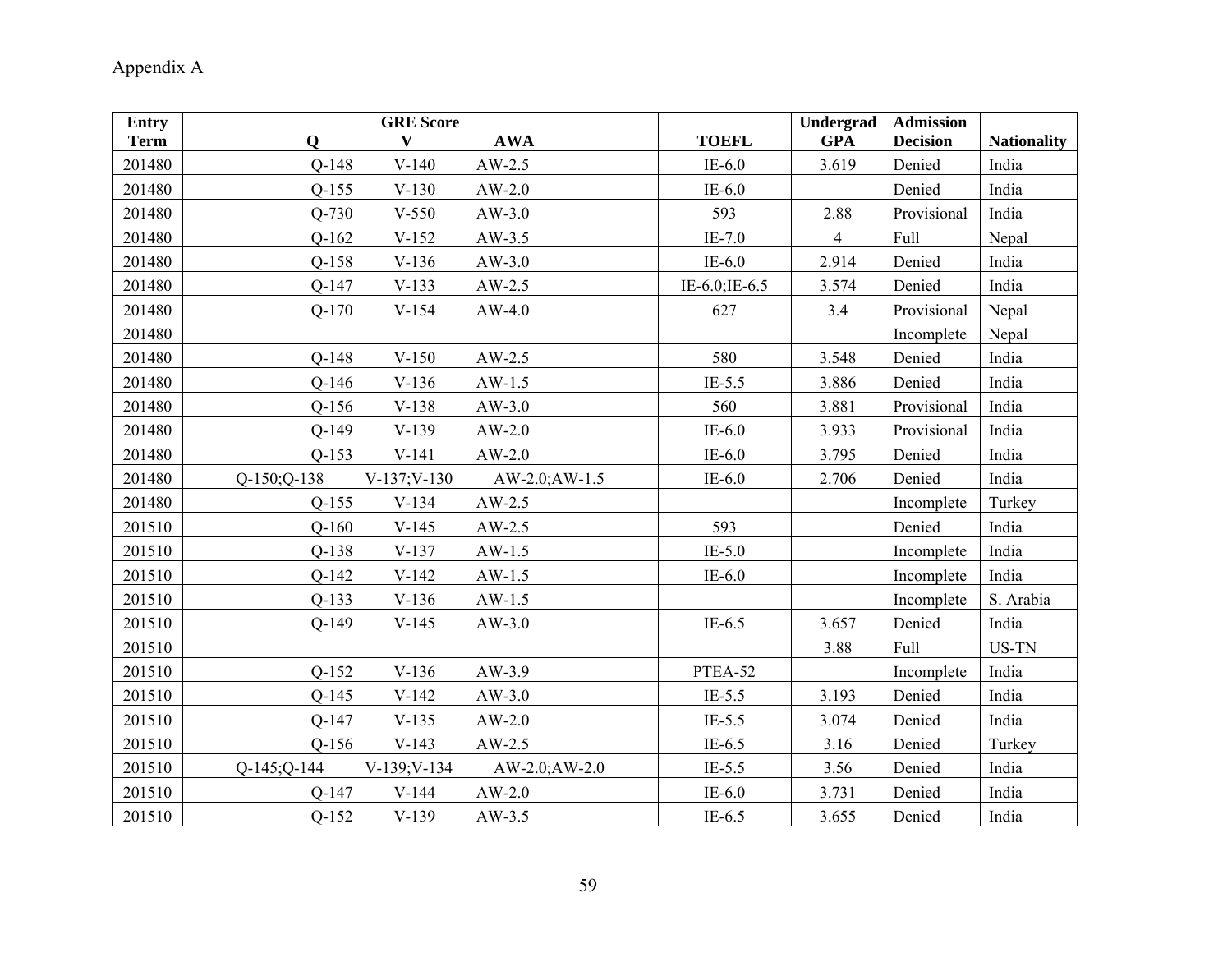| <b>Entry</b> | <b>GRE</b> Score                                      |                          | Undergrad<br><b>GPA</b> | <b>Admission</b> |                             |
|--------------|-------------------------------------------------------|--------------------------|-------------------------|------------------|-----------------------------|
| <b>Term</b>  | <b>AWA</b><br>V<br>$\mathbf 0$<br>$V-139$             | <b>TOEFL</b><br>$IE-6.0$ |                         | <b>Decision</b>  | <b>Nationality</b><br>India |
| 201510       | $Q-150$<br>$AW-3.0$                                   |                          | 3.574                   | Denied           |                             |
| 201510       | Q-152;Q-147<br>$V-132; V-136$<br>AW-2.0; AW-2.0       | $IE-6.0$                 | 3.738                   | Denied           | India                       |
| 201510       | $Q-150$<br>$V-140$<br>$AW-2.0$                        | $IE-6.0$                 | 3.826                   | Denied           | India                       |
| 201510       |                                                       |                          | 3.48                    | Full             | US-TN                       |
| 201510       | $V-134$<br>$AW-2.0$<br>$Q-141$                        | $IE-6.0$                 | 3.605                   | Denied           | India                       |
| 201510       | $Q-149$<br>$V-140$<br>$AW-3.0$                        | IE- $6.5$                | 3.255                   | Denied           | India                       |
| 201510       | $V-144$<br>$Q-159$<br>$AW-3.0$                        | $IE-6.0$                 | 2.608                   | Denied           | India                       |
| 201510       | $Q-146$ ; $Q-141$<br>$V-140; V-133$<br>AW-2.0; AW-2.9 | $IE-6.0$                 | 3.13                    | Denied           | India                       |
| 201510       | $Q-146$<br>$V-137$<br>$AW-2.9$                        | $IE-6.0$                 |                         | Denied           | India                       |
| 201510       | $Q-149$<br>$V-135$<br>$AW-2.0$                        | $IE-6.0$                 | 3.648                   | Provisional      | India                       |
| 201510       | $Q-139$<br>$V-137$<br>$AW-2.0$                        |                          | 2.83                    | Denied           | India                       |
| 201510       | $Q-145$<br>$V-136$<br>$AW-3.0$                        | IE- $6.0$                | 3.576                   | Denied           | India                       |
| 201510       | Q-150;Q-149<br>$V-135; V-130$<br>$AW-2.5;AW-2.5$      | $IE-5.5$                 | 3.75                    | Denied           | India                       |
| 201510       | $Q-136$<br>$V-152$<br>$AW-4.5$                        |                          | 3.354                   | Denied           | Nigeria                     |
| 201510       | $Q-158$<br>$V-150$<br>$AW-3.5$                        | $IE-8.0$                 | 3.912                   | Denied           | India                       |
| 201510       |                                                       | 490                      |                         | Incomplete       | Iraq                        |
| 201510       | $Q-166$<br>$V-139$<br>$AW-2.5$                        | 553                      |                         | Incomplete       | Turkey                      |
| 201510       | $Q-143$<br>$V-136$<br>$AW-1.0$                        | $IE-5.5$                 | 2.18                    | Denied           | Turkey                      |
| 201510       | $Q-150$<br>$V-141$<br>$AW-2.5$                        | 553                      | 2.844                   | Denied           | India                       |
| 201510       | $Q-156$<br>$V-141$<br>$AW-1.5$                        |                          | 3.778                   | Incomplete       | India                       |
| 201510       | $Q-161$<br>$V-140$<br>$AW-2.5$                        | 577                      | 3.7                     | Denied           | India                       |
| 201510       | $Q-143$<br>$V-136$<br>$AW-2.0$                        | $IE-5.5$                 |                         | Incomplete       | India                       |
| 201510       |                                                       |                          | 3.53                    | Full             | US-TN                       |
| 201510       | $Q-159; Q-151$<br>$V-141; V-137$<br>$AW-2.5;AW-2.0$   | PTEA-55                  | 3.683                   | Denied           | India                       |
| 201510       |                                                       |                          | 3.02                    | Full             | US-TN                       |
| 201510       | $Q-157$<br>$V-139$<br>$AW-2.5$                        | IE- $6.0$                |                         | Incomplete       | India                       |
| 201510       | $Q-154$<br>$V-140$<br>$AW-2.5$                        | $IE-7.0$                 | 3.97                    | Denied           | India                       |
| 201510       |                                                       |                          | 3.19                    | Full             | US-TN                       |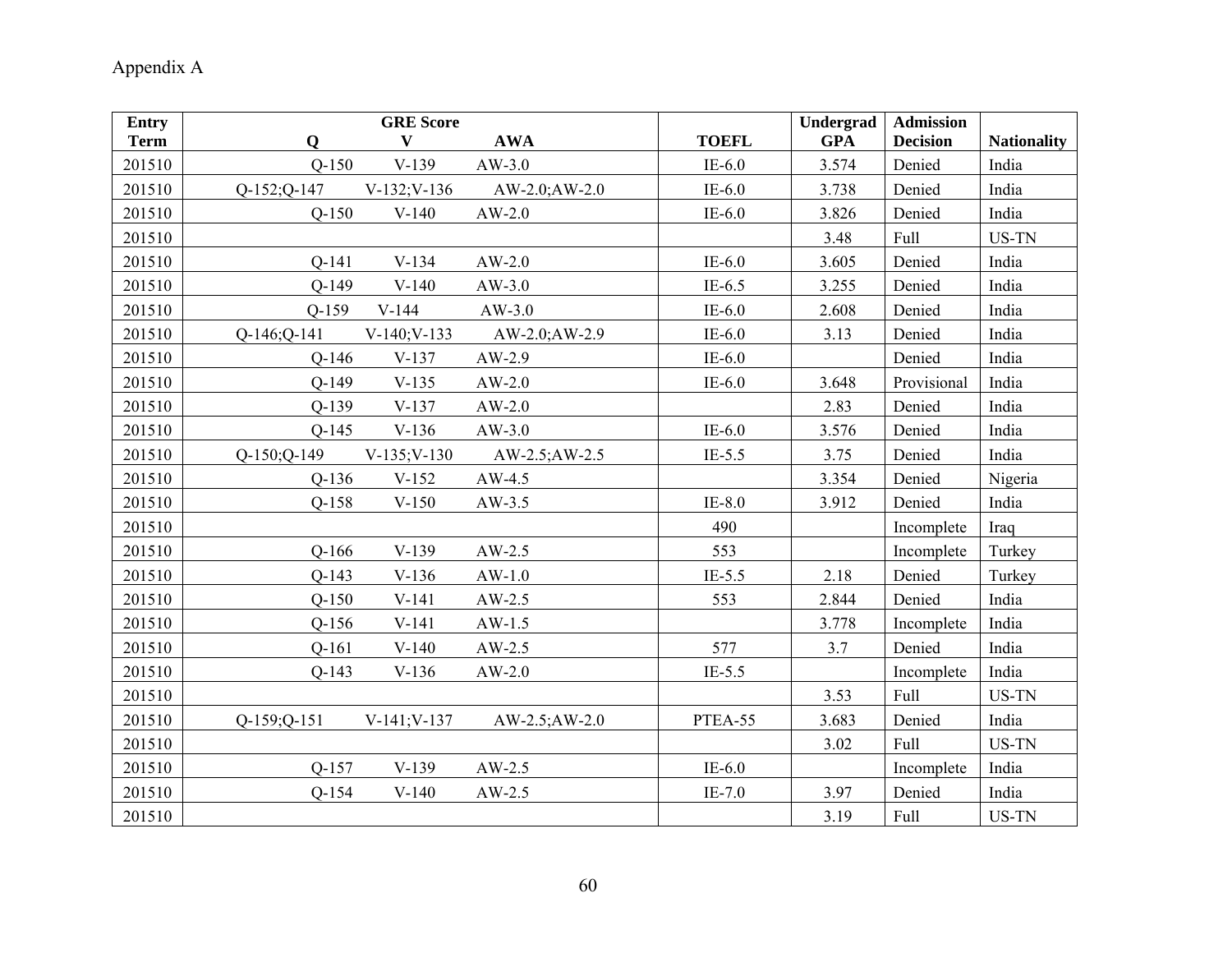| <b>Entry</b> | <b>GRE Score</b>                                    |              | Undergrad      | <b>Admission</b> |                    |
|--------------|-----------------------------------------------------|--------------|----------------|------------------|--------------------|
| <b>Term</b>  | $\mathbf Q$<br>V<br><b>AWA</b>                      | <b>TOEFL</b> | <b>GPA</b>     | <b>Decision</b>  | <b>Nationality</b> |
| 201510       | $Q-139$<br>$V-135$<br>$AW-2.0$                      |              |                | Incomplete       | India              |
| 201510       | Q-146; Q-144<br>$V-139; V-135$<br>AW-3.0; AW-2.5    | $IE-6.0$     | 3.212          | Denied           | India              |
| 201550       | $Q-149$<br>$V-130$<br>$AW-2.0$                      | 543          | 2.925          | Denied           | Iraq               |
| 201550       |                                                     |              | 3.01           | Full             | US-TN              |
| 201550       |                                                     |              | 3.65           | Full             | US-TN              |
| 201550       | $Q-148$<br>$V-140$<br>$AW-3.5$                      | 553          | 2.775          | Denied           | India              |
| 201550       | $Q-144$<br>$V-141$<br>$AW-1.5$                      | $IE-6.0$     | 3.626          | Denied           | India              |
| 201580       |                                                     |              |                | Incomplete       | S. Arabia          |
| 201580       | $Q-157$<br>$V-140$<br>$AW-2.5$                      | $IE-6.5$     |                | Denied           | India              |
| 201580       | $V-139$<br>$AW-2.5$<br>$Q-142$                      |              |                | Denied           | India              |
| 201580       |                                                     |              | 3.54           | Full             | US-TN              |
| 201580       |                                                     |              |                | Denied           | India              |
| 201580       | $Q-149$<br>$V-138$<br>$AW-3.0$                      | 550          | 3.867          | Denied           | India              |
| 201580       | $V-138$<br>$Q-145$<br>$AW-2.5$                      |              |                | Denied           | India              |
| 201580       | $V-132; V-134$<br>$Q-148; Q-137$<br>$AW-1.0;AW-1.5$ | PTEA-49      |                | Denied           | India              |
| 201580       | $Q-159$<br>$V-166$<br>$AW-3.5$                      |              | 3.18           | Full             | US-TN              |
| 201580       | Q-780<br>$V-490$<br>$AW-3.0$                        | 587          | 2.97           | Provisional      | Eritrea            |
| 201580       | $Q-143$<br>$V-133$<br>$AW-1.5$                      | ELS-112      |                | Denied           | Libya              |
| 201580       | $Q-154$<br>$V-134$<br>$AW-2.0$                      | $IE-6.0$     |                | Denied           | India              |
| 201580       | $Q-152$<br>$V-131$<br>$AW-2.0$                      |              |                | Denied           | India              |
| 201580       | $V-142$<br>$Q-153$<br>$AW-3.0$                      | $IE-6.5$     |                | Denied           | India              |
| 201580       | $Q-143; Q-146$<br>$V-143; V-139$<br>AW-2.5; AW-2.5  | 570          | 3.562          | Denied           | India              |
| 201580       |                                                     | $IE-5.5$     |                | Denied           | India              |
| 201580       | $Q-157$<br>$V-148$<br>$AW-4.0$                      |              | 3.3            | Full             | US-TN              |
| 201580       |                                                     |              |                | Denied           | Nepal              |
| 201580       | V-148; V-142<br>Q-144; Q-146<br>$AW-3.0;AW-3.0$     | 563          | 3.633          | Denied           | India              |
| 201580       | $Q-163$<br>$V-138$<br>$AW-2.5$                      | 593          | 3.171          | Denied           | Iran               |
| 201580       | $Q-156$<br>$V-136$<br>$AW-2.5$                      | $IE-6.0$     | $\overline{4}$ | Denied           | India              |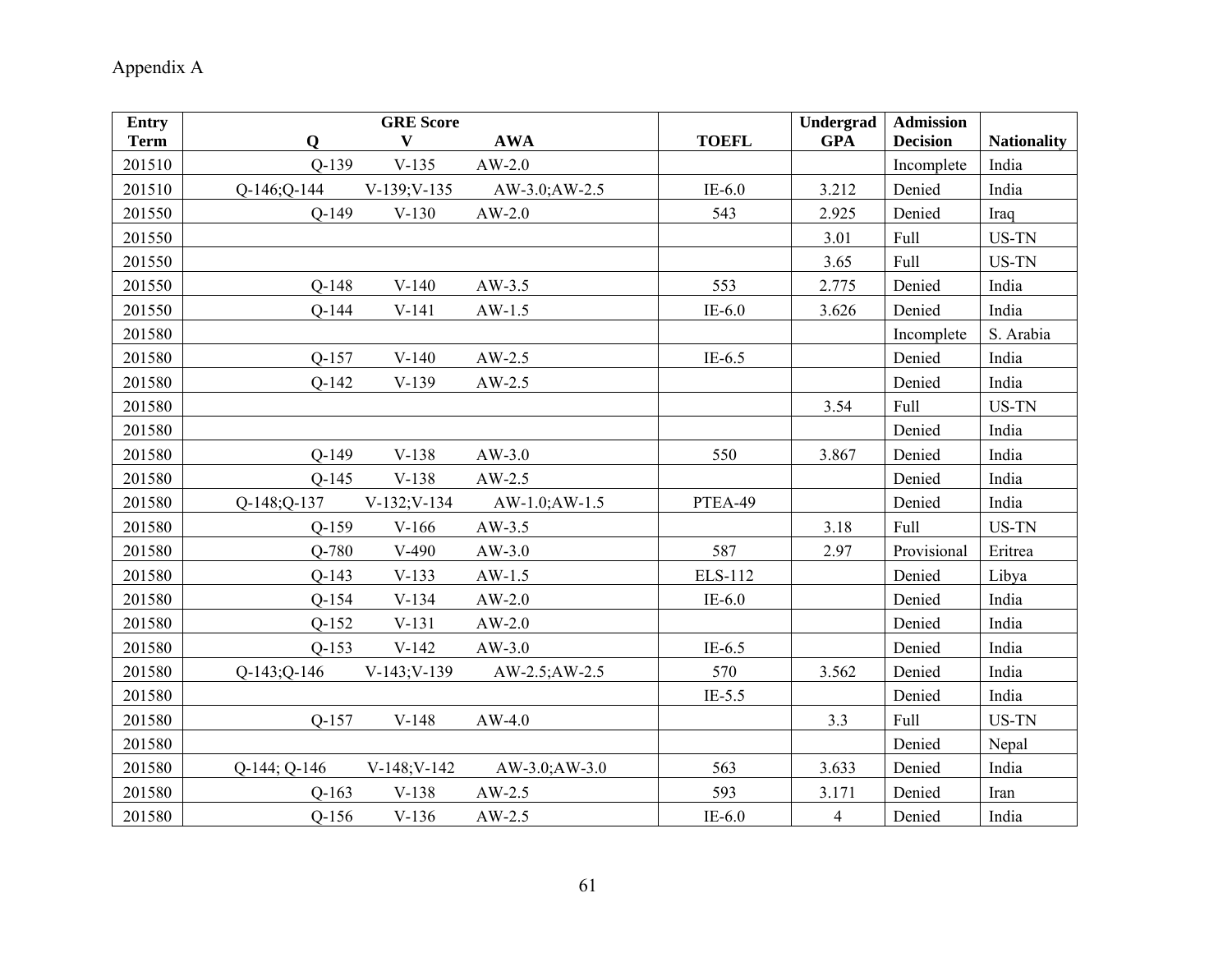| <b>Entry</b> | <b>GRE Score</b>                                     |              | Undergrad  | <b>Admission</b> |                    |
|--------------|------------------------------------------------------|--------------|------------|------------------|--------------------|
| <b>Term</b>  | <b>AWA</b><br>$\mathbf Q$<br>V                       | <b>TOEFL</b> | <b>GPA</b> | <b>Decision</b>  | <b>Nationality</b> |
| 201580       | $Q-163$<br>$V-139$<br>$AW-3.0$                       | 613          |            | Denied           | India              |
| 201580       | $Q-154$<br>$V-152$<br>$AW-4.0$                       |              | 3.43       | Incomplete       | US-TN              |
| 201580       | V-132; V-147<br>Q-148; Q-147<br>AW-2.0; AW-2.5       |              |            | Denied           | India              |
| 201580       | $V-139; V-140$<br>$Q-144; Q-147$<br>$AW-2.5; AW-3.0$ | $IE-6.0$     | 3.507      | Denied           | India              |
| 201580       | $Q-147$<br>$V-136$<br>$AW-2.5$                       | $IE-5.5$     |            | Denied           | India              |
| 201580       | $Q-157$<br>$V-141$<br>$AW-3.0$                       |              |            | Denied           | India              |
| 201580       | $Q-161$<br>$V-142$<br>$AW-2.0$                       | $IE-6.0$     |            | Denied           | India              |
| 201580       |                                                      | $IE-5.5$     |            | Incomplete       | US-TN              |
| 201580       | $V-139$<br>$Q-148$<br>$AW-2.5$                       | 547          |            | Denied           | India              |
| 201580       | $Q-149$<br>$V-136$<br>$AW-1.5$                       |              |            | Denied           | India              |
| 201580       | $Q-142$<br>$V-130$<br>$AW-2.0$                       |              |            | Denied           | India              |
| 201580       | $Q-140$<br>$V-140$<br>$AW-2.0$                       | $IE-5.5$     |            | Denied           | India              |
| 201580       | $Q-152$<br>$V-159$<br>$AW-4.0$                       |              | 2.69       | Full             | US-TN              |
| 201580       | $V-130$<br>$AW-2.0$<br>$Q-142$                       | $IE-6.0$     |            | Denied           | India              |
| 201580       | Q-155;Q-149<br>$V-139; V-140$<br>AW-2.0; AW-2.5      | $IE-6.0$     |            | Denied           | India              |
| 201580       | $Q-156$<br>$V-140$<br>$AW-3.5$                       | $IE-6.0$     | 3.7        | Denied           | Nepal              |
| 201580       |                                                      |              |            | Denied           | US-CA              |
| 201580       | $V-148$<br>$Q-153$<br>$AW-3.0$                       |              |            | Incomplete       | US-KY              |
| 201580       | $Q-158$<br>$V-149$<br>$AW-3.0$                       | 573          | 2.55       | Provisional      | Poland             |
| 201580       | $V-144$<br>$AW-2.5$<br>Q-1454                        | IE- $6.5$    | 3.721      | Denied           | India              |
| 201580       | $Q-136$<br>$V-136$<br>$AW-1.5$                       | $IE-5.5$     |            | Denied           | India              |
| 201580       |                                                      |              |            | Incomplete       | Iran               |
| 201580       | $Q-151; Q-145$<br>$V-150; V-147$<br>AW-3.5; AW-3.5   | 583          | 3.123      | Denied           | Nigeria            |
| 201580       | $Q - 690$<br>$V-350$<br>$AW-3.0$                     |              | 3.54       | Full             | US-TN              |
| 201580       | $Q-163$<br>$V-157$<br>$AW-3.0$                       | 613          |            | Full             | India              |
| 201580       | $Q-139$ ; $Q-130$<br>V-144; V-138<br>$AW-1.5;AW-2.0$ | $IE-5.5$     |            | Denied           | India              |
| 201580       | $O-160$<br>$V-145$<br>$AW-3.0$                       | 563          |            | Denied           | India              |
| 201580       | $Q-154$<br>$V-146$<br>$AW-2.0$                       | 543          | 2.995      | Denied           | India              |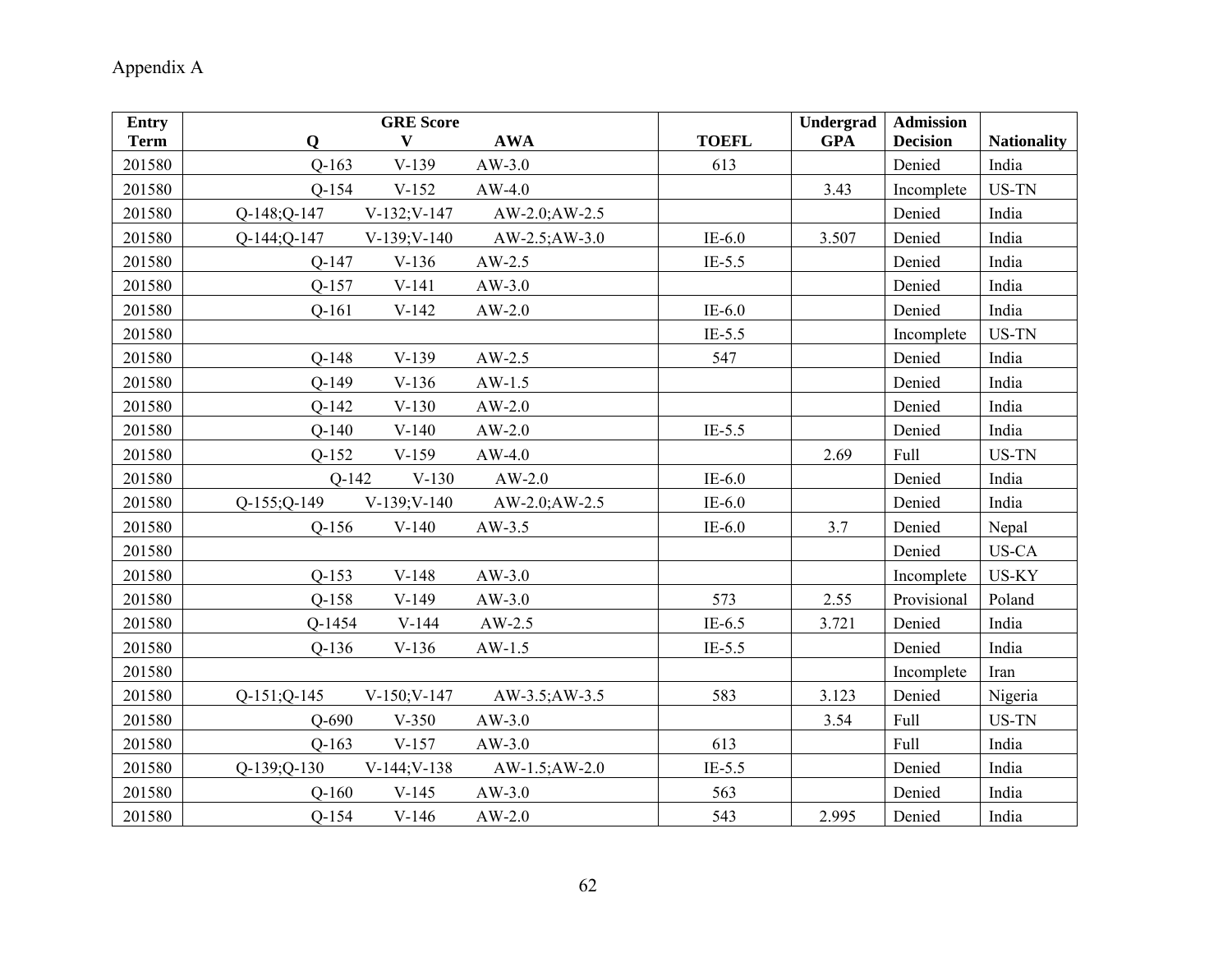| <b>Entry</b> | <b>GRE</b> Score                                       |                | Undergrad      | <b>Admission</b> |                    |
|--------------|--------------------------------------------------------|----------------|----------------|------------------|--------------------|
| <b>Term</b>  | <b>AWA</b><br>V<br>$\mathbf 0$                         | <b>TOEFL</b>   | <b>GPA</b>     | <b>Decision</b>  | <b>Nationality</b> |
| 201580       | $Q-145$<br>$V-137$<br>$AW-3.0$                         | 550            |                | Denied           | India              |
| 201580       | $Q-156$<br>$V-143$<br>$AW-3.0$                         | 573;553        | 3.826          | Denied           | Iraq               |
| 201580       | $Q-154$<br>$V-140$<br>$AW-2.5$                         | 587            |                | Denied           | India              |
| 201580       | $Q-149$<br>$V-141$<br>$AW-3.0$                         | 553            |                | Denied           | India              |
| 201580       | $Q-151$<br>$V-141$<br>$AW-3.0$                         | $IE-6.5$       |                | Denied           | India              |
| 201580       | $Q-154$<br>$V-138$<br>$AW-2.5$                         | $IE-6.0$       |                | Denied           | India              |
| 201580       | $Q-156$<br>$V-136$<br>$AW-2.0$                         | PTEA-62        |                | Denied           | India              |
| 201610       |                                                        |                | 3.08           | Incomplete       | S. Arabia          |
| 201610       | $Q-155$<br>$V-141$<br>$AW-2.5$                         | 543            |                | Denied           | India              |
| 201610       | $V-141$<br>$Q-145$<br>$AW-2.5$                         | $IE-6.0$       | 3.778          | Denied           | India              |
| 201610       | $Q-143; Q-138$<br>$V-138; V-140$<br>AW-6.0; AW-5.5     | $IE-5.5$       | 3.524          | Denied           | India              |
| 201610       |                                                        |                | $\overline{4}$ | Full             | US-TN              |
| 201610       |                                                        |                | 3.19           | Full             | US-TN              |
| 201610       | $V-134; V-136$<br>$Q-156$ ; $Q-150$<br>$AW-2.0;AW-2.0$ | $IE-6.5$       | 2.62           | Denied           | India              |
| 201610       |                                                        |                | 3.53           | Full             | US-TN              |
| 201610       | $Q-143;Q-141$<br>$V-134; V-134$<br>$AW-2.0;AW-1.5$     | $IE-6.0$       | 3.569          | Denied           | India              |
| 201610       |                                                        |                |                | Incomplete       | India              |
| 201610       |                                                        | IE-5.5; IE-7.5 |                | Incomplete       | India              |
| 201610       | V-139; V-133<br>$Q-148$ ; $Q-146$<br>$AW-2.0;AW-2.5$   |                |                | Denied           | India              |
| 201610       | $Q-146$<br>$V-140$<br>$AW-2.5$                         |                | 2.98           | Denied           | India              |
| 201610       | $Q-153$<br>$V-156$<br>$AW-3.0$                         |                | 3.74           | Full             | US-TN              |
| 201610       | $V-139$<br>$Q-139$<br>$AW-2.0$                         | $IE-5.5$       | 2.84           | Denied           | India              |
| 201610       | $Q-147;Q-147$<br>$V-142; V-143$<br>AW-3.0; AW-3.5      | 580            |                | Denied           | India              |
| 201610       | $Q-149$<br>$AW-3.0$<br>$V-147$                         | $IE-6.0$       |                | Denied           | India              |
| 201610       | $Q-161$<br>$V-133$<br>$AW-2.5$                         | $IE-5.5$       | 2.615          | Denied           | India              |
| 201610       | $Q-154$<br>$V-130$<br>$AW-2.0$                         |                | 3.033          | Denied           | India              |
| 201610       | $Q-155$<br>$V-138$<br>$AW-2.0$                         |                | 3.029          | Denied           | India              |
| 201610       | O-149:O-154<br>$V-136; V-130$<br>$AW-2.0; AW-2.0$      | 503            |                | Denied           | India              |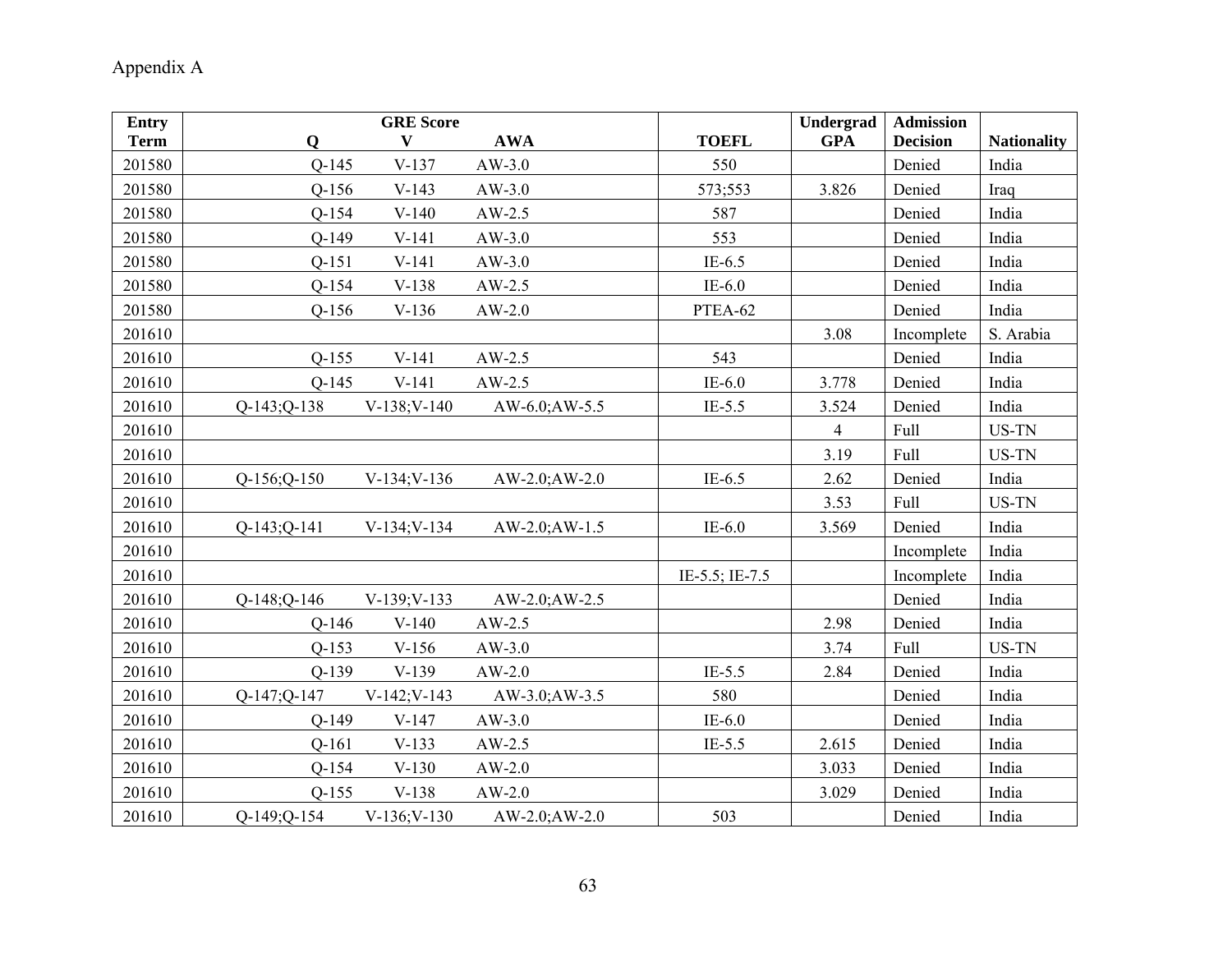# Appendix A

| <b>Entry</b> | <b>GRE Score</b>                                       |              | Undergrad      | <b>Admission</b> |                    |
|--------------|--------------------------------------------------------|--------------|----------------|------------------|--------------------|
| <b>Term</b>  | <b>AWA</b><br>V<br>$\mathbf 0$                         | <b>TOEFL</b> | <b>GPA</b>     | <b>Decision</b>  | <b>Nationality</b> |
| 201610       | $Q-139$<br>$V-136$<br>$AW-2.0$                         | $IE-5.5$     | 3.686          | Denied           | India              |
| 201610       | $Q-147$<br>$V-139$<br>$AW-3.0$                         | $IE-6.0$     | 2.889          | Denied           | India              |
| 201610       |                                                        |              | 2.7            | Provisional      | US-TN              |
| 201610       |                                                        |              |                | Incomplete       | China              |
| 201610       | $Q-144$<br>$V-130$<br>$AW-2.0$                         |              | 3.795          | Denied           | India              |
| 201610       | $Q-156$<br>$V-141$<br>$AW-2.0$                         | $IE-6.5$     | 3.507          | Denied           | India              |
| 201650       |                                                        |              | 3.94           | Full             | US-TN              |
| 201650       |                                                        |              | 3.15           | Full             | US-TN              |
| 201650       | $Q-155$ ; $Q-146$<br>$V-143; V-140$<br>$AW-3.0;AW-2.5$ |              | 3.082          | Denied           | US-TN              |
| 201650       |                                                        |              | 3.56           | Full             | US-TN              |
| 201680       | $Q-156$<br>$V-138$<br>$AW-3.0$                         | $IE-6.5$     | 3.384          | Denied           | Sudan              |
| 201680       | $Q-142$<br>$V-140$<br>$AW-1.5$                         | $IE-6.0$     | 2.925          | Denied           | S. Arabia          |
| 201680       | $Q-139$<br>$V-135$<br>$AW-2.0$                         | $IE-5.5$     |                | Denied           | S. Arabia          |
| 201680       | $V-142$<br>$Q-147$<br>$AW-3.0$                         |              | 3.215          | Denied           | India              |
| 201680       | $V-151$<br>$Q-154$<br>$AW-3.0$                         | 620          | 3.514          | Incomplete       | Ghana              |
| 201680       | $Q-137; Q-137$<br>$V-142; V-134$<br>$AW-2.5;AW-2.0$    | $IE-5.5$     | 2.87           | Denied           | India              |
| 201680       | $Q-143; Q-145$<br>$V-142; V-134$<br>$AW-2.0;AW-2.0$    | $IE-6.0$     | 3.23           | Denied           | India              |
| 201680       | $V-146$<br>$Q-150$<br>$AW-2.5$                         | $IE-6.5$     | 3.49           | Denied           | India              |
| 201680       |                                                        |              | 3.55           | Full             | US-TN              |
| 201680       | $V-149$<br>$Q-151$<br>$AW-3.5$                         | IE-7.0       | 3.06           | Provisional      | Bangladesh         |
| 201680       | $Q-154$<br>$V-144$<br>$AW-2.5$                         | $IE-6.5$     | 3.57           | Denied           | Bangladesh         |
| 201680       | Q-146; Q-148<br>$V-145-V-140$<br>$AW-2.5;AW-2.5$       | 553          | 3.69           | Denied           | India              |
| 201680       | $Q-150$<br>$V-135$<br>$AW-2.5$                         | $IE-6.0$     | 2.503          | Denied           | Iran               |
| 201680       | $O-160$<br>$V-139$<br>$AW-2.5$                         | 567          | 2.906          | Denied           | India              |
| 201680       |                                                        |              | 3.68           | Full             | US-TN              |
| 201680       | $V-162$<br>$Q-161$<br>$AW-3.5$                         |              | $\overline{3}$ | Incomplete       | US-TN              |
| 201680       | $Q-160; Q-149$<br>$V-136; V-137$<br>AW-3.0; AW-2.5     | 550          | 3.335          | Denied           | India              |
| 201680       | $Q-153$<br>$V-143$<br>$AW-1.5$                         | $IE-6.0$     |                | Denied           | India              |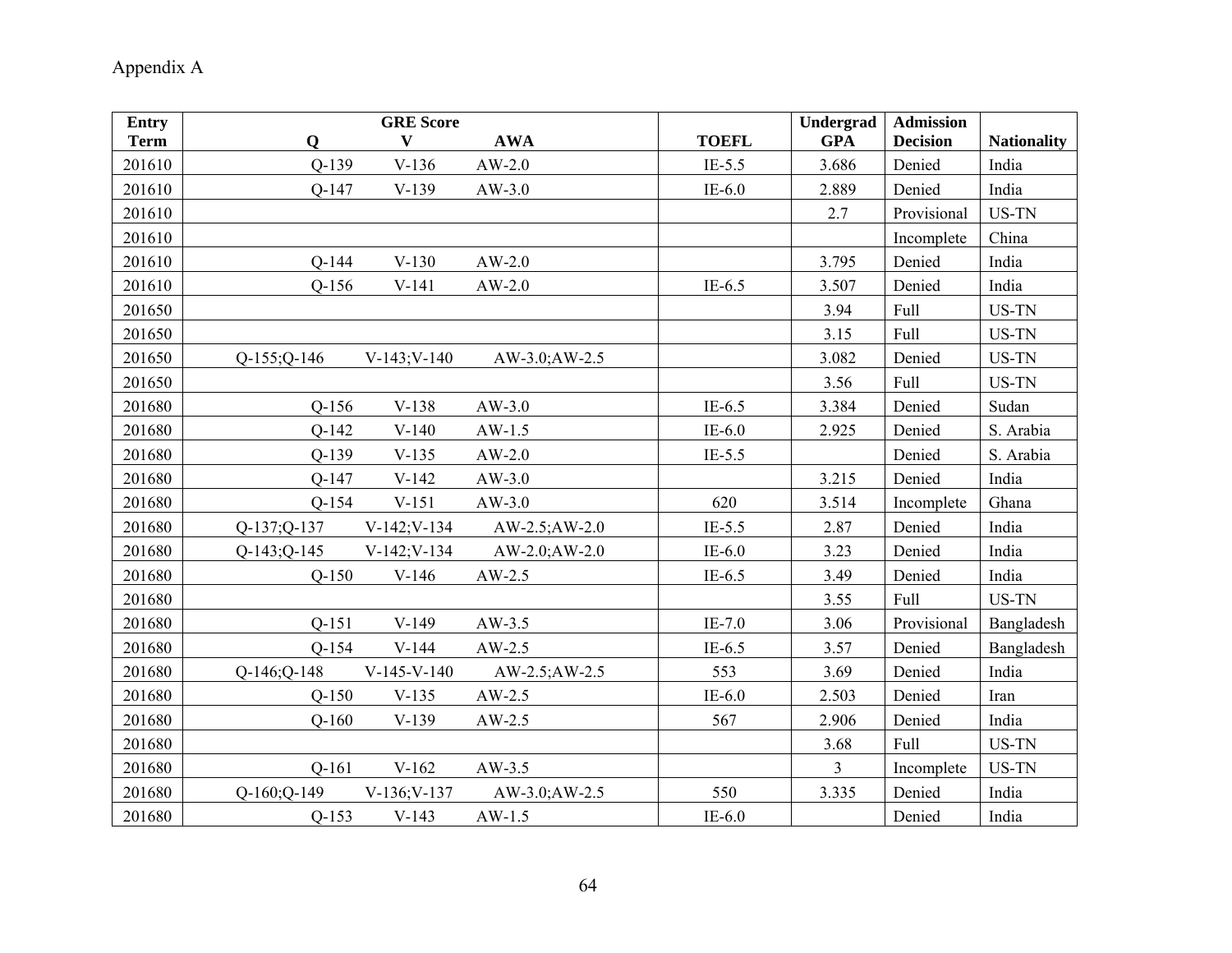| <b>Entry</b> | <b>GRE</b> Score                                   |              | <b>Undergrad</b> | <b>Admission</b> |                    |
|--------------|----------------------------------------------------|--------------|------------------|------------------|--------------------|
| <b>Term</b>  | $\mathbf{V}$<br><b>AWA</b><br>$\mathbf{Q}$         | <b>TOEFL</b> | <b>GPA</b>       | <b>Decision</b>  | <b>Nationality</b> |
| 201680       | $Q-147; Q-154$<br>$V-136; V-133$<br>AW-2.5; AW-2.0 | 533          |                  | Denied           | India              |
| 201680       | $Q-153$<br>$V-143$<br>$AW-3.0$                     | 553          |                  | Denied           | India              |
| 201680       | $V-143$<br>$Q-148$<br>$AW-1.5$                     | $IE-6.0$     | 3.686            | Denied           | India              |
| 201680       | $Q-160$<br>$V-142$<br>$AW-3.0$                     | 550          |                  | Denied           | India              |
| 201680       | $Q-155$<br>$V-144$<br>$AW-3.0$                     | IE- $6.5$    | 3.385            | Denied           | India              |
| 201680       | $Q-158$<br>$V-142$<br>$AW-3.0$                     | 567          | 3.77             | Denied           | Bangladesh         |
| 201680       | $Q-162$<br>$V-148$<br>$AW-3.5$                     | 593          | 3.643            | Denied           | Ghana              |
| 201680       | $Q-158$<br>$V-143$<br>$AW-3.0$                     | 587          |                  | Denied           | India              |
| 201680       | $Q-150$<br>$V-151$<br>$AW-3.5$                     | 603          | 3.549            | Full             | Ghana              |
| 201680       | Q-151;Q-147<br>$V-141; V-137$<br>AW-3.0; AW-3.0    | IE- $6.5$    | 3.33             | Denied           | India              |
| 201680       | Q-156;Q-152<br>V-152; V-148<br>$AW-3.0;AW-3.5$     | 583          | 3.01             | Denied           | Nigeria            |
| 201680       | $Q-151$<br>$V-139$<br>$AW-2.0$                     | $IE-6.0$     |                  | Denied           | India              |
| 201680       | $Q-139$<br>$V-137$<br>$AW-2.0$                     | $IE-6.0$     |                  | Denied           | India              |
| 201680       | $V-144$<br>$Q-148$<br>$AW-2.5$                     | 563          |                  | Denied           | India              |
| 201680       |                                                    |              | 3.74             | <b>Full</b>      | US-TN              |
| 201680       |                                                    |              | 3.67             | Full             | US-TN              |
| 201680       | $Q-165$<br>$V-160$<br>$AW-3.5$                     |              | $\overline{4}$   | Full             | Nepal              |
| 201680       | $Q-154$<br>$V-144$<br>$AW-3.0$                     | $IE-6.0$     | 3.44             | Denied           | Bangladesh         |
| 201680       | $Q-140$<br>$V-134$<br>$AW-2.0$                     | $IE-5.5$     | 3.881            | Denied           | India              |
| 201680       | Q-150;Q-145<br>$V-142; V-140$<br>AW-2.5; AW-2.5    | IE- $6.5$    |                  | Denied           | India              |
| 201680       | $V-136$<br>$Q-147$<br>$AW-2.0$                     |              |                  | Denied           | India              |
| 201680       | $V-140$<br>$AW-3.0$<br>$Q-149$                     | 537          | 3.45             | Denied           | India              |
| 201680       |                                                    | $IE-6.5$     |                  | Incomplete       | India              |
| 201680       | V-149; V-147<br>$Q-159; Q-157$<br>AW-3.0; AW-2.5   | 577          |                  | Incomplete       | Bangladesh         |
| 201680       | $Q-154$<br>$V-136$<br>$AW-2.0$                     | $IE-5.5$     |                  | Denied           | India              |
| 201680       | $Q-154$<br>$V-141$<br>$AW-2.5$                     | 560          | 2.49             | Denied           | India              |
| 201680       | $Q-150$<br>$V-146$<br>$AW-3.5$                     |              | 3.19             | Full             | US-TN              |
| 201680       | $Q-157$<br>$V-136$<br>$AW-2.5$                     | $IE-6.0$     |                  | Denied           | India              |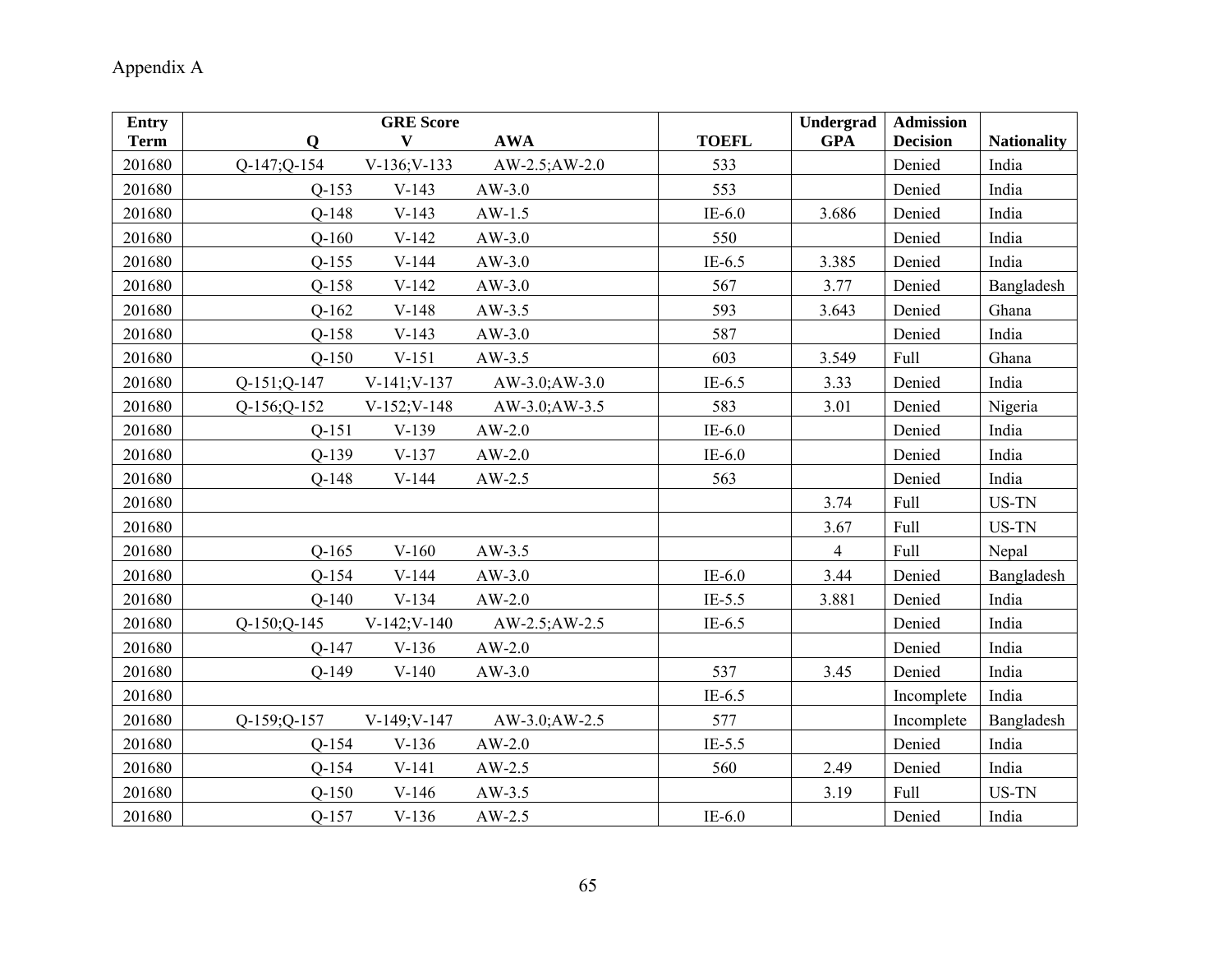| <b>Entry</b> | <b>GRE</b> Score                                         |                | Undergrad      | <b>Admission</b> |                    |
|--------------|----------------------------------------------------------|----------------|----------------|------------------|--------------------|
| <b>Term</b>  | $\mathbf{V}$<br><b>AWA</b><br>$\mathbf 0$                | <b>TOEFL</b>   | <b>GPA</b>     | <b>Decision</b>  | <b>Nationality</b> |
| 201710       | $AW-4.0$<br>$Q-170$<br>$V-157$                           | 610            | 3.782          | Denied           | Nigeria            |
| 201710       | $V-134$<br>$Q-138$                                       |                |                | Denied           | S. Arabia          |
| 201710       | $AW-2.5$<br>$Q-138; Q-138$<br>$V-134; V-130$             | 530            | 3.108          | Denied           | S. Arabia          |
| 201710       | Q-148;Q-139;Q-140 V-156;V-142;V-140 AW-3.0;AW-2.0;AW-2.0 | 570; IE-6.5    | 2.793          | Denied           | S. Arabia          |
| 201710       |                                                          |                |                | Incomplete       | Libya              |
| 201710       | $Q-155$<br>$V-140$<br>$AW-2.0$                           | $IE-6.0$       | 2.915          | Denied           | India              |
| 201710       |                                                          | 530            |                | Incomplete       | Mauritania         |
| 201710       |                                                          |                |                | Incomplete       | US-TN              |
| 201710       | $Q-159$<br>$V-149$<br>$AW-3.5$                           | 607            | 3.534          | Denied           | Nepal              |
| 201710       | $Q-160$<br>$V-148$<br>$AW-3.5$                           | 610            | $\overline{3}$ | Full             | Bangladesh         |
| 201710       |                                                          |                |                | Incomplete       | Pakistan           |
| 201710       | $Q-152$ ; $Q-140$<br>$V-137; V-138$<br>$AW-2.5;AW-2.0$   | $IE-6.0$       |                | Denied           | India              |
| 201710       |                                                          |                | 3.45           | Full             | US-TN              |
| 201710       | $Q-154$<br>$V-147$<br>$AW-2.5$                           |                | 3.159          | Denied           | Nigeria            |
| 201710       | $Q-161$<br>$AW-3.0$<br>$V-143$                           | $IE-6.0$       |                | Denied           | India              |
| 201710       | $Q-145$<br>$V-132$<br>$AW-1.5$                           | $IE-5.5$       | 2.86           | Denied           | India              |
| 201710       | $Q-164$<br>$V-136$<br>$AW-3.0$                           | $IE-6.0$       | 3.156          | Denied           | India              |
| 201710       |                                                          |                | 3.72           | Full             | US-TN              |
| 201710       | $V-135; V-130$<br>$Q-165$ ; $Q-156$<br>$AW-2.0;AW-2.0$   | $IE-6.0$       |                | Denied           | India              |
| 201710       | $AW-2.0$<br>$Q-151$<br>$V-143$                           | IE-6.0; IE-6.5 | $\overline{4}$ | Denied           | India              |
| 201710       | $Q-148$<br>$V-146$<br>$AW-3.0$                           | $IE-6.0$       | 2.492          | Denied           | India              |
| 201710       |                                                          |                | 2.95           | Provisional      | Japan              |
| 201710       | $V-143$<br>$AW-3.0$<br>$Q-151$                           | $IE-6.5$       | 3.51           | Denied           | India              |
| 201710       |                                                          |                |                | Incomplete       | Pakistan           |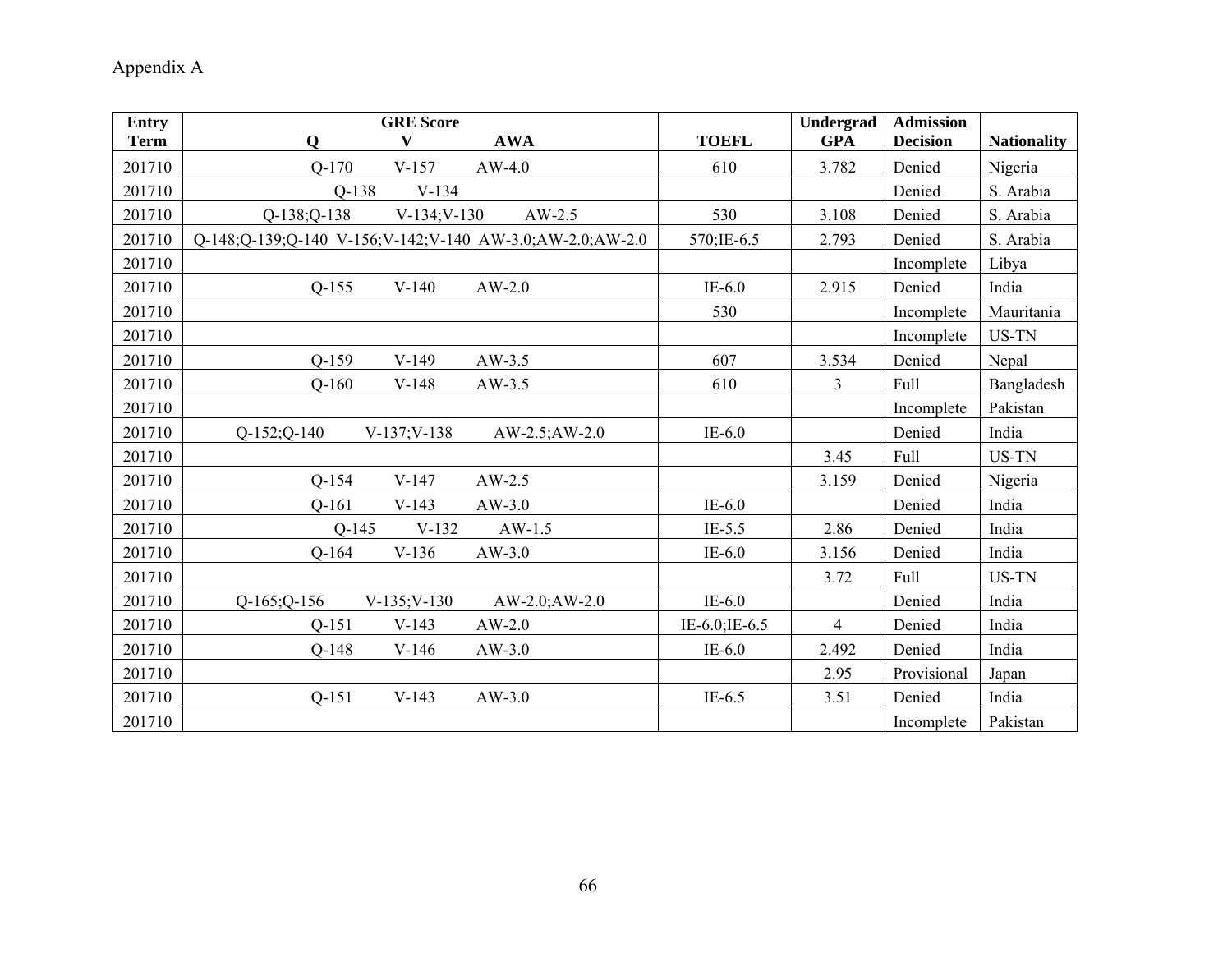| <b>Course</b>    | <b>Course Title</b>                           | <b>Semester</b> |              |              |              |              |              |              |              |              |              |
|------------------|-----------------------------------------------|-----------------|--------------|--------------|--------------|--------------|--------------|--------------|--------------|--------------|--------------|
| <b>Number</b>    |                                               |                 |              |              |              |              |              |              |              |              |              |
|                  |                                               | <b>F12</b>      | <b>S13</b>   | <b>F13</b>   | <b>S14</b>   | F14          | <b>S15</b>   | <b>F15</b>   | <b>S16</b>   | <b>F16</b>   | <b>S17</b>   |
| <b>CEE 5130</b>  | Matrix and Finite Element Methods             | ✓               |              | ✓            | $\checkmark$ |              | $\checkmark$ |              | $\checkmark$ |              | ✓            |
| <b>CEE 5190</b>  | <b>Advanced Mechanics of Materials</b>        | $\checkmark$    |              | $\checkmark$ |              | $\checkmark$ |              | $\checkmark$ |              | $\checkmark$ | $\checkmark$ |
| <b>CEE 5350</b>  | <b>Advanced Structural Design</b>             | $\checkmark$    |              |              |              |              |              |              | $\checkmark$ |              | $\checkmark$ |
| <b>CEE 5360</b>  | Advanced Topics in Structural Concrete Design |                 | $\checkmark$ |              | $\checkmark$ |              | $\checkmark$ |              |              |              |              |
| <b>CEE 5380</b>  | <b>Bridge Design</b>                          |                 |              | $\checkmark$ |              | ✓            |              | ✓            |              |              |              |
| <b>CEE 5410</b>  | Solid and Hazardous Waste Management          | ✓               |              | $\checkmark$ |              |              |              | ✓            |              | ✓            |              |
| <b>CEE 5420</b>  | <b>Engineering Hydrology</b>                  | $\checkmark$    |              | $\checkmark$ |              | ✓            |              | ✓            |              | ✓            |              |
| <b>CEE 5430</b>  | Water and Wastewater Engineering              |                 | ✓            |              | $\checkmark$ |              | $\checkmark$ |              | ✓            | $\checkmark$ |              |
| <b>CEE 5440</b>  | <b>Water Resources Engineering</b>            |                 | $\checkmark$ |              | $\checkmark$ |              | $\checkmark$ |              | $\checkmark$ |              | ✓            |
| <b>CEE 5500</b>  | <b>Engineering Construction Management</b>    |                 | ✓            |              | $\checkmark$ |              | ✓            |              |              |              |              |
| <b>CEE 5600</b>  | Civil Engineering Materials II                |                 |              |              |              |              |              |              |              |              |              |
| <b>CEE 5610</b>  | Pavement Design                               |                 |              | $\checkmark$ |              | ✓            |              | ✓            |              | ✓            | ✓            |
| <b>CEE 5630</b>  | Traffic Engineering                           | $\checkmark$    |              | $\checkmark$ |              | ✓            |              | ✓            |              | ✓            |              |
| <b>CEE 5640</b>  | Highway Engineering                           |                 | $\checkmark$ |              | $\checkmark$ |              | $\checkmark$ |              | $\checkmark$ |              | ✓            |
| <b>CEE 5660</b>  | <b>Transportation Planning</b>                | ✓               |              | $\checkmark$ |              | ✓            |              | ✓            |              | ✓            |              |
| <b>CEE 5700</b>  | Masonry Design                                |                 | ✓            |              | $\checkmark$ |              | $\checkmark$ |              | $\checkmark$ |              | $\checkmark$ |
| <b>CEE 5850</b>  | Forensic Engineering                          |                 |              |              |              |              |              |              | ✓            |              | ✓            |
| <b>CEE 5930</b>  | Noise Control                                 |                 | ✓            |              |              |              |              |              |              | ✓            |              |
| <b>CEE 5990</b>  | Special Problems: Engineering Management      |                 | ✓            |              | $\checkmark$ | ✓            |              |              |              |              |              |
| <b>CEE 5990</b>  | Special Problems: Forensic Engineering        |                 |              |              |              | $\checkmark$ |              |              |              |              |              |
| <b>CEE 5990</b>  | Special Problems: Computational Hydraulics    |                 |              |              |              |              | $\checkmark$ |              | $\checkmark$ |              |              |
| <b>CEE 5990</b>  | Special Problems: GIS Applications in CEE     |                 |              |              |              |              |              |              |              | ✓            |              |
| <b>CEE 6040</b>  | <b>Intermediate Fluid Mechanics</b>           |                 |              |              |              |              |              |              |              | ✓            |              |
| <b>CEE 6200</b>  | <b>Statistical Inference for Engineers</b>    | $\checkmark$    |              |              | $\checkmark$ |              | $\checkmark$ |              | $\checkmark$ |              |              |
| <b>CEE 6300*</b> | <b>Multiscale Analysis of Concrete</b>        | $\checkmark$    |              | $\checkmark$ |              | $\checkmark$ |              | $\checkmark$ |              | $\checkmark$ |              |
| CEE 6350*        | <b>Finite Element Analysis</b>                |                 |              |              |              |              |              |              | $\checkmark$ |              | ✓            |
| <b>CEE 6360</b>  | <b>Introduction to Continuum Mechanics</b>    |                 |              |              | $\checkmark$ |              | ✓            |              | ✓            |              | ✓            |
| CEE 6370         | Vibrations of Continuous Media                |                 |              |              |              |              |              |              |              |              |              |
| <b>CEE 6410*</b> | <b>Traffic Control Systems</b>                |                 | ✓            |              | $\checkmark$ |              | ✓            |              | ✓            |              | ✓            |
| <b>CEE 6430</b>  | Probabilistic Methods in Hydroscience         |                 |              |              |              |              |              | ✓            |              |              |              |
| <b>CEE 6440</b>  | Hydrometeorology                              |                 |              | $\checkmark$ |              |              |              |              |              |              |              |

**Table A- 2. Graduate courses and the semesters they have been offered between Fall 2012 and Spring 2017** 

\* = core course in a CEE area of specialization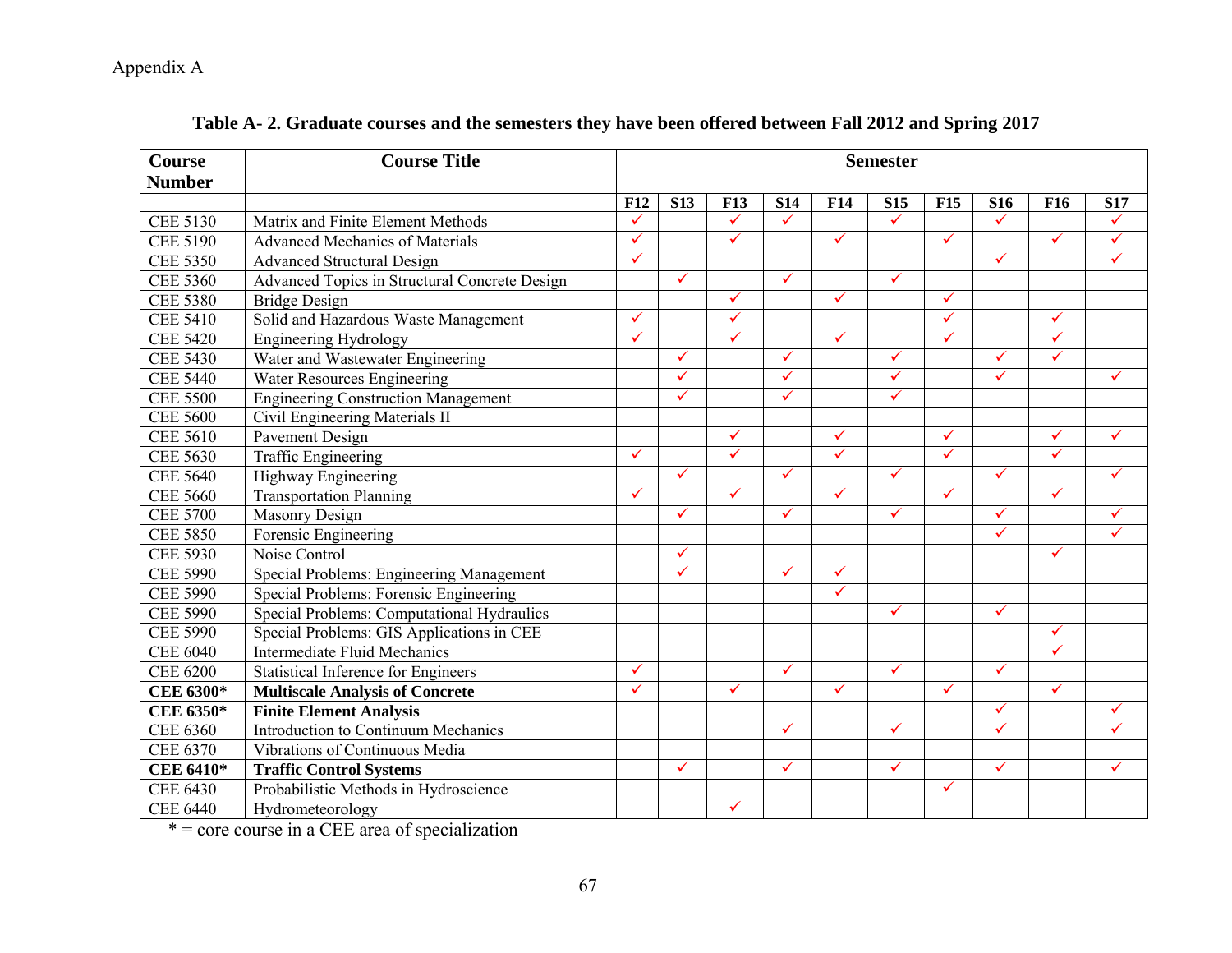| <b>Course</b><br><b>Number</b> | <b>Course Title</b>                                           | <b>Semester</b>                                      |              |              |              |              |              |              |              |              |   |
|--------------------------------|---------------------------------------------------------------|------------------------------------------------------|--------------|--------------|--------------|--------------|--------------|--------------|--------------|--------------|---|
|                                |                                                               | <b>F12</b><br><b>S13</b><br><b>F13</b><br><b>S14</b> |              |              | <b>F14</b>   | <b>S15</b>   | <b>F15</b>   | <b>S16</b>   | <b>F16</b>   | <b>S17</b>   |   |
| <b>CEE 6470*</b>               | <b>Transportation Demand Analysis</b>                         | $\checkmark$                                         |              | $\checkmark$ | $\checkmark$ | $\checkmark$ | $\checkmark$ | $\checkmark$ | $\checkmark$ |              | ✓ |
| CEE 6520*                      | <b>Open-Channel Hydraulics</b>                                | $\checkmark$                                         |              | $\checkmark$ |              | $\checkmark$ |              | $\checkmark$ |              | $\checkmark$ |   |
| <b>CEE 6610</b>                | <b>Applied Environmental Chemistry</b>                        | $\checkmark$                                         |              | ✓            |              | $\checkmark$ |              |              | $\checkmark$ |              | ✓ |
| <b>CEE 6710</b>                | Environmental Engineering Unit Operations and                 | ✓                                                    |              |              |              |              |              | $\checkmark$ |              |              |   |
|                                | Processes - Water Treatment Design                            |                                                      |              |              |              |              |              |              |              |              |   |
| <b>CEE 6720</b>                | Environmental Engineering Unit Operations and                 |                                                      | $\checkmark$ |              | $\checkmark$ |              | ✓            |              |              | $\checkmark$ |   |
|                                | Processes - Wastewater Treatment Design                       |                                                      |              |              |              |              |              |              |              |              |   |
| CEE 6770                       | Environmental Engineering Laboratory: Water                   | ✓                                                    |              | $\checkmark$ |              |              |              |              |              |              |   |
|                                | Treatment                                                     |                                                      |              |              |              |              |              |              |              |              |   |
| <b>CEE 6780</b>                | Environmental Engineering Laboratory: Wastewater              |                                                      | $\checkmark$ |              | $\checkmark$ |              | ✓            |              |              |              |   |
|                                | Treatment                                                     |                                                      |              |              |              |              |              |              |              |              |   |
| <b>CEE 6900</b>                | Special Problems: Introduction to Finite Element              |                                                      |              | $\checkmark$ |              | $\checkmark$ |              |              |              |              |   |
|                                | Analysis                                                      |                                                      |              |              |              |              |              |              |              |              |   |
| <b>CEE 6900</b>                | Special Problems: LGS                                         |                                                      |              | $\checkmark$ |              |              |              |              |              |              |   |
| <b>CEE 6900</b>                | Special Problems: Mechanics of Composite Materials            |                                                      |              |              | $\checkmark$ |              |              |              |              |              |   |
| <b>CEE 6900</b>                | Special Problems: Water Quality Modeling using<br><b>HSPF</b> |                                                      |              |              | $\checkmark$ |              |              |              |              |              |   |
| <b>CEE 6900</b>                | Special Problems: Study of Constructed Wetland as             |                                                      |              |              | $\checkmark$ |              |              |              |              |              |   |
|                                | LID System of Nitrogen Removal                                |                                                      |              |              |              |              |              |              |              |              |   |
| <b>CEE 6900</b>                | Special Problems: Structural Identification of                |                                                      |              |              |              | $\checkmark$ |              |              |              |              |   |
|                                | <b>Constructed Systems</b>                                    |                                                      |              |              |              |              |              |              |              |              |   |
| <b>CEE 6900</b>                | Special Problems: Concrete Mix Design                         |                                                      |              |              |              |              | $\checkmark$ |              |              |              |   |
| <b>CEE 6900</b>                | Special Problems: Traffic Flow at Secondary Schools           |                                                      |              |              |              |              | $\checkmark$ |              |              |              |   |
| <b>CEE 6900</b>                | Special Problems: Numerical Methods for PDEs                  |                                                      |              |              |              |              |              |              | $\checkmark$ |              |   |
| <b>CEE 6900</b>                | Special Problems: Stormwater Management - Design              |                                                      |              |              |              |              |              |              | ✓            |              |   |
|                                | and Applications                                              |                                                      |              |              |              |              |              |              |              |              |   |
| <b>CEE 6900</b>                | Special Problems: Earthquake Engineering Principles           |                                                      |              |              |              |              |              |              | $\checkmark$ |              |   |
| <b>CEE 6900</b>                | Special Problems: Advanced Steel Design                       |                                                      |              |              |              |              |              |              | $\checkmark$ |              |   |
| <b>CEE 6900</b>                | <b>Special Problems: Advanced Remote Sensing</b>              | $\checkmark$                                         |              |              |              |              |              |              | ✓            |              |   |
|                                | Applications in Hydrology                                     |                                                      |              |              |              |              |              |              |              |              |   |
| <b>CEE 6900</b>                | Special Problems: hBN Cementitious Composites                 |                                                      |              |              |              |              |              |              | $\checkmark$ |              |   |
| <b>CEE 6900</b>                | <b>Special Problems: Simulation</b>                           |                                                      |              |              |              |              |              |              |              | $\checkmark$ |   |
| <b>CEE 6900</b>                | Special Problems: Advanced Soil Mechanics                     |                                                      |              |              |              |              |              |              |              | ✓            |   |
| <b>CEE 6900</b>                | Special Problems: Advanced Engineering Mechanics              |                                                      |              |              |              |              |              |              |              | $\checkmark$ |   |
| <b>CEE 6900</b>                | Special Problems: Foundation Engineering                      |                                                      |              |              |              |              |              |              |              |              |   |
| <b>CEE 6910</b>                | Graduate Seminar                                              | ✓                                                    |              | ✓            |              | $\checkmark$ |              | ✓            |              | ✓            |   |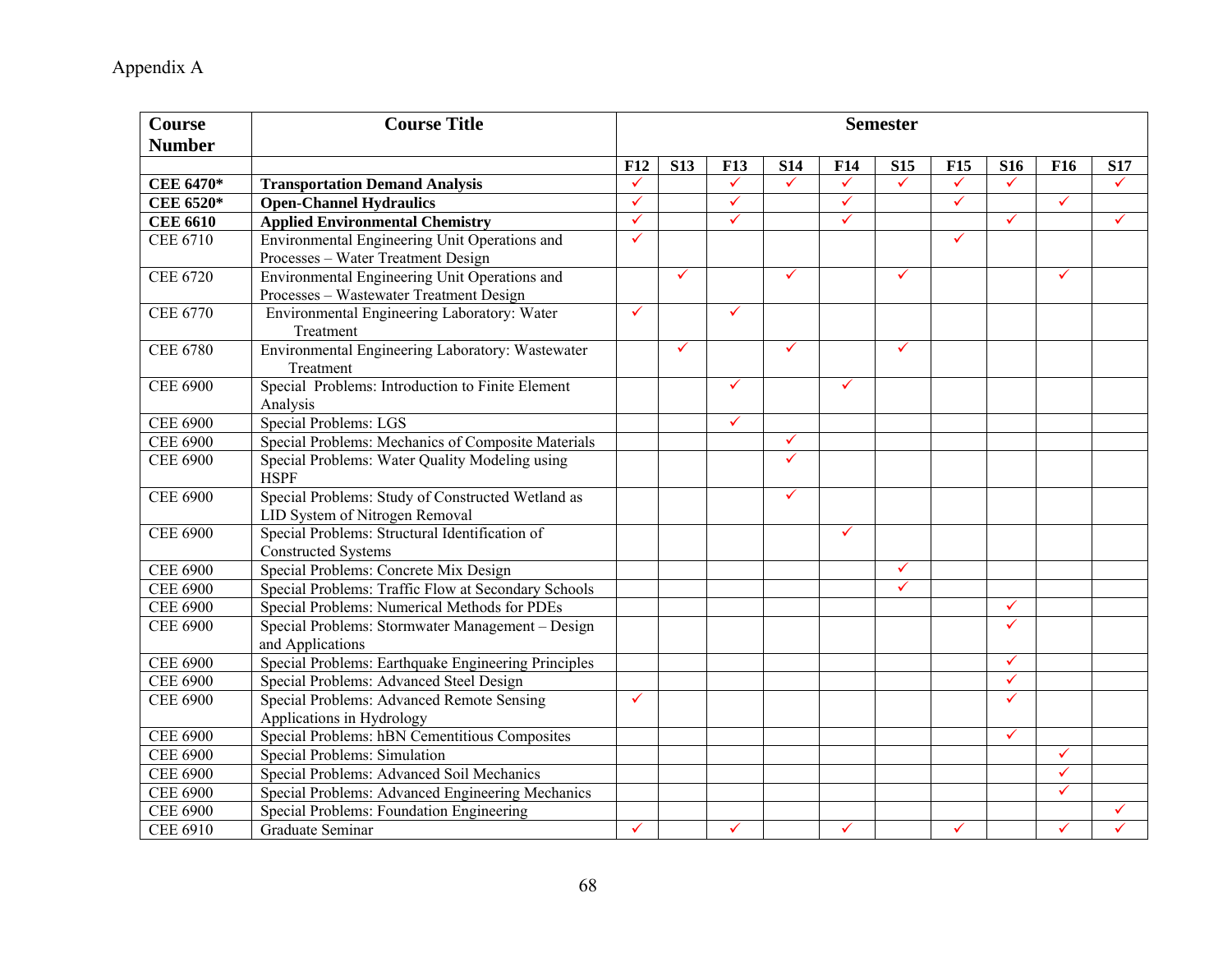| <b>Course</b>    | <b>Course Title</b>                               | <b>Semester</b> |   |   |   |              |              |              |   |              |   |
|------------------|---------------------------------------------------|-----------------|---|---|---|--------------|--------------|--------------|---|--------------|---|
| <b>Number</b>    |                                                   |                 |   |   |   |              |              |              |   |              |   |
| CEE 6930*        | <b>Theory of Elasticity</b>                       | ✓               |   | ✓ |   | ✓            |              | ✓            |   | ✓            |   |
| <b>CEE 6980</b>  | Directed Study: Urban Hydrology Model Development | ✓               |   |   |   |              |              |              |   |              |   |
| <b>CEE 6980</b>  | Directed Study: Rural Regional Water Authority    |                 |   | ✓ |   |              |              |              |   |              |   |
| <b>CEE 6980</b>  | Directed Study: Culvert Design and Rating         |                 |   | ✓ |   |              |              |              |   |              |   |
| <b>CEE 6980</b>  | Directed Study: Statistics for Hydrology          |                 |   | ✓ |   |              |              |              |   |              |   |
| <b>CEE 6980</b>  | Directed Study: Water Quality Modeling using HSPF |                 |   |   | ✓ |              |              |              |   |              |   |
| <b>CEE 6980</b>  | Directed Study: Microscopic & Genomic Analysis of |                 |   |   |   |              |              |              |   | ✓            |   |
|                  | <b>Environmental Samples</b>                      |                 |   |   |   |              |              |              |   |              |   |
| <b>CEE 7420</b>  | <b>Public Transportation</b>                      |                 | ✓ |   |   |              |              |              |   |              |   |
| <b>CEE 7450</b>  | <b>Advanced Topics/Concrete Durability</b>        |                 | ✓ |   | ✓ |              | ✓            |              | ✓ |              |   |
| <b>CEE 7510</b>  | Theory of Plates and Shells                       | ✓               |   |   | ✓ |              |              |              | ✓ |              |   |
| <b>CEE 7610*</b> | <b>Finite Element Analysis I</b>                  |                 | ✓ | ✓ | ✓ |              | ✓            |              |   |              |   |
| <b>CEE 7620</b>  | Finite Element Analysis II                        | ✓               |   |   |   |              |              |              |   | $\checkmark$ |   |
| <b>CEE 7640</b>  | Theory of Inelastic Material Behavior             |                 |   |   |   |              |              |              | ✓ |              |   |
| <b>CEE 7710</b>  | <b>Fracture Mechanics</b>                         |                 | ✓ |   |   |              | ✓            |              |   |              |   |
| <b>CEE 7720</b>  | Fiber-Reinforced Composite Materials              |                 | ✓ |   |   |              | $\checkmark$ |              |   |              | ✓ |
| <b>CEE 7810</b>  | <b>Structural Dynamics</b>                        | $\checkmark$    | ✓ |   |   |              |              | $\checkmark$ |   |              |   |
| <b>CEE 7970</b>  | Selected Topics: advanced Modeling and Simulation |                 | ✓ |   |   |              | ✓            |              |   |              |   |
|                  | for Flood Risk Management                         |                 |   |   |   |              |              |              |   |              |   |
| <b>CEE 7970</b>  | Selected Topics: Deconstruction Monitoring        |                 |   |   |   |              |              |              |   | ✓            |   |
| <b>CEE 7980</b>  | Roller-Compacted Pervious Concrete                | ✓               |   |   |   |              |              |              |   |              |   |
| <b>CEE 7980</b>  | Directed Study: Concrete Surface Resistivity      |                 |   |   |   | ✓            |              |              |   |              |   |
| <b>CEE 7980</b>  | Directed Study: Building Design                   |                 |   |   |   | $\checkmark$ |              |              |   |              |   |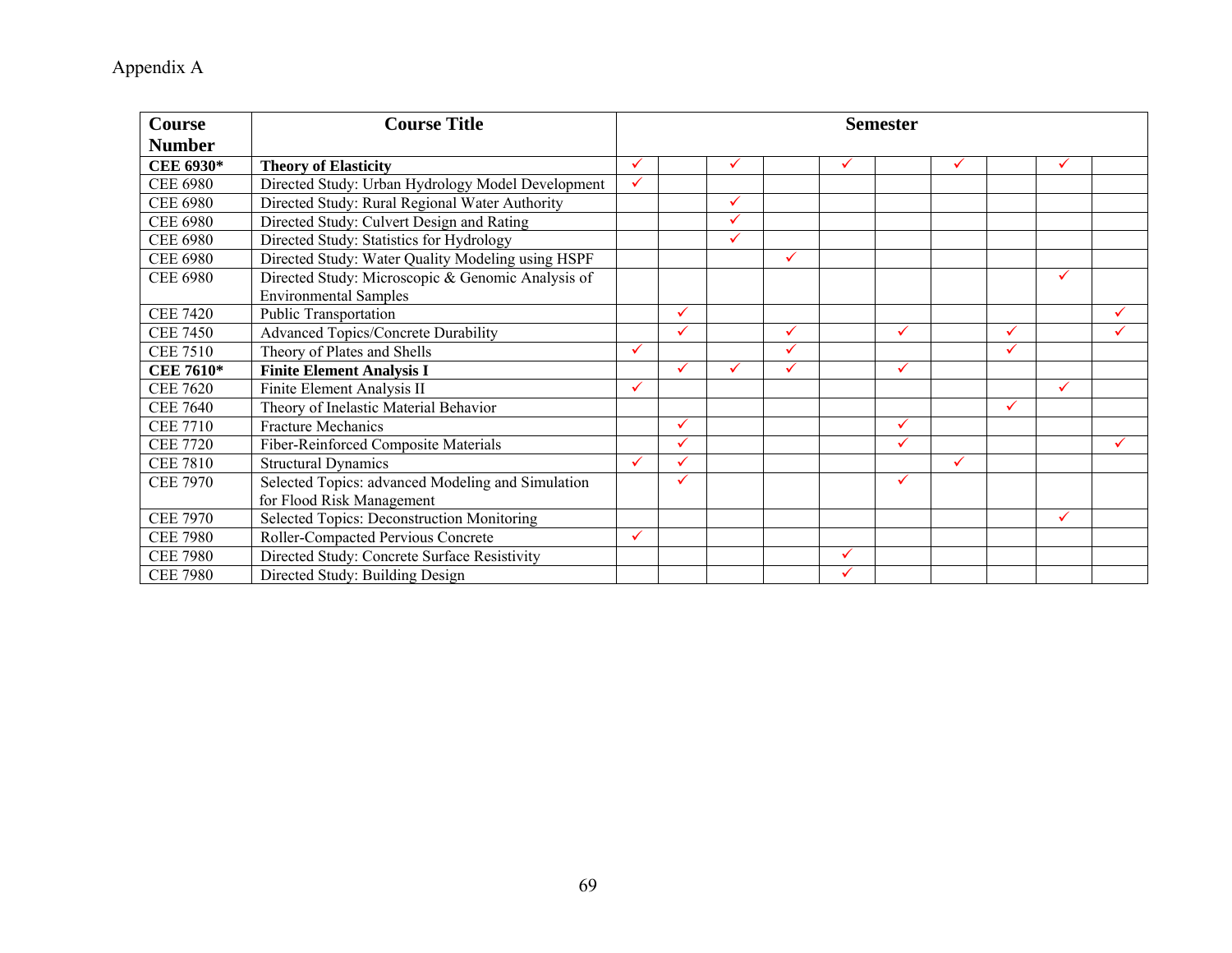|                |                 | <b>Total Credit Hours</b> |            |                  |            |
|----------------|-----------------|---------------------------|------------|------------------|------------|
| <b>Student</b> | <b>Duration</b> |                           | Curriculum | Co-Curriculum    |            |
| <b>Name</b>    | (months)        | <b>Thesis/Research</b>    | (CEE       | (non-CEE         | <b>GPA</b> |
| (Initials)     |                 | or Project                | Courses)   | course)          |            |
| <b>JRA</b>     | 24              | $\overline{7}$            | 25         | $\boldsymbol{0}$ | 4.00       |
| <b>BCD</b>     | 14              | 14                        | 22         | $\overline{3}$   | 4.00       |
| <b>MLE</b>     | 17              | 9                         | 25         | $\boldsymbol{0}$ | 4.00       |
| <b>EPH</b>     | 12              | 6                         | 25         | $\boldsymbol{0}$ | 3.84       |
| <b>BM</b>      | 33              | $\boldsymbol{0}$          | 31         | $\boldsymbol{0}$ | 4.00       |
| <b>YS</b>      | 36              | 10                        | 25         | $\boldsymbol{0}$ | 3.14       |
| <b>WPS</b>     | 32              | 8                         | 25         | $\boldsymbol{0}$ | 3.28       |
| <b>LAA</b>     | 24              | 6                         | 22         | $\overline{3}$   | 3.88       |
| DB             | 20              | 13                        | 25         | $\boldsymbol{0}$ | 4.00       |
| <b>TKC</b>     | 24              | 6                         | 28         | $\overline{3}$   | 3.88       |
| <b>EDJ</b>     | 24              | 6                         | 25         | $\boldsymbol{0}$ | 4.00       |
| <b>WCS</b>     | 24              | 17                        | 34         | $\boldsymbol{0}$ | 3.79       |
| <b>CLS</b>     | 17              | 6                         | 25         | $\boldsymbol{0}$ | 4.00       |
| <b>JCT</b>     | 24              | 6                         | 25         | $\boldsymbol{0}$ | 4.00       |
| <b>BKE</b>     | 15              | $\overline{7}$            | 25         | $\boldsymbol{0}$ | 3.84       |
| <b>SCL</b>     | NA              | $\boldsymbol{0}$          | 27         | 9                | 3.92       |
| $J_{L}$        | 12              | 6                         | 31         | $\boldsymbol{0}$ | 4.00       |
| <b>NA</b>      | 12              | 6                         | 16         | 9                | 3.64       |
| BB             | <b>NA</b>       | 9                         | 25         | $\boldsymbol{0}$ | 3.88       |
| JF-M           | 12              | 6                         | 25         | $\boldsymbol{0}$ | 3.76       |
| TH             | 48              | 8                         | 24         | 9                | 3.78       |
| <b>HK</b>      | <b>NA</b>       | 6                         | 25         | $\boldsymbol{0}$ | 4.00       |
| <b>PVK</b>     | <b>NA</b>       | 16                        | 28         | $\boldsymbol{0}$ | 3.21       |
| $J_{L}$        | 18              | $\boldsymbol{0}$          | 34         | $\boldsymbol{0}$ | 3.47       |
| <b>JMP</b>     | 18              | 6                         | 25         | 9                | 3.46       |
| <b>CLR</b>     | 24              | 6                         | 25         | 6                | 3.16       |
| <b>MAS</b>     | 24              | $\overline{3}$            | 28         | 6                | 3.51       |
| RLC            | $\overline{12}$ | $\overline{10}$           | 14         | 6                | 3.85       |
| <b>DJG</b>     | 12              | $\overline{7}$            | 19         | $\boldsymbol{0}$ | 4.00       |
| <b>CEJ</b>     | 24              | 6                         | 22         | 3                | 3.76       |
| <b>KMK</b>     | 12              | 6                         | 24         | 6                | 3.88       |
| <b>TBK</b>     | 24              | 6                         | 22         | $\overline{3}$   | 3.84       |
| AMS            | 12              | 6                         | 19         | 9                | 3.28       |
| <b>MSS</b>     | 12              | 6                         | 22         | 9                | <b>NA</b>  |
| <b>CNW</b>     | 36              | 6                         | 34         | $\boldsymbol{0}$ | 4.00       |
| <b>SAS</b>     | 18              | 6                         | 25         | $\boldsymbol{0}$ | 3.67       |
| MB             | 18              | 9                         | 31         | $\boldsymbol{0}$ | <b>NA</b>  |
| AAB            | 18              | 9                         | 25         | 6                | 3.12       |
| <b>AMC</b>     | 18              | $\overline{6}$            | 25         | $\boldsymbol{0}$ | <b>NA</b>  |

# **Table A- 3. Academic Data and Overall Performance of MS Graduates during 2012- 2017**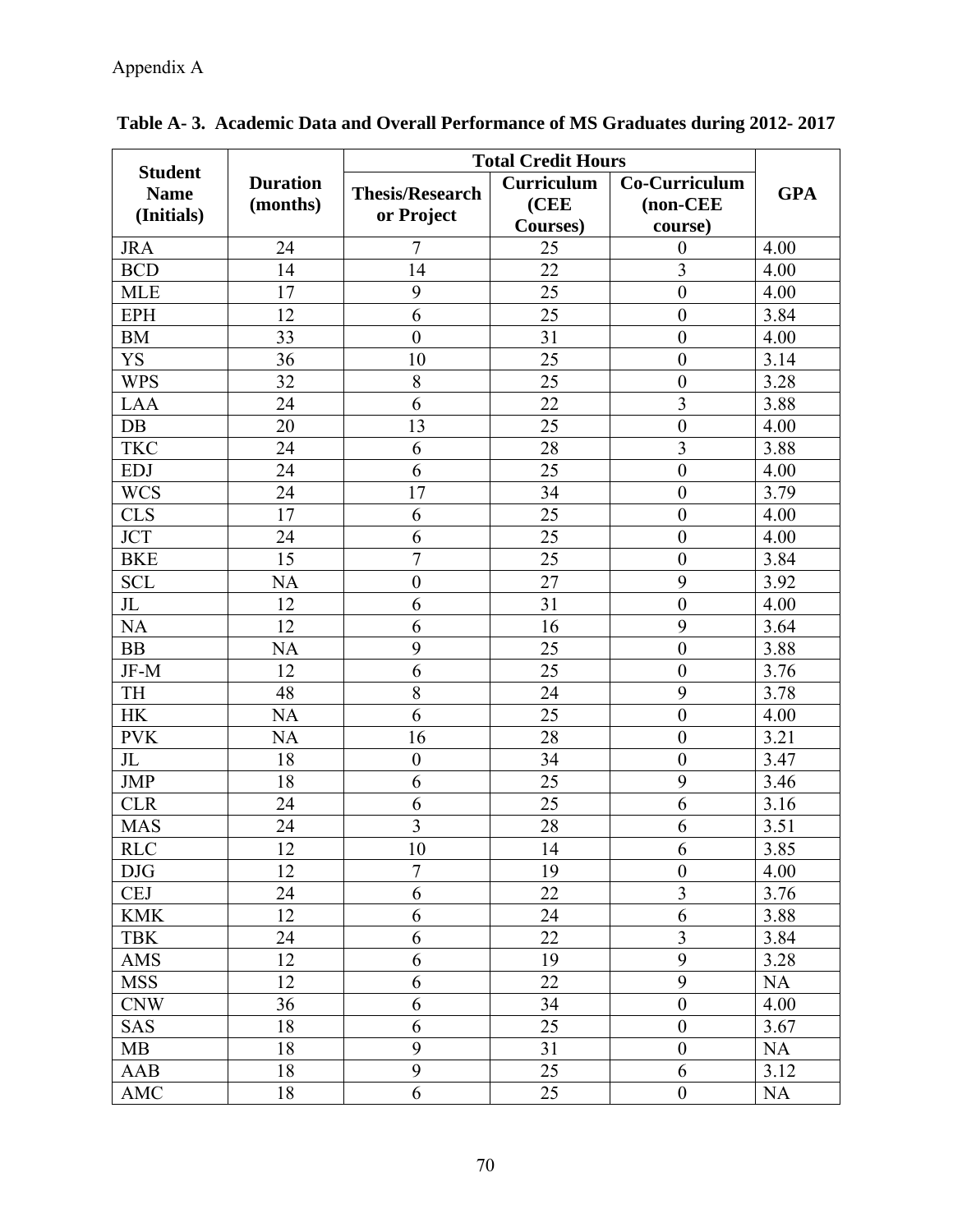| <b>Student</b>            |                             | <b>Total Credit Hours</b>            |                                       |                                       |            |
|---------------------------|-----------------------------|--------------------------------------|---------------------------------------|---------------------------------------|------------|
| <b>Name</b><br>(Initials) | <b>Duration</b><br>(months) | <b>Thesis/Research</b><br>or Project | <b>Curriculum</b><br>(CEE<br>Courses) | Co-Curriculum<br>$non-CEE$<br>course) | <b>GPA</b> |
| <b>BDF</b>                | 18                          |                                      | 22                                    |                                       | NA         |
| <b>DGK</b>                | 12                          |                                      | 18                                    |                                       | NA         |
| <b>ABM</b>                | 18                          |                                      | 25                                    |                                       | NA         |
| <b>ALP</b>                | 48                          |                                      | 30                                    |                                       | 3.88       |
| <b>FWP</b>                | 7                           |                                      |                                       |                                       | 3.89       |

**Table A- 4. Summary of Student Placement after Graduation** 

| <b>Academic</b> | Number of        | <b>Continued to</b>                                                                          | <b>Job Placement</b>          |                                                                                                                                           |  |
|-----------------|------------------|----------------------------------------------------------------------------------------------|-------------------------------|-------------------------------------------------------------------------------------------------------------------------------------------|--|
| Year            | <b>Graduates</b> | <b>PhD Program</b><br>(location)                                                             | <b>Total</b><br><b>Number</b> | <b>Sample Companies &amp; Institutions</b><br><b>Hiring TTU MS Graduates</b>                                                              |  |
| 2012-13         | 13               | $\theta$                                                                                     | $9+$                          | Carpenter Wright Engineers, KCI<br>Technologies, Structural Design<br>Group, Strand Associates, TDOT,<br>Tennessee Valley Authority, VDOT |  |
| 2013-14         | 11               | 2 (Purdue,<br>McGill)                                                                        | $4+$                          | James C. Hailey Company, Schaefer,<br><b>TDOT</b>                                                                                         |  |
| 2014-15         | 8                | 3 (TTU, Univ.<br>Texas Austin,<br>Univ. of<br>Central<br>Florida, Univ.<br>of<br>Southampton | $1+$                          | J. R. Wauford & Company,<br>Consulting Engineers, Inc.                                                                                    |  |
| 2015-16         | 7                | 1(TTU)                                                                                       | $5+$                          | Structural Design Group, TDOT,<br><b>USACE</b>                                                                                            |  |
| 2016-17         | 8                | 1 (Texas<br>A&M                                                                              | $7+$                          | Barge Waggoner Sumner & Cannon,<br>Barnhart Crane & Rigging, Cooper<br>Steel, Ross Bryan                                                  |  |

Note: Job placement information is not available for all students. Number of job placements corresponds to the known values.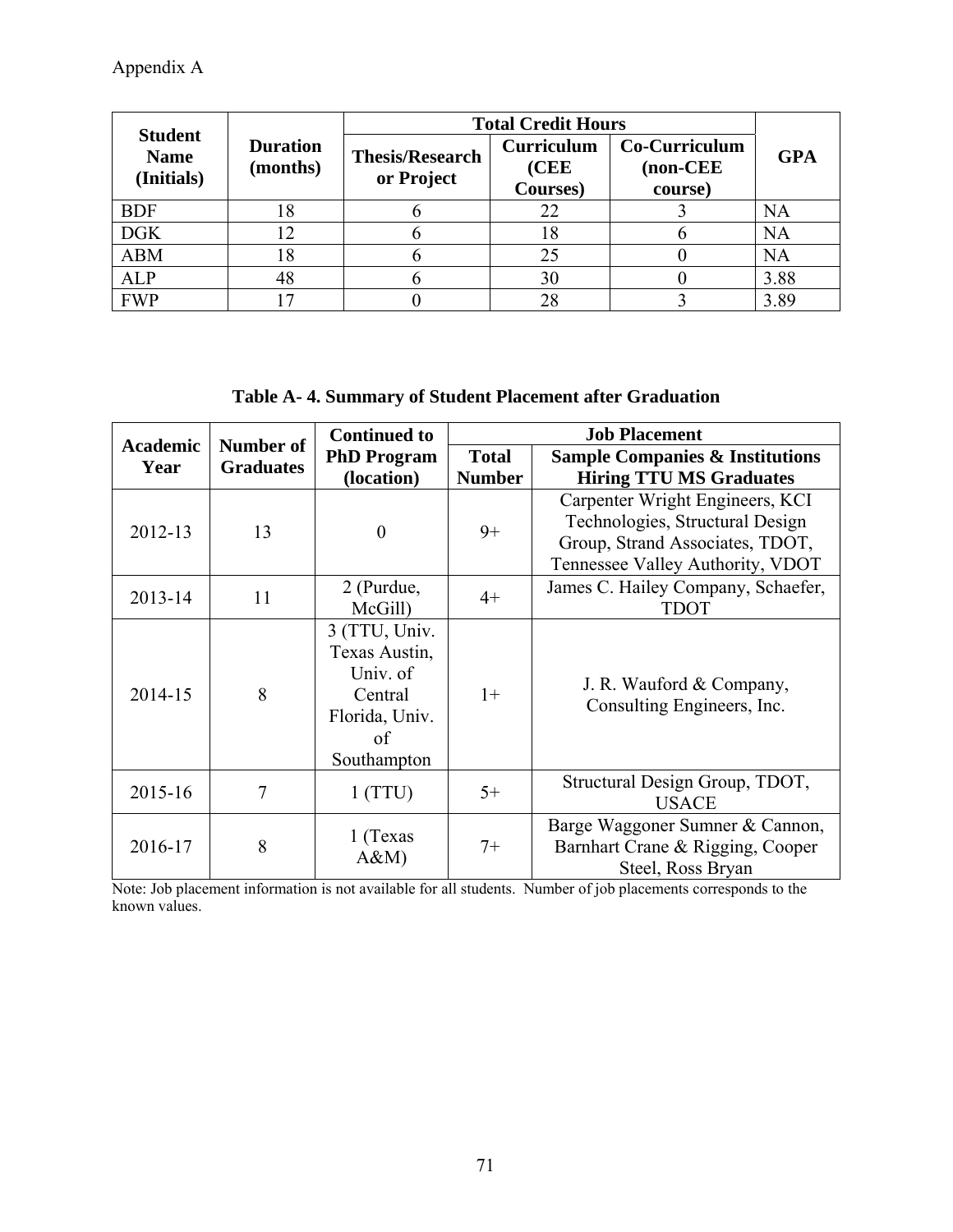|  |  | Table A - 5. MS Thesis Titles |  |
|--|--|-------------------------------|--|
|  |  |                               |  |

| Last name of<br>M.S. graduate | Year | <b>CEE Sub-</b><br><b>Discipline</b>      | <b>Thesis Title</b>                                                                                                                                          | <b>Advisor</b>           |
|-------------------------------|------|-------------------------------------------|--------------------------------------------------------------------------------------------------------------------------------------------------------------|--------------------------|
| Anderson                      | 2012 | Structural<br>Mechanics                   | Analysis of Functionally Graded Piezoelectric Hollow Spheres                                                                                                 | Dr. Guillermo<br>Ramirez |
| Bednarcyk                     | 2012 | Structural<br>Engineering                 | A Comparison of Load Factors Rating (LFR) and Load and Resistance<br>Factor Rating (LRFR) in Reinforced Concrete Boxes and Slap Culverts                     | Dr. Sharon Huo           |
| Biney                         | 2012 | Transportation /<br>Materials             | Impact of Travel Survey Advance Letter on Trip Underreporting and<br>Number of Calls Required for Survey Completion                                          | Dr. Daniel<br>Badoe      |
| Crowley                       | 2012 | Transportation /<br>Materials             | High Volume Fly Ash in Portland Cement Concrete for Bridge Decks                                                                                             | Dr. L. K.<br>Crouch      |
| Dillon                        | 2012 | Transportation /<br>Materials             | Utilizing A Substandard Fly Ash for A TDOT Aggregate-Lime-Fly Ash<br><b>Stabilized Base Course</b>                                                           | Dr. L. K.<br>Crouch      |
| Fennell                       | 2012 | <b>Water Resources</b><br>/ Environmental | Water Reuse and Conservation Considerations In Drought Planning Using<br>Oasis Modeling                                                                      | Dr. Dennis<br>George     |
| Keaton                        | 2012 | Transportation /<br>Materials             | Nano-Scale Pore Analysis of Cementitious Mortars Undergoing Delayed<br><b>Ettringite Formation</b>                                                           | Dr. Ben Mohr             |
| McDaniel                      | 2012 | Structural<br>Mechanics                   | An Expansion To Frictionless Contact Problems on Magneto-Electro-<br><b>Elastic Composite Half-Planes</b>                                                    | Dr. Guillermo<br>Ramirez |
| Pelham                        | 2012 | <b>Water Resources</b><br>/ Environmental | Powdered Activated Carbon Feed Study on a 1.5 MGD Conventional<br>Surface Water Treatment Plant for Big Creek Utility District                               | Dr. Lenly<br>Weathers    |
| Pittman Jeffries              | 2012 | Transportation /<br>Materials             | Higher Volume Fly Ash PCC for Sustainability and Performance with F<br>Ash                                                                                   | Dr. L. K.<br>Crouch      |
| Zhang                         | 2012 | Structural<br>Engineering                 | Simplified Live Load Distribution Factor Equations for Tennessee<br>Highway Bridge Design                                                                    | Dr. Sharon Huo           |
| Clark                         | 2013 | <b>Water Resources</b><br>/ Environmental | Optimization Model to Determine Cost-Effective, Low-Impact<br>Development Strategies To Achieve Designated Stormwater Flows                                  | Dr. Dennis<br>George     |
| Gaw                           | 2013 | Structural<br>Mechanics                   | Geometrically Nonlinear Analysis of Isotropic and Laminated Composite<br>Plates Subjected to Thermal Loading Using Groebner Bases                            | Dr. Jane Liu             |
| Jones                         | 2013 | Structural<br>Engineering                 | Developing Rating Aids for the Evaluation of Concrete Culverts in<br>Tennessee                                                                               | Dr. Sharon Huo           |
| Kelly                         | 2013 | Transportation /<br>Materials             | Trip Generation, Telecommuting and Their Interrelationship                                                                                                   | Dr. Daniel<br>Badoe      |
| Kerley                        | 2013 | Structural<br>Engineering                 | Finite Element Analysis of Reinforced Concrete Pile Caps to Cast-in-Shell<br><b>Steel Piles</b>                                                              | Dr. Craig<br>Henderson   |
| Kidwell                       | 2013 | Structural<br>Engineering                 | Finite Element Analysis of Prestressed, Precast Concrete Piles Embedded<br>in Cast-in-Place Concrete Caps Subjected to Lateral Loading                       | Dr. Craig<br>Henderson   |
| Paulson                       | 2013 | Structural<br>Mechanics                   | A Parametric Study of Linear and Nonlinear Models For Moisture<br>Diffusion In Composite Sandwich Structures                                                 | Dr. Jane Liu             |
| Siddique E<br>Akbor           | 2013 | <b>Water Resources</b><br>/ Environmental | Hydrologic Modeling as a Decision Making Tool for Water Resources<br>Management in Ganges, Brahmaputra and Meghna Basin                                      | Dr. Faisal<br>Hossain    |
| Sikder                        | 2013 | <b>Water Resources</b><br>/ Environmental | Understanding Geophysical Sources of Uncertainty of Satellite<br>Interferometric Discharge Estimation Using Manning's Approach: A Case<br>Study of Gbm Delta | Dr. Faisal<br>Hossain    |
| Almdari                       | 2014 | <b>Water Resources</b><br>/ Environmental | Development of Weighted Curve Number Approach and Watershed<br>Quality Index Tool Using AnnAGNPS: An Obed River Watershed Case<br>Study                      | Dr. Alfred<br>Kalyanapu  |
| Bartrom                       | 2014 | Structural<br>Engineering                 | Impact of Shear Rating Factors for Reinforced Concrete Culverts and<br>Enhancement of TDOT Culvert Rating Aids                                               | Dr. Sharon Huo           |
| Bhuyian                       | 2014 | <b>Water Resources</b><br>/ Environmental | A GIS-based Approach for Digital Elevation Models (DEM) Correction to<br>Derive Bathymetric Data with Improved Conveyance                                    | Dr. Alfred<br>Kalyanapu  |
| France-Mensah                 | 2014 | Transportation /<br>Materials             | Development of Leachate Test for Delayed Ettringite Formation Potential<br>in Cementitious Materials                                                         | Dr. Benjamin<br>Mohr     |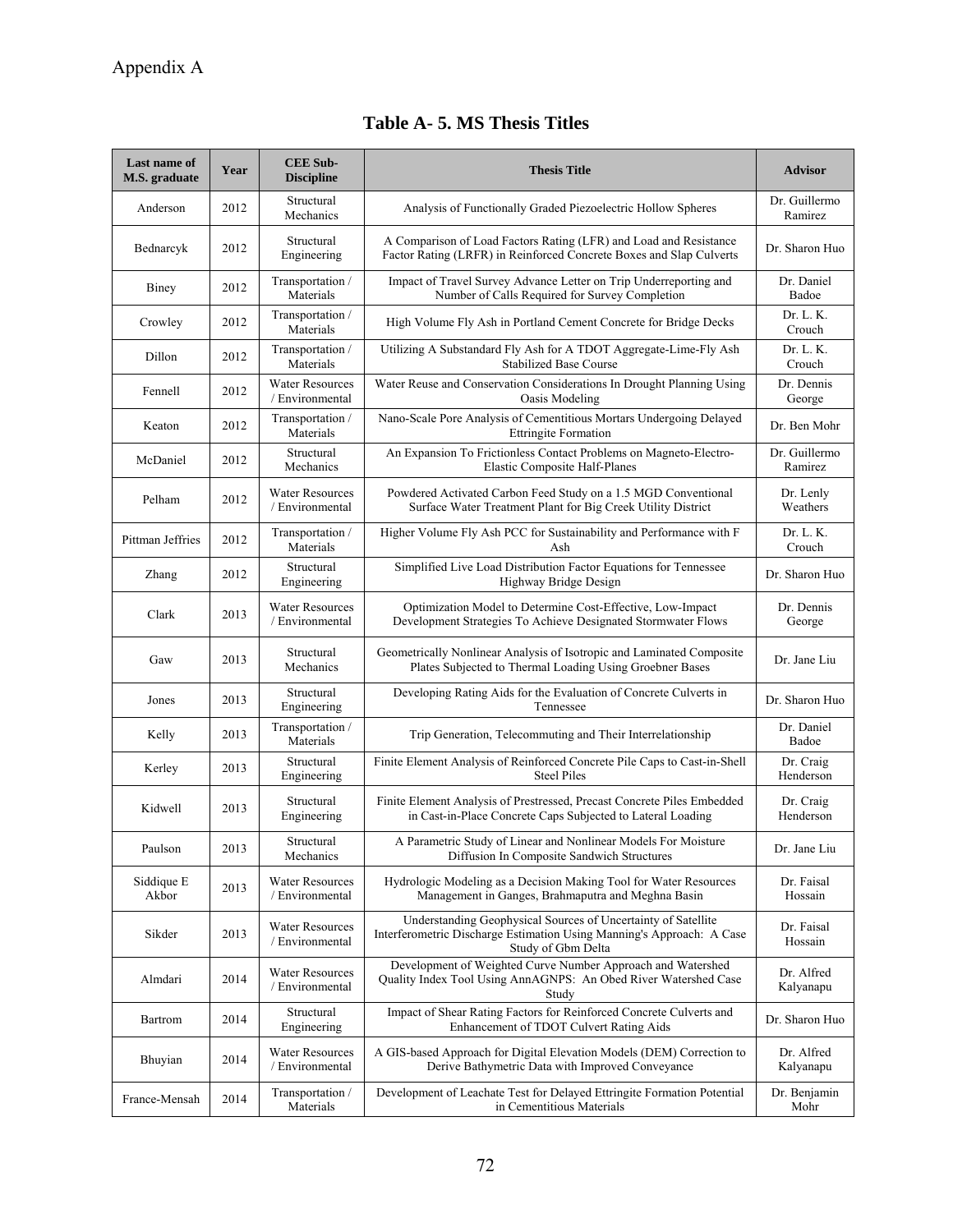| Last name of<br>M.S. graduate | Year | <b>CEE Sub-</b><br><b>Discipline</b>      | <b>Thesis Title</b>                                                                                                                                                                   | <b>Advisor</b>          |
|-------------------------------|------|-------------------------------------------|---------------------------------------------------------------------------------------------------------------------------------------------------------------------------------------|-------------------------|
| Harrell                       | 2014 | Structural<br>Mechanics                   | Application of Groebner Bases to Geometrically Nonlinear Analysis of<br>Axisymmetric Circular Isotropic Plates                                                                        | Dr. Jane Liu            |
| Kaufman                       | 2014 | Structural<br>Engineering                 | Analysis and Rating of Reinforced Concrete Box Culverts Under Various<br>Loading and Modeling Methods                                                                                 | Dr. Sharon Huo          |
| Rogers                        | 2014 | Transportation /<br>Materials             | Expanding The Information Catalog of TDOT D-LP (Lower Permeability)<br>Concrete Mixture                                                                                               | Dr. L. K.<br>Crouch     |
| Stratz                        | 2014 | <b>Water Resources</b><br>/ Environmental | Propagation of Anthropogenic Variations in Hydroclimate Statistics for<br>Dynamic Modeling of Probable Maximum Precipitation                                                          | Dr. Faisal<br>Hossain   |
| Kolosoz                       | 2014 | <b>Water Resources</b><br>/ Environmental | Chemistry of Phosphorus Removal by Polonite Media                                                                                                                                     | Dr. Dennis<br>George    |
| Eagan                         | 2015 | Transportation /<br>Materials             | The Effect of Supplementary Cementitious Materials on the Surface<br>Resistivity of Concrete                                                                                          | Dr. L. K.<br>Crouch     |
| Locum                         | 2015 | Transportation /<br>Materials             | Investigation of Tennessee Bridge Deck PCC Surface Resistivity                                                                                                                        | Dr. L. K.<br>Crouch     |
| Rabbani<br>Esfahani           | 2015 | <b>Water Resources</b><br>/ Environmental | Experimental Investigation of Nitrate Removal Using Zero Valent<br><b>Aluminum Particles</b>                                                                                          | Dr. Tania Datta         |
| Woldemichael                  | 2015 | <b>Water Resources</b><br>/ Environmental | Understanding The Modification of Regional Hydroclimatology In<br><b>Impounded River Basins</b>                                                                                       | Hossain /<br>Huddleston |
| Bane                          | 2016 | Structural<br>Engineering                 | Material and Structural Properties of Lightweight Masonry Grout                                                                                                                       | Dr. Craig<br>Henderson  |
| Cooper                        | 2016 | Transportation /<br>Materials             | Design of a Field Test to Evaluate a Video Based Vehicle Counting<br>Device at an Intersection                                                                                        | Dr. Steven<br>Click     |
| James                         | 2016 | Structural<br>Engineering                 | Development of a Rapid Field Evaluation Method for Steel Girder Bridges                                                                                                               | Dr. Matthew<br>Yarnold  |
| Salaman                       | 2016 | Structural<br>Engineering                 | Identification of the Force Distribution for Steel Truss Bridges                                                                                                                      | Dr. Matthew<br>Yarnold  |
| Smith                         | 2016 | Transportation /<br>Materials             | A Comparison of TDOT Class D Concrete Mixtures                                                                                                                                        | Dr. L. K.<br>Crouch     |
| Thompson                      | 2016 | Transportation /<br>Materials             | Use of Superabsorbent Polymers as Physical Air Entrainer with the Use of<br>Marginal Fly Ash                                                                                          | Dr. Ben Mohr            |
| Thornton III                  | 2016 | <b>Water Resources</b><br>/ Environmental | 2D HEC-RAS Model Development in Data Poor Areas of India Case<br>Study: Central Krishna River Basin                                                                                   | Dr. Alfred<br>Kalyanapu |
| Alexander                     | 2017 | Structural<br>Engineering                 | Structural Health Monitoring of the Hernando Desoto Bridge                                                                                                                            | Dr. Matthew<br>Yarnold  |
| Drane                         | 2017 | Structural<br>Mechanics                   | Hyperelastic Modeling of Rohacell Foams by Employing the Planar<br><b>Tension Test</b>                                                                                                | Dr. Jane Liu            |
| Edwards                       | 2017 | Transportation /<br>Materials             | An Investigation of the Impact of Count Duration, Cycle, and Seasonal<br>Factor Development on Accuracy of Annual Average Daily Traffic<br>Estimates from Short Period Traffic Counts | Dr. Daniel<br>Badoe     |
| Humphreys                     | 2017 | Transportation /<br>Materials             | Evaluating Triggers for Retiming Traffic Signals                                                                                                                                      | Dr. Steven<br>Click     |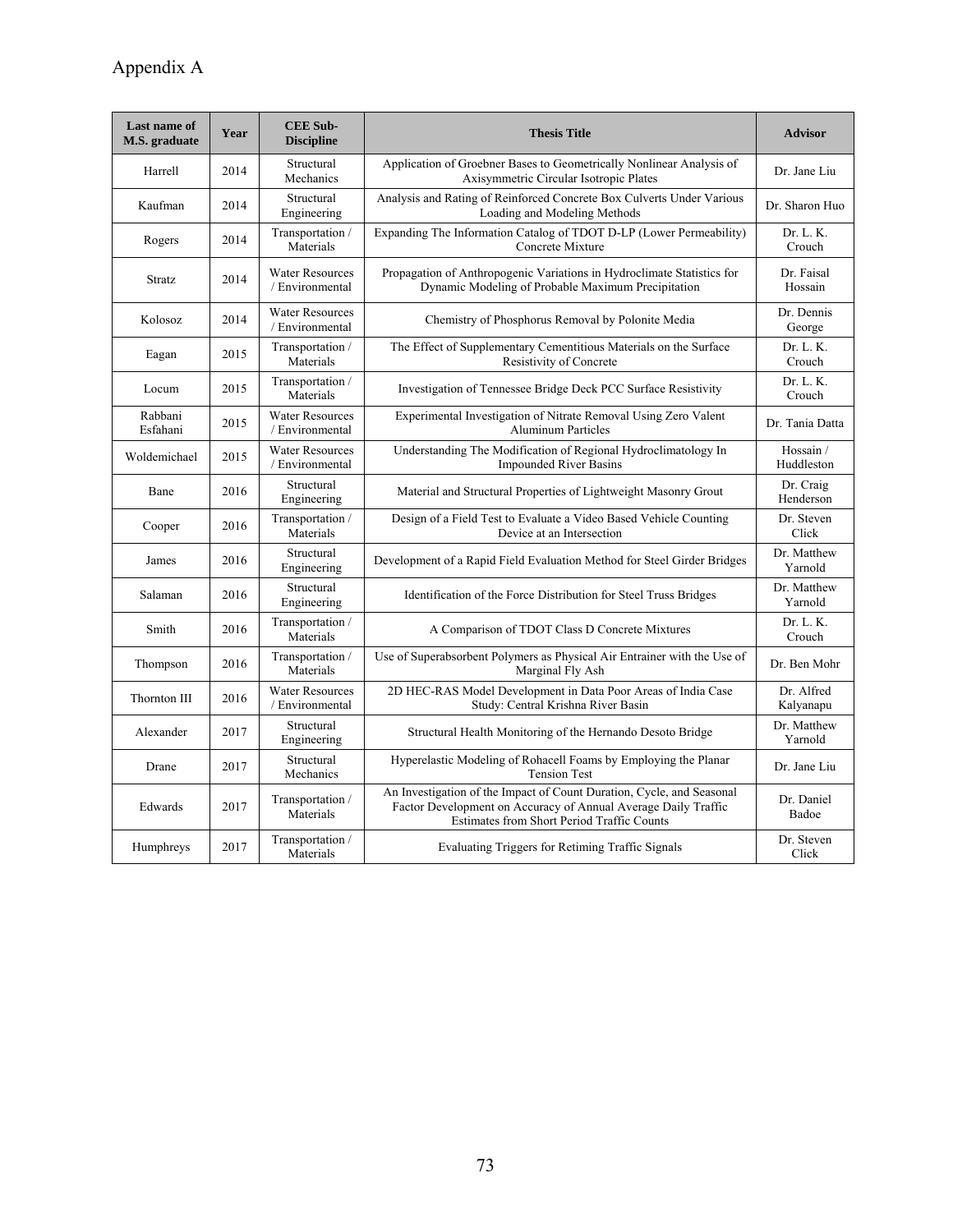# **APPENDIX B**

# **Syllabi of Selected Graduate Courses and their Prerequisite Undergraduate Courses**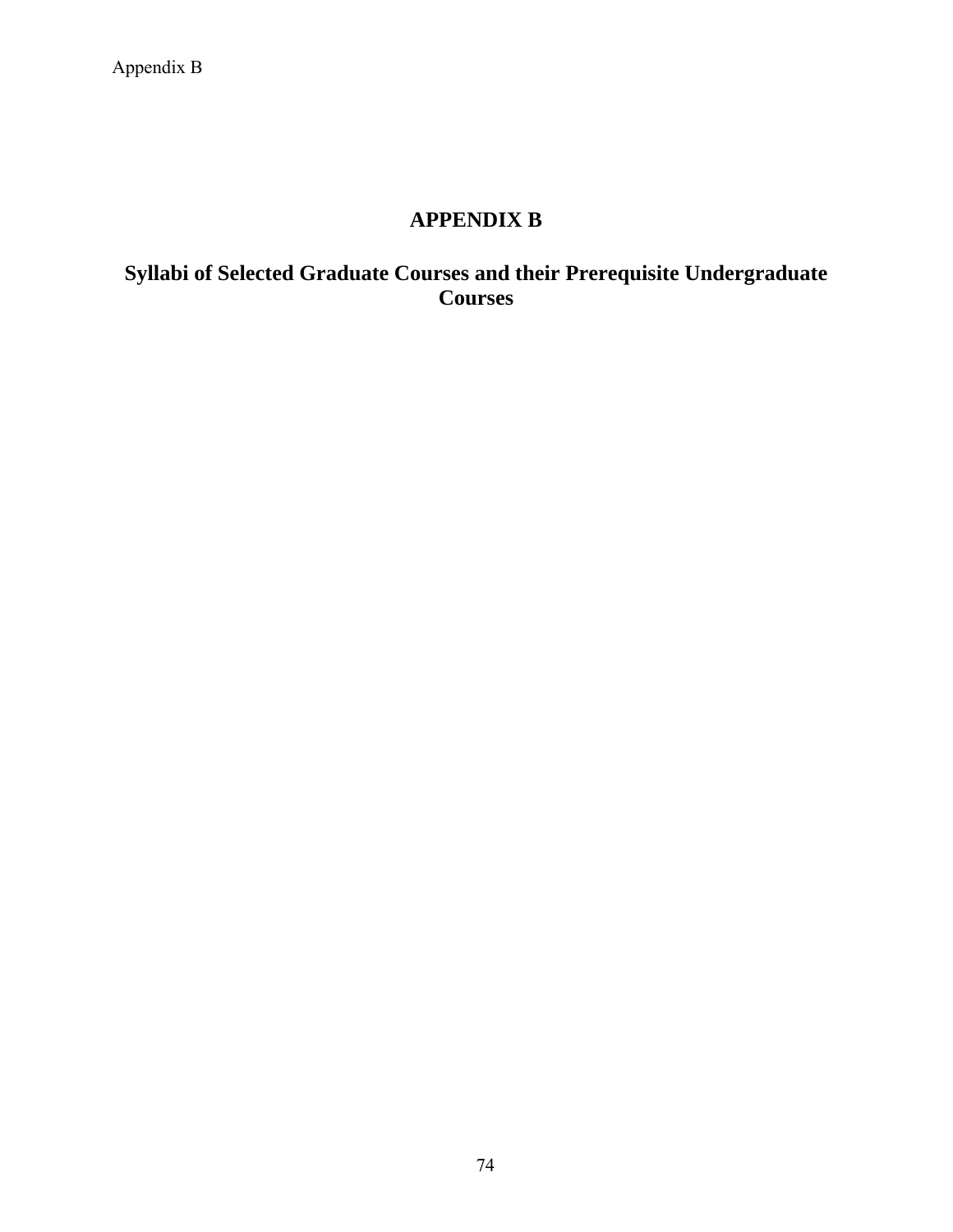# **Tennessee Technological University**

# **Department of Civil and Environmental Engineering**

# **CEE 4660 Transportation Planning**

**Section**: 001 **Meeting Days**: Mondays, Wednesdays, and Fridays **Time**: 9:05a.m. – 10:00a.m. **Room**: PRSC 325 **Semester:** Fall 2017

**Instructor**: Dr. Daniel Badoe **Room**: PRSC 434 **Phone**: 372-3490 **Email**: dbadoe@tntech.edu **Office Hours**: 10:10a.m. – 12:10p.m. on Monday, Wednesday, and Friday

**Prerequisite:** CEE 3610-Transportation Engineering

**Course Text**: Transportation Engineering and Planning, 3rd edition by Papacostas, C. S. and P.D. Prevedouros, 2001

**Recommended Reading**: Urban Transportation Planning 2<sup>nd</sup> ed. by Meyer M.D. and Miller E.J., 2001 **Course Description**: System planning and evaluation. Characteristics, impacts, and costs. User patterns. Alternative analysis.

## **Course Objectives**

- Understand the factors and issues that have shaped and continue to shape the evolution of urban transportation planning in the US
- Know the key elements of the regulations that govern the conduct of urban transportation planning in the US
- Develop the analytical capability for designing and executing an urban transportation planning study

# **Student Learning Outcomes:**

- 1. Know the historical development of urban transportation planning in the USA, and legislation that currently guides the transportation planning process.
- 2. Know the entity required to conduct transportation planning at the metropolitan level, and what planning-products this entity is required to produce by US Federal law
- 3. Know how to design and conduct Origin-Destination surveys and Household Travel Behavior Surveys.
- 4. Forecast the traffic volume expected to use a transportation facility using trend analysis, and price elasticities of travel demand
- 5. Apply the methods of linear regression analysis, cross-classification analysis, and the ITE Trip Generation Report to predict the volume of traffic generated by the land use activities in a traffic zone
- 6. Apply the gravity model, and the biproportional model (Fratar) to forecast the spatial distribution of travel
- 7. Apply the multinomial logit model to predict the volume of trips to be made by the competing modal alternatives in a region
- 8. Apply the user-equilibrium principle to assign traffic to the routes of a highway network
- 9. Predict the noise levels from vehicular traffic on transportation facilities using the FHWA model.
- 10. Estimate transportation performance measures
- 11. Predict carbon monoxide levels from road vehicle operations
- 12. Know how to evaluate transportation alternatives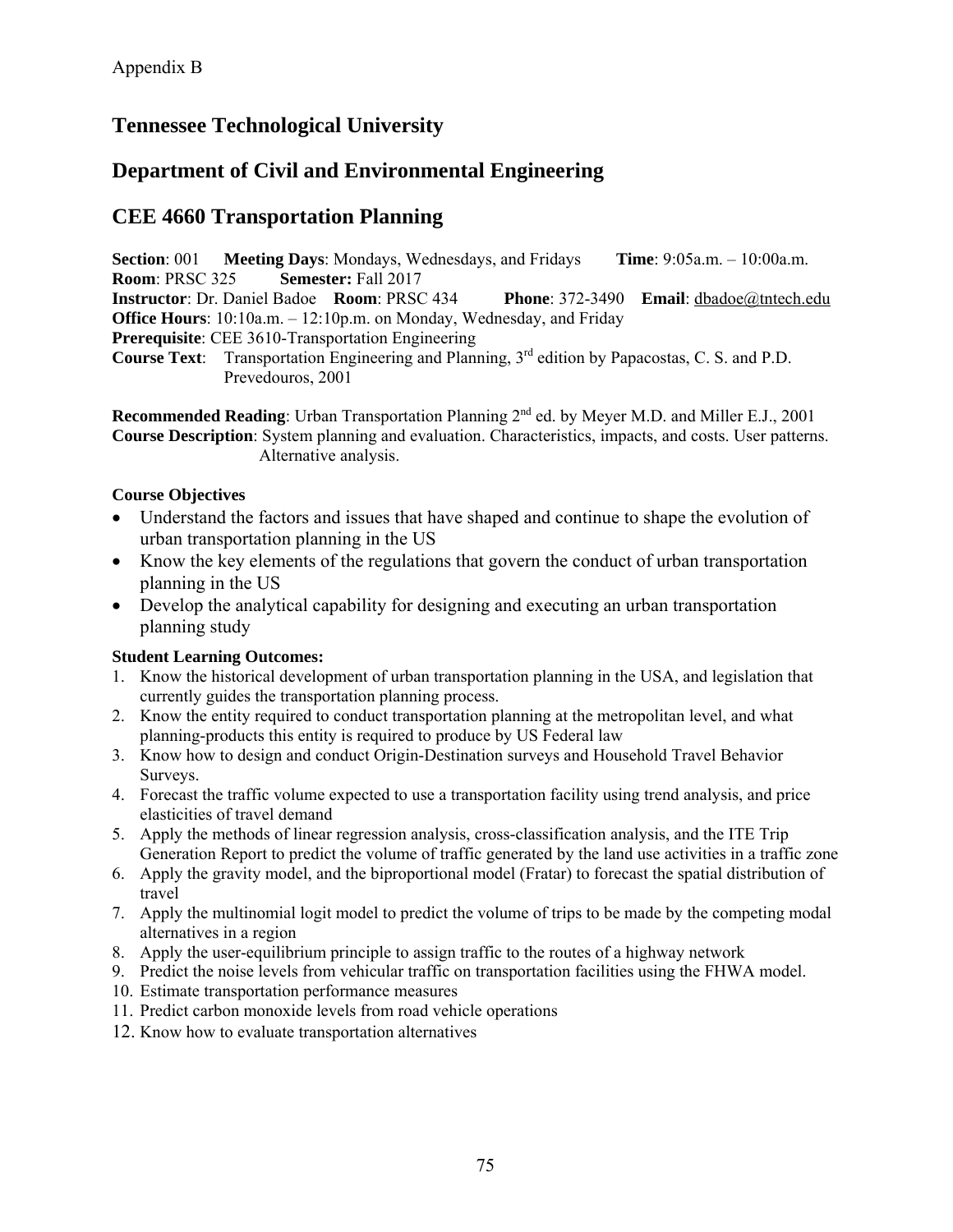# **Grading and Evaluation Procedures**

# **Table B-1: Course Activity and Points Associated with Activity**

| <b>Activity</b>         | <b>Points</b> |
|-------------------------|---------------|
| Problem Sets (Homework) | 15 percent    |
| Team Project            | 15 percent    |
| Test 1                  | 15 percent    |
| Test 2                  | 15 percent    |
| Test 3                  | 15 percent    |
| Final Exam              | 25 percent    |

# **Course Topics**

# **Table B-2: Course Topic and Corresponding Chapter in Course Text**

| <b>Topic</b>                                                                                                         | <b>Chapter in Course Text</b>                     |
|----------------------------------------------------------------------------------------------------------------------|---------------------------------------------------|
| Context for Urban Transportation Planning                                                                            | Chapter 7 and Notes                               |
| Legislation Governing Urban Transportation Planning                                                                  | Chapter 7.3                                       |
| The Planning Process: Basic Definitions & Concepts                                                                   | Chapters 6 and 7, and Notes                       |
| Urban Transportation System Characteristics and Planning                                                             | Chapters 6 and 7, and Notes                       |
| <b>Issues</b>                                                                                                        |                                                   |
| Planning & the Decision-Making Process                                                                               | Handout                                           |
| <b>Demand Analysis 1:</b> Basic Concepts and Simplified Methods                                                      | Chapter 8 Section 8.7.5                           |
| Modeling Trip Generation with ITE Trip Generation Report,                                                            | Chapter 8 Sections 8.2 and Chapter 9 Section 9.2  |
| Linear Regression Analysis, and Cross Classification Analysis                                                        |                                                   |
| <b>Demand Analysis 2:</b> Modeling Trip Distribution with the                                                        | Chapter 8 Section 8.3 and Chapter 9 Section 9.2   |
| biproportional updating method, the proportional flow model,<br>and singly constrained gravity models.               |                                                   |
|                                                                                                                      |                                                   |
| <b>Demand Analysis 3: Modeling Mode Choice with the</b><br>Multinomial logit model. Undertaking policy analysis with | Chapter 8 Sections 8.4 and 8.6                    |
| disaggregate models, and undertaking aggregate forecasting                                                           |                                                   |
| with disaggregate models                                                                                             |                                                   |
| <b>Demand Analysis 4: Traffic Assignment</b>                                                                         | Chapter 8, Section 8.5 and Chapter 9, Section 9.2 |
| <b>Traffic Impact Studies</b>                                                                                        | Chapter 9                                         |
| Supply Analysis: Performance, Costs and Impacts, Noise                                                               | Chapters 4, 10, 14, and Notes                     |
| Prediction, Air Quality, Analysis of Deterministic Queuing                                                           |                                                   |
| Systems, Road safety performance measures                                                                            |                                                   |
|                                                                                                                      |                                                   |
| Transportation Data Collection & Management                                                                          | Chapter 4 Section 8 and Notes                     |
| Economic Evaluation of Transport Projects                                                                            | Chapter 11 & Handout                              |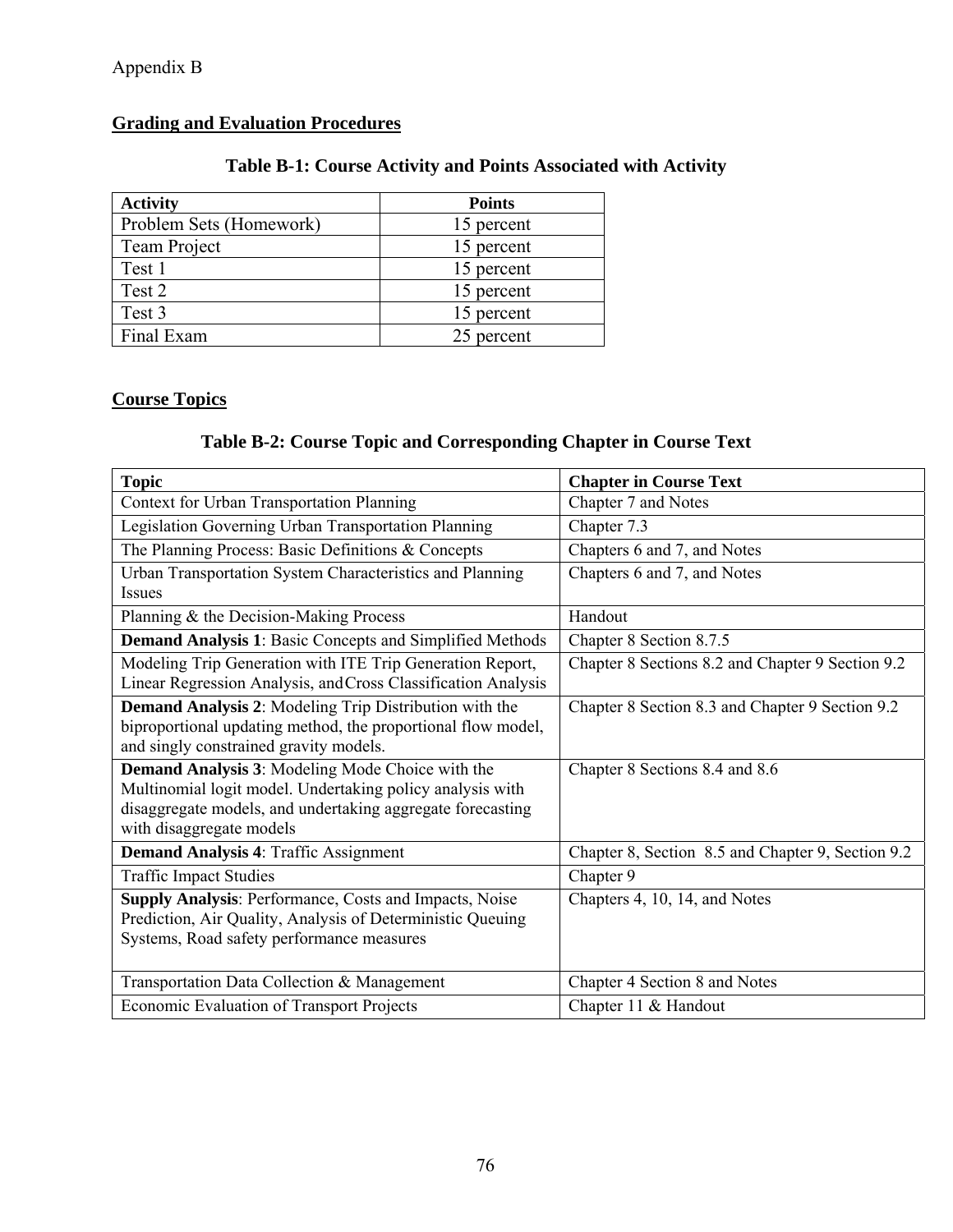# **Tennessee Technological University**

# **Department of Civil and Environmental Engineering**

# **CEE 6470 Transportation Demand Analysis**

**Section:** 001 **Meeting Days:** Tuesdays and Thursdays **Class Meeting Times:** 12:25 p.m. – 1:15 p.m. **Room:** PRSC 425 **Semester:** Spring 2017 **Instructor:** Dr. Daniel Badoe **Room:** PRSC 434 **Phone:** 372-3490 **Email:** dbadoe@tntech.edu **Office Hours:** 9 a.m. – 11 a.m. on Monday, Wednesday, and Friday

### **Prerequisites**

- 1. CEE4660/5660: Transportation Planning
- 2. Introductory course in probability and statistics

## **Texts and References:**

**Course Text:** Modeling Transport, 4<sup>th</sup> Edition by J. de D. Ortuzar and L. G. Willumsen **References:** Urban Transportation Modeling and Planning (1975) by P.R. Stopher and A.H. Meyburg

- 1. Discrete Choice Analysis (1985) by Ben-Akiva, M. and S. Lerman
- 2. Urban Transportation Planning  $2<sup>nd</sup>$  edition (2001) by Meyer, M. and E. Miller
- 3. Transportation Research Record series on travel behavior and travel demand modeling
- 4. NCHRP report 716 (2012) Travel Demand Forecasting Parameters and Techniques
- 5. NCHRP Report 365 Travel Estimation Techniques for Urban Planning
- 6. Any good introductory text on probability and statistics

**Course Description:** The course covers in-depth the theory and development of models of trip generation, trip distribution, mode choice, and traffic-assignment. Also covered are transportation supply, and travel survey methods. Extensions to intercity-passenger travel-demand models, freight transportation models, and the demand for air transportation are discussed.

**Course Objective:** This course provides students with an in-depth treatment of the quantitative modeling of transportation demand for transportation planning purposes. The course principally deals with urban passenger demand, although intercity passenger demand models are also discussed. Topics addressed include theory of transportation demand, aggregate and disaggregate models, and an introduction to the activity-based approaches. An understanding of the theory of the demand for transportation is coupled with practical experience in the specification, estimation, and use of transportation demand models.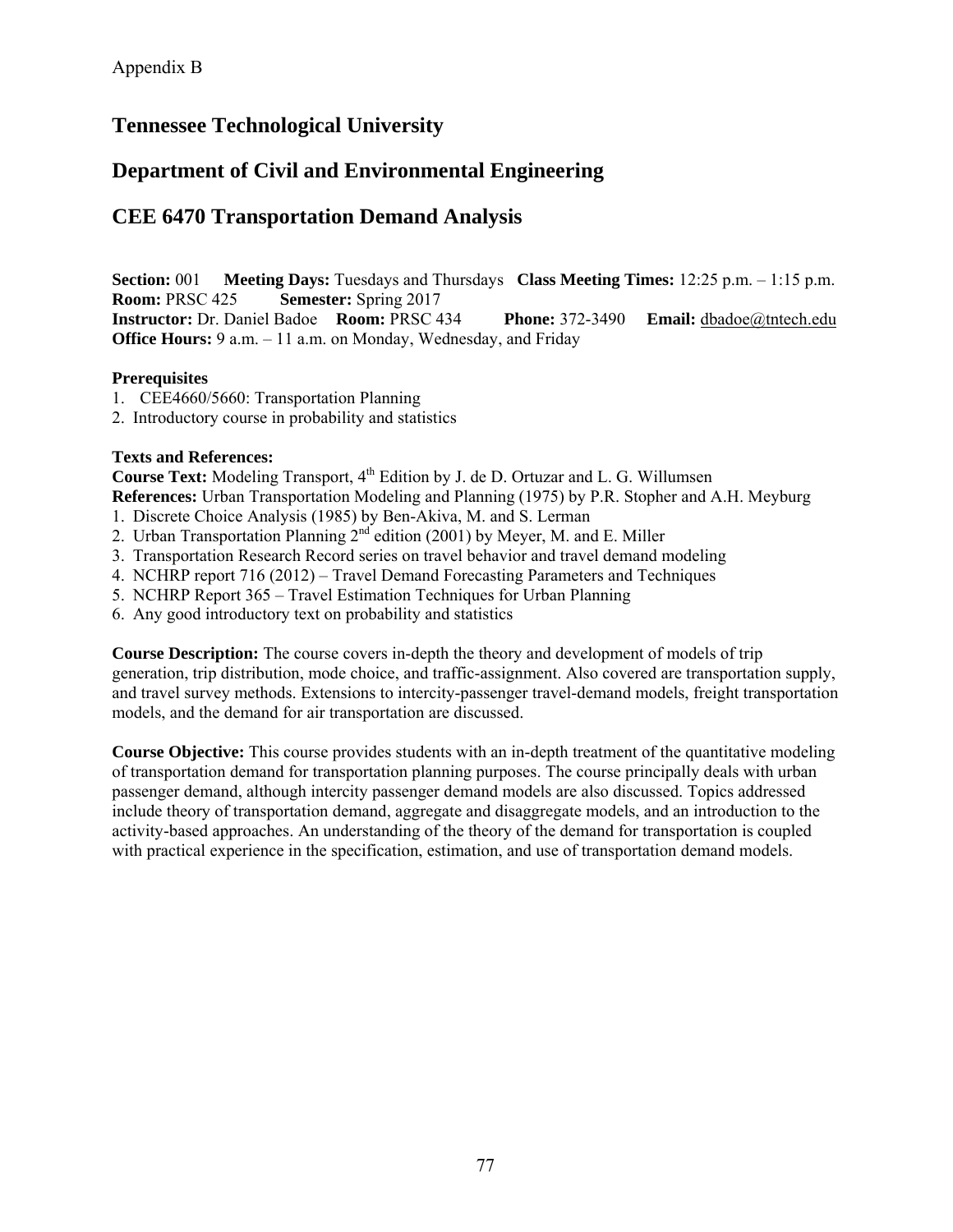# **Grading and Evaluation Procedures**

# **Table B-3: Course Activity and Points Associated with Activity**

| <b>Activity</b>         | <b>Points</b> |
|-------------------------|---------------|
| Problem Sets            | 22.5 points   |
| Term paper 1            | 17.5 points   |
| Project or Term paper 2 | $20.0$ points |
| Midterm Test            | 17.5 points   |
| Final Exam              | 22.5 points   |

# **Course Topics**

# **Table B-4: Course Topics and Chapter in the Course Text it is Covered**

| <b>Topic</b>                                                          | <b>Chapter in Course Text</b> |
|-----------------------------------------------------------------------|-------------------------------|
| 1. Review of probability theory. This is to be done by students.      | Chapter 2: Section 5 and      |
|                                                                       | Introductory Probability text |
| 2. Multiple regression analysis                                       | Chapter 4: Sec.2              |
| 3. Microeconomic theory applied to travel demand - introduction       | Chapter 1                     |
| 4. Trip Generation Analysis (Theory and Estimation)                   | Chapter 4                     |
| 5. Trip Distribution Analysis (Theory and Estimation)                 | Chapter 5                     |
| 6. Modal Split and Direct Demand Modeling (Theory and Estimation)     | Chapter 6                     |
| Discrete Choice Models (Binary & Multinomial Logit) – Theory<br>7.    | Chapter 7                     |
| 8. Discrete Choice Models (Binary & Multinomial Logit) -              | Chapter 8                     |
| Estimation                                                            |                               |
| 9. Discrete Choice Models - Aggregation                               | Chapter 9                     |
| 10. Traffic Assignment                                                | Chapters $10 \& 11$           |
| 11. Travel Surveys                                                    | Chapter 3                     |
| 12. Time of Day Modeling                                              | Chapter 7                     |
| 13. Freight/Truck Demand Models                                       | Chapter 13                    |
| 14. Pedestrian/Bicycle Mode Demand Models                             | Paper                         |
| 15. Introduction to activity-based approach to travel demand modeling | Chapter 14                    |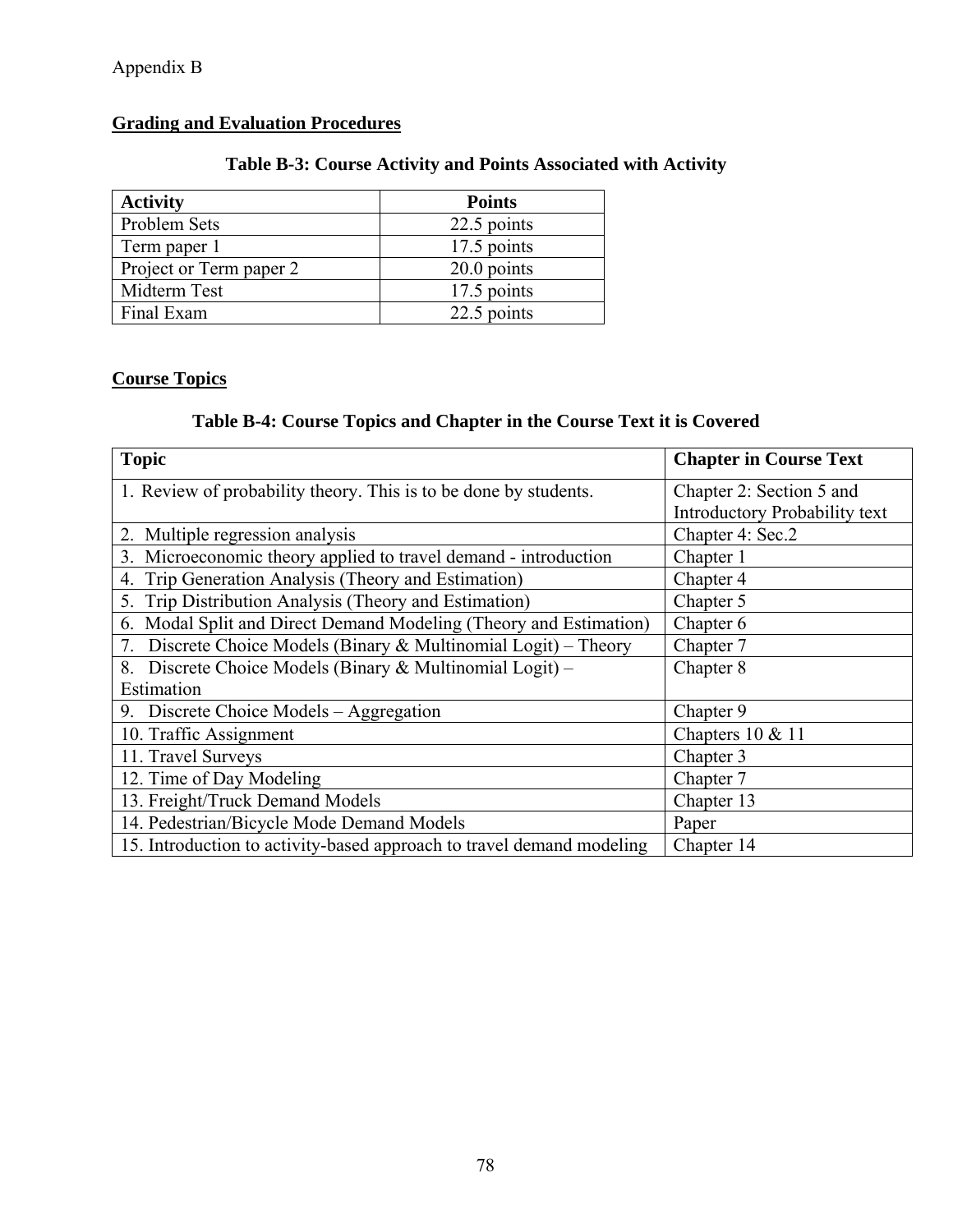# **CEE 4130 (5130) MATRIX AND FINITE ELEMENT METHODS**

Elective Course

**Catalog Description:** 

Lec. 3. Credit 3.

**Prerequisite**: CEE3320 or ME4640(5640) and MATH 2010 or MATH4510(5510). Matrix formulations using flexibility and stiffness methods for structural analysis of skeletal structures. Finite Element formulations and applications.

| Math & Basic Sciences: 0 Credits |                  | Course Coordinator: Guillermo Ramirez |                     |
|----------------------------------|------------------|---------------------------------------|---------------------|
| Engineering Topics: 3 Credits    |                  | Contains Significant Design: No       |                     |
| General Education: 0 Credits     |                  |                                       | Updated: 09/30/2013 |
|                                  | Other: 0 Credits | Specify Type if Other:                |                     |

### **Text Book(s) and Supplemental Material(s):**

Sennett, Robert E., Matrix Analysis of Structures, Waveland Press, Inc., 2000.

### **Course Goal(s):**

To extend the students' understanding of the analysis of structural systems using matrix and finite element methods. To develop the ability to use computer programs to perform structural analysis calculations.

### **Instructional Outcomes for the Course:**

Students will be expected to

- 1. Be able to use energy methods to find internal forces and deflections in simple planar structural systems.
- 2. Be able to analyze planar trusses, continuous beams, and planar frames using matrix methods, in particular the stiffness method.
- 3. Be able to model and solve structural systems having non-prismatic members, inclined supports and/or spring supports.
- 4. Be able to implement the stiffness method in computer language and use it to solve planar structural systems.
- 5. Be able to interpret the data resulting from analyzing structural systems with computer programs.
- 6. Be able to understand the basics of the finite element methods

### **Criterion 3 Student Outcomes addressed by this Course:**

- a) An ability to apply knowledge of mathematics, science, and engineering (Level 3)
- c) An ability to design a system, component, or process to meet desired needs within realistic constraints such as economic, environmental, social, political, ethical, health and safety, manufacturability, and sustainability (Level 3)
- e) An ability to identify, formulate, and solve engineering problems (Level 4)
- k) An ability to use the techniques, skills, and modern engineering tools necessary for engineering practice (Level 3)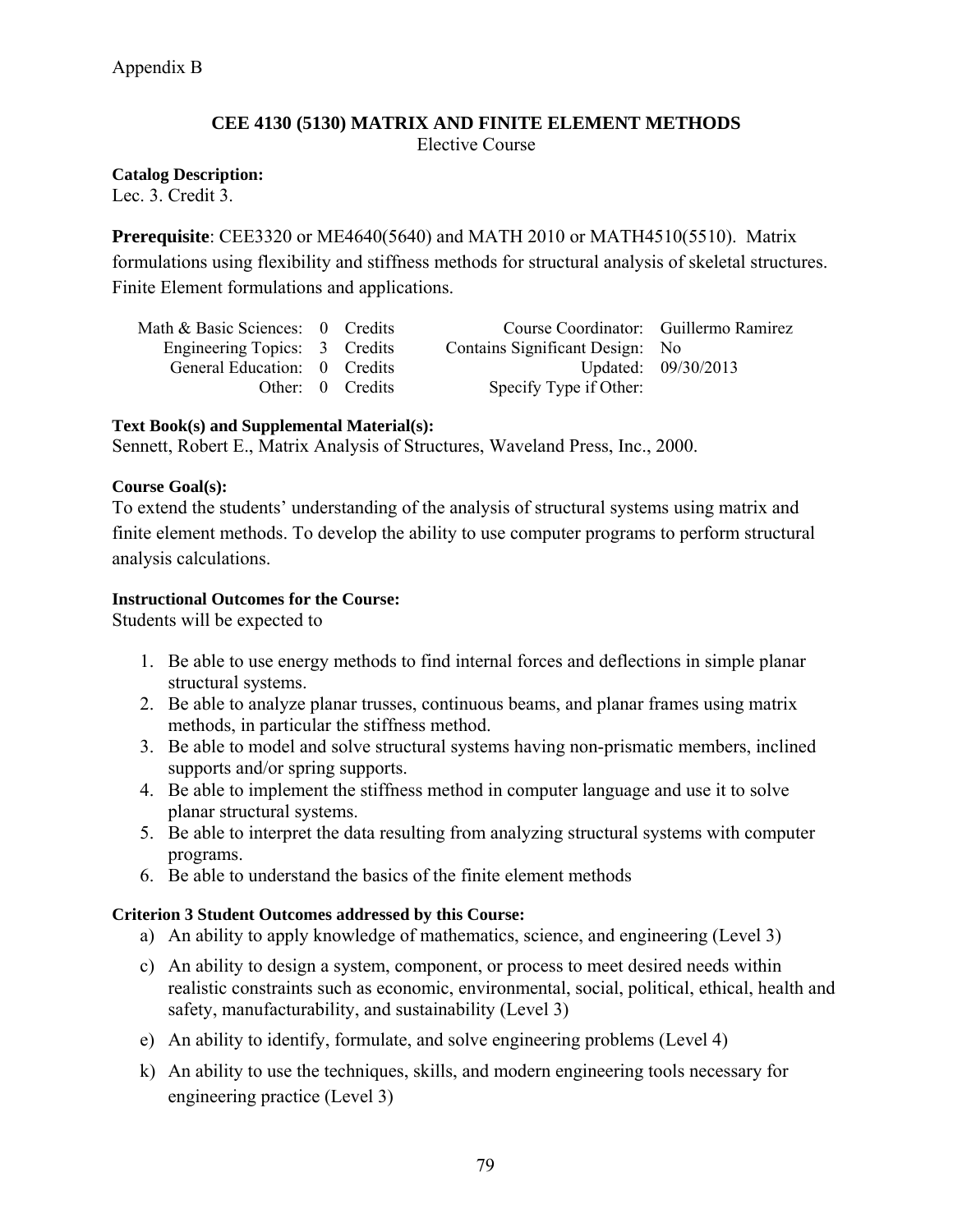# **Program Criteria addressed by this Course:**

- 1. Apply knowledge of mathematics through differential equations, calculus-based physics, chemistry, and at least one additional area of basic science, consistent with the program educational objectives (Level 3)
- 2. Apply knowledge of four technical areas appropriate to civil engineering (Level 3)
- 3. Design a system, component, or process in more than one civil engineering context (Level 3)

# **Course Topics:**

- 1. Introduction to computer methods for the analysis of structural systems: flexibility "vs." stiffness methods (5%)
- 2. Introduction to energy methods (10%)
- 3. Development of the stiffness method for planar trusses and implementation of the method in computer language (25%)
- 4. Development of the stiffness method for continuous beams and implementation of the method in computer language (25%)
- 5. Development of the stiffness method for planar frames and implementation of the method in computer language (25%)
- 6. Introduction to finite element procedures in the analysis of structural systems (10%)

# **Additional Topics/Assignments for dual-level (4000/5000) courses:**

The students registered in 5000 level will have additional computer programming tasks such as writing subroutines to include different types of member loads in the structural systems and run their programs to analyze different structural systems exploiting the symmetry of the structural system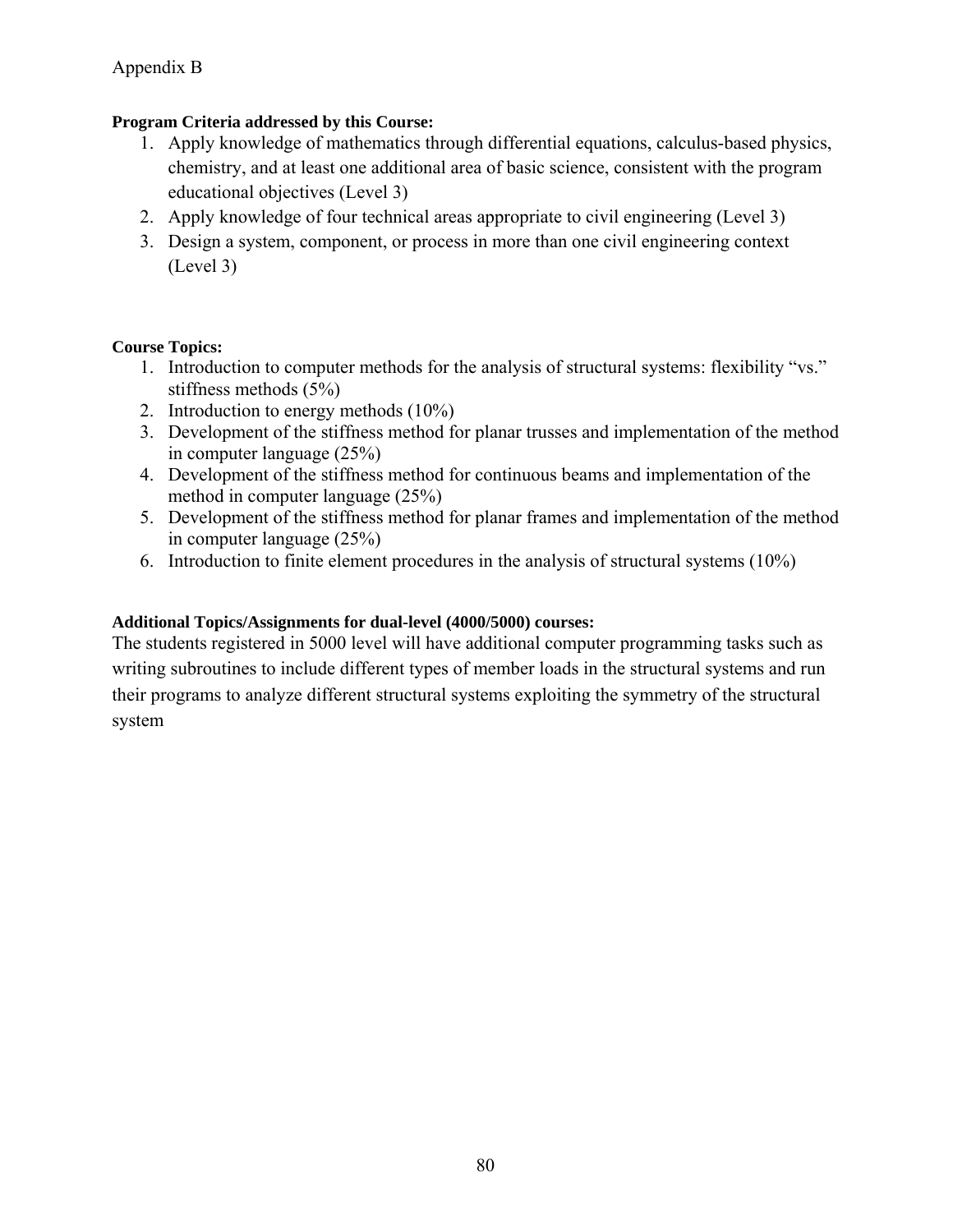# TENNESSEE TECHNOLOGICAL UNIVERSITY Department of Civil and Environmental Engineering

Spring 2017

# **CEE6350 FINITE ELEMENT ANALYSIS**

Lecture: PRSC 226 Prescott Hall 10:10AM -11:05AM MWF

**Instructor**: Dr. Guillermo Ramirez

**Office**: PH415 Prescott Hall Phone number: 372-3261

**Office hours**: MWF 8:00pm -8:55pm; TR 9:30am -11:00am

**Prerequisite**: CEE4130/5130: Matrix and Finite Element Methods or CEE4190/5190: Advanced Mechanics of Materials or ME4180/5180: Finite Element Methods in Mechanical Design or Consent of Instructor

**Textbook**: Buchanan, G. R., Finite Element Analysis, McGraw-Hill, 1995

**Course Objectives**: To introduce the theory of the finite element method as applied to linear, one-and two-dimensional problems of engineering and applied sciences. The course will emphasize on the formulation and understanding of how the finite element method works (how it is used to solve the differential equations that described a physical phenomenon) rather than on black-box recipes

# **Anticipated Topics**:

- Introduction and brief history of finite element methods.
- Mathematical preliminaries, weighted residual methods, weak form.
- One-dimensional problems.
- Two-dimensional problems (single variable).
- Gauss quadrature technique for numerical integration.
- Isoparametric Formulation.
- Plane Problems: Introduction to coupled partial differential equations.
- Computer implementation and error analysis.

**Grading Algorithm**: Homework and class participation: 30%

Midterm exam: 35% Final exam: 35%

At a minimum, final grades will be assigned on a traditional basis, i.e.

 $A = 90 - 100$ ,  $B = 80 - 89$ ,  $C = 70 - 79$ , etc.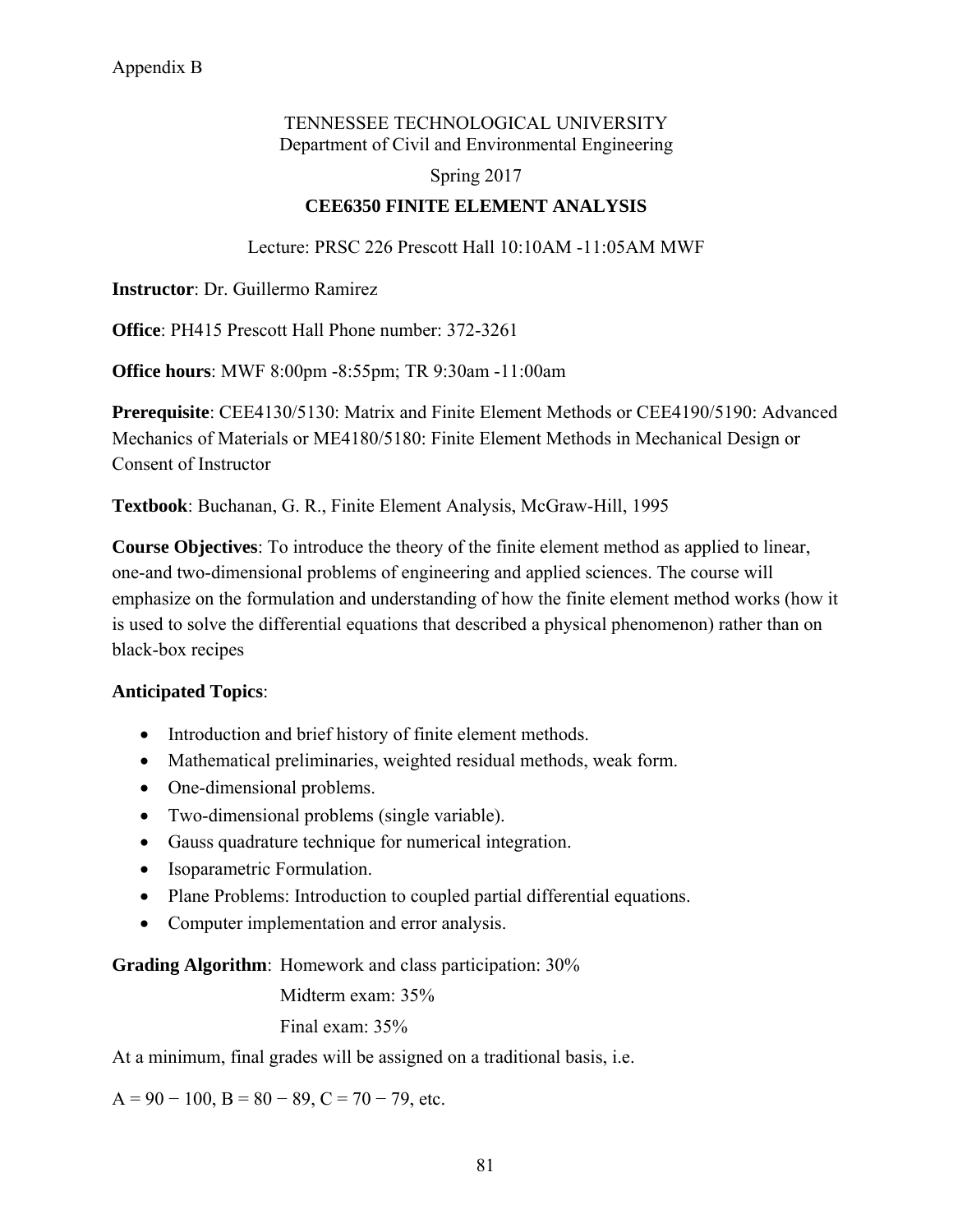# **Comments**:

- Some of the homework will be relatively lengthy. Start early and turn it in on time. Late homework will not be accepted unless unusual circumstances. The way in which you present your work can be as important as the final result. Show a clear and logical approach to your solution. This will make your homework sets a better reference for you and will make it easier for me to give you partial credit in cases of incorrect conclusions.
- Do not get behind in your study of the notes and references. One idea might be to try to recopy your notes after each class, making sure you understand each step.
- Participate in class and be prepared to ask questions and answer those asked by the instructor.
- I am not responsible for material that you miss in class. Consult a colleague to obtained missed handouts and/or lecture notes.
- Professional behavior is expected during class. Tardiness, unexcused absences, working on other coursework during class, and disruptive behavior are examples of inappropriate behavior.
- Talk about finite element analysis with anyone who is interested. The more you discuss terms and concepts with colleagues or the instructor, the more comfortable you become with the material.

# **References**:

- 1. Buchanan, G. R., Finite Element Analysis, McGraw-Hill, 1995.
- 2. Reddy, J.N., Applied Functional Analysis and Variational Methods in Engineering, McGraw-Hill, 1986.
- 3. Huebner H. Kenneth, D.L. Dewhirst, D.E. Smith, and T.D. Byron, The Finite Element Method for Engineers, Wiley-Interscience Publication, 2001.
- 4. Hughes, T. Jr., The Finite Element Method: Linear Static and Dynamic Finite Element Analysis, Prentice-Hall, Inc., 1987.
- 5. Reddy, J.N., An Introduction to the Finite Element Method, McGraw-Hill, 1993.
- 6. Zienciewicz, O.C. and R.L Taylor, The Finite Element Method, vol 1, Basic Formulation and Linear Problems, McGraw-Hill, 1989.
- 7. Rao, S. S.,The Finite Element Method in Engineering, Pergamon Press, 1982.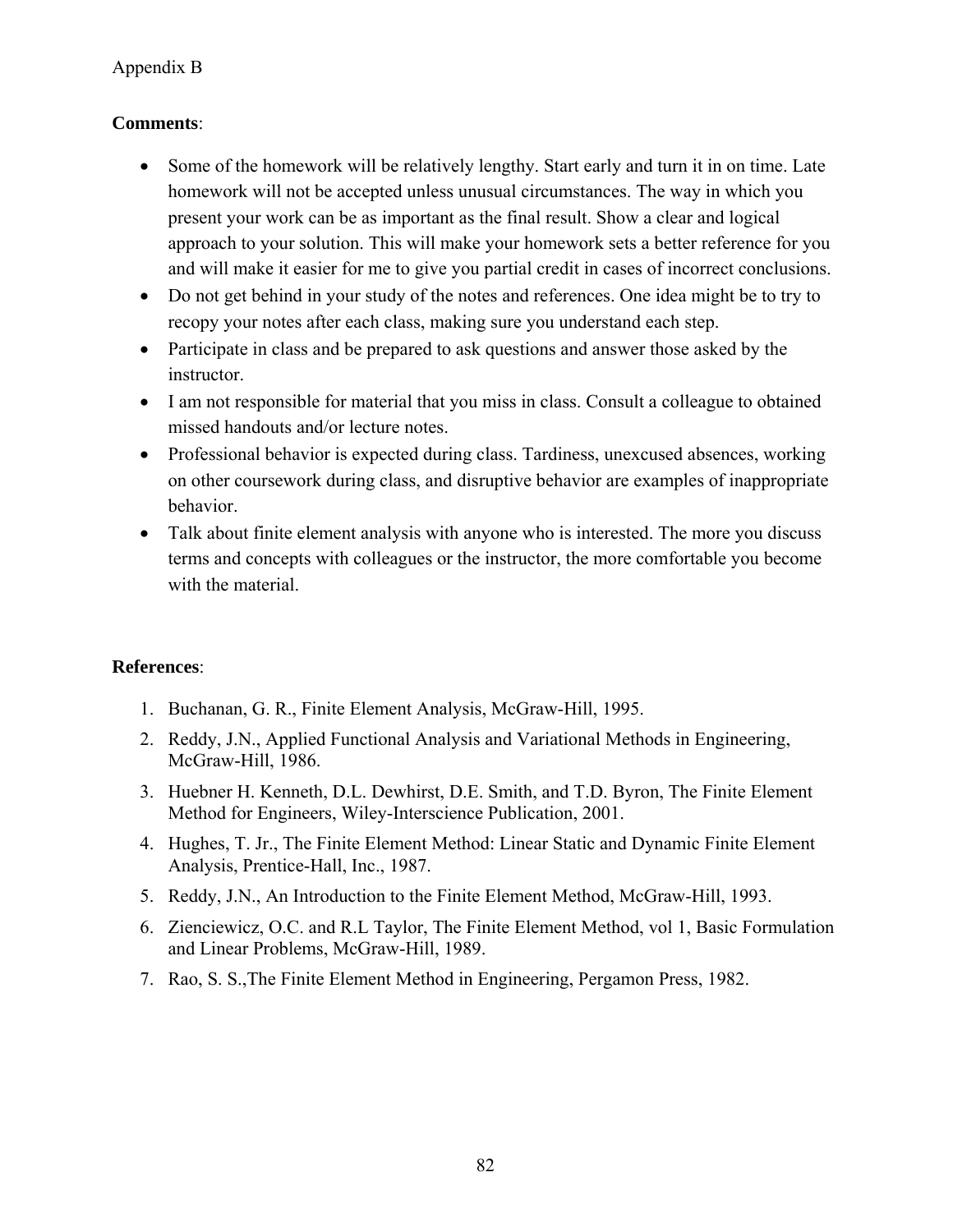## **CEE 3420 HYDRAULICS Required Course**

#### **Catalog Description:**

CEE 3420 - Hydraulics (Lec. 3. Credit 3.)

Prerequisite: ME 3720. Fundamental principles and design of water and wastewater supply, stormwater and sanitary sewer systems and their components, including pipes, pumps, storage facilities, detention basins, open-channels, and culverts.

| Math & Basic Sciences: 0 Credits |                  | Course Coordinator: Alfred J. Kalyanapu |                     |
|----------------------------------|------------------|-----------------------------------------|---------------------|
| Engineering Topics: 3 Credits    |                  | Contains Significant Design: Yes        |                     |
| General Education: 0 Credits     |                  |                                         | Updated: 09/12/2013 |
|                                  | Other: 0 Credits | Specify Type if Other:                  |                     |

### **Text Book(s) and Supplemental Material(s):**

Chin, A. D. (2013). *Water Resources Engineering*. Third Edition. Pearson Prentice Hall™., Upper Saddle River, New Jersey, ISBN: 9780132833219

Young, D.F., Munson, B. R., and Okiishi, T. H. *A Brief Introduction to Fluid Mechanics*. Third Edition, John Wiley & Sons, Inc., Hoboken, NJ. ISBN: 0471457574

### **Course Goal(s):**

The goal of this course is to introduce students to the fundamental principles of hydraulics and to provide you with the basic knowledge and tools necessary to accurately analyze and design civil engineering hydraulic systems (e.g., water distribution, wastewater/stormwater collection, and pumping applications).

### **Instructional Outcomes for the Course:**

Students will be expected to:

- 1. Analyze and design closed-conduit hydraulic systems including pipes, valves, fittings, and pumps.
- 2. Analyze open channel hydraulic systems operating under uniform and varied flow conditions.
- 3. Design culverts.
- 4. Design stormwater detention basins.
- 5. Design storm and sanitary sewer systems.
- 6. Interpret hydraulic design requirements, consider alternative designs, justify design choices, and critique hydraulic designs.

### **Criterion 3 Student Outcomes addressed by this Course:**

a) An ability to apply knowledge of mathematics, science, and engineering (Level 3)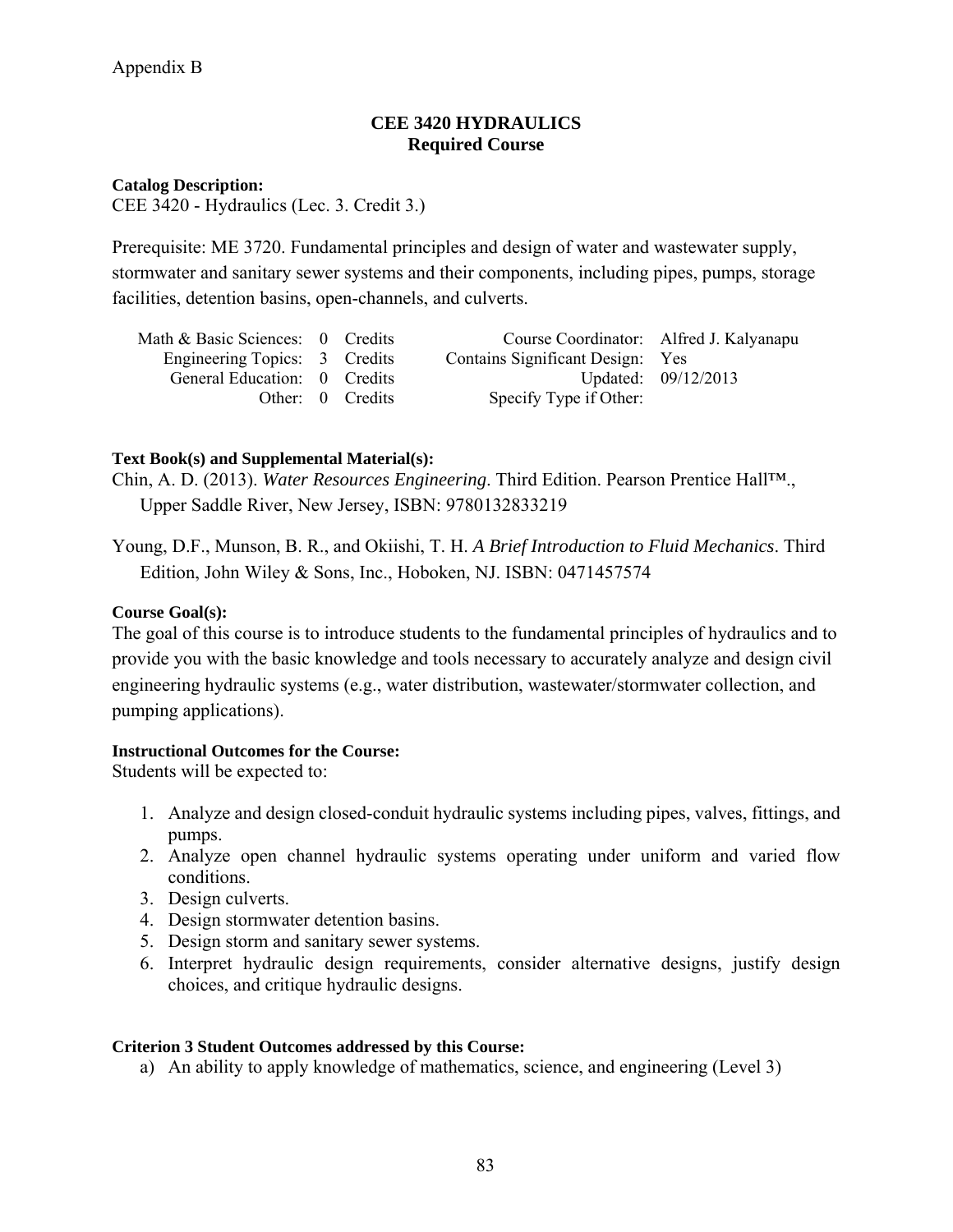- c) An ability to design a system, component, or process to meet desired needs within realistic constraints such as economic, environmental, social, political, ethical, health and safety, manufacturability, and sustainability (Level 4)
- e) An ability to identify, formulate, and solve engineering problems (Level 3)
- k) An ability to use the techniques, skills, and modern engineering tools necessary for engineering practice (Level 3)

# **Program Criteria addressed by this Course:**

- Apply knowledge of mathematics through differential equations, calculus-based physics, chemistry, and at least one additional area of basic science, consistent with the program educational objectives (Level 3)
- Conduct civil engineering experiments and analyze and interpret the resulting data (Level 3)
- Design a system, component, or process in more than one civil engineering context (Level 4)

## **Course Topics:**

- 1. Introuction and Fluid Mechanics Review (2%)
- 2. Continuity Equation (2%)
- 3. Bernoulli Equation and General Energy Equation (10%)
- 4. Linear Momentum (6%)
- 5. Viscous Flows and Losses in Pipes (8%)
- 6. Pipeline Systems (11%)
- 7. Computer Modeling (11%)
- 8. Pumps, Selection and Operation (18%)
- 9. Open Channel Flow Introduction and Flow Classification (14%)
- 10. Culverts (10%)
- 11. Stormwater System Design (8%)

#### **Additional Topics/Assignments for dual-level (4000/5000) courses:**  N/A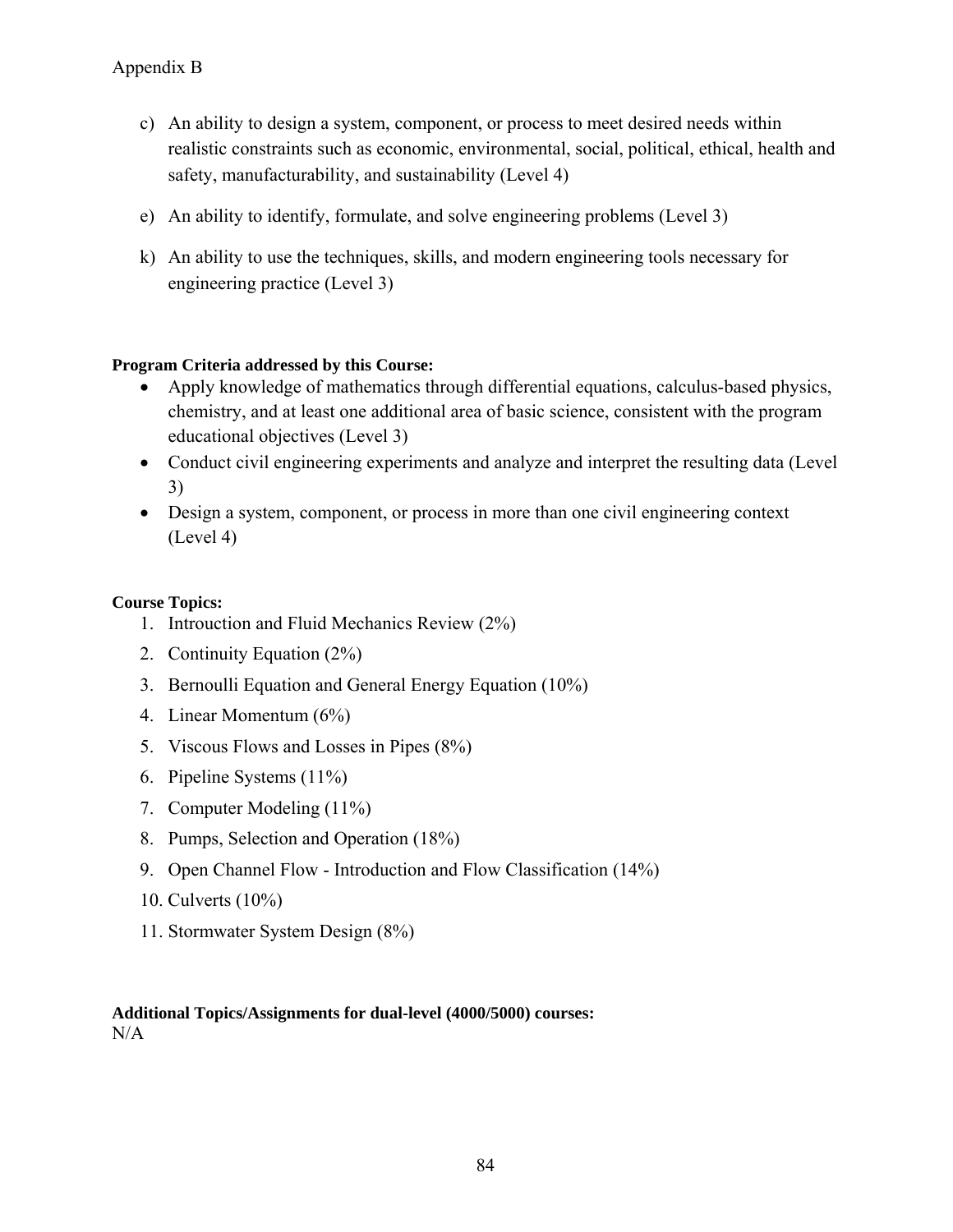### **CEE 6520: Open Channel Hydraulics**

**Room**: PRSC 226

**Instructor**: Alfred J. Kalyanapu, Associate Professor of Civil Engineering

**Office hours**: by appointment; Location: PH 334

**Phone:** (931) 372-3561. **Emai**l: AKalyanapu@TnTech.edu

**Prerequisite**: CEE 3420 Hydraulics (or equivalent)

**Schedule**: TR 12:00 PM to 1:20 PM

**Textbook**: Chin, A. D. (2013). Water Resources Engineering. Third Edition. Pearson Prentice Hall™., Upper Saddle River, New Jersey, ISBN: 9780132833219.

Final Exam December 6th, 2016; 10:30 AM – 12:30 PM

**Course Goals**: The goal of this course is to introduce students to the fundamental principles of open channel flow and to provide them with the basic knowledge and tools necessary to accurately analyze and design open channels. After completing this course, students will be able to:

1. Describe the conditions that represent steady, unsteady, uniform, and gradually varying flow.

2. Explain the procedure for calculating flows in open channels under a variety of conditions.

3. Calculate water surface profiles under a range of flow conditions.

4. Analyze flow for a variety of open channel geometries.

5. Design an open channel for specified flow and/or energy conditions.

**Homework**: Homework will be due at the beginning of the class period.

**Quizzes**: Quizzes will be given throughout the semester and will be closed book, closed note format. Quizzes will cover learning objectives from recent class periods.

**Exams:** The course includes one mid-term exam and a cumulative final exam that will test student mastery of the stated learning objectives. The final exam is comprehensive. Exams are closed book and notes.

**Team Project**: A team project is assigned at the midpoint of the semester. The project will encompass a significant design or analysis element directly related to open channel flow. Completion of the project requires preparing a comprehensive engineering report.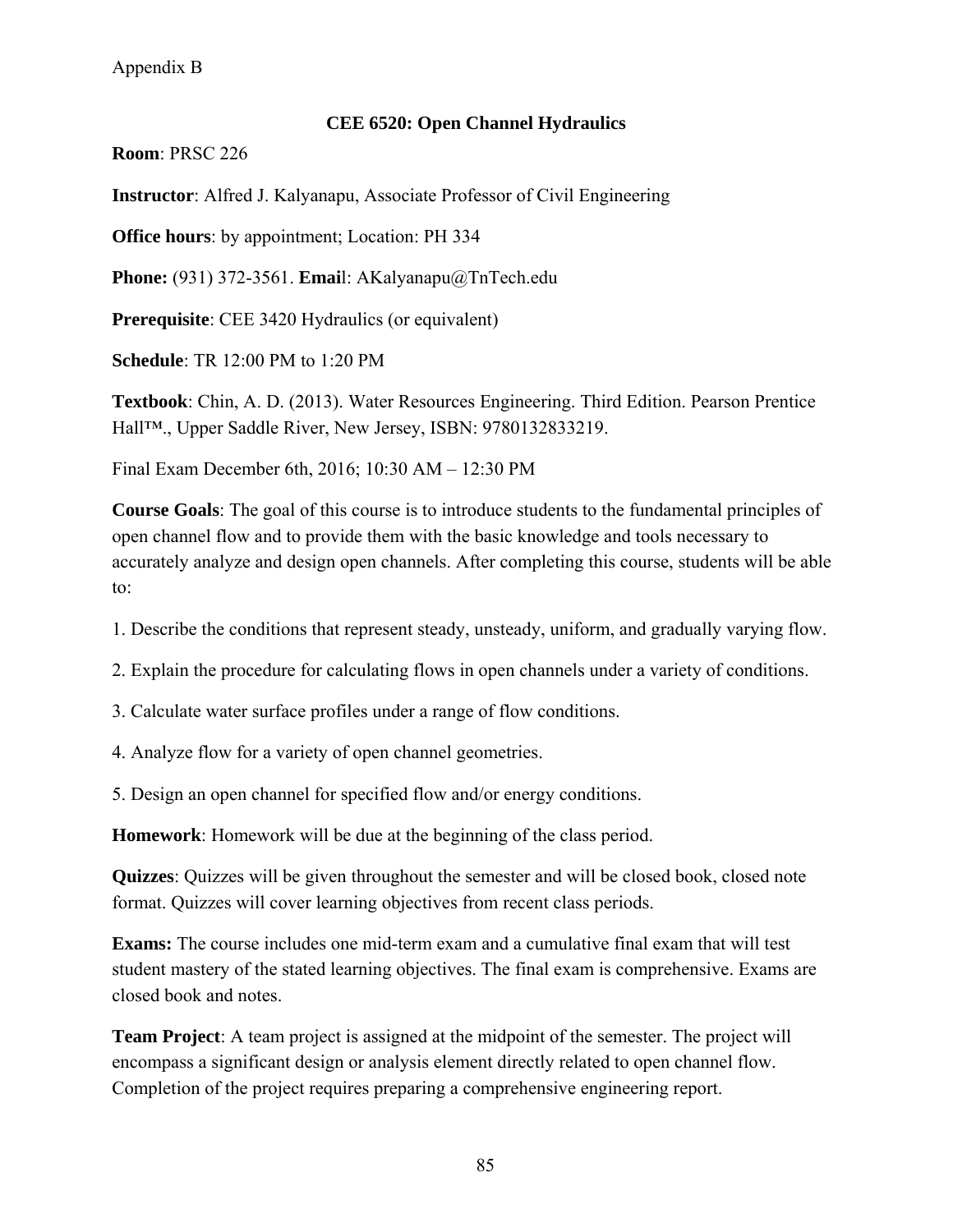# Appendix B

**Computer Usage**: The course includes working with computer for homework problems, project report, browsing internet for articles, and modeling using HEC-RAS and other relevant engineering software.

# **Grading**

| <b>Course Activity</b> | Weighting | <b>Final Grade Scale</b> |
|------------------------|-----------|--------------------------|
| Homework               | 15%       | $90 - 100$               |
| Quizzes                | 10%       | $80 - 89$                |
| Group Project          | 25%       | 70-79                    |
| $Exam - 1$             | 25%       | 60-69                    |
| $Exam - 2$             | 25%       | <60                      |

# **Course Topics**

- Introduction to Open Channel Flow; Flow Classification/Conservation of Mass
- Conservation of Energy; Specific Energy; Specific Energy Problems
- Specific Energy II
- Specific Energy: Channel Transitions I
- Specific Energy: Channel Transitions II
- Specific Energy: Weirs
- Momentum: Hydraulic Jumps I
- Momentum: Hydraulic Jumps II
- Uniform Flow I
- Uniform Flow II
- $\bullet$  HEC-RAS Tutorial & Modeling
- Uniform Flow: Compound Channels/Gravity Sewers
- Uniform Flow: Design of Stable Channels
- Gradually Varied Flow: Water Surface Profiles I
- Gradually Varied Flow: Direct Step Method
- Gradually Varied Flow: Standard Step Method
- Hydraulic Structures: Culverts
- Hydraulic Structures: Spillway Design
- Hydraulic Structures: Bridges
- Flow in Alluvial Channels: Sediment Properties; Sediment Transport
- HEC-RAS Modeling Bridges
- HEC-RAS Modeling Culverts
- HEC-RAS Modeling Unsteady Flow
- $\bullet$  HEC-RAS Modeling Culverts & Spillway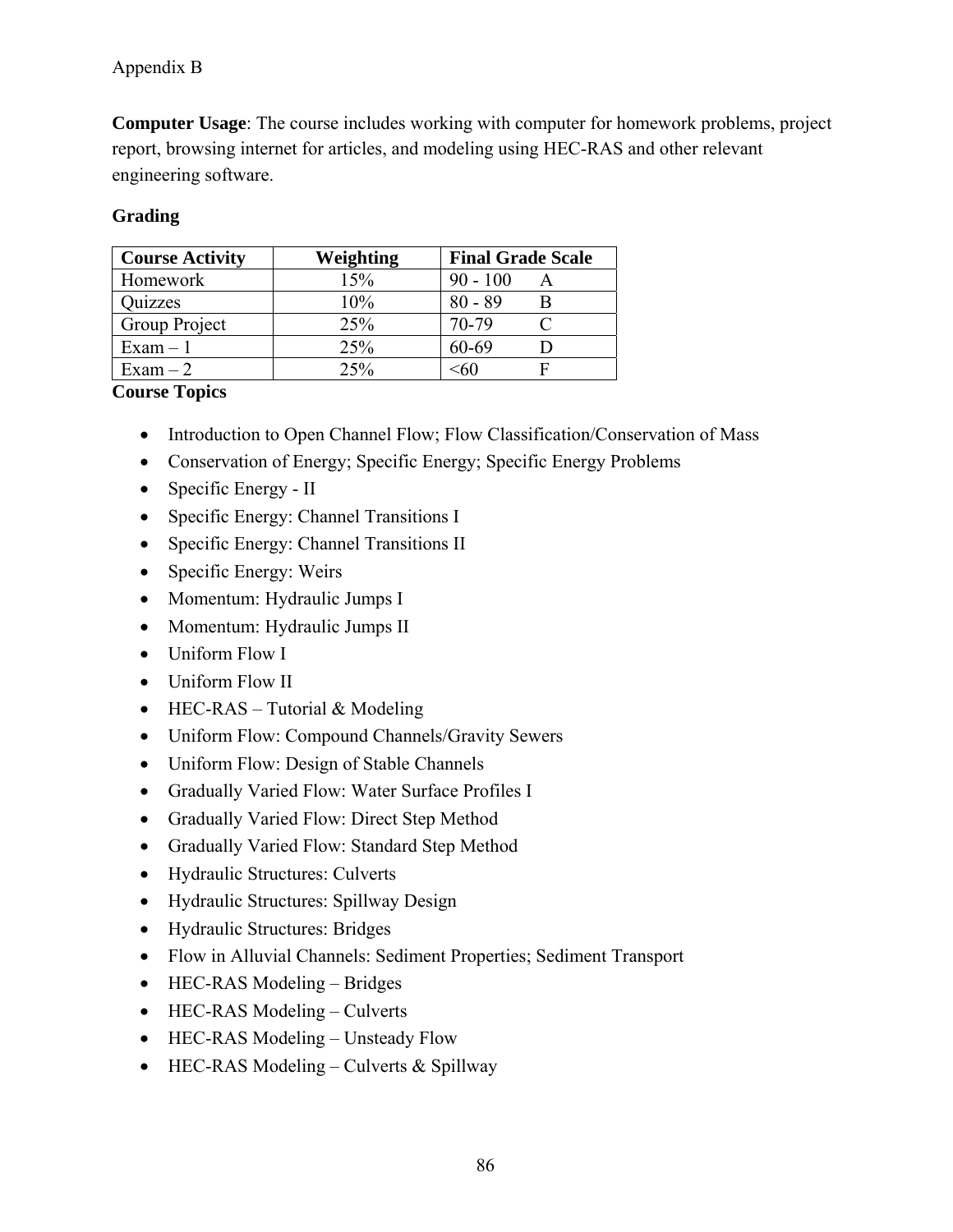# **APPENDIX C**

# **Curriculum Vitae of Graduate Faculty in Civil and Environmental Engineering**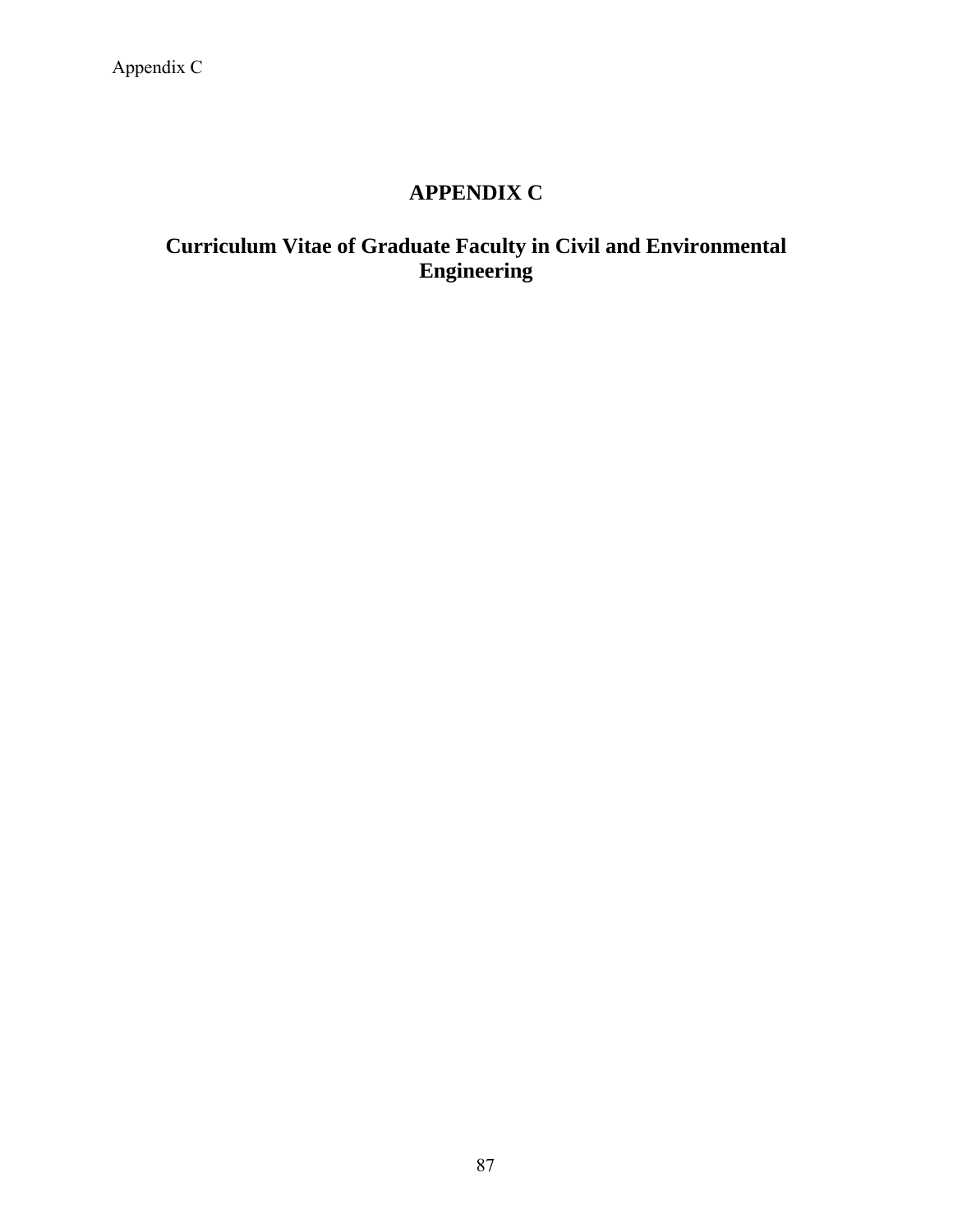#### **CIVIL AND ENVIRONMENTAL ENGINEERING DEPARTMENT**

| 1.<br>2. | Name: Badoe, Daniel, A<br><b>Education:</b>                                    |                                                |                                                      |              |           |
|----------|--------------------------------------------------------------------------------|------------------------------------------------|------------------------------------------------------|--------------|-----------|
|          | PhD<br>Civil Engineering                                                       |                                                | University of Toronto                                |              | 1994      |
|          | Civil Engineering<br><b>MSc</b>                                                |                                                | University of New Brunswick                          |              | 1988      |
|          | BSc<br>Civil Engineering                                                       |                                                | University of Science and Technology                 |              | 1984      |
| 3.       | Academic Experience (FT= Full-time; PT = Part-time):                           |                                                |                                                      |              |           |
|          | Tennessee Tech University                                                      | Professor                                      | <b>CEE</b> Faculty                                   | 2008-Present | $\cal FT$ |
|          | Tennessee Tech University                                                      | Assoc. Prof.                                   | <b>CEE</b> Faculty                                   | 2003-2008    | FT        |
|          | Tennessee Tech University                                                      | Asst. Prof.                                    | <b>CEE</b> Faculty                                   | 1998-2003    | FT        |
|          | University of Toronto                                                          | Special Lect.                                  | <b>CEE</b> Dept.                                     | 1995F&1996F  | PT        |
|          | University of Toronto                                                          | Post Doc. Assoc.                               | Joint Prog. in Trans.                                | 1994-1995    | <b>FT</b> |
|          | University of Toronto                                                          | Teach. & Res. Asst.                            | <b>CEE</b> Dept.                                     | 1990-1994    |           |
|          | Univ. of Science and Tech.                                                     | Teaching Asst.                                 | <b>CE</b> Faculty                                    | 1984-1986    | FT        |
| 4.       | Non-Academic Experience (FT= Full-time; PT = Part-time):                       |                                                |                                                      |              |           |
|          | University of Toronto                                                          | Res. Assoc.                                    | Data Mgmt. Group                                     | 1995-1997    | FT        |
|          | Twum Boafo & Partners                                                          | Highway Engr.                                  | Roadway Planning & Design                            | 1988-1990    | $\cal FT$ |
|          | TAHAL Cons. Eng. Ltd.                                                          | Asst. Engr.<br>Site Engr.                      |                                                      | 1984-1984    | FT        |
| 5.       | <b>Certifications and Professional Registrations (current):</b> Not applicable |                                                |                                                      |              |           |
| 6.       | <b>Membership in Professional Organizations (current):</b>                     |                                                |                                                      |              |           |
|          | <b>ITE</b>                                                                     | <b>Institution of Transportation Engineers</b> |                                                      |              | Member    |
| 7.       | <b>Honors and Awards:</b>                                                      |                                                |                                                      |              |           |
|          | Excellence in First Year Experience Instruction Tennessee Tech University      |                                                |                                                      | 2015         |           |
|          | <b>Outstanding Faculty Award in Teaching</b>                                   |                                                | Tennessee Tech University                            | 2011         |           |
|          | Kinslow Engineering Research Award                                             |                                                | Tennessee Tech University, CoE                       | 2003         |           |
|          | Univ. of Toronto Doctoral Fellowship                                           |                                                | University of Toronto                                | 1991-1993    |           |
|          | Canadian Commonwealth Fellowship                                               |                                                | University of New Brunswick                          | 1986-1988    |           |
| 8.       | Service Activities - Internal and External (last 5 years):                     |                                                |                                                      |              |           |
|          | Associate Editor                                                               |                                                | ASCE Journal of Urban Planning & Devp.               | 2011-Present |           |
|          | Journal Paper Reviewer                                                         |                                                | Journal of the Transportation Res. Board             | 2009-Present |           |
|          | Journal Paper Reviewer                                                         |                                                | Int. Journal of Sustainable Transportation           | 2009-Present |           |
|          | Chair                                                                          |                                                | CEE Research and Graduate Affairs Comm. 2014-Present |              |           |
|          | Member/Chair                                                                   |                                                | University Library Comm.                             | 2014-Present |           |
|          | Graduate Executive Committee                                                   |                                                | <b>TTU College of Engineering</b>                    | 2012-Present |           |
| 9.       | <b>Notable Publications and Presentations (last 5 years):</b>                  |                                                |                                                      |              |           |

- 1. Edwards, M., Badoe, D.A., and Lee, D. (2017). **Comparison of Two Short Period Traffic Count Duration/Cycle Specifications in the Accuracy of their Predictions of Annual Average Daily Traffic**  at Coverage Stations. Accepted for Presentation at the 97<sup>th</sup> *Annual Transportation Research Board Conference*, January 7 – 11, 2018, Washington, DC
- 2. Badoe, D. A. and A. A. Biney (2017), **Receipt of Travel Survey Advance-Letter and its Impact on Reported Trips and Phone-Calls for Survey Completion in Telephone-Surveys**. *ASCE Journal of Urban Planning and Development*, Volume 143, Issue 2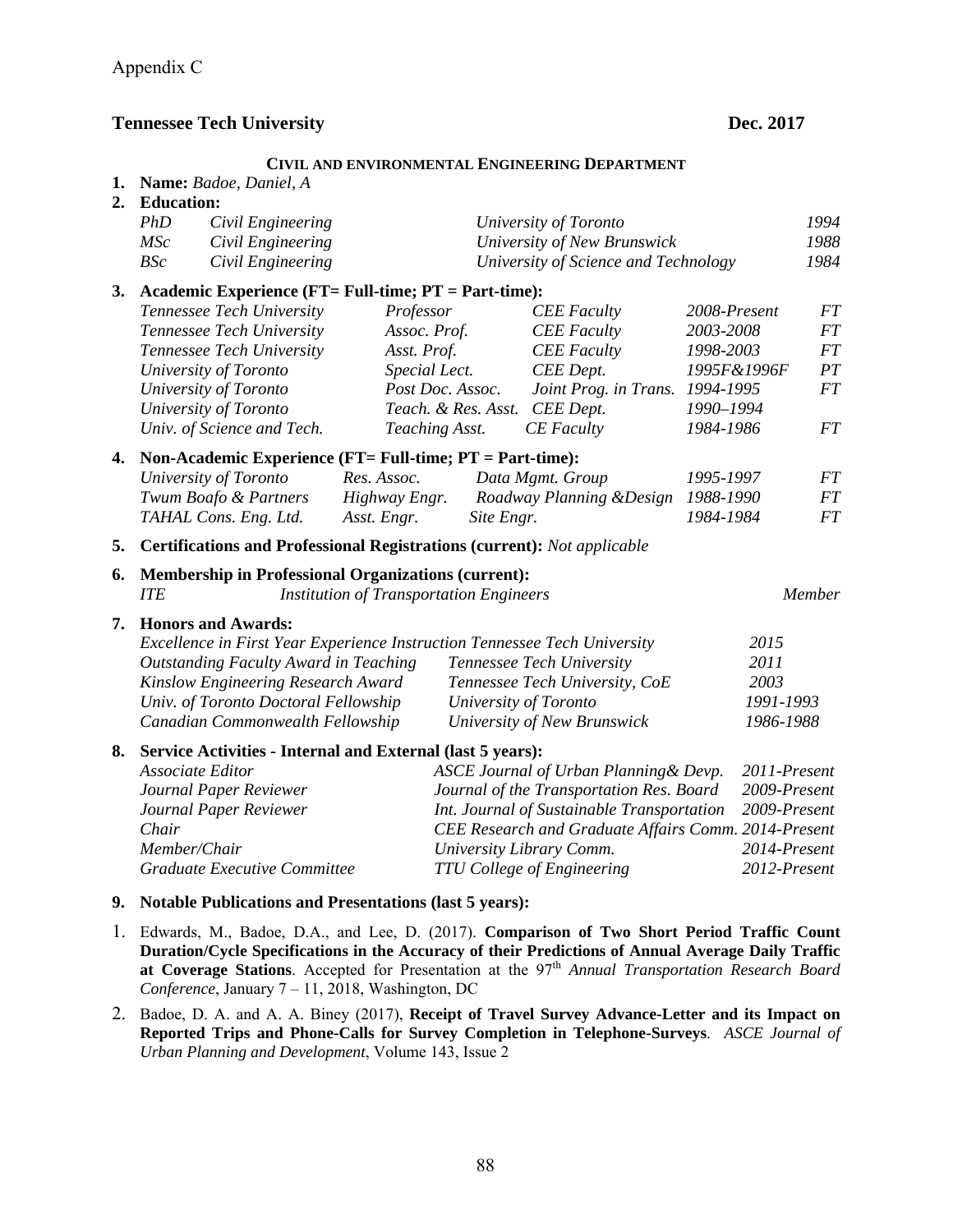- 3. Locum, J.T., Crouch, L.K., and Badoe, D.A**.** (2017). **Universal CLSM Using High LOI Fly Ash and Limestone Screenings without Portland Cement.** Presented at the World of Coal Ash 2017 Conference in Lexington, Kentucky. May 8-11, 2017
- 4. Locum, J.T., Crouch, L.K., and Badoe, D.A**.** (2017). **Excavatable and Early Strength CLSM Using High LOI Fly Ash and Limestone Screenings**. Presented at the World of Coal Ash 2017 Conference in Lexington, Kentucky. May 8-11, 2017
- 5. Dillon, S.A., Crouch, L.K., Browning, A. and Badoe, D.A. (2015), **Modification of an East Tennessee High Plasticity Silt with Lime and Substandard Fly Ash**. Presented at the 94<sup>th</sup> *Annual Transportation Research Board Conference,* Washington D.C., January 2015
- 6. Mwakalonge, J. and Badoe, D.A. (2014) **Trip Generation Modeling using Data Collected in Single and Repeated Cross-sectional Surveys.** *Journal of Advanced Transportation*, Volume 48, Issue 4, June 2014, pp. 318-331
- 7. Crouch, L.K., Crowley, A., Badoe, D.A (2014). **Preliminary Research on Development of Surface Resistivity as a Function of Heat Evolution.** Presented at the *American Concrete Institute Fall 2014 National Convention on Improving Early-Age Properties of Concrete with Supplementary Cementitious Materials,* Washington D.C., October 2014
- 8. Crouch, L.K., Hendrix, J., Sparkman, A. and Badoe, D.A. (2014). **Optimizing Pervious Concrete Engineering Properties with the Tennessee Concrete Association Mixture Adjustment Method**, Presented at the Biannual Pervious in Paradise Conference, San Diego, California, August 5-8<sup>th</sup>, 2014
- 9. Crouch, L.K., Crowley, A., Badoe, D.A., and Hall, H.P. (2014). **A High Volume Fly Ash Concrete Mixture for Tennessee Bridge Decks.** Presented at the *93rd Annual Transportation Research Board Conference,* Washington D.C., January 2014
- 10. Crouch, L.K., Browning, A., Badoe, D.A., Kelly, K. Crowley, A., and Hall, H.P. (2013). **Comparison of Gravimetric and Hardened Air Contents with the Pressure Method Air Content of a Tennessee Bridge Deck Mixture**. Presented at the *92nd Annual Transportation Research Board Conference,* Washington D.C., January 2013
- 11. Crouch, L.K., Browning, A., Badoe, D.A., Crowley, A., and Hall, H.P. (2013). **The Effect of Air Content on Rapid Chloride Permeability**. Presented at the *92nd Annual Transportation Research Board Conference,* Washington D.C., January 2013
- 12. Ivey, S.S., Badoe, D.A., and Edwards, S. (2012) **National Household Travel Survey Add-On Program: Experience of Stakeholders and Best Practices for Maximizing Program Benefits.** *Transportation Research Record No. 2291***:** *Journal of the Transportation Research Board*, *pp. 102 – 110*
- 13. Crouch, L. K., Hendrix, J. P., Sparkman, Alan and Badoe, D.A. (2012), **Variability of Fresh and Hardened Voids of Pervious Concrete.** *Pervious Concrete, ASTM STP 1551*, Editors: Heather J. Brown and Matthew Offenberg, American Society for Testing and Materials, West Conshohocken, PA, 2012, pp. 52-68
- 14. Mwakalonge, J. and Badoe, D.A. (2012), **Comparison of Alternative Methods for Estimating Household Trip Rates of Cross-Classification Cells with Inadequate Data***, Journal of the Transportation Research Forum, Volume 51 No. 2, pp. 5-2*
- **10. Professional Development Activities (last 5 years):**
	- Attended workshop on the use of TransCAD Travel Demand Modeling Software for regional travel demand modeling, 2016
	- Attended workshop on the use of TransCAD Travel Demand Modeling Software for regional travel demand modeling, 2013
	- Attended Transportation Research Board Conference on Transportation Data, Travel Behavior Analysis and Travel Demand Forecasting, 2013
	- Attended Transportation Research Board Conference on Transportation Data, Travel Behavior Analysis and Travel Demand Forecasting, 2012
	- Attended workshop on the use of US Decennial Census Data for regional transportation planning, 2012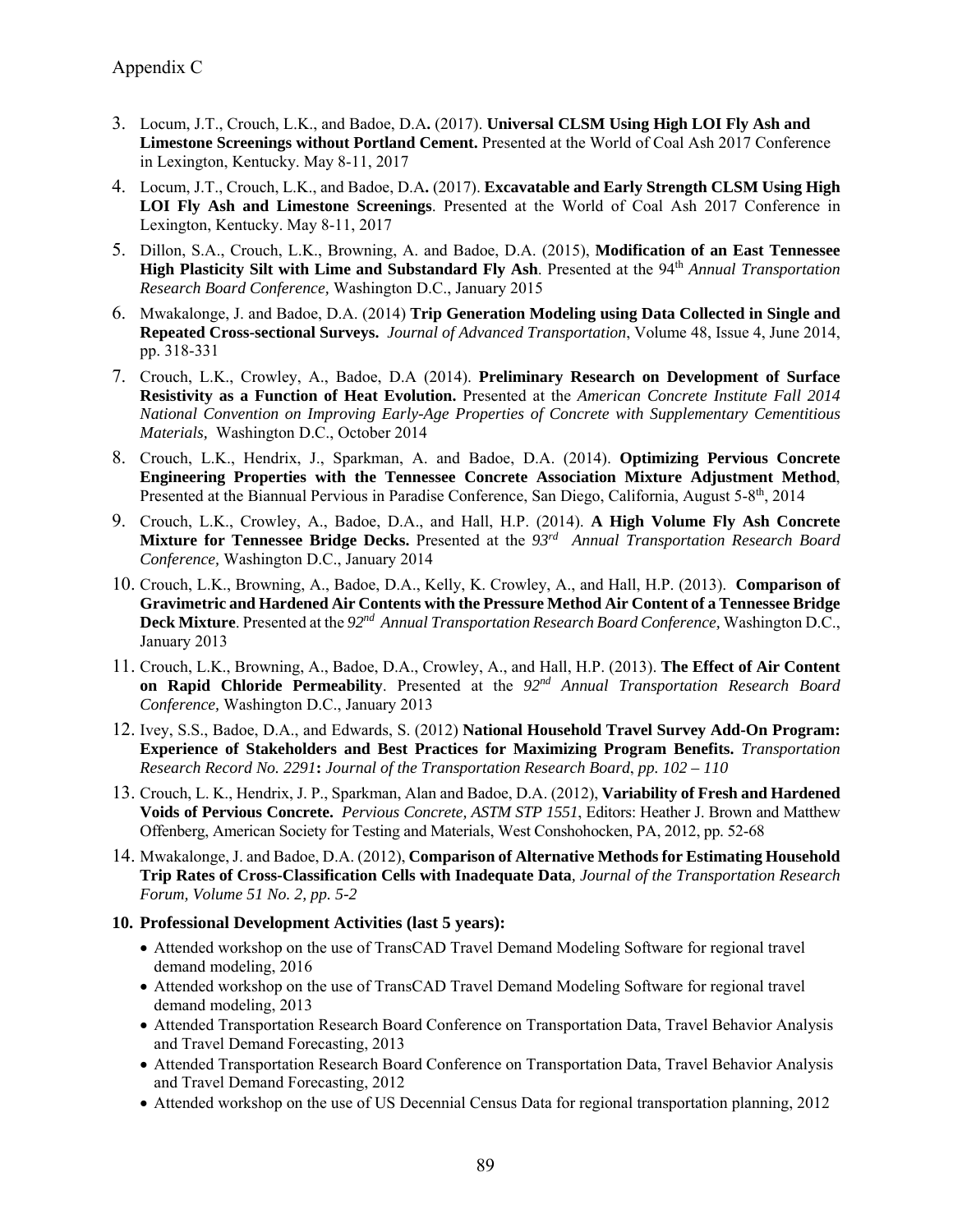#### **CIVIL & ENVIRONMENTAL ENGINEERING DEPT**

**1. Name:** *Click, Steven M*.

#### **2. Education:**

| PhD | <b>Transportation Engineering</b> | North Carolina State University  | 2001 |
|-----|-----------------------------------|----------------------------------|------|
| MS  | Civil Engineering                 | North Carolina State University  | 1996 |
| BS. | Civil Engineering                 | <i>Tennessee Tech University</i> | 1993 |
| BS  | <i>Mathematics</i>                | <i>Tennessee Tech University</i> | 1993 |

# **3. Academic Experience (FT = Full Time; PT = Part Time):**

| Tennessee Tech University Assoc. Prof. | <b>CEE</b> Faculty | 2010-Present | FT. |
|----------------------------------------|--------------------|--------------|-----|
| Tennessee Tech University Asst. Prof.  | <b>CEE</b> Faculty | 2005-2010    | FT  |

# **4. Non-Academic Experience (FT = Full Time; PT = Part Time):**

| Traffic Signals & Signal Systems              | Part-Time Consultant              | 2005-Present | FT. |
|-----------------------------------------------|-----------------------------------|--------------|-----|
| <b>NCDOT Signals &amp; Geometrics Section</b> | Senior Systems Engineer (TE III)  | 2001-2005    | FT. |
| <b>NCDOT Signals &amp; Geometrics Section</b> | Project Engineer (TE II)          | 2000-2001    | FT. |
| <b>NCDOT Signals &amp; Geometrics Section</b> | Design Engineer (TE I)            | 1999-2000    | FT. |
| <b>NCDOT Signals &amp; Geometrics Section</b> | Design Technician (Tech IV, temp) | 1998-1999    | FT. |

# **5. Certifications and Professional Registrations (current):**

| Professional Engineer 00110910n | Tennessee      | 2006-Present |
|---------------------------------|----------------|--------------|
| Professional Engineer 027470    | North Carolina | 2002-Present |

# **6. Membership in Professional Organizations (current):**

| TRB  | <b>Transportation Research Board</b>         | <i>Member</i> |
|------|----------------------------------------------|---------------|
| TRB  | <i>Traffic Signal Systems Committee</i>      | <i>Member</i> |
| ITE  | <i>Institute of Transportation Engineers</i> | <i>Member</i> |
| ASEE | American Society for Engineering Education   | <i>Member</i> |

### **7. Honors and Awards:**

|                                             | Exceptional Paper Award TRB Committee on Traffic Signal Systems | 2008                |
|---------------------------------------------|-----------------------------------------------------------------|---------------------|
| <b>Tablet Initiative Recipient</b>          | Tennessee Technological University                              | 2007-08             |
|                                             | Exemplary Course Award Tennessee Technological University       | 2007                |
|                                             | Teaching/Learning Enhancement Grant to Support the QEP          | 2006                |
| <b>Eno Transportation Foundation Fellow</b> |                                                                 | Inducted April 1995 |
| The Honor Society of Phi Kappa Phi          |                                                                 | Inducted 1993       |
| Tau Beta Pi                                 |                                                                 | Inducted 1992       |
| Chi Epsilon,                                |                                                                 | Inducted 1992       |
| Kappa Mu Epsilon                            |                                                                 | Inducted 1991       |
|                                             |                                                                 |                     |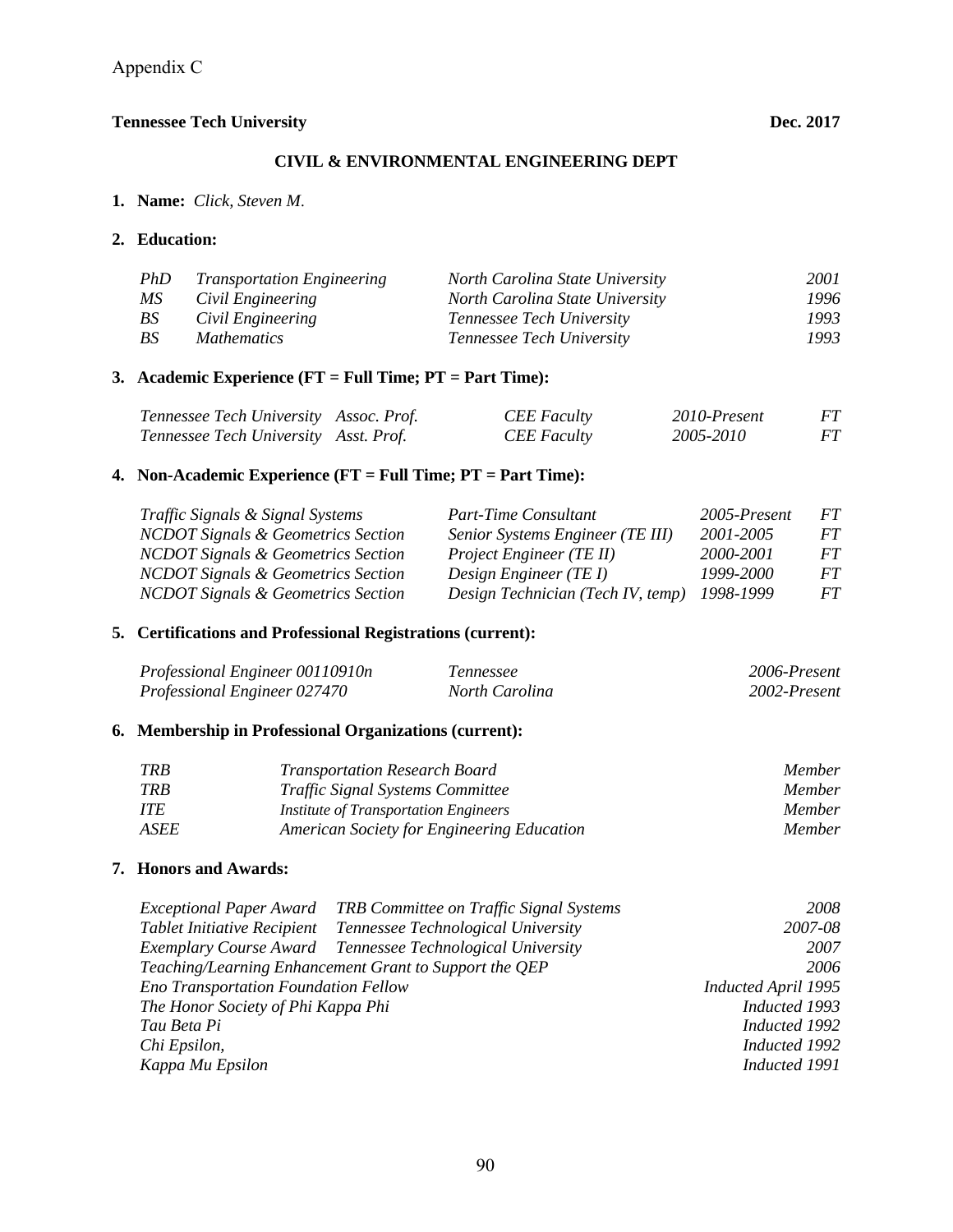# Appendix C

#### **8. Service Activities –Internal and External (last 5 years):**

*Student Advising Chair, Departmental Recruitment and Retention Committee 2008-present Departmental Curriculum Committee 2006-present Member, Traffic Signal Systems Committee of Transportation Research Board 2008-present Proctor, Fundamentals of Engineering Exam 2006-present Reviewer of Papers for the Annual Meeting of Transportation Research Board 2006-present* 

### **9. Notable Publications and Presentations (last 5 years):**

- 1. "FRE Interchange: Capacity and Performance." C. Berry and S. Click. *Proceedings of the Transportation Research Board*'s 91st Annual Meeting, 2012.
- 2. "Applicability of Bluetooth Data Collection Methods for Collecting Traffic Operations Data on Rural Freeways." S. Click with T. Lloyd. *Proceedings of the Transportation Research Board's* 91st Annual Meeting, 2012.
- 3. "Evaluating the Three-Year Rule for Retiming Coordinated Traffic Signals using Simulation with Real-World Traffic Data." E. Humphreys and S. Click. Accepted for *presentation at the Transportation Research Board*'s 97st Annual Meeting, 2018.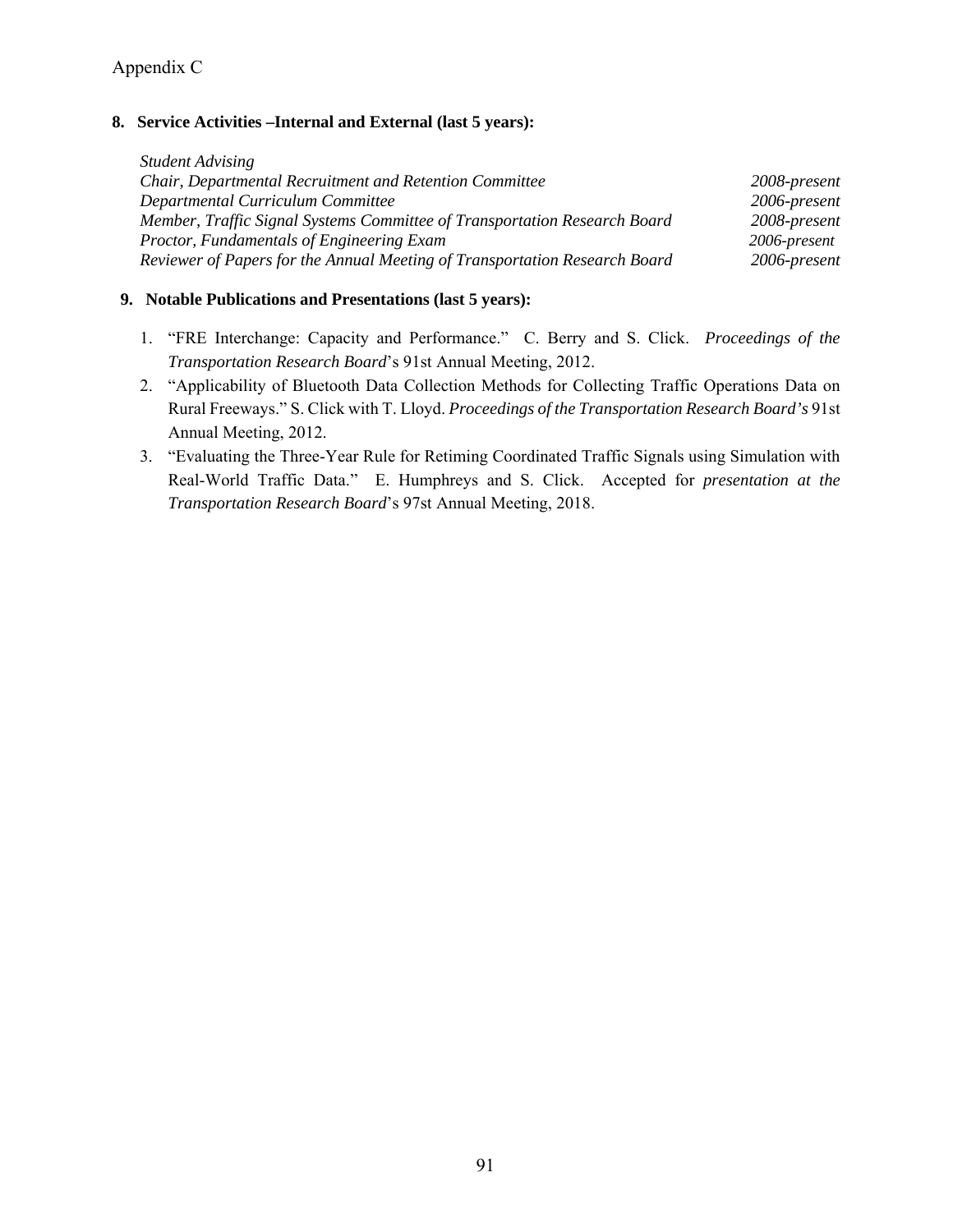#### **CIVIL & ENVIRONMENTAL ENGINEERING DEPT**

**1. Name:** *Crouch, Lewis K.*

#### **2. Education:**

| PhD | Civil Engineering      | University of Missouri-Rolla | 1990- |
|-----|------------------------|------------------------------|-------|
| МS  | Geological Engineering | University of Missouri-Rolla | 1986  |
| BS  | Geological Engineering | University of Missouri-Rolla | 1986  |
| BS  | Geology                | Murray State University      | 1984  |

#### **3. Academic Experience (FT = Full Time; PT = Part Time):**

| Tennessee Tech University Professor    | <b>CEE</b> Faculty | 2000-Present FT |      |
|----------------------------------------|--------------------|-----------------|------|
| Tennessee Tech University Assoc. Prof. | <b>CEE</b> Faculty | 1995-2000       | - FT |
| Tennessee Tech University Asst. Prof.  | <b>CEE</b> Faculty | 1990-1995       | FT.  |

#### **4. Non-Academic Experience (FT = Full Time; PT = Part Time):**

| Kentucky DOT | Engr. Aide | Const. Division 1977-1981 | FT |
|--------------|------------|---------------------------|----|

#### **5. Certifications and Professional Registrations (current):**

Professional Engineer TN#101274 TN Dept. of Commerce & Ins. 1994-Present

#### **6. Membership in Professional Organizations (current):**  *ACI American Concrete Institute International Member*

| $A \cup I$ | American Concrete Institute International         | <i>Memper</i> |
|------------|---------------------------------------------------|---------------|
| ASTM       | <b>American Society for Testing and Materials</b> | <i>Member</i> |

#### **7. Honors and Awards:**

| Brown-Henderson Outstanding Engr. Faculty Award | TTU CoE | 1998      |
|-------------------------------------------------|---------|-----------|
| Caplenor Faculty Research Award                 | TTU     | 2006-2007 |

#### **8. Service Activities –Internal and External (last 5 years):**

| <i>Facilities Committee Chair</i>     | <b>CEE</b> |
|---------------------------------------|------------|
| ABET 2000 Committee                   | <b>CEE</b> |
| <b>Tenure and Promotion Committee</b> | <b>CEE</b> |

#### **9. Notable Publications and Presentations (last 5 years):**

1. Crouch, L. K., Dillon, Sarah., and Knight, Marcus L., **"Tennessee Lime-Fly Ash-Stabilized Base Using a High Loss-on-Ignition Fly Ash,"** *Lime: Building on the 100-Year Legacy of The ASTM Committee C07, ASTM STP 1557*, Margaret L. Thomson, and Joseph H. Brisch, Eds., American Society for Testing and Materials, West Conshohocken, PA, 2012, pp. 60-75.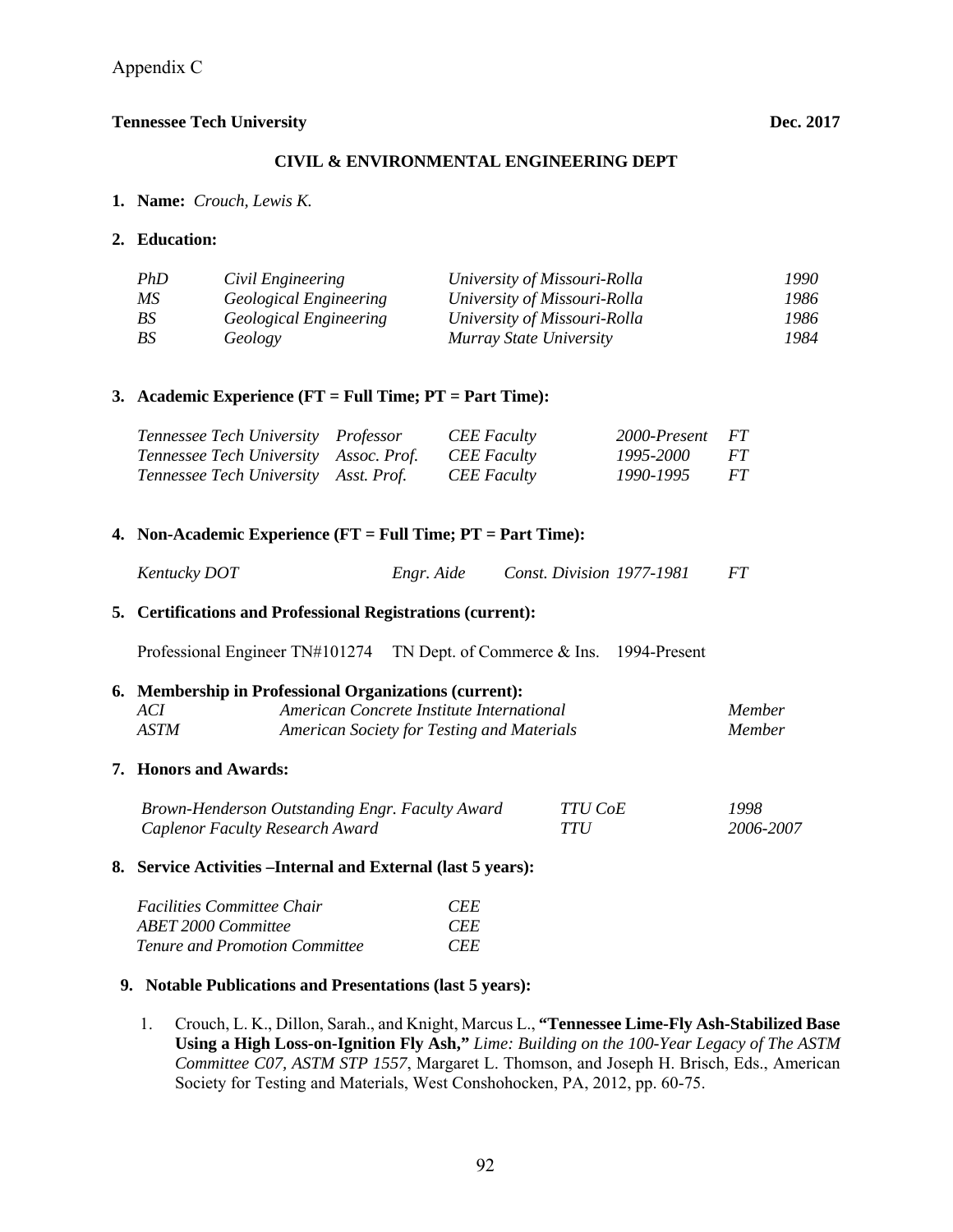- 2. Crouch, L. K., Hendrix, J. P., Sparkman, Alan and Badoe, Daniel, **"Variability of Fresh and Hardened Voids of Pervious Concrete,"** *Pervious Concrete, ASTM STP 1551*, Heather J. Brown and Matthew Offenberg, Eds., American Society for Testing and Materials, West Conshohocken, PA, 2012, pp. 52-68.
- 3. Crouch, L. K. and Brown, H. J., **"Evaluating Polish Resistance of Tennessee Bituminous Surface Aggregates,"** *Pavement Performance: Trends, Advances, and Challenges, ASTM STP 1555*, Bouzid Choubane, Ed., American Society for Testing and Materials, West Conshohocken, PA, 2012, pp. 1-19.
- 4. Crouch, L. K., Crowley, Aaron, Badoe, Daniel and Hall, Heather P., "**A High Volume Fly Ash Concrete Mixture for Tennessee Bridge Decks**," Transportation Research Board 2014 Annual Meeting Compendium of Papers, January 2014.
- 5. L. K. Crouch, Aaron Crowley, Daniel Badoe, Heather P. Hall, and Alan Sparkman, "**A High Volume Fly Ash Concrete Mixture for Tennessee Bridge Decks"** 2014 International Concrete Sustainability Conference, USA May 12-15 2014 - Boston, USA (National Ready Mixed Concrete Association). Downloaded 6/6/14 from http://www.nrmcaevents.org/?nav=display&file=660.
- 6. Dillon, Sarah, Crouch, L. K., Browning, Allen, and Badoe, Daniel, "**Modification of an East Tennessee High Plasticity Silt with Lime and Substandard Fly Ash**", Transportation Research Board 2015 Annual Meeting Compendium of Papers, January 2015.
- 7. Dillon, Sarah, Crouch, L. K., and Ferguson (Kelly), Kayla, "**High Volume Substandard Fly Ash Roller-Compacted Concrete**," Ash Library Website www.flyash.info , May, 2015. Downloaded 5/05/15
- 8. Dillon, Sarah, Crouch, L. K., and Young, Kevin, "**Full-Depth Reclamation with Lime and Substandard Fly Ash**," Ash Library Website www.flyash.info , May, 2015. Downloaded 5/05/15

# **10. Professional Development Activities (last 5 years):**

Attended Tennessee Concrete Pavement & Cement-Based Pavement Solution Conference 1/31/14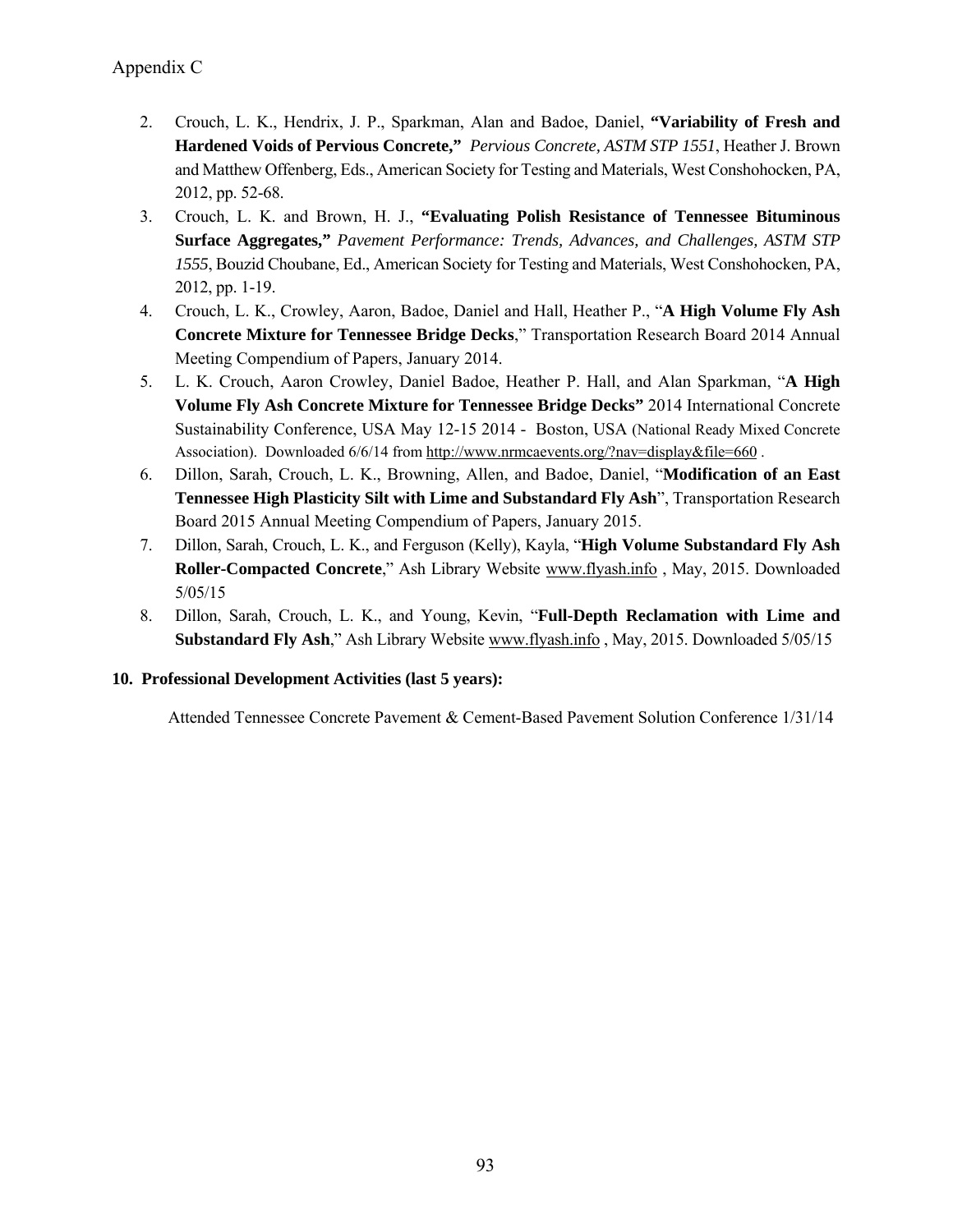#### **CIVIL AND ENVIRONMENTAL ENGINEERING DEPARTMENT**

**1. NAME:** *Datta, Tania*

#### **2. EDUCATION:**

| PhD                    | Civil and Environmental Engineering           |                                            |                                | University of Utah                                              | 2010          |
|------------------------|-----------------------------------------------|--------------------------------------------|--------------------------------|-----------------------------------------------------------------|---------------|
| ME                     | Civil and Environmental Engineering           |                                            |                                | University of Utah                                              | 2006          |
| BE                     | <b>Chemical Engineering</b>                   |                                            |                                | R.V College of Engineering, India                               | 2002          |
|                        | <b>3. ACADEMIC EXPERIENCE</b>                 |                                            |                                |                                                                 |               |
|                        | Tennessee Tech University                     | <b>Assistant Professor</b>                 |                                | <b>CEE/Water Center</b>                                         | 2013- Present |
|                        | University of Utah                            | Graduate Research Assistant                |                                | <b>CEE</b>                                                      | 2005 - 2009   |
|                        | <b>4. NON-ACADEMIC EXPERIENCE</b>             |                                            |                                |                                                                 |               |
| <b>CH2M HILL</b>       |                                               |                                            |                                | Project Engineer Wastewater Processes                           | $2009 - 2012$ |
|                        | J Ray McDermott International                 |                                            | Process Engineer - Oil and Gas |                                                                 | $2002 - 2004$ |
|                        | <b>5. PROFESSIONAL REGISTRATIONS</b>          |                                            |                                |                                                                 |               |
|                        | Fundamentals of Engineering (FE/EIT)          |                                            |                                | State of Utah                                                   | 2007          |
|                        | 6. MEMBERSHIP IN PROFESSIONAL ORGANIZATION    |                                            |                                |                                                                 |               |
| WEF                    |                                               | <b>Water Environment Federation</b>        |                                |                                                                 | Member        |
| <b>IWA</b>             |                                               | <b>International Water Association</b>     |                                |                                                                 | Member        |
| <b>AEESP</b>           |                                               |                                            |                                | Association of Environmental Engineering and Science Professors | Member        |
| <b>AAEES</b>           |                                               |                                            |                                | American Academy of Environmental Engineers and Scientists      | Member        |
| <b>EWB</b>             |                                               | <b>Engineers without Borders</b>           |                                |                                                                 | Member        |
| <b>AWRA</b>            |                                               | <b>American Water Resource Association</b> |                                |                                                                 | Member        |
| <b>ASEE</b>            |                                               | American Society of Engineering Education  |                                |                                                                 | <b>Member</b> |
| Sigma Xi               |                                               | Sigma Xi Research Honor Society            |                                |                                                                 | Member        |
|                        | <b>7. HONORS AND AWARDS</b>                   |                                            |                                |                                                                 |               |
|                        | Distinguished Service Learning Award          |                                            | Tennessee Tech University      |                                                                 | 2017          |
|                        | <b>Outstanding Young Professional</b>         |                                            |                                | Water Environmental Association of Utah                         | 2009          |
|                        | 1st Place in WEFTEC Poster Session            |                                            |                                | <b>Water Environmental Federation</b>                           | 2008          |
|                        | Robert Okey Scholarship                       |                                            |                                | Water Environmental Association of Utah                         | 2007          |
|                        | 8. SERVICE ACTIVITIES (Internal and External) |                                            |                                |                                                                 |               |
|                        | University Safety Committee Member            |                                            |                                | Tennessee Tech University                                       | 2016-Present  |
|                        | <b>University Stormwater Committee</b>        |                                            |                                | Tennessee Tech University                                       | 2016-Present  |
|                        | <b>CEE Graduate Affairs Committee</b>         |                                            |                                | Tennessee Tech University                                       | 2013-Present  |
|                        | <b>CEE Facilities Committee</b>               |                                            | Tennessee Tech University      |                                                                 | 2013-Present  |
| <b>Faculty Advisor</b> |                                               |                                            |                                | <b>Engineers without Borders, TTU</b>                           | 2013-Present  |
|                        | Faculty Co-Advisor                            |                                            |                                | Water Professional Chapter, TTU                                 | 2013-Present  |
|                        | Ad-Hoc Vice Chair                             |                                            |                                | <b>WEF Residuals and Biosolids Committee</b>                    | 2012 - 2015   |
|                        | Task Force Vice Chair                         |                                            |                                | WEF Volunteer of the Future Focus Group                         | $2013 - 2016$ |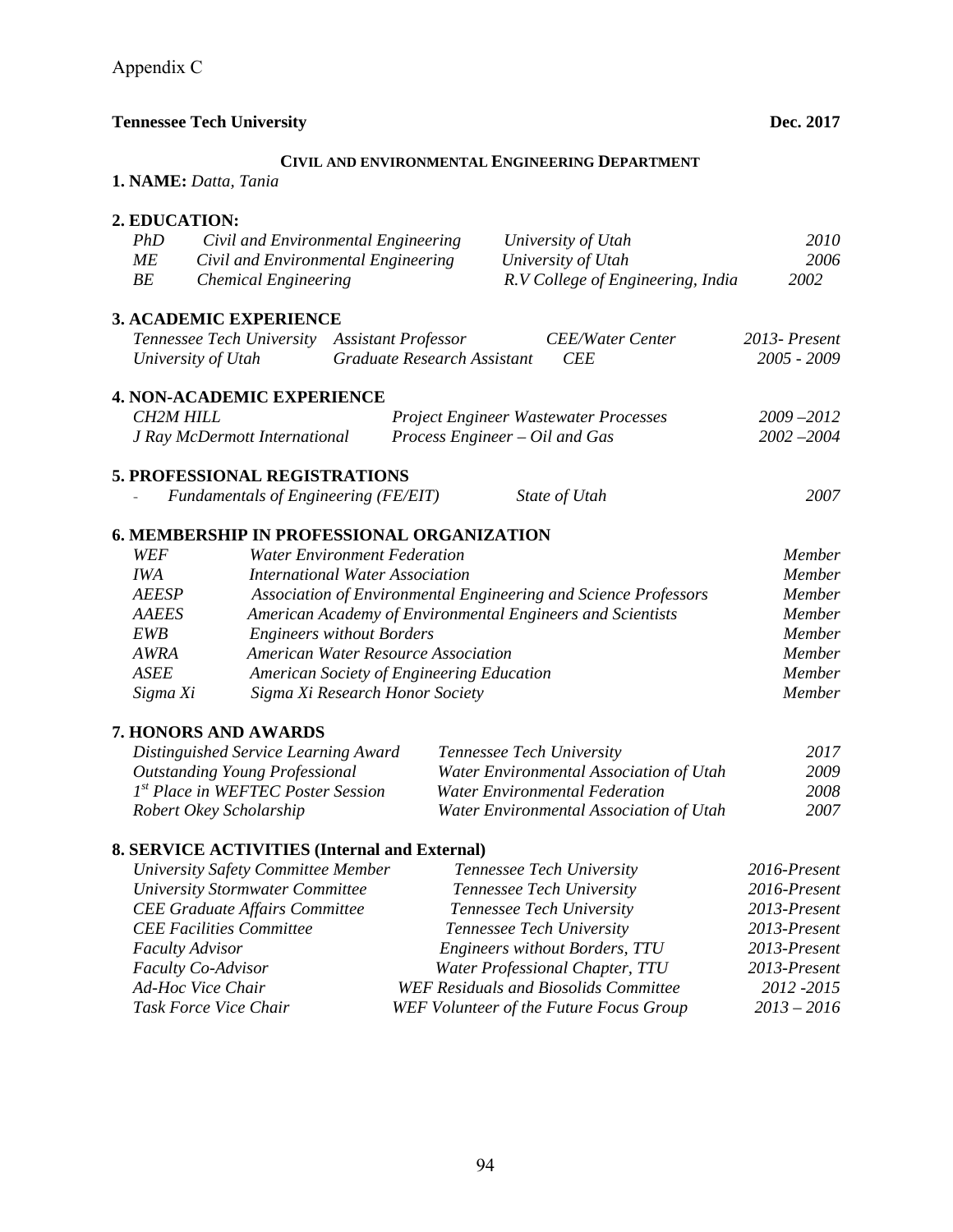#### **9. SELECTED PUBLICATIONS AND PRESENTATIONS**

- 1. Ohemeng-Ntiamoah, J., Datta, T. (2018). Evaluating analytical methods for the characterization of lipids, proteins and carbohydrates in organic substrates for anaerobic co-digestion. *Bioresource Technology*, 247, 697-704.
- 2. Mikawa, M., Datta, T., Amano, Y., & Machida, M. (2017). Dominant Characteristics Between Microcystis aeruginosa and Cyclotella Sp. Accompanying Dilution Process in Eutrophic Lake. *Water, Air, & Soil Pollution*, 228(5), 174.
- 3. Abegaz, B. W., Datta, T., Mahajan, S. M. (2017). Sensor technology for the energy-water nexus: A Review. *Applied Energy*.
- 4. Sato, M., Omori, K., Datta, T., Amano, Y., and Machida, M. (2017). Influence of Extracellular Polysaccharides and Calcium Ion on Colony Formation of Unicellular *Microcystis aeruginosa*. *Environmental Engineering Science*. 34(3), 149 – 157.
- 5. Kim, E. S., Datta, T., Kim, J. B., Lee, G., and Choi, J. (2016). Biological Fixed Film. *Water Environment Research*, 88(10), 1021-1050.
- 6. Daigger, G. T., Datta, T., Stensel, H. D., Whitlock, D. D., & Mackey, J. K. (2014). Evaluating the Role of Point Source Discharges Informs Statewide Nutrient Control Policy in Utah. *Water Environment Research*, 86(6), 559-572.
- 7. Kalyanapu, A., Datta, T., Dodson, D., Bynum, K. and Harrington, B. (2015). "A Collaborative Effort towards Real-time Water Quality Equipment Demonstration at Falling Water River, Tennessee". Tennessee American Water Resources Association, Montgomery Bell State Park, TN, April 2015.
- 8. McClellan, G.E., and Datta, T. (2015). "An Approach towards Linking Diversity of Polyphosphate Accumulation Organisms to Improved Functional Stability of the Enhanced Biological Phosphorus Removal Process." Tennessee American Water Resources Association, Montgomery Bell State Park, TN, April 2015.
- 9. R. Reardon, T. Datta, C. Stacklin (2014). "Advancing Resource Recovery from Wastewater The Next Generation of Technologies", IWA Conference on Global Challenges: Sustainable Wastewater Treatment and Resource Recovery, October  $26<sup>th</sup> - 30<sup>th</sup>$ , 2014, Kathmandu, Nepal.
- 10. Guy-Baker, C., Datta, T., Kalyanapu, A. (2017). "Toward Development of a Systematic Framework and Decision-Making Tool for Sustainable Watershed Management with Karst Geology." Association of Environmental Engineering and Science Professors (AEESP) Conference, University of Michigan, June  $20^{th} - 22^{nd}$ ,  $2017$ .
- 11. Moffet, M., Wigner, R., Davis, A., Wright, T., Datta, T. (2017). "Does Atmospheric Deposition of Nitrates Play a Role in Increasing Nitrogen Pollution from Highway Stormwater Runoff?" Association of Environmental Engineering and Science Professors (AEESP) Conference, University of Michigan, June  $20^{th} - 22^{nd}$ ,  $2017$ .
- 12. Ohemeng-Ntiamoah J., Moffet M. and Datta T. (2015). "Linking Complex Organic Feedstock Characteristics To Microbial Metabolic Activities In Anaerobic Co-digesters." Association of Environmental Engineering and Science Professors (AEESP) Conference, Yale University, CT, June  $13^{th} - 16^{th}$ , 2015.
- 13. T. Datta (2013). "Sidestream Treatment Alternatives for Nutrient Removal and Recovery at Wastewater Treatment Facilities", 23<sup>rd</sup> Tennessee Water Resources Symposium, TN AWRA, November  $4<sup>th</sup> - 6<sup>th</sup>$ , 2013, Montgomery Bell Park.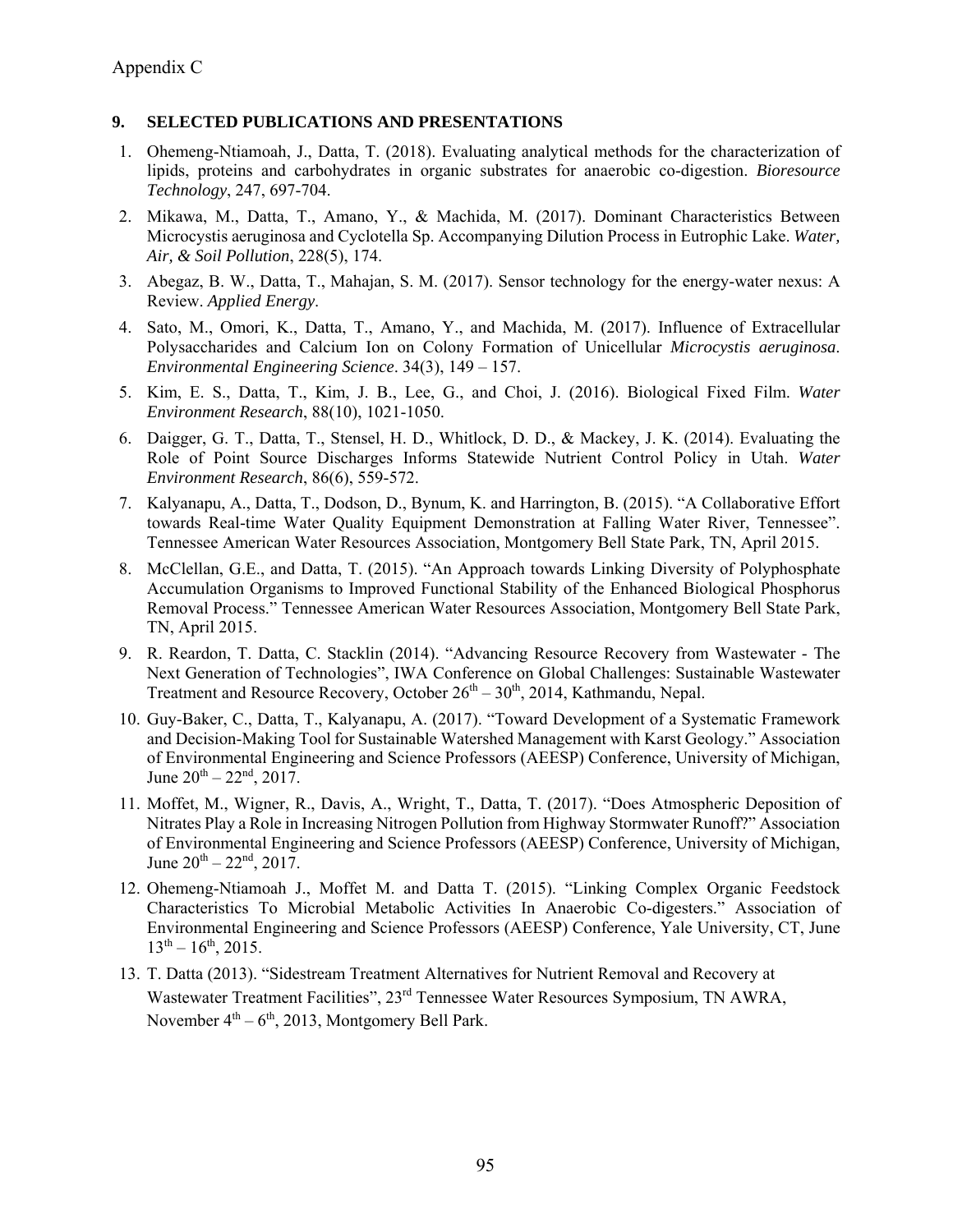#### **CIVIL AND ENVIRONMENTAL ENGINEERING DEPT.**

**1. Name:** *Henderson, Robert Craig*

#### **2. Education:**

| PhD | <b>Structural Engineering</b> | The University of Tennessee | 1994 |
|-----|-------------------------------|-----------------------------|------|
| МS  | <i>Structural Engineering</i> | The University of Tennessee | 1987 |
| BS  | Civil Engineering             | The University of Tennessee | 1985 |

#### **3. Academic Experience (FT= Full-time; PT = Part-time):**

| Tennessee Tech University | Professor     | <b>CEE</b> Faculty | 2007-Present | <i>FT</i> |
|---------------------------|---------------|--------------------|--------------|-----------|
| Tennessee Tech University | Assoc. Prof.  | CEE Faculty        | 2000-2007    | FT        |
| Tennessee Tech University | Assist. Prof. | <b>CEE</b> Faculty | 1995-2000    | FT        |

#### **4. Non-Academic Experience (FT= Full-time; PT = Part-time):**

| Gilbert Commonwealth | Lead Eng./Proj. Eng. | <i>Seismic Design</i>    | 1993-1995 FT |  |
|----------------------|----------------------|--------------------------|--------------|--|
| Lockheed Martin      | Lead Eng./Proj. Eng. | Seismic Design & Testing | 1991-1993 FT |  |
| Lockwood Greene Eng. | Associate Eng.       | Seismic Design           | 1989-1991 FT |  |

### **5. Certifications and Professional Registrations (current):**   *Professional Engineer, TN #100606 TN Dept. of Commerce & Ins. 1998-Present*

#### **6. Membership in Professional Organizations (current):**

| 7. Honors and Awards:                                         |                                |           |  |
|---------------------------------------------------------------|--------------------------------|-----------|--|
| Kinslow Creativity Award                                      | Tennessee Tech University, CoE | 1999      |  |
| 8. Service Activities - Internal and External (last 5 years): |                                |           |  |
| Curriculum Committee                                          | Tennessee Tech University      | 2008-2017 |  |
| <b>ABET</b> Committee                                         | Tennessee Tech University      | 2013-2017 |  |
| Tenure & Promotion Committee                                  | Tennessee Tech University      | 2010-2017 |  |
| Graduate Affairs Committee                                    | Tennessee Tech University      | 2012-2017 |  |
| Technology Committee                                          | Tennessee Tech University      | 1995-2017 |  |
|                                                               |                                |           |  |

#### **9. Notable Publications and Presentations (last 5 years):**

- 1. Kidwell, T. and Kerley, R, **Henderson, R.C.,** Huff, T., (accepted for publication) "Non-linear Investigation of Plastic Hinge Formation in Steel and Concrete Piles", *ASCE Practice Periodical on Structural Design and Construction*. [Kidwell and Kerley are former TTU CEE grad students.
- 2. **Henderson, R.C.,** Mohr, B., Bane, D. and Bennett, R, (under review) "Material and Structural Properties of Light weight Masonry Grout", *ACI Materials Journal*.

#### **10. Professional Development Activities (last 5 years):**

American Concrete Institute Seminar on ACI 318 *Building Code Requirements for Structural Concrete,*  (2014)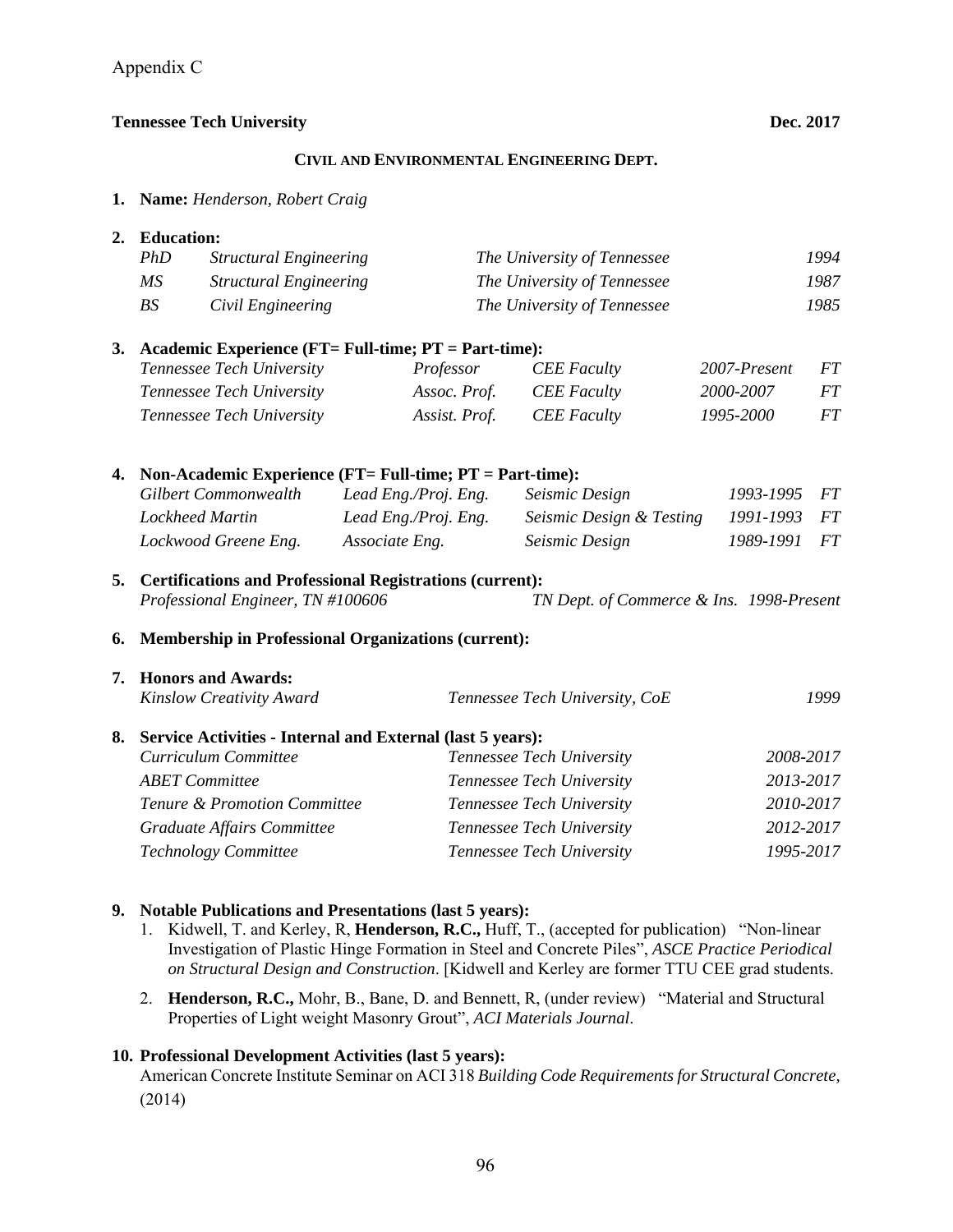#### **CIVIL & ENVIRONMENTAL ENGINEERING DEPT.**

#### **1. Name:** *Huddleston, David H*.

#### **2. Education:**

*Ph.D., Engineering Science, University of Tennessee, 1989 M. S., Engineering Science and Mechanics, Virginia Polytechnic Institute and State University, 1978 B. S., Engineering Science, Tennessee Technological University, 1977* 

#### **3. Academic Experience (FT= Full-time; PT = Part-time):**

*Professor, Civil & Environmental Engineering, Tennessee Technological University, August 2004 – Present, FT Interim Dean, College of Engineering, Tennessee Technological University, July 2007-August 2011, FT Professor and Chairperson, Civil & Environmental Engineering, Tennessee Technological University, August 2004 – June 2012, FT Professor, Civil Engineering, Mississippi State University, 2003-2004, FT Associate Professor, Civil Engineering, Mississippi State University, 1995-2003, tenured 1999, FT Research Engineer, NSF Engineering Research Center, Mississippi State University, 1991-1995, FT* 

#### **4. Non-Academic Experience (FT= Full-time; PT = Part-time):**

*Senior Engineer, Sverdrup Technology, Inc. AEDC Group, 1983-1991, FT Engineering Analyst, Pan-Am World Services, Inc. Engineering Services Section, 1981-1983, FT Manufacturing/Quality Control Engineer, TRW, Ross Gear Division, 1978-1981, FT* 

#### **5. Certifications and Professional Registrations (current):**  *Professional Engineer Registration, Mississippi I. D. 14068*

### **6. Membership in Professional Organizations (current):**

#### **7. Honors and Awards:**

*Hearin-Hess Distinguished Professor, College of Engineering, Mississippi State University (1997-98) Hearin-Hess Distinguished Professor, College of Engineering, Mississippi State University (1996-97) Outstanding Instructional Paper, College of Engineering, Mississippi State University (1996-97)* 

### **8. Service Activities - Internal and External (last 5 years):**

*ABET program evaluator, 2008/-present Southern Association of Colleges and Schools (SACS) program evaluator, 2011-present Member, ASEE Engineering Deans' Council Public Policy Committee, June 2009 – June 2012 Chair, ASCE/EWRI Computational Hydraulics Committee (Hydraulics & Waterways Council), 2006- 2008, member, 2000-present Tau Beta Pi Faculty advisor, Tennessee Gamma Chapter, August 2004-present Tennessee Technological University Curriculum Committee (2005-2012)* 

### **9. Notable Publications and Presentations (last 5 years):**

1. Nixon, B., Huddleston, D. H., Elizandro, D., Liu, J., Ramirez, G., Hutchins, E. (2016). *Mastering Engineering Mechanics of Materials educator study investigates student performance in a hybrid format at Tennessee Technological University*. Retrieved from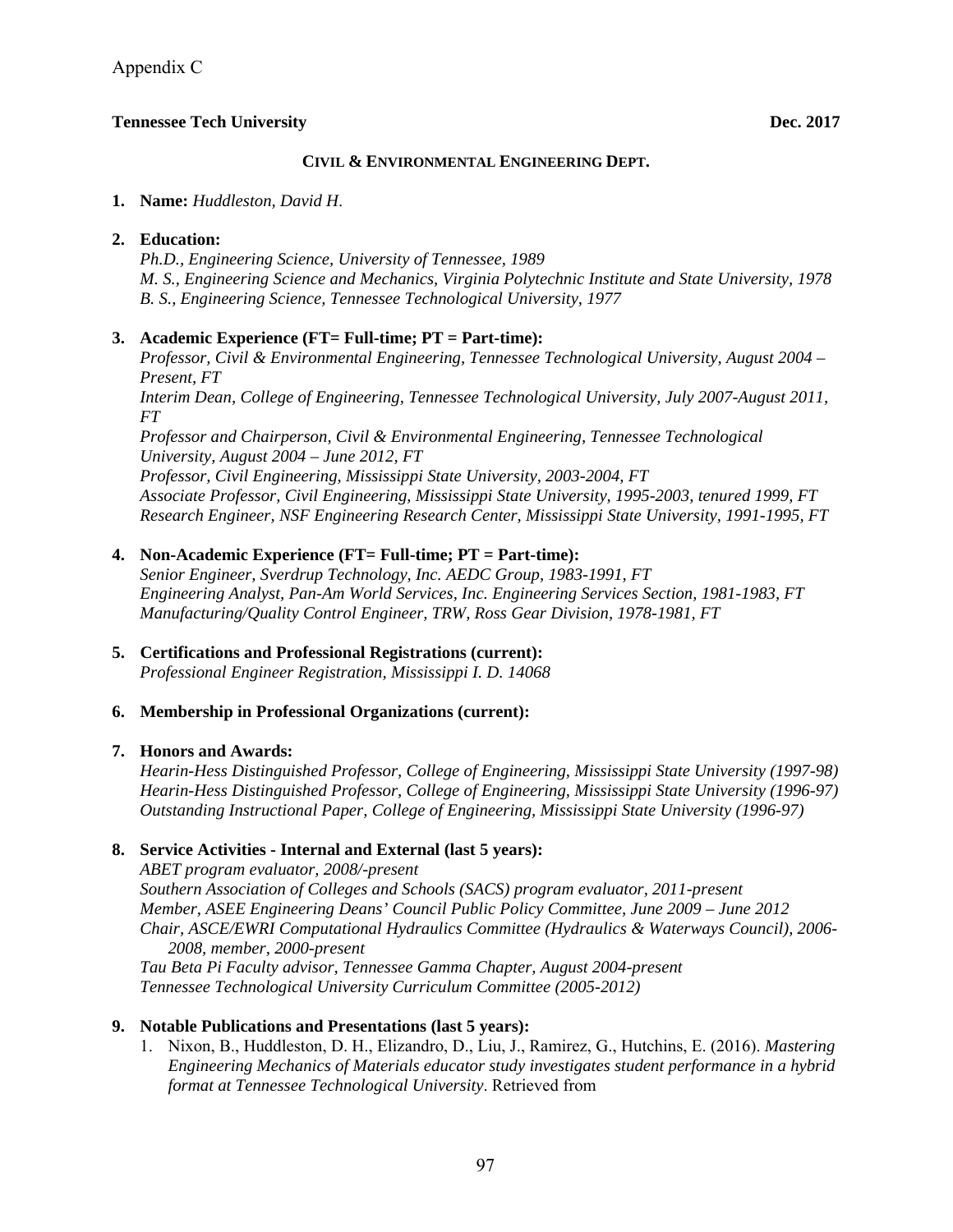http://www.pearsoned.com/results/masteringengineering-mechanics-materials-educator-studyinvestigates-student-performance-hybrid-format-tennessee-technological-university/.

- 2. Nixon, B., Huddleston, D. H., Elizandro, D., Liu, J., Ramirez, G., Hutchins, E. (2016). *Mastering Engineering Statics educator study investigates student performance in a hybrid format at Tennessee Technological University*. Retrieved from http://www.pearsoned.com/results/masteringengineering-educator-study-investigates-studentperformance-hybrid-format-tennessee-technological-university/.
- 3. Elizandro, D., Huddleston, D. H., Liu, J., Ramirez, G., Hutchins, E. (2016), "An Academic Program Assessment Methodology to Leverage the Integrated Higher Education Environment Created by the Complete College Tennessee Act (CCTA)," *2016 ASEE Annual Conference,* New Orleans, LA. June.

# **10. Professional Development Activities (last 5 years):**

Multiple ABET and SACS training activities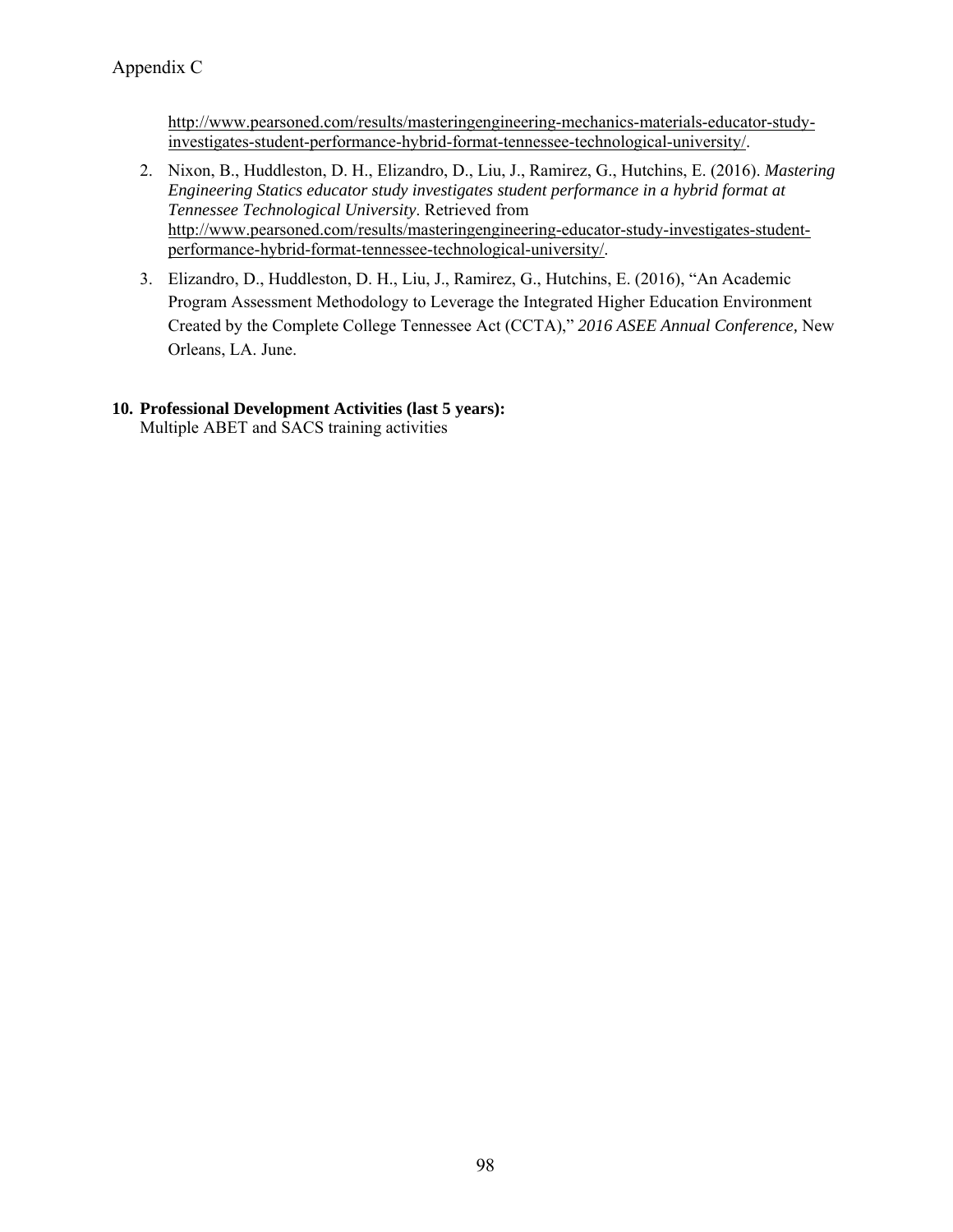#### **CIVIL AND ENVIRONMENTAL ENGINEERING DEPT.**

**1. Name:** *Huff, Timothy, E*

#### **2. Education:**

| PhD | Civil Engineering  | University of Tennessee          | 2013 |
|-----|--------------------|----------------------------------|------|
| MS. | <i>Mathematics</i> | Tennessee State University       | 2006 |
| MS  | Civil Engineering  | Tennessee Tech University        | 1985 |
| BS  | Civil Engineering  | <i>Tennessee Tech University</i> | 1984 |

#### **3. Academic Experience (FT= Full-time; PT = Part-time):**

| Tennessee Tech University  | Lecturer | <b>CEE</b> Faculty | 2017-Present FT |    |
|----------------------------|----------|--------------------|-----------------|----|
| Tennessee Tech University  | Adjunct  | <b>CEE</b> Faculty | 2016-2017       | PT |
| Tennessee State University | Adjunct  | <b>CEE</b> Faculty | 2007-2015       | PT |

| 4. | Non-Academic Experience (FT= Full-time; PT = Part-time): |                            |                            |           |    |  |
|----|----------------------------------------------------------|----------------------------|----------------------------|-----------|----|--|
|    | TN DOT                                                   | CE Manager                 | <b>Structures Division</b> | 2004-2017 | FT |  |
|    | <b>TN DOT</b>                                            | Structural Specialist      | <b>Structures Division</b> | 2001-2004 | FT |  |
|    | Self Employed                                            | <b>Structural Engineer</b> | Knoxville TN               | 1997-2001 | FT |  |
|    | Lockheed Martin                                          | <b>Structural Engineer</b> | Oak Ridge TN               | 1989-1997 | FT |  |

#### **5. Certifications and Professional Registrations (current):**   *Professional Engineer, TN #020407 TN Dept. of Commerce & Ins. 1988-Present*

## **6. Membership in Professional Organizations (current):**   *SSA Seismological Society of America Life Member*

# *EERI Earthquake Engineering Research Institute Member*

#### **7. Honors and Awards:**

 *TN Govt. Engineer of the Year Tennessee Society of Professional Engineers 2015* 

#### **8. Service Activities - Internal and External (last 5 years):**

 *Panel Member: National Cooperative Highway Research Program (NCHRP) Project 12-114 Seismic Site Response Software 2017-Present Project 12-106 Performance Based Seismic Design 2016-Present Project 12-105 Accelerated Construction - Seismic 2015-Present Project 20-07 Seismic Hazard Map Update 2016-Present Associate Editor ASCE Practice Periodical 2015-Present* 

#### **9. Notable Publications and Presentations (last 5 years):**

1. "Inelastic Seismic Displacement Amplification for Bridges: Dependence Upon Various Intensity Measures," ASCE Practice Periodical on Structural Design and Construction, November 30 2017.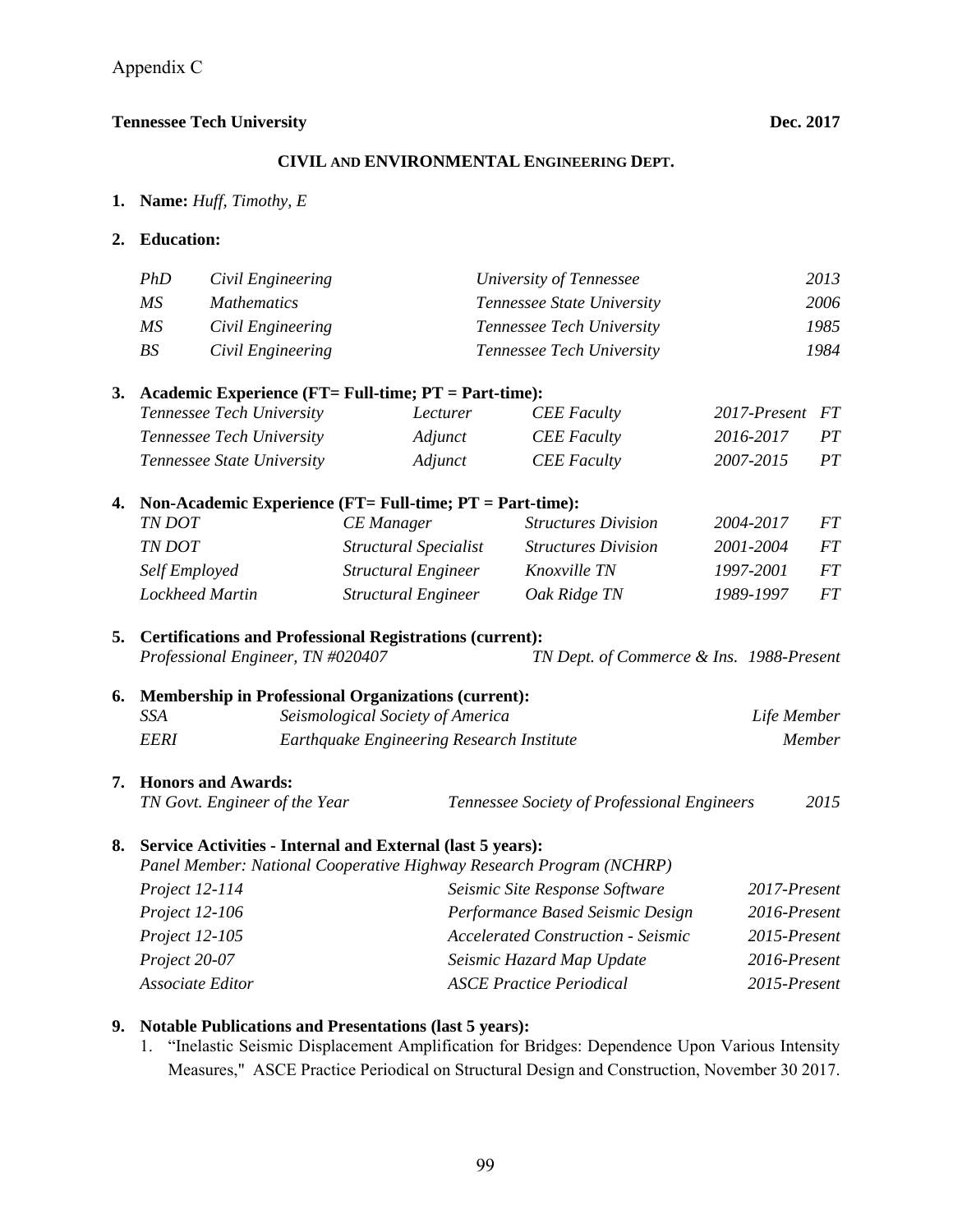- 2. "Partial Isolation of a Bridge on Interstate 40 in the New Madrid Seismic Zone"; with Jonathan Shoulders; 34th International Bridge Conference, National Harbor, Maryland, June 4-8, 2017.
- 3. "Structural Health Monitoring of the Hernando De Soto Bridge"; with Matt Yarnold and Justin Alexander; 34th International Bridge Conference, National Harbor, Maryland, June 4-8, 2017.
- 4. "A Comparison of Nonlinear Static Procedures and Modeling Assumptions for Seismic Design of Ordinary Bridges", with Ali Hajihashemi and Shahram Pezeshk; Practice Periodical on Structural Design and Construction, American Society of Civil Engineers (ASCE); 10.1061/(ASCE)SC.1943- 5576.0000309, 04016022, November 2016.
- 5. "Structural Demand on Bridges Subjected to Bidirectional Ground Motions", Practice Periodical on Structural Design and Construction, American Society of Civil Engineers (ASCE); 10.1061/(ASCE)SC.1943-5576.0000299 , 04016007. August, 2016.
- 6. "Issues in the Prediction of Inelastic Behavior in Bridges during Earthquakes", Practice Periodical on Structural Design and Construction, American Society of Civil Engineers (ASCE); 10.1061/(ASCE)SC.1943-5576.0000289 , 04016007. February, 2016.
- 7. "Estimating Residual Seismic Displacements in Bi-Linear Oscillators", Practice Periodical on Structural Design and Construction, American Society of Civil Engineers (ASCE); 10.1061/(ASCE)SC.1943-5576.0000282 , 04016003, January, 2016.
- 8. "Site Specific Seismic Analysis at the Vicinity of A Bridge Located Within the Mississippi Embayment", with Ashraf El Sayed and Shahram Pezeshk; Eastern Section Seismological Society of America, Annual Meeting, 2015.
- 9. "Inelastic Displacement Spectra for Bridges Using the Substitute-Structure Method", with Shahram Pezeshk; Practice Periodical on Structural Design and Construction, American Society of Civil Engineers (ASCE); 10.1061/(ASCE)SC.1943-5576.0000279; December 30, 2015.
- 10. "Partial Isolation as a Seismic Design Strategy for Pile Bent Bridges in the New Madrid Seismic Zone", Practice Periodical on Structural Design and Construction, American Society of Civil Engineers (ASCE); 10.1061/(ASCE)SC.1943-5576.0000277; December 30, 2015.
- 11. "Seismic Displacement Estimates for Bridges in the New Madrid Seismic Zone", Practice Periodical on Structural Design and Construction, American Society of Civil Engineers (ASCE); 10.1061/(ASCE)SC.1943-5576.0000269; December 30, 2015.
- 12. "Spanning the Wolf River Wetlands", Aspire The Concrete Magazine, Fall 2014, pp. 14-17.

### **10. Professional Development Activities (last 5 years):**

Presented at 34<sup>th</sup> International Bridge Conference in National Harbor, Maryland, June 4-8, 2017.

Presented at the PCI National Bridge Conference, 2014.

Presented at the 7th National Seismic Conference on Bridges and Highways, May 2013, Oakland, California.

Presented at the Earthquake Engineering Research Institute Annual meeting, 2012, Memphis, TN.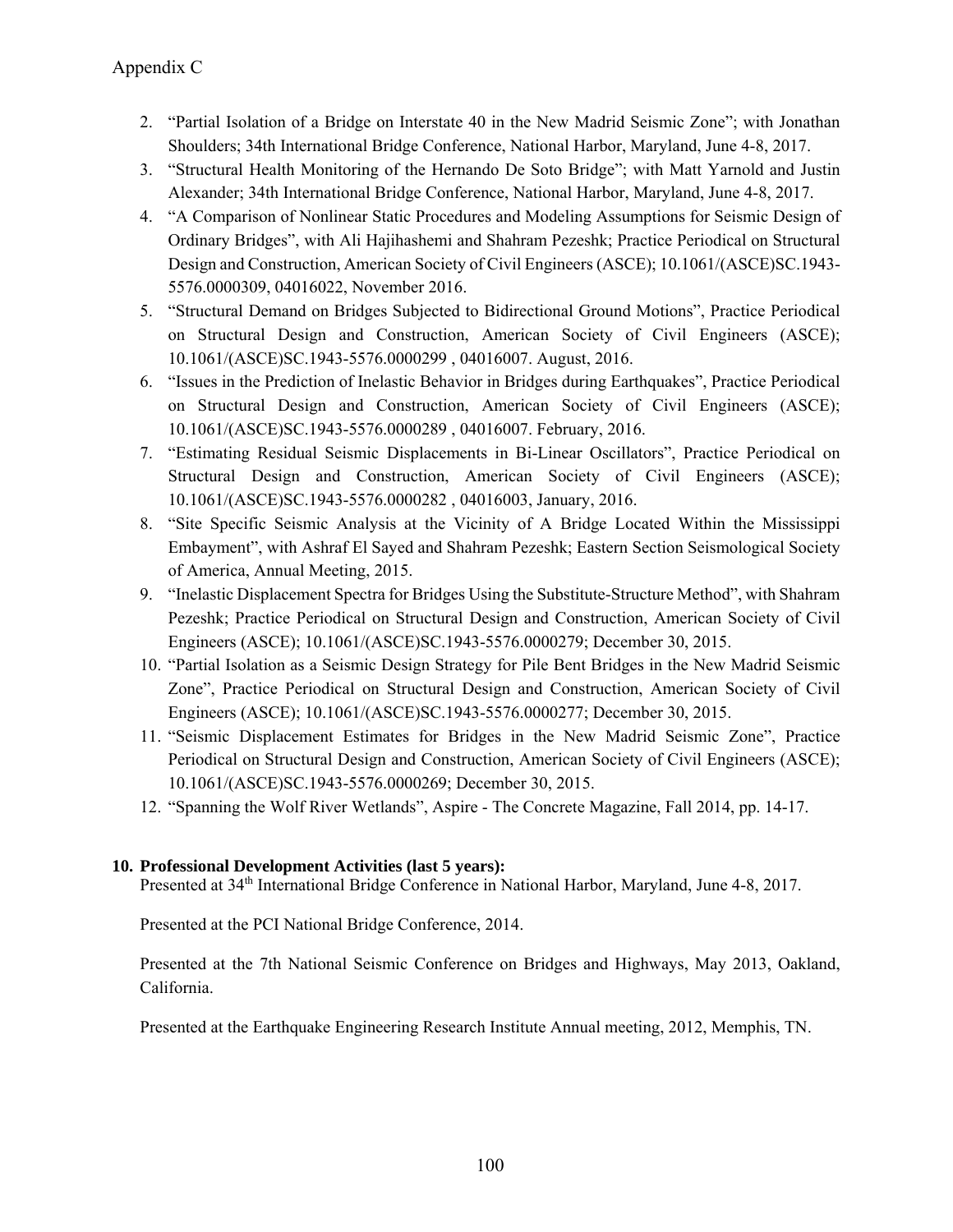#### **CIVIL AND ENVIRONMENTAL ENGINEERING DEPT.**

|  |  | 1. Name: Kalyanapu, Alfred, J |  |  |
|--|--|-------------------------------|--|--|
|--|--|-------------------------------|--|--|

|    | 2. Education:                                                            |                                                                                             |                |                                                |                                  |                                                                                       |      |  |  |
|----|--------------------------------------------------------------------------|---------------------------------------------------------------------------------------------|----------------|------------------------------------------------|----------------------------------|---------------------------------------------------------------------------------------|------|--|--|
|    | PhD<br>Civil Engineering<br>University of Utah                           |                                                                                             |                |                                                | 2011                             |                                                                                       |      |  |  |
|    | MS                                                                       | Civil Engineering                                                                           |                | University of Utah                             |                                  |                                                                                       | 2007 |  |  |
|    | BTech.                                                                   | Civil Engineering<br>National Institute of Technology, Warangal, India                      |                |                                                |                                  | 2003                                                                                  |      |  |  |
| 3. |                                                                          | Academic Experience (FT= Full-time; PT = Part-time):                                        |                |                                                |                                  |                                                                                       |      |  |  |
|    |                                                                          | Tennessee Tech University                                                                   | Assoc. Prof.   |                                                | <b>CEE</b> Faculty               | 2017-Present                                                                          | FT   |  |  |
|    | Tennessee Tech University                                                |                                                                                             | Asst. Prof.    |                                                | <b>CEE</b> Faculty               | 2011-2017                                                                             | FT   |  |  |
| 4. |                                                                          | Non-Academic Experience (FT= Full-time; PT = Part-time):                                    |                |                                                |                                  |                                                                                       |      |  |  |
|    |                                                                          | University of Utah                                                                          | Grad. Res Asst |                                                |                                  | Civil & Env. Engineering 2004-2011                                                    | FT   |  |  |
|    |                                                                          | Los Alamos National Lab                                                                     | Grad. Res Asst |                                                |                                  | Systems Engineering&Integration 2006-2007                                             | FT   |  |  |
| 5. |                                                                          | <b>Certifications and Professional Registrations (current):</b>                             |                |                                                |                                  |                                                                                       |      |  |  |
|    | Engineer in Training, UTAH Registration                                  |                                                                                             |                | 2007-Present                                   |                                  |                                                                                       |      |  |  |
| 6. | <b>Membership in Professional Organizations (current):</b>               |                                                                                             |                |                                                |                                  |                                                                                       |      |  |  |
|    | <b>ASCE</b><br>American Society of Civil Engineers                       |                                                                                             |                |                                                |                                  | Member                                                                                |      |  |  |
|    | AGU<br>American Geophysical Union                                        |                                                                                             |                |                                                |                                  | Member                                                                                |      |  |  |
|    | American Water Resources Association, Tennessee Section<br><b>TNAWRA</b> |                                                                                             |                |                                                | Member                           |                                                                                       |      |  |  |
| 7. |                                                                          | <b>Honors and Awards:</b>                                                                   |                |                                                |                                  |                                                                                       |      |  |  |
|    | Kinslow Research Paper Award<br>Tennessee Tech University, CoE           |                                                                                             |                |                                                |                                  | 2016                                                                                  |      |  |  |
|    |                                                                          | Outstanding Young Alumni Professional Achievement Award NITW                                |                |                                                |                                  |                                                                                       | 2015 |  |  |
|    | Sigma Xi Faculty Research Award                                          |                                                                                             |                | Tennessee Tech Chapter                         |                                  |                                                                                       | 2014 |  |  |
|    | Commended Paper                                                          |                                                                                             |                |                                                | Journal of Flood Risk Management |                                                                                       | 2013 |  |  |
| 8. | Service Activities - Internal and External (last 5 years):               |                                                                                             |                |                                                |                                  |                                                                                       |      |  |  |
|    |                                                                          | <b>CEE ABET Committee</b>                                                                   |                |                                                | Tennessee Tech University        | 2017-Present                                                                          |      |  |  |
|    | <b>Engineering A Future Activity Leader</b>                              |                                                                                             |                |                                                | Tennessee Tech University        | 2012-Present                                                                          |      |  |  |
|    | Computational Hydraulics Committee American Society of Civil Engineers   |                                                                                             |                | 2012-Present                                   |                                  |                                                                                       |      |  |  |
|    | President<br>TN American Water Resources Association 2017-Present        |                                                                                             |                |                                                |                                  |                                                                                       |      |  |  |
|    | <b>Executive Committee Member</b>                                        |                                                                                             |                | <b>TN American Water Resources Association</b> |                                  | 2011-2016                                                                             |      |  |  |
|    |                                                                          | 9. Notable Publications and Presentations (last 5 years) (* indicates students):            |                |                                                |                                  |                                                                                       |      |  |  |
|    | 1.                                                                       | Bhuyian*, Md. N. M., Kalyanapu, A. J., and Hossain, F. (2017). "Evaluating Conveyance-Based |                |                                                |                                  |                                                                                       |      |  |  |
|    |                                                                          |                                                                                             |                |                                                |                                  | DEM Correction Technique on NED and SRTM DEMs for Flood Impact Assessment of the 2010 |      |  |  |
|    |                                                                          | Cumberland River Flood" Geosciences, 7, 132; doi:10.3390/geosciences7040132.                |                |                                                |                                  |                                                                                       |      |  |  |

- 2. **Dullo**\*, T. T., **Kalyanapu**, A. J., and Teegavarapu, R. S. V. (2017). "Evaluation of Changing Characteristics of Temporal Rainfall Distribution within 24-hour Duration Storms and their influences on Peak Discharges: A Case Study of Asheville, North Carolina" Journal of Hydrologic Engineering, 22(11):05017022.
- 3. **Bhuyian\***, Md. N. M., and **Kalyanapu**, A. J. (2017). "Accounting Digital Elevation Uncertainties for Flood Consequence Assessment" Journal of Flood Risk Management, DOI: 10.1111/jfr3.12293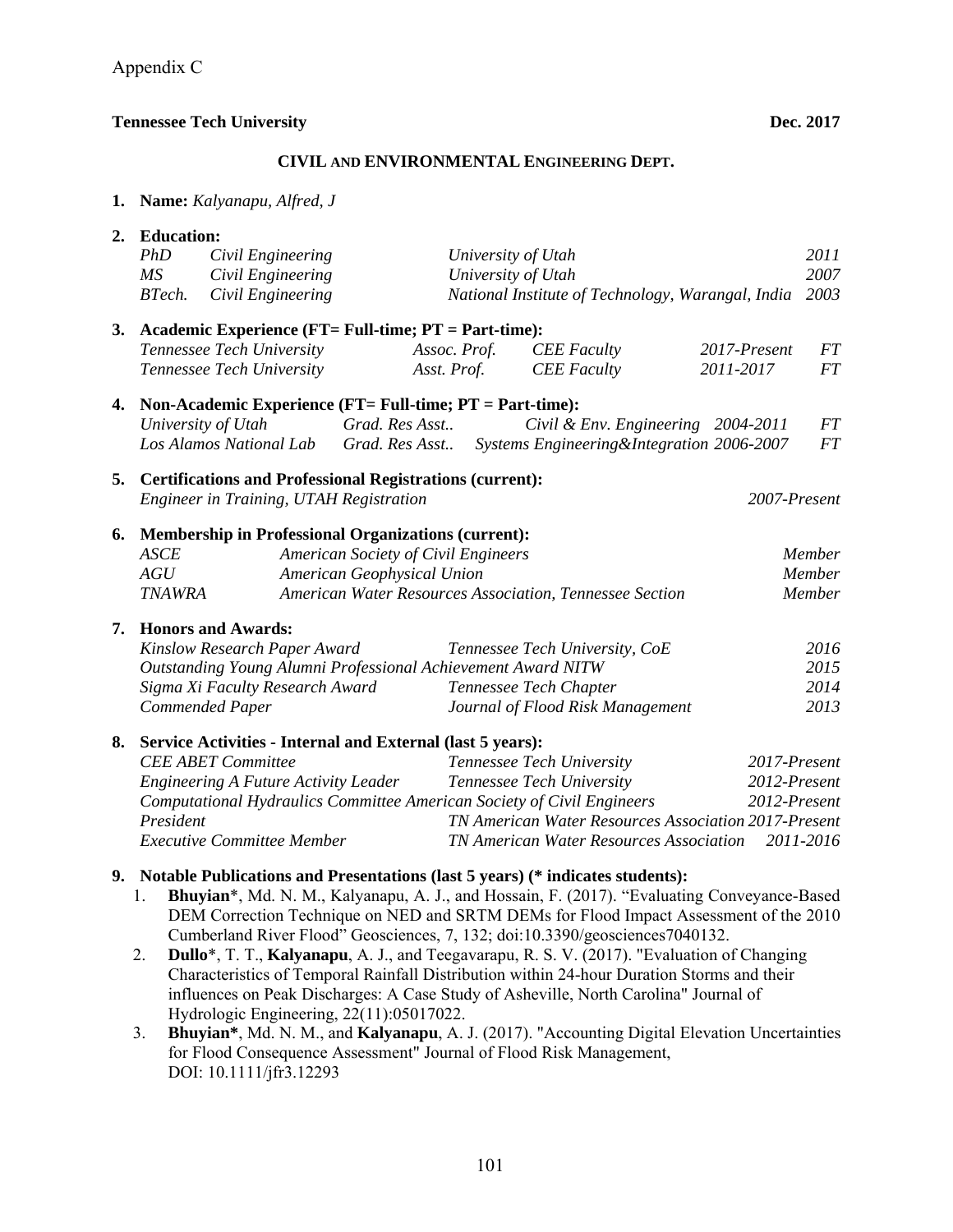- 4. **Ahmadisharaf\***, E. A.**, Kalyanapu,** A. J., and Chung, Eun-Sung. (2017). "Sustainability-Based Flood Hazard Mapping of the Swannanoa River Watershed", Sustainability, 9, 1735, doi:10.3390/su9101735.
- 5. **Ahmadisharaf\***, E., and **Kalyanapu**, A. J., Thames, B. A., and Lillywhite, J. (2016). "Application of a probabilistic framework for comparison of dam breach prediction methods", Environmental Modelling and Software, doi: 10.1016/j.envsoft.2016.09.022.
- 6. **Ahmadisharaf\***, E., **Kalyanapu**, A, J., and Chung, E. –S. (2015). "Spatial probabilistic multi-criteria decision making for assessment of flood management alternatives", Journal of Hydrology, Vol. 533, 365-378, doi: 10.1016/j.jhydrol.2015.12.031
- 7. **Ahmadisharaf\***, E., **Kalyanapu**, A. J., and Chung, E. –S. (2015). "Evaluating the effects of flood duration and velocity on selection of flood management alternatives using multi-criteria decision making" Water Resources Management, 29(8), pp 2543-2561.
- 8. **Bhuyian**\*, Md. N. M., and **Kalyanapu**, A. J. "An Approach for DEM Correction by Improving Channel Conveyance" Journal of Hydrologic Engineering, doi: 10.1061/(ASCE)HE.1943- 5584.0001020
- 9. **Kalyanapu**, A.J., Judi, D.R., McPherson, T.N. and Burian, S.J. (2014), Annualised risk analysis approach to recommend appropriate level of flood control: application to Swannanoa river watershed. Journal of Flood Risk Management. doi: 10.1111/jfr3.12108
- 10. **Kalyanapu, A. J.**, Hossain, F., Yigzaw, W., Hossain, A., and C. K. Shum. (2013). "Investigating the performance of American River Flood Control System under changes in Probable Maximum Flood due to effects of Artificial Reservoir Size and Land Use/Land Cover Patterns" Earth Interactions Journal, Special Issue. (AGU-AMS-AAG),17, 1–24. doi: http://dx.doi.org/10.1175/2012EI000496.1.
- 11. Yigzaw, W., Hossain, F., and **Kalyanapu, A. J.** (2013). "Comparison of PMP-driven Probable Maximum Floods with Flood Magnitudes due to Increasingly Urbanized Catchment: The Case of American River Watershed", in Special Issue Edition: "Human Impact on Climate Extremes for Water Resources Infrastructure Design, Operations and Risk Management", Earth Interactions Journal, AGU-AMS-AAG, 17, 1–15. doi: http://dx.doi.org/10.1175/2012EI000497.1.
- 12. Burian, S.J., Walsh, T., **Kalyanapu, A.J.**, and Larsen, S.G. (2013). "Climate vulnerabilities and adaptation of urban water infrastructure systems." In: Climate Vulnerability (Pielke, R. Sr, Editor in Chief), Volume 5: Vulnerability of Water Resources to Climate, Hossain, F. (Editor), Elsevier Inc., Academic Press, 87-107p.
- 13. Hossain, F., and **Kalyanapu**, A. J. (2012). "Cities, Dams and Extreme Weather" Civil Engineering – ASCE, 82(12), December 2012, 68-71.
- 14. Yigzaw, W., Hossain, F., and **Kalyanapu, A. J.** (2012). "Impact of artificial reservoir size and land use/land cover patterns on estimation of probable maximum flood: The case of Folsom Dam on American River" Journal of Hydrologic Engineering, 10.1061/(ASCE)HE.1943- 5584.0000722.

# **10. Professional Development Activities (last 5 years):**

Attended CUAHSI Sensor Network Bootcamp, 2017

Attended EWRI Verification & Validation Workshop, 2017

Attended NSF Career Proposal Writing Workshop, 2013

Attended Tennessee Board of Regents Research Academy, 2012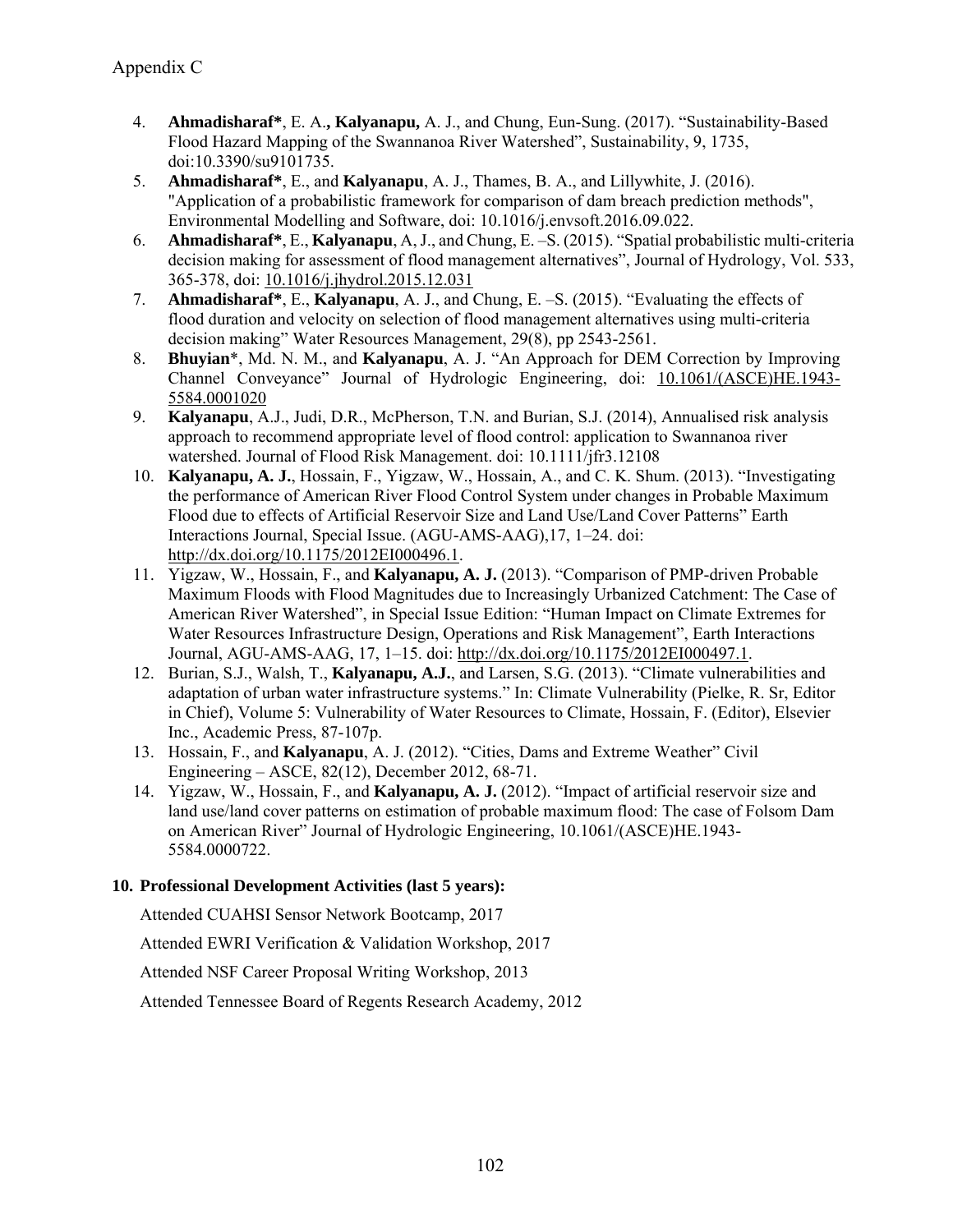#### **CIVIL AND ENVIRONMENTAL ENGINEERING DEPT**

**1. Name:** *Liu, Y. Jane*

|    | 2. Education:                                                     |                                       |                  |                                                |                                |              |              |  |
|----|-------------------------------------------------------------------|---------------------------------------|------------------|------------------------------------------------|--------------------------------|--------------|--------------|--|
|    | PhD<br><b>Structural Engineering</b>                              |                                       |                  | 2002<br>University of Hawaii, Honolulu, U.S.A. |                                |              |              |  |
|    | MS<br><b>Structural Engineering</b>                               |                                       |                  | University of Hawaii, Honolulu, U.S.A.         |                                | 1998         |              |  |
|    | BS<br><b>Engineering Mechanics</b>                                |                                       |                  | Hohai University, Nanjing, P.R. China          |                                |              |              |  |
| 3. | Academic Experience (FT= Full-time; PT = Part-time):              |                                       |                  |                                                |                                |              |              |  |
|    |                                                                   | Tennessee Tech University             |                  | Professor                                      | <b>CEE</b> Faculty             | 2012-Present | $\cal FT$    |  |
|    |                                                                   | Tennessee Tech University             |                  | Assoc. Prof.                                   | <b>CEE</b> Faculty             | 2007-2012    | $\cal FT$    |  |
|    |                                                                   | Tennessee Tech University             |                  | Assist. Prof.                                  | <b>CEE</b> Faculty             | 2002-2007    | FT           |  |
| 4. | Non-Academic Experience ( $FT = Full-time$ ; $PT = Part-time$ ):  |                                       |                  |                                                |                                |              |              |  |
|    |                                                                   | University of Hawaii                  | Research Assist. |                                                | <b>CEE</b> Department          | 1995-2002    | PT           |  |
|    |                                                                   | University of Hawaii                  | Lecturer         |                                                | <b>CEE</b> Department          | 2000-2002    | PT           |  |
| 5. | <b>Certifications and Professional Registrations (current):</b>   |                                       |                  |                                                |                                |              |              |  |
|    | FE Certified,                                                     |                                       |                  |                                                | State of Hawaii                |              | 1997         |  |
| 6. | Membership in Professional Organizations (current):               |                                       |                  |                                                |                                |              |              |  |
|    | <b>ASME</b><br>American Society of Mechanical Engineers           |                                       |                  |                                                | Member                         |              |              |  |
|    | <b>USACM</b><br><b>US Association for Computational Mechanics</b> |                                       |                  |                                                | Member                         |              |              |  |
| 7. | <b>Honors and Awards:</b>                                         |                                       |                  |                                                |                                |              |              |  |
|    |                                                                   | <b>Faculty Productivity Award</b>     |                  |                                                | Tennessee Tech University, CoE |              | 2010         |  |
|    | <b>Faculty Productivity Award</b>                                 |                                       |                  |                                                | Tennessee Tech University, CoE |              | 2009         |  |
|    |                                                                   | <b>Faculty Productivity Award</b>     |                  |                                                | Tennessee Tech University, CoE |              | 2008         |  |
| 8. | Service Activities - Internal and External (last 5 years):        |                                       |                  |                                                |                                |              |              |  |
|    |                                                                   | The University Faculty Senate         |                  |                                                | Tennessee Tech University      |              | 2015-present |  |
|    | The University Administrative Council                             |                                       |                  | Tennessee Tech University                      |                                | 2015-present |              |  |
|    | The Uni. Student Affairs Committee                                |                                       |                  | Tennessee Tech University                      | 2015-present                   |              |              |  |
|    | The University Art Committee                                      |                                       |                  | Tennessee Tech University                      |                                | 2015-present |              |  |
|    |                                                                   | The Uni. Faculty Research Committee   |                  |                                                | Tennessee Tech University      |              | 2013-2014    |  |
|    |                                                                   | Rising Engineer Faculty Scholar Award |                  |                                                | Tennessee Tech University, CoE |              | 2017-present |  |
|    | <b>Outstanding Alumnus Award Committee</b>                        |                                       |                  | Tennessee Tech University, CoE                 | 2013-2016                      |              |              |  |
|    | Renaissance Spectrum Award Commit.                                |                                       |                  | Tennessee Tech University, CoE                 |                                | 2012-2013    |              |  |
|    | Departmental Curriculum Committee                                 |                                       |                  | Tennessee Tech University, CEE                 | 2012-present                   |              |              |  |
|    | Departmental Computer Committee                                   |                                       |                  | Tennessee Tech University, CEE                 | 2012-present                   |              |              |  |
|    | Departmental Equipment Committee                                  |                                       |                  | Tennessee Tech University, CEE                 |                                | 2012-present |              |  |
|    | Departmental ABET Committee                                       |                                       |                  | Tennessee Tech University, CEE                 |                                | 2012-present |              |  |
|    | Undergraduate Research Committee                                  |                                       |                  | Tennessee Tech University, CEE                 |                                | 2016-present |              |  |

# **9. Notable Publications and Presentations (last 5 years):**

1. "A Parametric Study of Linear and Nonlinear Models for Moisture Diffusion in Composite Sandwich Structures", with Shane Paulson, John Peddieson, and Steve Mills, Journal of Composite Materials, August 8, 2017.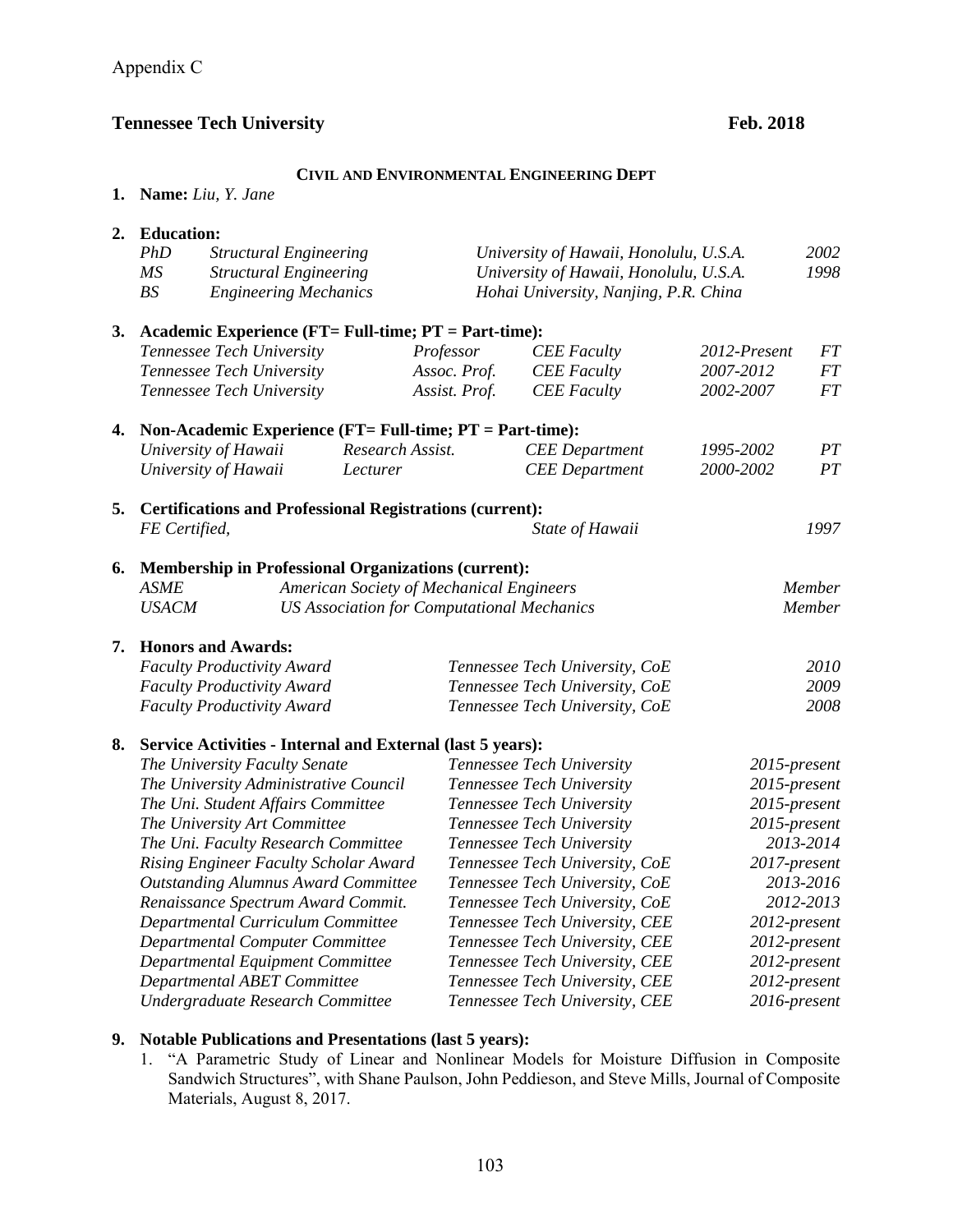- 2. "Axisymmetric Deformation of a Materially Nonlinear Circular Plate," with John Peddieson, Meccanica, An International Journal of Theoretical and Applied Mechanics AIMETA, Springer, March 2017, Issue 4-5, pp 1035-1050.
- 3. "Evaluation of Groebner Basis Methodology as an Aid to Harmonic Balance," with John Peddieson, ASME Journal of Vibration and Acoustics, April 2014, Vol.136 / 024502-4.
- 4. "Application of Groebner Bases to Nonlinear Mechanics Problems," with John Peddieson, Mathematical Software – ICMS 2014, Volume 8592 of the Series Lecture Notes in Computer Science pp 398-405, Springer.
- 5. "Application of Groebner Basis Methodology to Nonlinear Static Cable Analysis," with George Buchanan, and John Peddieson, ASME Journal of Offshore Mechanics and Arctic Engineering, November 2013, Vol,135 / 041601-1.
- 6. "An Academic Program Assessment Methodology to Leverage the Integrated Higher Education Environment Created by the Complete College Tennessee Act (CCTA)," with David Elizandro, David Huddleston, Guillermo Ramirez, and Elizabeth Hutchins, Proceeding of the ASEE's 123<sup>rd</sup> National Conference 2016, New Orleans, LA, USA, June 26-29, 2016.
- 7. "An Application of the Method of Groebner Bases to a Geometrically Non-linear Free Vibration Analysis of Composite Plates" with Aravind Shanmugasundaram and John Peddieson, Presented at the 7<sup>th</sup> International Conference on Computational Methods ICCM 2016, Berkeley, CA, USA, August 1-4, 2016.
- 8. "Examples of Non-commutative Groebner Bases to Plate Bending Analysis" with Bruno Buchberger, Markus Rosenkranz, and Alexander Maletzky, Presented at the  $7<sup>th</sup>$  International Conference on Computational Methods ICCM 2016, Berkeley, CA, USA, August 1-4, 2016.
- 9. "Two-Point Boundary problems with One Mile Singularity and an Application to Graded Kirchhoff plates," with Markus Rosenkranz, Alexander Maletzky, and Bruno Buchberger, Proceeding of Computer Algebra in Scientific Computing (CASC) September, 2015, Aachen, Germany.
- 10. "Torsional Property Measurement for Polycarbonate Using DIC Technique with 3D Printed Specimens," with Kallie Curtis, Tim Harrell, and John Peddieson, presented at the  $1<sup>st</sup>$  International Digital Image Correlation Society Conference & Workshop, November, 2015, Columbia, SC, USA.
- 11. "Equi-Biaxial Loading of Rohacell 200WF," with Tim Harrell, Steve Mills, and David Mills, Presented at JEC Conferences Americas 2015, Houston, June, 2015**,** Houston, TX, USA.
- 12. "Application of Non-commutative Groebner Bases to Kirchhoff Circular Plates with Functionally Graded Materials," with Bruno Buchberger, Markus Rosenkranz, Alexander Maletzky, Loredana Tec, Wolfgang Windsteiger, Presented at the 8<sup>th</sup> MSJ SI 2015, Seasonal Institute, Current Trends on Groebner Bases: the 50<sup>th</sup> Anniversary of Groebner Bases, August, 2015, Osaka, Japan.
- 13. "Quadrature Solutions for Large Deflection Statics Cable Problems," with John Peddieson, Proceeding of the ASME 2014 33<sup>rd</sup> International Conference on Ocean, Offshore and Arctic Engineering, June 2014, San Francisco, CA, USA.
- 14. "Application of Groebner Bases to Nonlinear Mechanics Problems," with John Peddieson, Proceeding of the ICMS 2014, 4<sup>th</sup> International Congress on Mathematical Software, August, 2014, Seoul, Korea.
- 15. "Groebner Bases in Teaching Computational Methods in Engineering," with Rafal Ablamowicz, Proceeding of the ICMS 2014, 4<sup>th</sup> International Congress on Mathematical Software, August, 2014, Seoul, Korea.

### **10. Professional Development Activities (last 5 years):**

- 1. Invited research associate at RISC (Research Institute for Symbolic Computation), JKU (Johannes Kepler University), Linz, Austria, Jan. 2015
- 2. Participated TBR course revitalization, 2013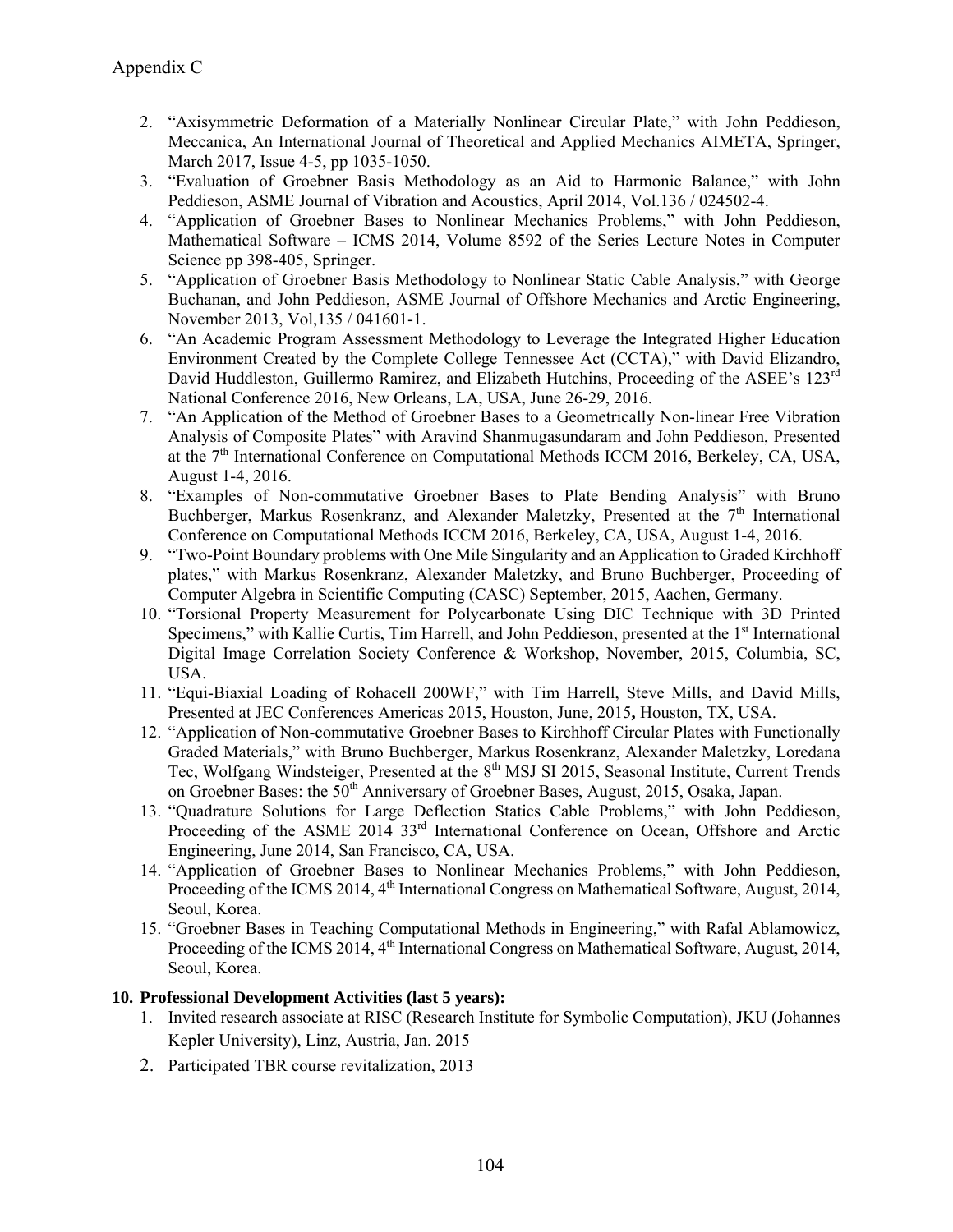### **DEPARTMENT OF CIVIL AND ENVIRONMENTAL ENGINEERING**

**1. Name:** *Mohr, Benjamin J.*

### **2. Education:**

| PhD | Civil Engineering | Georgia Institute of Technology | 2005 |
|-----|-------------------|---------------------------------|------|
| МS  | Civil Engineering | Georgia Institute of Technology | 2002 |
| BS  | Civil Engineering | University of Delaware          | 2001 |

### **3. Academic Experience (FT= Full-time; PT = Part-time):**

| Tennessee Tech University | Assoc. Prof   | Chair              | 2017-Present FT |           |
|---------------------------|---------------|--------------------|-----------------|-----------|
| Tennessee Tech University | Assoc. Prof   | Interim Chair      | 2012-2017       | <i>FT</i> |
| Tennessee Tech University | Assoc. Prof.  | <b>CEE</b> Faculty | 2010-Present FT |           |
| Tennessee Tech University | Assist. Prof. | <b>CEE</b> Faculty | 2005-2010       | FT        |

### **4. Non-Academic Experience (FT= Full-time; PT = Part-time):**  *N/A*

### **5. Certifications and Professional Registrations (current):**

 *Professional Engineer, TN #00116651 TN Dept. of Commerce & Ins. 2013-Present* 

### **6. Membership in Professional Organizations (current):**

| ASCE  | American Society of Civil Engineers                    | <i>Member</i>        |
|-------|--------------------------------------------------------|----------------------|
| ACerS | American Ceramic Society, Cements Division             | Member               |
| ACI   | American Concrete Institute                            | <i>Member</i>        |
|       | ACI Committee 231 Properties of Concrete at Early Ages | <i>Voting Member</i> |
|       | ACI Committee 236 Materials Science of Concrete        | Voting Member        |
|       | <b>ACI Committee 308 Curing Concrete</b>               | Associate Member     |

### **7. Honors and Awards:**

 *Peter G Hoadley Award for Outstanding Engineering Educator* 

|                                               | <b>ASCE Tennessee Section</b>              | 2011 |
|-----------------------------------------------|--------------------------------------------|------|
| Kinslow Award                                 | Tennessee Tech University                  | 2011 |
| <b>ExCEEd Fellow</b>                          | ASCE                                       | 2010 |
| Ralph E Powe Junior Faculty Enhancement Award |                                            |      |
|                                               | Oak Ridge Associated Universities          | 2007 |
| Sigma Xi Research Award                       | Tennessee Tech University Sigma Xi Chapter | 2007 |
| New Faculty Research Award $(2^{nd}$ place)   | <b>ASEE-SE Section</b>                     | 2007 |

### **8. Service Activities - Internal and External (last 5 years):**

| 2006-Present<br>Tennessee Tech University  |
|--------------------------------------------|
| 2013-2014<br><b>ACerS Cements Division</b> |
| 2012-2013<br><b>ACerS Cements Division</b> |
| 2011-2012<br><b>ACerS Cements Division</b> |
|                                            |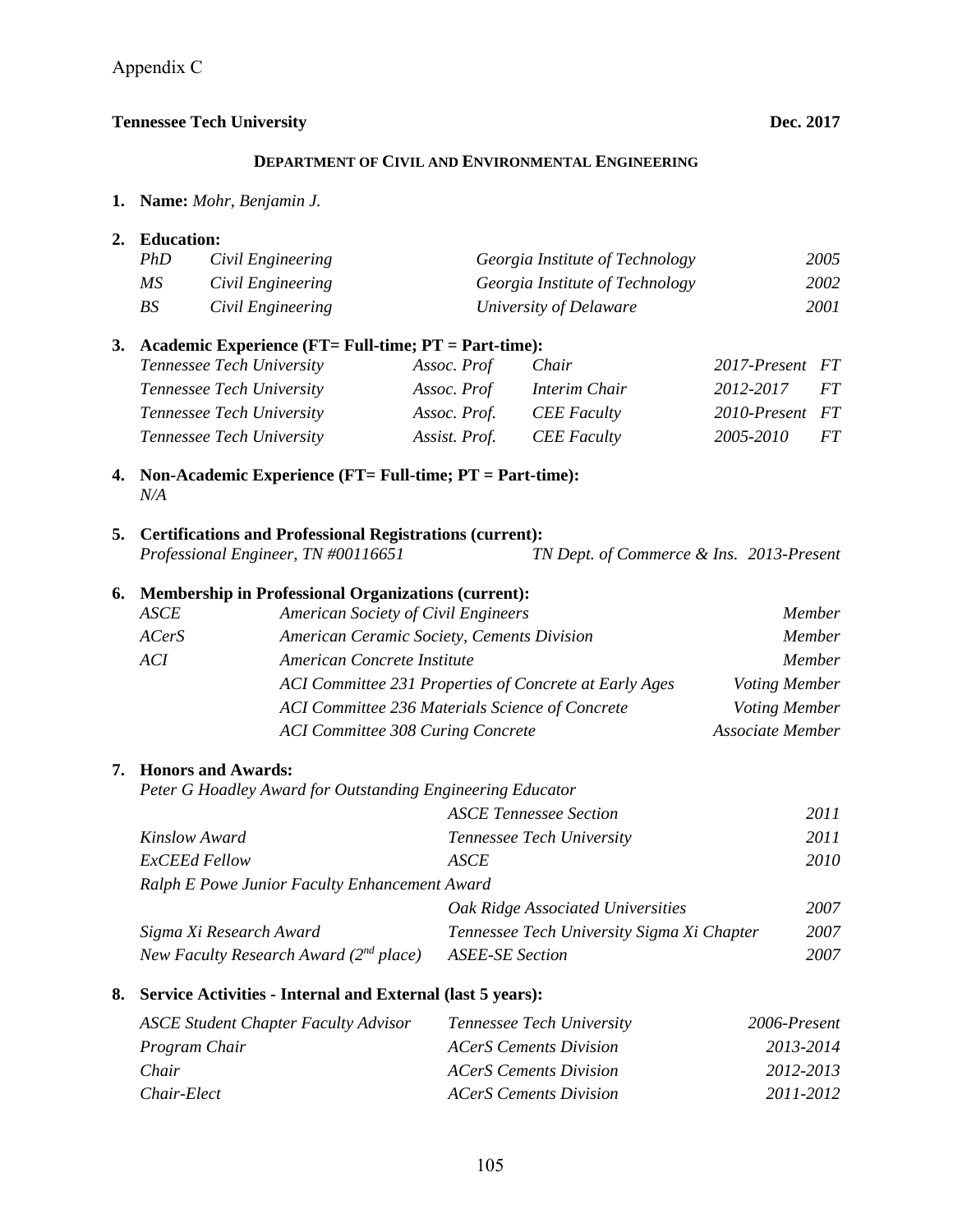| <b>URECA!</b> Grant Committee              | Tennessee Tech University         | 2011-2012       |
|--------------------------------------------|-----------------------------------|-----------------|
| Curriculum Committee                       | Tennessee Tech University         | $2012$ -Present |
| Curriculum Committee                       | <b>TTU College of Engineering</b> | $2012$ -Present |
| Chair, Curriculum Committee                | <b>TTU CEE</b>                    | 2011-Present    |
| Graduate Executive Committee               | Tennessee Tech University         | $2012$ -Present |
| Graduate Executive Committee               | <b>TTU College of Engineering</b> | $2012$ -Present |
| Chair, ABET Committee                      | <b>TTU CEE</b>                    | 2012-Present    |
| <b>Recruitment and Retention Committee</b> | <b>TTU CEE</b>                    | 2007-Present    |
| <b>Facilities Committee</b>                | <i>TTU CEE</i>                    | $2005$ -Present |

### **9. Notable Publications and Presentations (last 5 years):**

- 1. Mohr, B.J., Bryant, L.B. "Utilization of Quarry By-Products for Reduction of Expansion Due to Alkali-Aggregate Reaction." *Cement and Concrete Composites*, 2016; 73: 235-240.
- 2. Keaton, D.G., Mohr, B.J. "Nanoscale Pore Structure Analysis of Mortars Undergoing Delayed Ettringite Formation." *American Ceramic Society, Cements Division, 3rd Advances in Cementbased Materials: Characterization, Processing, Modeling and Sensing*, Austin, TX, June 10-12, 2012.

### **10. Professional Development Activities (last 5 years):**

ASCE Department Heads Conference, 2014 ABET Program Assessment Workshop, 2012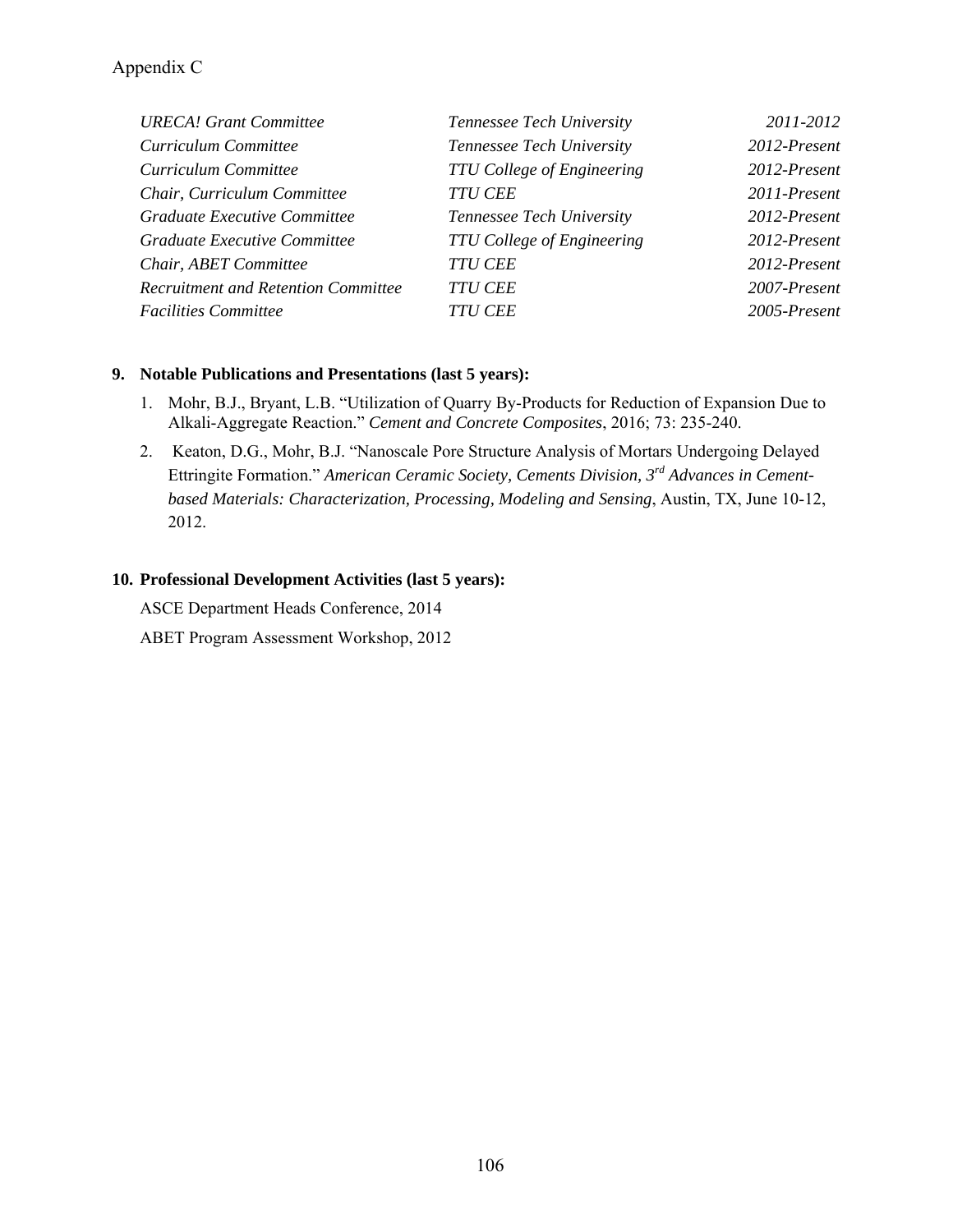#### **CIVIL AND ENVIRONMENTAL ENGINEERING DEPARTMENT**

**1. Name:** *Ramirez, Guillermo*

# **2. Education:**   *PhD Civil Engineering Colorado State University 1998 MS Civil Engineering Colorado State University 1994 BS Civil Engineering Universidad Nacional de Colombia 1985*  **3. Academic Experience (FT= Full-time; PT = Part-time):**   *Tennessee Tech University Assoc. Prof. CEE Faculty 2005-Present FT Tennessee Tech University Asst. Prof. CEE Faculty 2000-2005 FT Naval Postgraduate School NRC Fellow Aero-Astro Dept 1998-1999 FT Naval Postgraduate School Visiting Prof. Aero-Astro Dept Summer 2001-2009 PT Universidad Nacional de Colombia Visiting Prof. CEE Faculty Summer 2010-2012 PT Colorado State University Instructor CEE Faculty 1996-1998 PT*  **4. Non-Academic Experience (FT= Full-time; PT = Part-time):**  *Bolivar Aliadas, Colombia Project Engineer 1987-1989 FT Concrete Engr, Colombia Structural Design Engineer 1985-1987 FT*  **5. Certifications and Professional Registrations (current): 6. Membership in Professional Organizations (current):**   *Sigma Xi Scientific Research Society Member Phi Kappa Phi National Honor Society Member*  **7. Honors and Awards:**   *NRC Research Associateship Award Naval Postgraduate School 1998-1999 Chi Epsilon Golden Key Award Colorado State University 1998 Outstanding Teaching Asst. Award Colorado State University 1997*  **8. Service Activities - Internal and External (last 5 years):**   *CEE Computer Committee Tennessee Tech University 2000-Present CEE Curriculum Committee Tennessee Tech University 2008-2011 CEE Library Committee Tennessee Tech University 2000-Present CEE Graduate Affairs Committee Tennessee Tech University 2013-Present CEE Faculty Search Committee, Chair Tennessee Tech University 2012 Student Advising Tennessee Tech University 2001-Present Reviewer, Several Technical Journals 1998-Present Reviewer and evaluator Mountain-plains Consortium(MPC) 2013 Solar Sail Propulsion Project NASA 2005*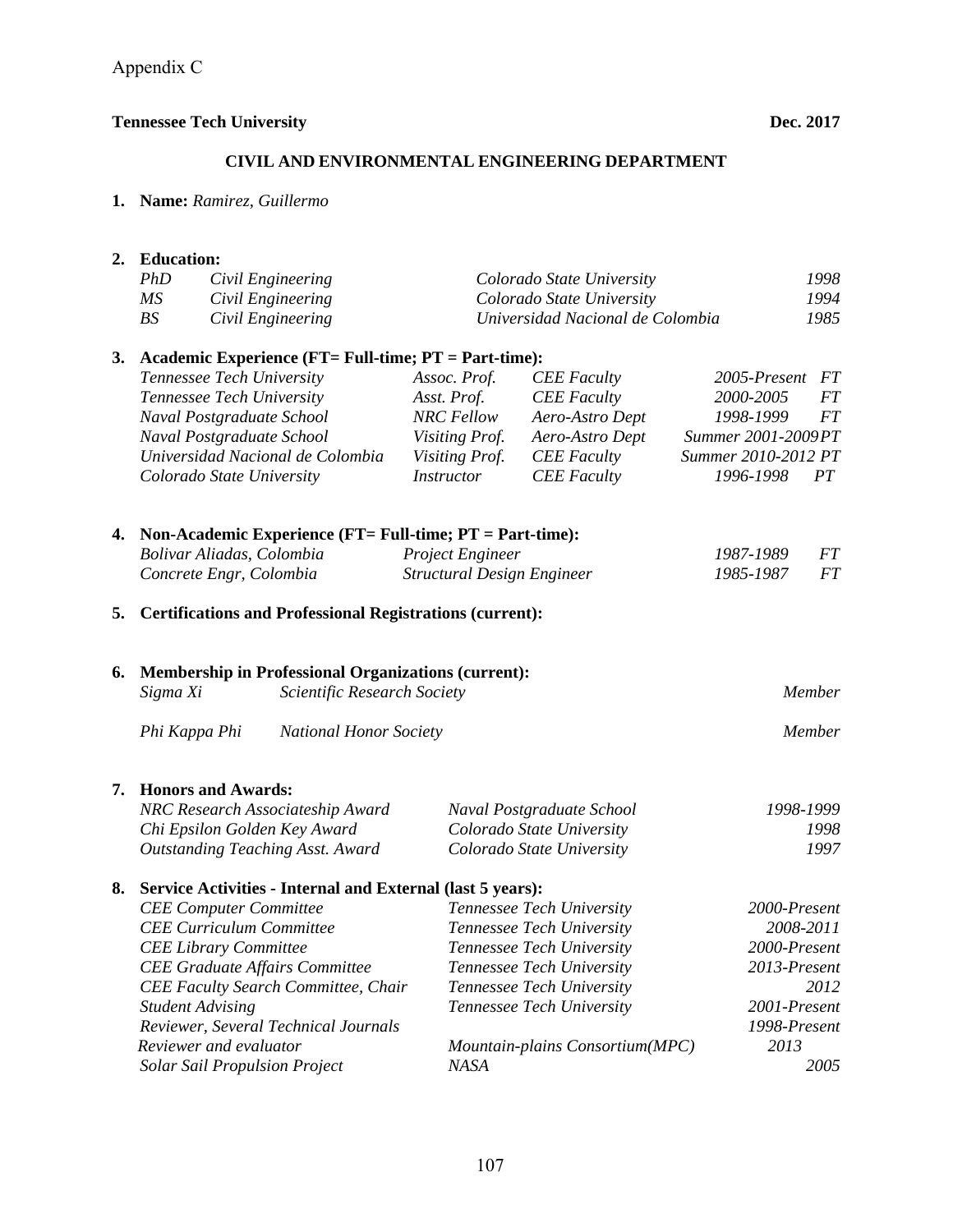## Appendix C

## **9. Notable Publications and Presentations (last 5 years):**

1. "An Academic Program Assessment Methodology to Leverage the Integrated Higher Education Environment Created by the Complete College Tennessee Act (CCTA)," with D. Elizandro, J. Liu, E. Hutchins, published at the ASEE's 123rd National Conference 2016, June 26-29, 2016, New Orleans, LA, USA.

## **10. Professional Development Activities (last 5 years):**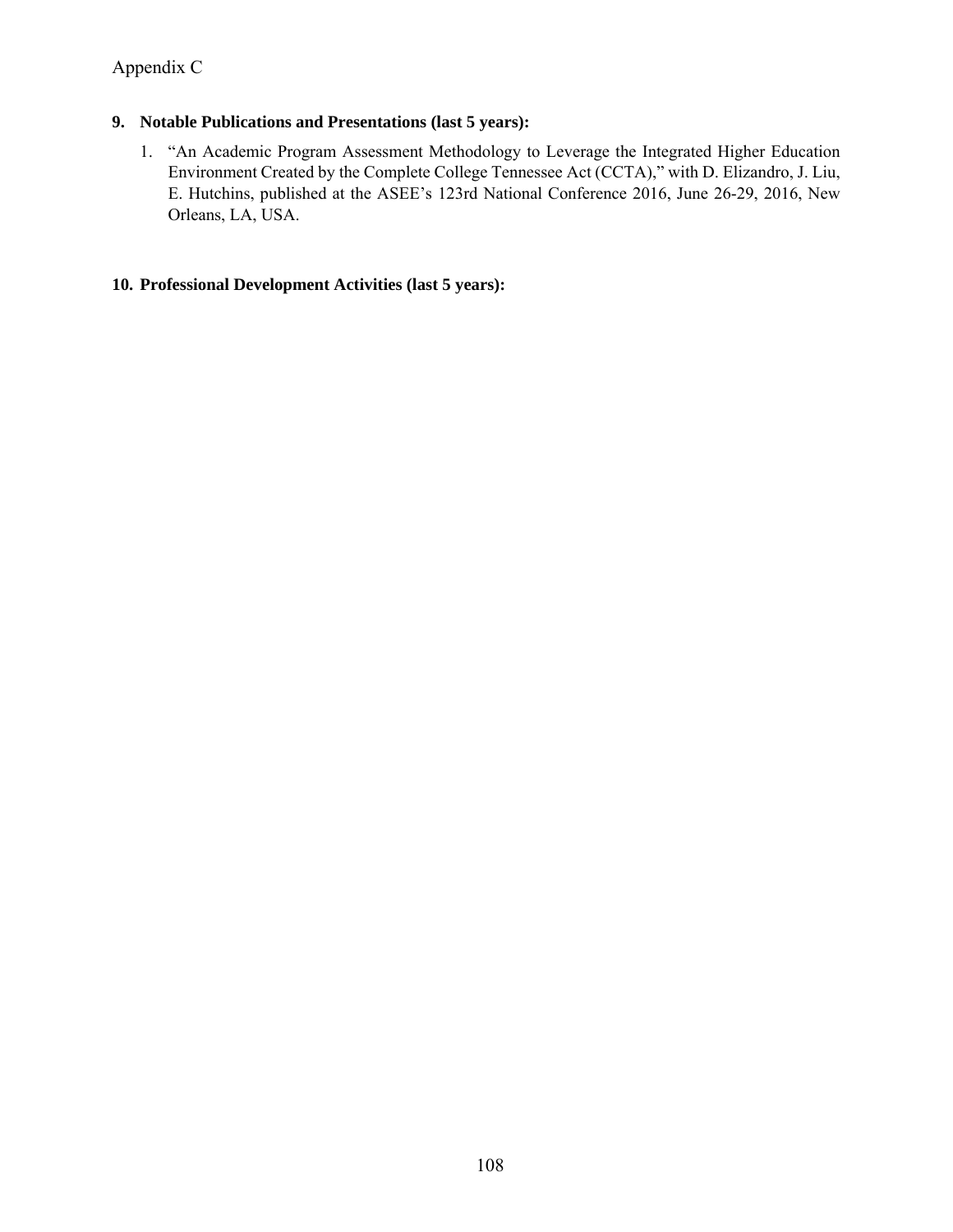#### **CIVIL AND ENVIRONMENTAL ENGINEERING DEPT**

**1. Name:** *VandenBerge, Daniel R.*

## **2. Education:**   *PhD Civil Engineering Virginia Polytechnic Institute 2014 MS Civil Engineering Michigan Technological University 2003 BS Civil Engineering Michigan Technological University 2001*  **3. Academic Experience (FT= Full-time; PT = Part-time):**   *Tennessee Tech University Asst. Prof. CEE Faculty 2015-Present FT Virginia Polytechnic Institute Post-Doc. CEE Faculty 2014-2015 FT Virginia Polytechnic Institute Instructor CEE Faculty 2013 PT Lakeland Community College Instructor CET Faculty 2009-2010 PT*  **4. Non-Academic Experience (FT= Full-time; PT = Part-time):**  *Engineering Consultant 2013-Present PT EDP Consultants, Inc. Staff Engr. / Project Manager 2003-2010 FT*  **5. Certifications and Professional Registrations (current):**   *Professional Engineer, PA #075620 PA Bur. Prof. & Occup. Affairs 2008-Present*  **6. Membership in Professional Organizations (current):**   *ASCE American Society of Civil Engineers Member Embankments, Dams, and Slopes (EDS) Committee Member ASEE American Society of Engineering Education Member ADSC Association of Drilled Shaft Contractors Member ASDSO Association of State Dam Safety Officials Member USSD United States Society on Dams Member*  **7. Honors and Awards:**   *Student Paper Award ASDSO Dam Safety 2014 2014 ASCE Geo-Institute Nominee 5th Intl. Young Geotechnical Eng. Conf. 2013 Doctoral Scholar Institute for Critical Tech. & Applied Science 2010-2014 Via Fellowship Virginia Tech Civil Engineering Dept. 2010-2013*  **8. Service Activities - Internal and External (last 5 years):**   *IREM Committee Tennessee Tech – Coll. Of Engineering 2017-Present Editor Landslides (Journal) 2017-Present Research Fair Judge TTU Annual Research Day 2017 Conference Session Organizer ASCE Geo-Institute 2017 Reviewer Computers and Geotechnics 2016-Present Acad. Integrity Strategic Doing Team TTU College of Engineering 2015-2016 Reviewer and Panelist (ad hoc) National Science Foundation 2015-Present Graduate Affairs Committee Tennessee Tech – CEE Dept. 2015-Present Undergraduate Curriculum Comm. Tennessee Tech – CEE Dept. 2015-Present Reviewer ASCE J. Geot. Geoenviron. Eng. 2015-Present Reviewer ASTM Geot. Testing Journal 2015-Present*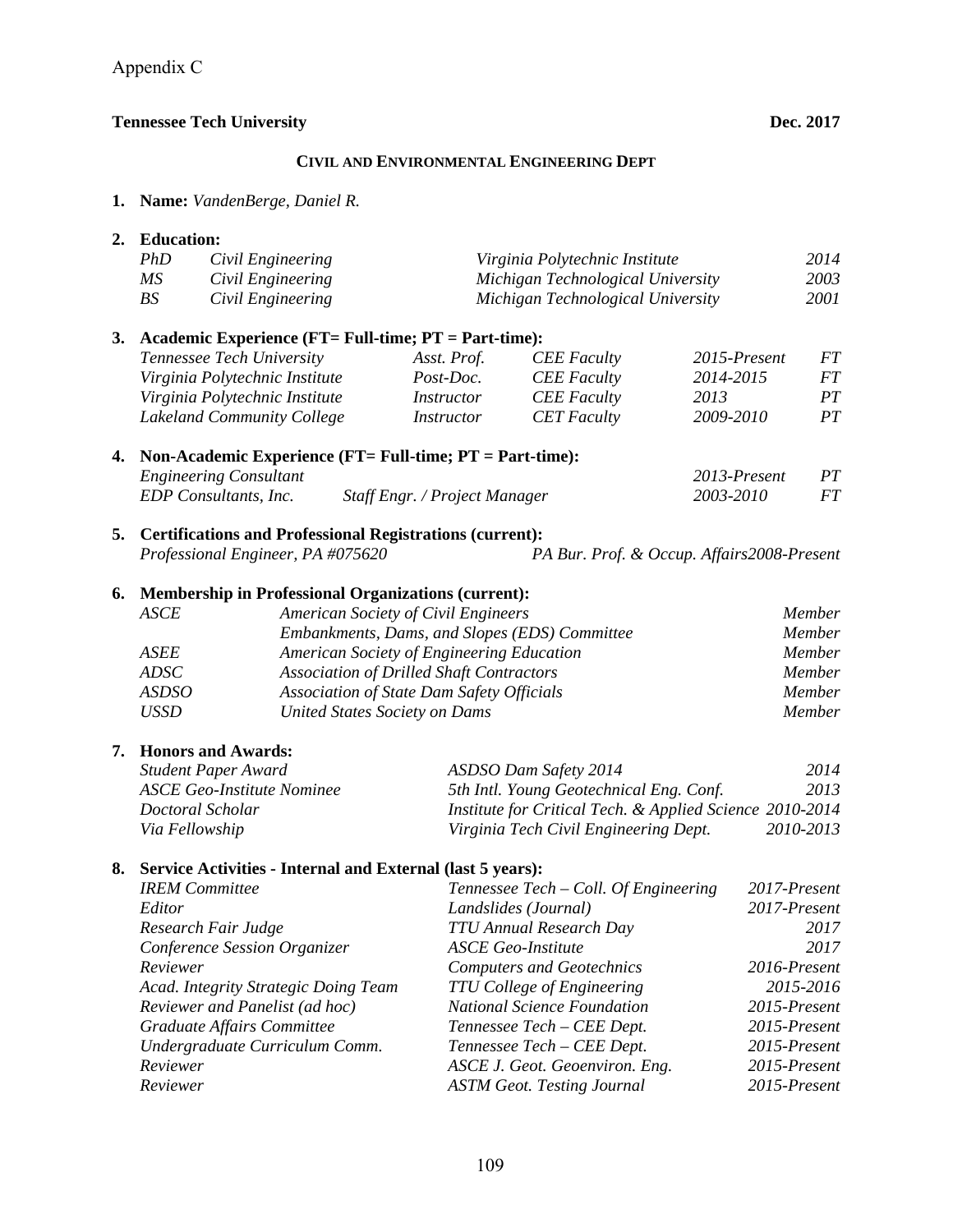### **9. Notable Publications and Presentations (last 5 years):**

- 1. "Interpretation of shear strength uncertainty and reliability analyses of slopes," with M. McGuire, *Landslides*, http://dx.doi.org/10.1007/s10346-017-0836-5, 2017.
- 2. "Response surfaces for probabilistic analyses of slope stability," with M. McGuire, *Proc. of 19th Intl. Conf. Soil Mech. and Geotech. Eng.*, Seoul, 4 pp, 2017.
- 3. "Lessons Learned from Rapid Drawdown," J. M. Duncan Memorial Symposium, Presentation given at *GeoFrontiers*, 2017.
- 4. "Shear strength of remolded and compacted Beaumont Clay," with M. J. Thompson, *Proc. of GeoFrontiers,* 2017.
- 5. "V-Shaped failure surfaces in bearing capacity type limit equilibrium analyses," *Proc. of GeoFrontiers,* 2017.
- 6. "Practical considerations for measuring the shear strength of compacted clay," with J. M. Duncan and T. L. Brandon, *Proc. of GeoFrontiers*, 2017.
- 7. "Correlations for fully softened shear strength parameters," with B. A. Castellanos and T. L. Brandon, *Geotechnical Testing Journal*, 39(4), 1-16, 2016.
- 8. "An improved undrained strength interpolation scheme for rapid drawdown (Technical Note)," with S. G. Wright, *Journal of Geotechnical and Geoenvironmental Engineering*, 10.1061/(ASCE)GT.1943-5606.0001471, 06016002, 2016.
- 9. "South Carolina flooding and dam failures," with E. Reed, K. Poston, L. Munasque, and A. K. Kalyanapu, *ASDSO Dam Safety 2016*.
- 10. "Probabilistic analysis of rapid drawdown," *Proc. of the 12th International Symposium on Landslides*, Napoli, Italy, 2016.
- 11. "Shear strength of compacted Beaumont clay for consolidated-undrained conditions," with M. J. Thompson, D. J., Bentler, and T. L. Brandon, *USSD 2016 Annual Conference*, 2016.
- 12. "Use of fully softened shear strength in slope stability analysis," with B. A. Castellanos and T. L. Brandon, *Landslides*, DOI 10.1007/s10346-015-0597-y, 2015.
- 13. "Undrained strength of compacted clay under principal stress reorientation," with J. M. Duncan and T. L. Brandon, *Journal of Geotechnical and Geoenvironmental Engineering*, 10.1061/(ASCE)GT.1943-5606.0001332, 04015035, 2015.
- 14. "Highly organic fill for levee stability berms," with T. L. Brandon and M. P. Wielputz, *Geotechnical Testing Journal*, ASTM, 38(3), 10.1520/GTJ20140151, 1-13, 2015.
- 15. "Limitations of transient seepage analyses for calculating pore pressures during external water level changes," with J. M. Duncan and T. L. Brandon, *Journal of Geotechnical and Geoenvironmental Engineering*, 141(5), 04015005, 2015.
- 16. "Practical application of blanket theory and the finite element method to levee seepage analysis," with A. Batool and T. L. Brandon, *Journal of Geotechnical and Geoenvironmental Engineering*, 141(4), 04015001, 2015.
- 17. "Triaxial tests on compacted clays for consolidated-undrained conditions," with T. L. Brandon and J. M. Duncan, *Geotechnical Testing Journal*, ASTM, 37(4), DOI 10.1520/GTJ20130202, 705–716, 2014.
- 18. "Total stress rapid drawdown analysis of the Pilarcitos Dam failure using the finite element method," *Frontiers of Structural and Civil Engineering*, DOI 10.1007/s11709-014-0249-7, 115- 123, 2014.

### **10. Professional Development Activities (last 5 years):**

TTU College of Engineering IREM Workshop Participant, July 2016.

ADSC 2016 Foundation Engineering Faculty Workshop, June 2016.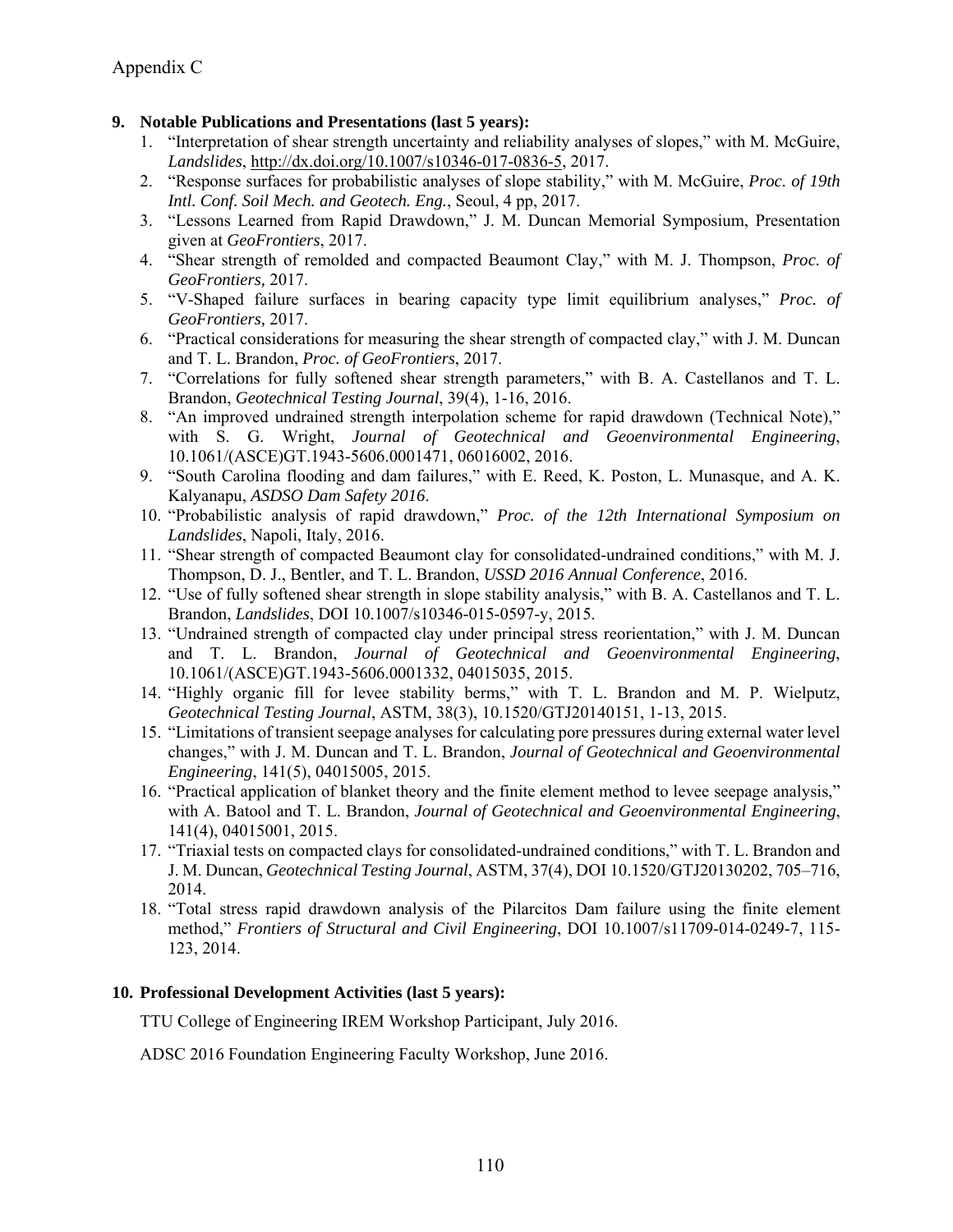#### **CIVIL AND ENVIRONMENTAL ENGINEERING DEPT.**

**1. Name:** *Weathers, Lenly J*

| 2. Education: |                                     |                                                         |                            |    |      |
|---------------|-------------------------------------|---------------------------------------------------------|----------------------------|----|------|
| PhD           | Civil and Environmental Engineering |                                                         | The University of Iowa     |    | 1995 |
| MS            | Civil Engineering                   |                                                         | Texas A&M                  |    | 1990 |
| MS            | <b>Mechanical Engineering</b>       |                                                         | The University of Missouri |    | 1987 |
| BS            | <b>Mechanical Engineering</b>       |                                                         | The University of Missouri |    | 1982 |
|               |                                     | 3. Academic Experience (FT= Full-time; PT = Part-time): |                            |    |      |
|               | Tennessee Tech University           | Associate Professor                                     | 2002-Present               | FТ |      |

| <i>Tennessee Tech University</i> | Associate Professor | 2002-Present | FT. |
|----------------------------------|---------------------|--------------|-----|
| <i>Tennessee Tech University</i> | Assistant Professor | 1998-2002    | FT. |
| The University of Maine          | Assistant Professor | 1996-1998    | FT. |

- **4. Non-Academic Experience (FT= Full-time; PT = Part-time):**  *Hart Crowser, Inc. Remediation Engineer 1987-1989 FT*
- **5. Certifications and Professional Registrations (current):**   *None*
- **6. Membership in Professional Organizations (current):**   *None*
- **7. Honors and Awards:**   *None*

### **8. Service Activities - Internal and External (last 5 years):**

| Quality Enhancement Plan Director        | Tennessee Tech University    | 2012-Present |
|------------------------------------------|------------------------------|--------------|
| <b>Faculty Head, Engineering Village</b> | Tennessee Tech University    | 2011-Present |
| Educational Consultant                   | <b>Putnam County Schools</b> | 2014         |

**9. Notable Publications and Presentations (last 5 years):**  None

# **10. Professional Development Activities (last 5 years):**

Attended SACSCOC Conference on Accreditation Practices, 2014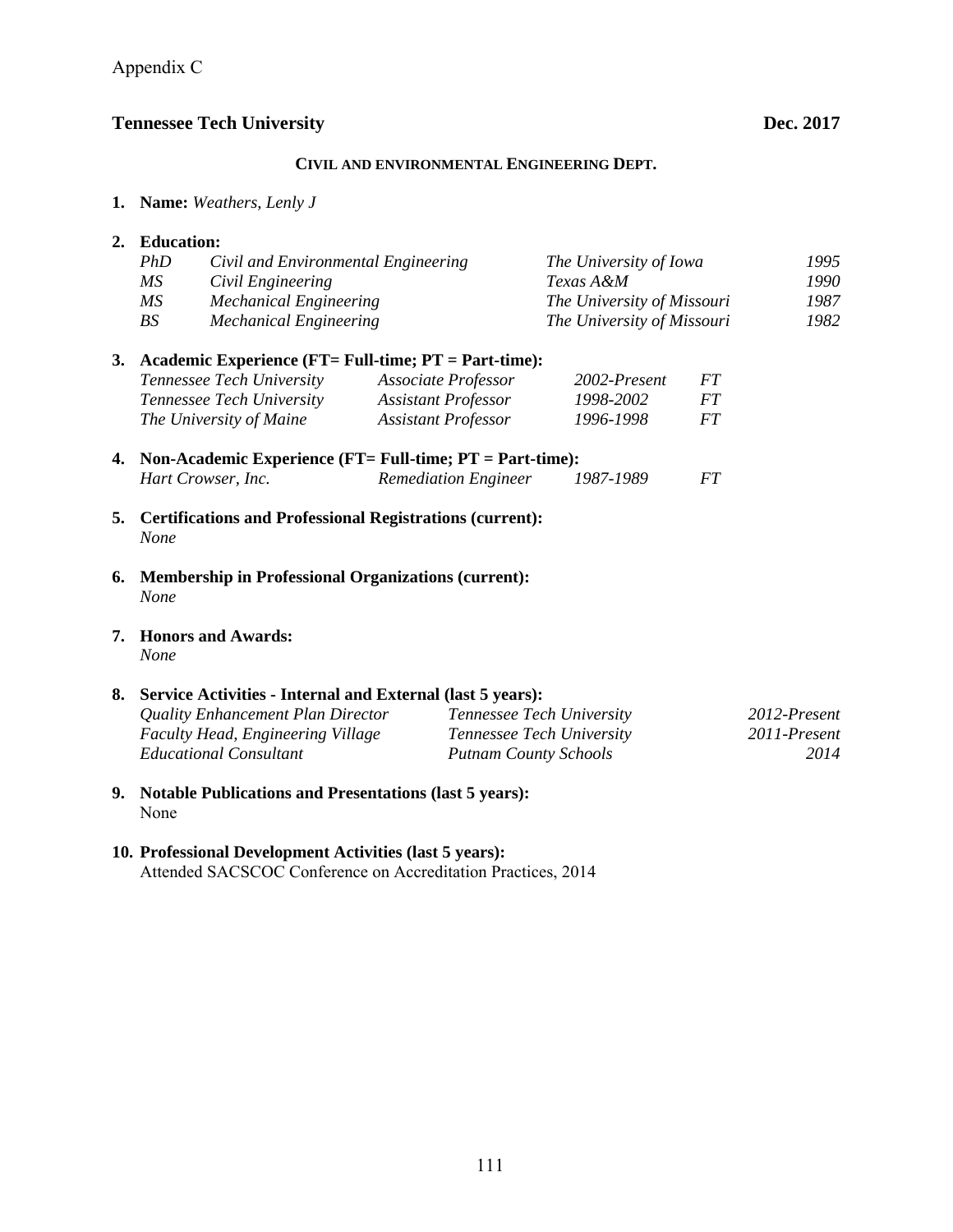# **APPENDIX D**

**Results of Surveys of MS Alumni and their Employers**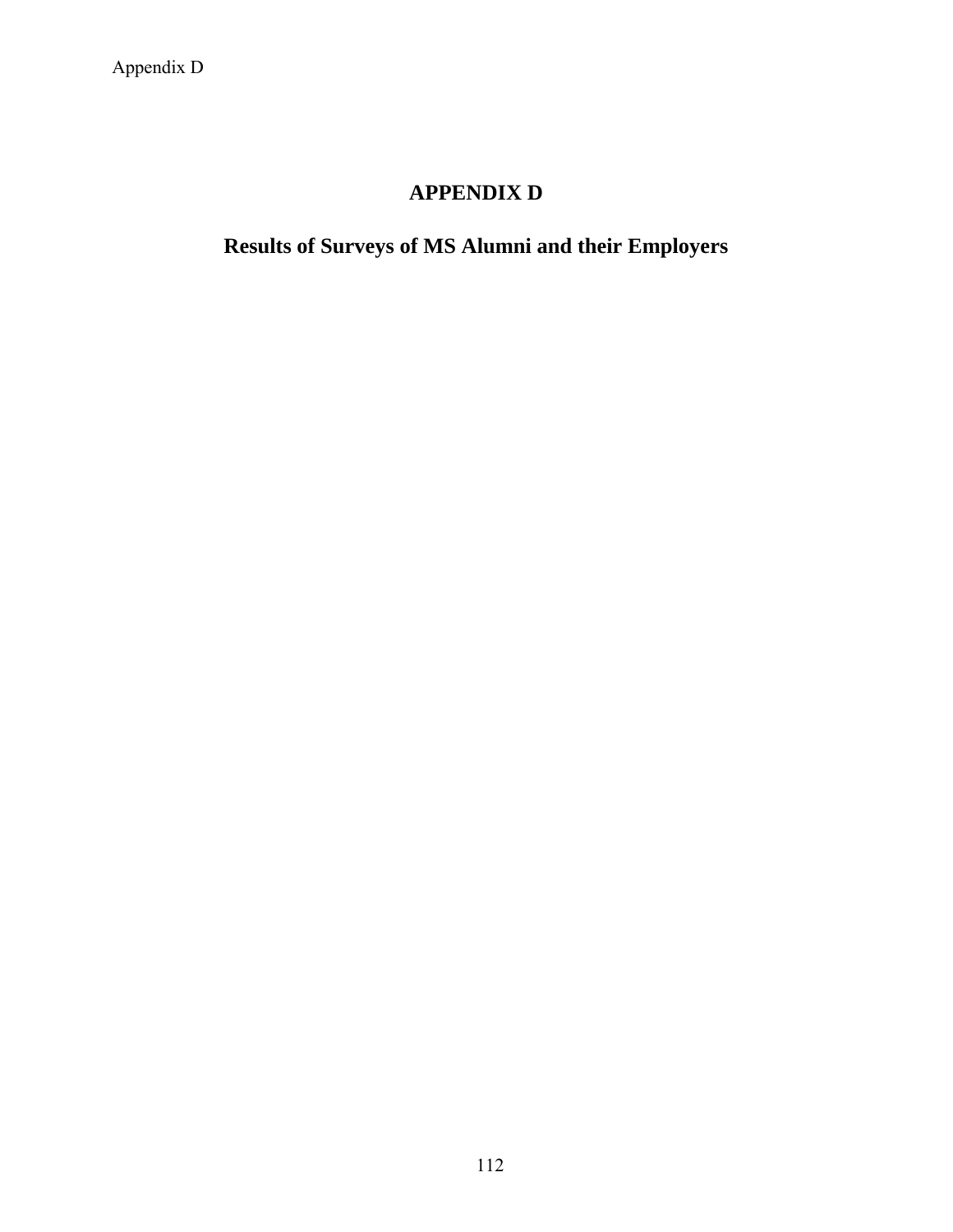# **Alumni Survey**

During the fall of 2017, an electronic survey was undertaken of graduates of the TTU Civil and Environmental Engineering M.S. Program. A link to the survey was sent to 53 alumni of the program. The survey questions are listed below.

- 1. First and last name
- 2. State your current employer's name
- 3. Your job title
- 4. Home address
- 5. Email address
- 6. Telephone number
- 7. Year of MS graduation
- 8. Your direct supervisor's email
- 9. Area of specialization for MS degree in Civil Engineering
- 10. What are you currently involved in?
- 11. Did the CEE MS degree program provide you with the technical knowledge to be successful in civil engineering professional practice?
- 12. Did the CEE MS degree program provide you with the necessary communication skills to present work at professional meetings and/or publish work in scholarly journals?
- 13. Did the CEE MS degree program provide you with the ability to undertake technical work independently?
- 14. Did the CEE MS degree program provide you with the technical competence needed for advanced study at the doctoral level in civil engineering or a related area?
- 15. Did the CEE MS degree program provide you with the technical competence to pursue lifelong learning through continuing professional education?
- 16. Have you received any award from a professional civil engineering or related organization? If answered "yes," please provide details.
- 17. Would you recommend the TTU CEE MS degree program to other potential candidates in the future?
- 18. Please provide below any additional comments on TTU's CEE MS graduate program in particular, any strengths and weaknesses you may have observed.
- 19. Were there to one technical and/or workplace skill you wished had been part of the CEE MS program curriculum, what would it be?

The survey results are summarized in the following tables:

- Respondent details (personal information omitted) Table D-1. Note that two entries  $(\#1)$ and #4) were empty or duplicated and have been omitted from the summary.
- Individual responses to Questions  $11$  to  $17 -$ Table D-2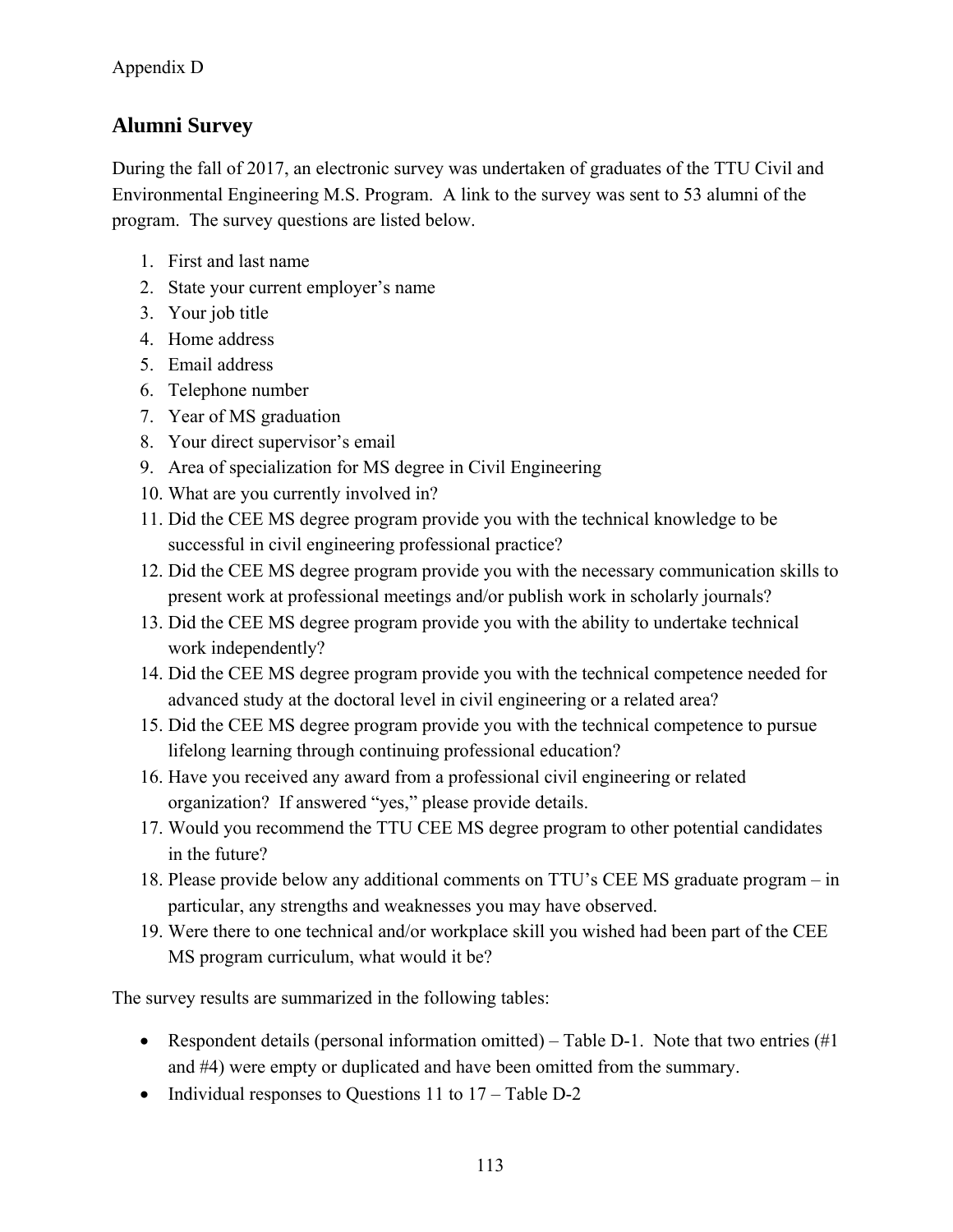- Responses to second half of Question  $16 \text{Table D-3}$
- Reponses to Question 18 Table D-4
- Responses to Question  $19 \text{Table D-5}$

| <b>Survey</b><br><b>Entry</b> | <b>Current Employer</b><br>(Question 2)          | <b>Current Job Title</b><br>(Question 3)    | <b>MS</b><br>Grad.      | Area in Civil<br>Engr.    | <b>Current Type of Work</b><br>(Question 10)                     |
|-------------------------------|--------------------------------------------------|---------------------------------------------|-------------------------|---------------------------|------------------------------------------------------------------|
| #                             |                                                  |                                             | <b>Year</b><br>(Q. 7)   | (Question 9)              |                                                                  |
| $\overline{2}$                | <b>KCI</b> Technologies                          | Design Engineer                             | 2013                    | Transportation            | Consulting                                                       |
| $\mathfrak{Z}$                | Purdue University                                | Research Assistant                          | 2013                    | Structural<br>Mechanics   | <b>Doctoral Studies</b>                                          |
| 5                             | <b>Barge Waggoner Sumner</b><br>and Cannon Inc.  | <b>Engineer</b> in Training                 | 2016                    | Water<br>Resources        | Consulting                                                       |
| 6                             | Tennessee Department of<br>Transportation        | Graduate Transportation<br>Associate        | 2017                    | Transportation            | Public sector                                                    |
| $\tau$                        | Tennessee Technological<br>University            | <b>Graduate Research Assistant</b>          | 2014                    | Water<br>Resources        | <b>Doctoral Studies</b>                                          |
| 8                             | Tennessee Department of<br>Transportation (TDOT) | <b>Transportation Project</b><br>Specialist | 2016                    | Materials                 | Public sector                                                    |
| 9                             | Barnhart Crane and Rigging                       | R&D Engineer                                | 2017                    | Structural<br>Mechanics   | Public sector                                                    |
| 10                            | National Resource<br>management LLC              | <b>Structural Analyst</b>                   | 2009                    | Structural<br>Mechanics   | Construction                                                     |
| 11                            | <b>TDOT</b>                                      | <b>District Operations</b><br>Specialists   | 2014                    | Materials                 | Construction                                                     |
| 12                            | <b>TDOT</b>                                      | Transportation project<br>specialist        | $\sqrt{2015}$           | Transportation            | Environmental permitting                                         |
| 13                            | The University of Texas at<br>Austin             | Graduate Research Assistant                 | 2014                    | Materials                 | <b>Doctoral Studies</b>                                          |
| 14                            | Tennessee Department of<br>Transportation        | <b>District Operations</b><br>Specialist    | 2016                    | Structural<br>Engineering | Construction                                                     |
| $\overline{15}$               | <b>Structural Design Group</b>                   | Engineer                                    | 2016                    | Structural<br>Engineering | Consulting                                                       |
| 16                            | Tennessee Tech University                        | Doctorate Graduate Student                  | 2015                    | Materials                 | <b>Doctoral Studies</b>                                          |
| 17                            | The Church International                         | Administrative Pastor                       | 2013                    | Materials                 | Full time ministry                                               |
| 18                            | Lauren Shibakov                                  | Apprentice/ Engineering<br>Intern           | $\overline{\mathbf{3}}$ | Materials                 | AutoCad structural drawings of<br>buildings factories and others |
| 19                            | Keller Williams Foothills<br>Realty              | Realtor                                     | 2012                    | Materials                 | Real estate                                                      |
| 20                            | University of Southampton                        | Marie Curie Research<br>Fellow              | 2014                    | Structural<br>Mechanics   | <b>Doctoral Studies</b>                                          |
| 21                            | James C. Hailey and<br>Company                   | Project Engineer                            | 2013                    | Water<br>Resources        | Consulting                                                       |
| 22                            | McGill University                                | PhD Candidate                               | 2015                    | Water<br>Resources        | Doctoral Studies                                                 |
| 23                            | Ross Bryan Associates                            | Structural Designer                         | 2016                    | Structural<br>Engineering | Consulting                                                       |
| 24                            | <b>TDOT</b>                                      | <b>GTA</b>                                  | 2017                    | Transportation            | Public sector                                                    |

**Table D-1. Fall 2017 Survey Respondent Details**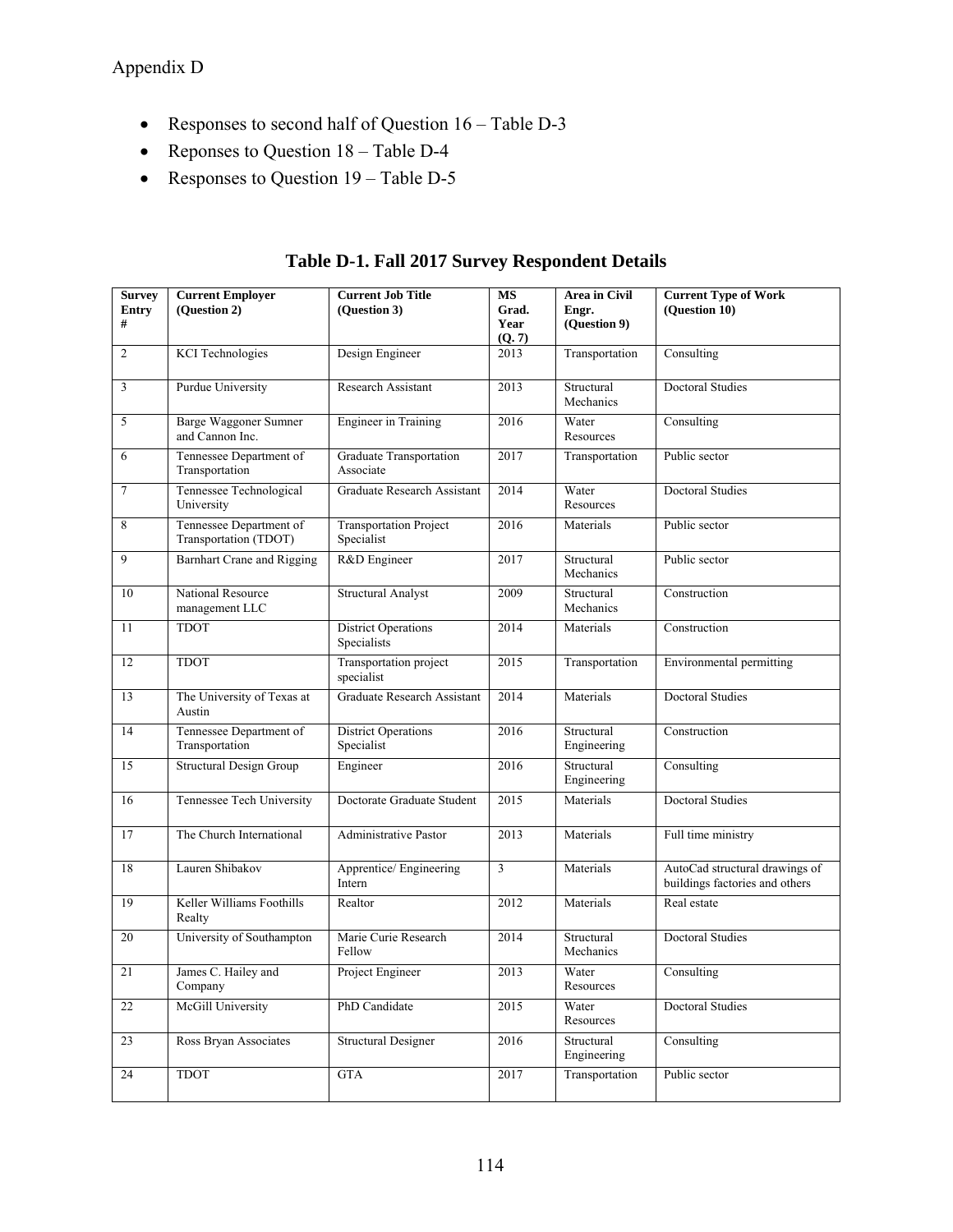# Appendix D

| <b>Survey</b><br>Entry<br># | <b>Current Employer</b><br>(Ouestion 2)   | <b>Current Job Title</b><br>(Question 3)                 | <b>MS</b><br>Grad.<br>Year<br>(Q, 7) | <b>Area</b> in Civil<br>Engr.<br>(Question 9) | <b>Current Type of Work</b><br>(Ouestion 10)         |
|-----------------------------|-------------------------------------------|----------------------------------------------------------|--------------------------------------|-----------------------------------------------|------------------------------------------------------|
| 25                          | U.S. Army Corps of<br>Engineers           | Hydraulic Engineer                                       | 2013                                 | Water<br>Resources                            | Public sector                                        |
| 26                          | Tennessee Department of<br>Transportation | <b>Transportation Project</b><br>Specialist Supervisor 1 | 2012                                 | Water<br>Resources                            | Public sector                                        |
| 27                          | United States Army Corps<br>of Engineers  | Civil/Structural Engineer                                | 2016                                 | Structural<br>Engineering                     | Government sector                                    |
| 28                          | University of Central<br>Florida          | PhD Student                                              | 2015                                 | Environmental                                 | <b>Doctoral Studies</b>                              |
| 29                          | Virginia Department of<br>Transportation  | Senior Transportation<br>Planning Specialist             | 2012                                 | Transportation                                | Public sector                                        |
| 30                          | Strand Associates, Inc.                   | Project Manager                                          | 2012                                 | Environmental                                 | Consulting                                           |
| 31                          | Carpenter Wright Engineers                | Engineer                                                 | 2013                                 | Structural<br>Engineering                     | Consulting                                           |
| 32                          | Texas A&M University                      | Graduate Research Assistant                              | 2017                                 | Structural<br>Engineering                     | <b>Doctoral Studies</b>                              |
| 33                          | <b>Structural Design Group</b>            | Structural Engineer                                      | 2012                                 | Structural<br>Engineering                     | Consulting                                           |
| 34                          | Dassault Systemes Simulia<br>Corp.        | <b>Solutions Consultant</b>                              | 2012                                 | Structural<br>Engineering                     | Finite Element Analyst with<br>obtained Ph.D. degree |
| 35                          | Tennessee Department of<br>Transportation | Transportation Project<br>Specialist (Structures)        | 2014                                 | Structural<br>Engineering                     | Public sector                                        |
| 36                          | Schaefer                                  | Design Engineer                                          | 2014                                 | Structural<br>Engineering                     | Consulting                                           |
| 37                          | Tennessee Valley Authority                | Civil Design Engineer                                    | 2013                                 | Structural<br>Engineering                     | Power Utility                                        |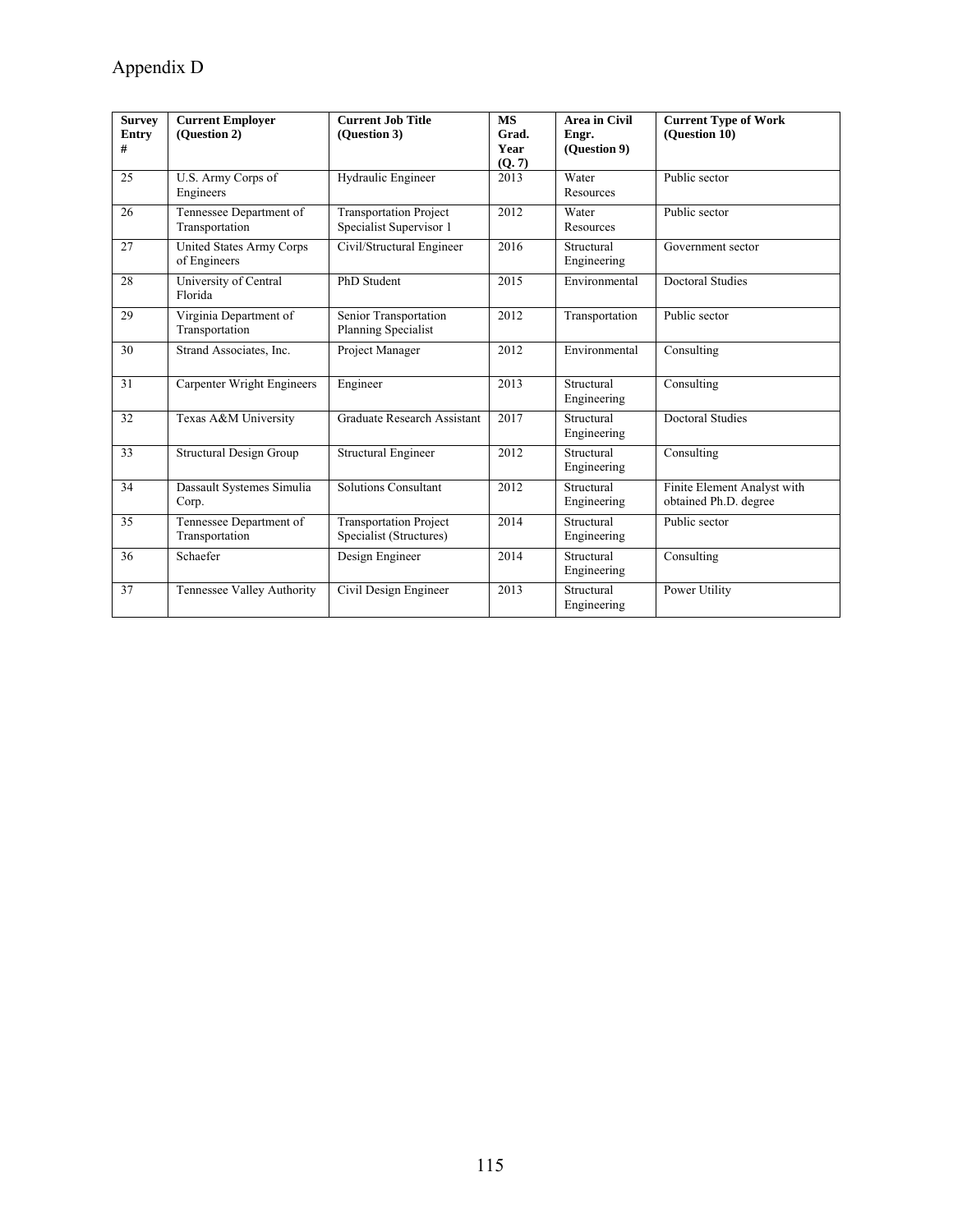# Appendix D

| <b>Survey</b>   |                                                 | Did the CEE MS degree program provide you with the |                                                          |                                                                                    |                                                                |                                                                      |                                                      |
|-----------------|-------------------------------------------------|----------------------------------------------------|----------------------------------------------------------|------------------------------------------------------------------------------------|----------------------------------------------------------------|----------------------------------------------------------------------|------------------------------------------------------|
| Entry<br>#      | <b>Technical knowledge</b><br>to be successful? | <b>Necessary</b><br>communication skills?          | Ability to undertake<br>technical work<br>independently? | <b>Technical competence</b><br>needed for advanced study<br>at the doctoral level? | <b>Technical competence</b><br>to pursue lifelong<br>learning? | from a professional<br>civil engineering or<br>related organization? | recommend the<br><b>TTU CEE MS</b><br>degree program |
| $\overline{c}$  | <b>Strongly Agree</b>                           | Agree                                              | <b>Strongly Agree</b>                                    | Not Applicable                                                                     | Agree                                                          | N <sub>0</sub>                                                       | Yes                                                  |
| 3               | <b>Strongly Agree</b>                           | <b>Strongly Agree</b>                              | Agree                                                    | <b>Strongly Agree</b>                                                              | <b>Strongly Agree</b>                                          | N <sub>0</sub>                                                       | Yes                                                  |
| 5               | <b>Strongly Agree</b>                           | <b>Strongly Agree</b>                              | <b>Strongly Agree</b>                                    | Not Applicable                                                                     | <b>Strongly Agree</b>                                          | No                                                                   | Yes                                                  |
| 6               | <b>Strongly Agree</b>                           | <b>Strongly Agree</b>                              | <b>Strongly Agree</b>                                    | Not Applicable                                                                     | <b>Strongly Agree</b>                                          | No                                                                   | Yes                                                  |
| $\overline{7}$  | Agree                                           | Agree                                              | Agree                                                    | <b>Strongly Agree</b>                                                              | Agree                                                          | Yes                                                                  | Yes                                                  |
| $\,8\,$         | <b>Strongly Agree</b>                           | <b>Strongly Agree</b>                              | <b>Strongly Agree</b>                                    | Not Applicable                                                                     | <b>Strongly Agree</b>                                          | No                                                                   | Yes                                                  |
| 9               | Agree                                           | Agree                                              | <b>Strongly Agree</b>                                    | <b>Strongly Agree</b>                                                              | <b>Strongly Agree</b>                                          | No                                                                   | Yes                                                  |
| 10              | <b>Strongly Agree</b>                           | Agree                                              | Agree                                                    | Not Applicable                                                                     | <b>Strongly Agree</b>                                          | N <sub>o</sub>                                                       | Yes                                                  |
| 11              | No opinion                                      | Agree                                              | Agree                                                    | Not Applicable                                                                     | Agree                                                          | N <sub>o</sub>                                                       | Yes                                                  |
| 12              | <b>Strongly Agree</b>                           | <b>Strongly Agree</b>                              | <b>Strongly Agree</b>                                    | Not Applicable                                                                     | <b>Strongly Agree</b>                                          | No                                                                   | Yes                                                  |
| 13              | <b>Strongly Agree</b>                           | Agree                                              | Agree                                                    | Agree                                                                              | Agree                                                          | Yes                                                                  | Yes                                                  |
| 14              | <b>Strongly Agree</b>                           | <b>Strongly Agree</b>                              | Agree                                                    | Not Applicable                                                                     | <b>Strongly Agree</b>                                          | No                                                                   | Yes                                                  |
| 15              | Agree                                           | <b>Strongly Agree</b>                              | <b>Strongly Agree</b>                                    | Not Applicable                                                                     | Agree                                                          | No                                                                   | Yes                                                  |
| 16              | Agree                                           | <b>Strongly Agree</b>                              | Agree                                                    | Agree                                                                              | Agree                                                          | Yes                                                                  | Yes                                                  |
| 17              | Agree                                           | Agree                                              | Agree                                                    | Not Applicable                                                                     | Not Applicable                                                 | N <sub>o</sub>                                                       | Yes                                                  |
| 18              | Agree                                           | Agree                                              | Agree                                                    | Agree                                                                              | Agree                                                          | No                                                                   | Yes                                                  |
| 19              | Strongly Agree                                  | <b>Strongly Agree</b>                              | Agree                                                    | Not Applicable                                                                     | Agree                                                          | No                                                                   | Yes                                                  |
| $20\,$          | Agree                                           | Disagree                                           | Agree                                                    | Agree                                                                              | Agree                                                          | Yes                                                                  | Yes                                                  |
| 21              | <b>Strongly Agree</b>                           | <b>Strongly Agree</b>                              | <b>Strongly Agree</b>                                    | Not Applicable                                                                     | <b>Strongly Agree</b>                                          | N <sub>o</sub>                                                       | Yes                                                  |
| $22\,$          | Agree                                           | Agree                                              | <b>Strongly Agree</b>                                    | <b>Strongly Agree</b>                                                              | Agree                                                          | Yes                                                                  | Yes                                                  |
| $\overline{23}$ | <b>Strongly Agree</b>                           | <b>Strongly Agree</b>                              | <b>Strongly Agree</b>                                    | Not Applicable                                                                     | <b>Strongly Agree</b>                                          | N <sub>o</sub>                                                       | Yes                                                  |
| 24              | Agree                                           | Agree                                              | <b>Strongly Agree</b>                                    | Not Applicable                                                                     | <b>Strongly Agree</b>                                          | No                                                                   | Yes                                                  |
| 25              | Agree                                           | Agree                                              | Agree                                                    | Not Applicable                                                                     | Agree                                                          | No                                                                   | Yes                                                  |
| 26              | <b>Strongly Agree</b>                           | Agree                                              | <b>Strongly Agree</b>                                    | Not Applicable                                                                     | Agree                                                          | No                                                                   | Yes                                                  |
| 27              | <b>Strongly Agree</b>                           | <b>Strongly Agree</b>                              | <b>Strongly Agree</b>                                    | Not Applicable                                                                     | <b>Strongly Agree</b>                                          | No                                                                   | Yes                                                  |
| 28              | Agree                                           | Agree                                              | <b>Strongly Agree</b>                                    | Agree                                                                              | Agree                                                          | Yes                                                                  | Yes                                                  |
| 29              | <b>Strongly Agree</b>                           | <b>Strongly Agree</b>                              | <b>Strongly Agree</b>                                    | <b>Strongly Agree</b>                                                              | Strongly Agree                                                 | N <sub>o</sub>                                                       | Yes                                                  |
| 30              | Agree                                           | Agree                                              | <b>Strongly Agree</b>                                    | Not Applicable                                                                     | <b>Strongly Agree</b>                                          | Yes                                                                  | Yes                                                  |
| 31              | Agree                                           | <b>Strongly Agree</b>                              | Agree                                                    | Agree                                                                              | Agree                                                          | N <sub>o</sub>                                                       | Yes                                                  |
| 32              | <b>Strongly Agree</b>                           | <b>Strongly Agree</b>                              | <b>Strongly Agree</b>                                    | <b>Strongly Agree</b>                                                              | <b>Strongly Agree</b>                                          | N <sub>o</sub>                                                       | Yes                                                  |
| 33              | <b>Strongly Agree</b>                           | <b>Strongly Agree</b>                              | <b>Strongly Agree</b>                                    | <b>Strongly Agree</b>                                                              | <b>Strongly Agree</b>                                          | No                                                                   | Yes                                                  |
| 34              | <b>Strongly Agree</b>                           | <b>Strongly Agree</b>                              | <b>Strongly Agree</b>                                    | <b>Strongly Agree</b>                                                              | <b>Strongly Agree</b>                                          | Yes                                                                  | Yes                                                  |
| 35              | <b>Strongly Agree</b>                           | Agree                                              | <b>Strongly Agree</b>                                    | Not Applicable                                                                     | Agree                                                          | No                                                                   | Yes                                                  |
| 36              | <b>Strongly Agree</b>                           | <b>Strongly Agree</b>                              | <b>Strongly Agree</b>                                    | <b>Strongly Agree</b>                                                              | <b>Strongly Agree</b>                                          | No                                                                   | Yes                                                  |
| 37              | Agree                                           | Agree                                              | Agree                                                    | No opinion                                                                         | Agree                                                          | Yes                                                                  | Yes                                                  |

# **Table D-2. Individual Responses to Questions 11 to 17 (See question list for full question text).**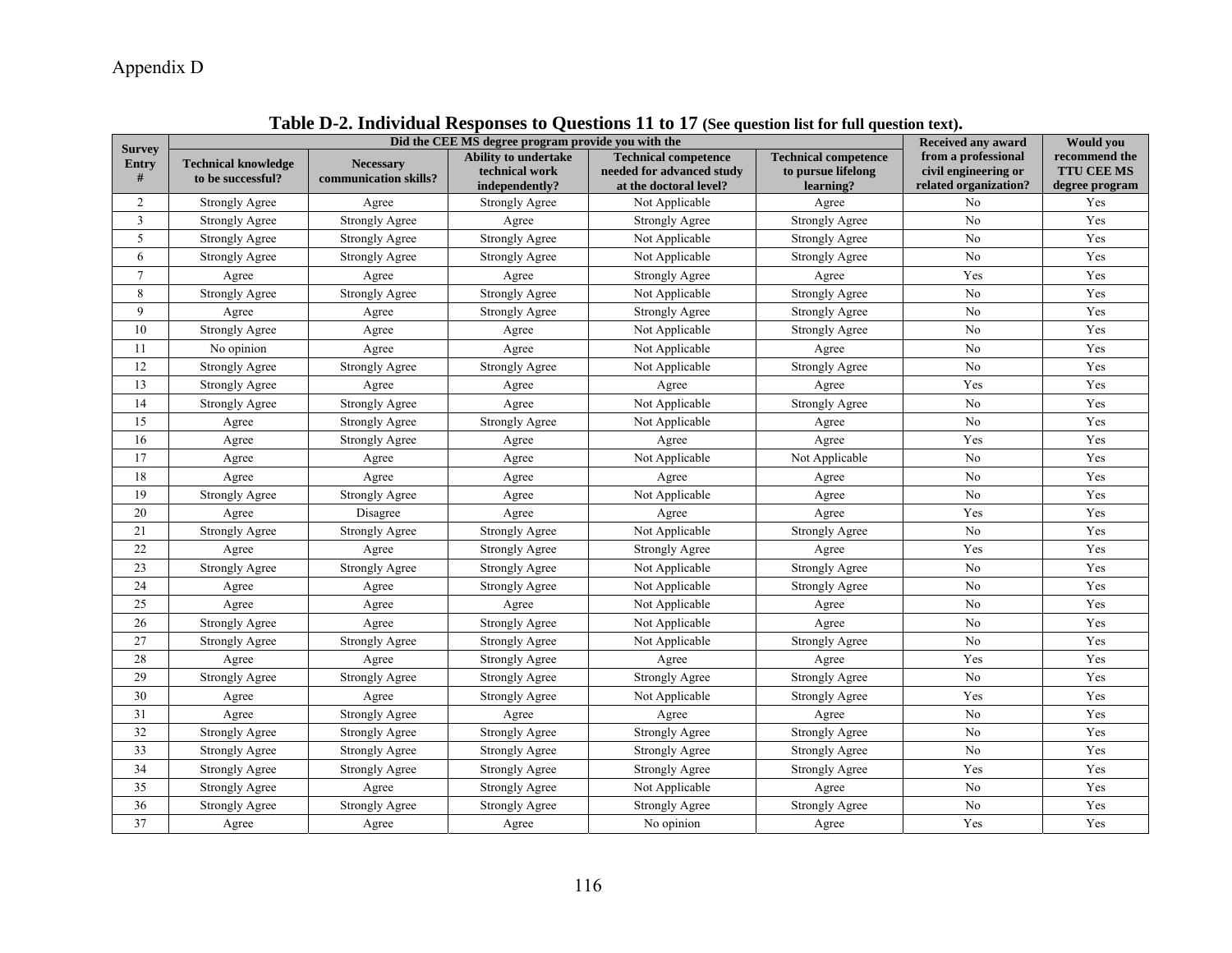| Survey<br>Entry# | Responses to Question 16 - Awards from a professional civil engineering or related organizations                                                                                                                                                                                                                                                                                                                                                                                                                                                                                                                                                                                                                                                                                                                                                                                                                                                                                                                                                                                                                                                                                                             |
|------------------|--------------------------------------------------------------------------------------------------------------------------------------------------------------------------------------------------------------------------------------------------------------------------------------------------------------------------------------------------------------------------------------------------------------------------------------------------------------------------------------------------------------------------------------------------------------------------------------------------------------------------------------------------------------------------------------------------------------------------------------------------------------------------------------------------------------------------------------------------------------------------------------------------------------------------------------------------------------------------------------------------------------------------------------------------------------------------------------------------------------------------------------------------------------------------------------------------------------|
| 7                | 2014 Research Award (Masters Category) by College of Engineering, Tennessee Technological University; 2013 Best Student<br>Paper by Dam Safety Conference, Providence, RI<br>2013 Ivan Hoe Fellowship by Ivan Hoe Foundation                                                                                                                                                                                                                                                                                                                                                                                                                                                                                                                                                                                                                                                                                                                                                                                                                                                                                                                                                                                 |
| 13               | NSBE Graduate Student Award                                                                                                                                                                                                                                                                                                                                                                                                                                                                                                                                                                                                                                                                                                                                                                                                                                                                                                                                                                                                                                                                                                                                                                                  |
| 16               | ASTM International - Recipient of the Katharine and Bryant Mather Scholarship Award<br>World of Coal Ash - Midwest Coal Ash Association Student Oral and Poster Presentation Award                                                                                                                                                                                                                                                                                                                                                                                                                                                                                                                                                                                                                                                                                                                                                                                                                                                                                                                                                                                                                           |
| 20               | Young Scientist Award International Conference on Lightning and Static Electricity                                                                                                                                                                                                                                                                                                                                                                                                                                                                                                                                                                                                                                                                                                                                                                                                                                                                                                                                                                                                                                                                                                                           |
| 22               | <b>NSERC</b>                                                                                                                                                                                                                                                                                                                                                                                                                                                                                                                                                                                                                                                                                                                                                                                                                                                                                                                                                                                                                                                                                                                                                                                                 |
| 28               | 1) First place poster award, "Experimental investigation of nitrate removal using zero valent aluminum particles",<br>Kentucky/Tennessee Water Professionals Conference, Covington, KY, 2015; 2) Second place poster award, "Experimental<br>investigation on the chemical reduction of nitrate, phosphate, and sulfate from storm water runoff by aluminum powder",<br>Kentucky/Tennessee Water Professionals Conference, Chattanooga, TN, 2014.                                                                                                                                                                                                                                                                                                                                                                                                                                                                                                                                                                                                                                                                                                                                                            |
| 30               | Daniel V. Terrell Award, ASCE Region 4 - The Region 4 Assembly of the American Society of Civil Engineers annually conducts<br>the Daniel V. Terrell Paper Competition for Younger Members. This prestigious competition has been held for over 60 years and<br>commemorates Dean Terrell's many years of work and service to the Society and especially his leadership in the establishment of<br>the District Council System, the predecessor of the Region 4 Assembly. Benjamin's paper titled "Professional and Technical"<br>Qualifications for Engineering Faculty: An Important Decision" received second place in the competition. Daniel W. Mead Prize<br>for Younger Members, ASCE National - The Daniel W. Mead Prize for Younger Members was established and endowed in 1939<br>by Daniel W. Mead, a former American Society of Civil Engineers president. The prize is awarded annually based on a national<br>writing competition on a specific professional/ethical topic. Benjamin was selected as one of three participants to receive a<br>certificate of commendation for his paper titled "Professional and Technical Qualifications for Engineering Faculty: An Important<br>Decision." |
| 34               | First Place Award of the Computational Mechanics Student Poster Competition, ASCE 2015 Engineering Mechanics Institute<br>Conference (2015)                                                                                                                                                                                                                                                                                                                                                                                                                                                                                                                                                                                                                                                                                                                                                                                                                                                                                                                                                                                                                                                                  |
| 35               | Only received the F.E., but plan to take the P.E. soon.                                                                                                                                                                                                                                                                                                                                                                                                                                                                                                                                                                                                                                                                                                                                                                                                                                                                                                                                                                                                                                                                                                                                                      |
| 36               | Pending results of PE exam (taken 10/2017).                                                                                                                                                                                                                                                                                                                                                                                                                                                                                                                                                                                                                                                                                                                                                                                                                                                                                                                                                                                                                                                                                                                                                                  |
| 37               | I became a PE summer 2016                                                                                                                                                                                                                                                                                                                                                                                                                                                                                                                                                                                                                                                                                                                                                                                                                                                                                                                                                                                                                                                                                                                                                                                    |

# **Table D-3. Survey responses to Question 16**

# **Table D-4. Survey responses to Question 18**

| <b>Survey</b><br>Entry# | Responses to Q18 - Additional comments on TTU's CEE MS graduate program, including any strengths and weaknesses<br>you may have observed.                                                                                                                                                                                                                                                                                                                                                                                                                                                                                                                                                                                                                                                                                                                                                                                                                                                |
|-------------------------|------------------------------------------------------------------------------------------------------------------------------------------------------------------------------------------------------------------------------------------------------------------------------------------------------------------------------------------------------------------------------------------------------------------------------------------------------------------------------------------------------------------------------------------------------------------------------------------------------------------------------------------------------------------------------------------------------------------------------------------------------------------------------------------------------------------------------------------------------------------------------------------------------------------------------------------------------------------------------------------|
| $\mathfrak{D}$          | I had a wonderful experience as a MS student in the CEE department. Overall, I felt extremely prepared technically for the types<br>of jobs I was pursuing, in part because I was chasing jobs that were directly related to my coursework. As a transportation-focused<br>student, there were not enough classes in that topic area to fill an entire MS program. However, while some see that as a weakness,<br>I think taking courses in other topic areas such as materials, water resources, and structures as well as those outside the CEE<br>department (e.g., statistics), made me a more well-rounded candidate for jobs.                                                                                                                                                                                                                                                                                                                                                      |
| 6                       | Strength: The TTU CEE MS program curriculum was challenging, which in turn allowed me to learn more and grow in the<br>transportation profession. I commend the professors for their dedication and for investing their time into our education. Weakness:<br>Due to the limited number of professors focused solely in transportation, it was difficult to be able to choose more transportation-<br>related classes for our electives since they were not offered. It would be great to broaden the spectrum and provide other<br>transportation-related classes.                                                                                                                                                                                                                                                                                                                                                                                                                      |
| 9                       | While I thoroughly enjoyed concentrating in structural mechanics, it seems to me in hindsight that majoring in civil engineering<br>and concentrating in structural mechanics don't quite go hand in hand. The field that I work in now is more like mechanical<br>engineering than civil. So I get to apply what I learned from structural mechanics quite a bit. But for a student who goes to work in<br>a more traditional civil engineering field, concentrating in structural mechanics would be of little benefit to them directly. He<br>would gain a good understanding of solid mechanics, but probably be behind on modern structural design techniques. Although<br>concentrating in structural mechanics has worked out well for me, it may be appropriate to rethink offering structural mechanics as<br>part of the civil engineering curriculum. It may benefit future students to offer that concentration as part of the mechanical<br>engineering curriculum instead. |
| 12                      | I think the greatest strength of the program was the low student to teacher ratio and the availability of professors. I received a lot of<br>help at the individual level and always felt welcome to ask as many questions as I needed until I understood a topic.                                                                                                                                                                                                                                                                                                                                                                                                                                                                                                                                                                                                                                                                                                                       |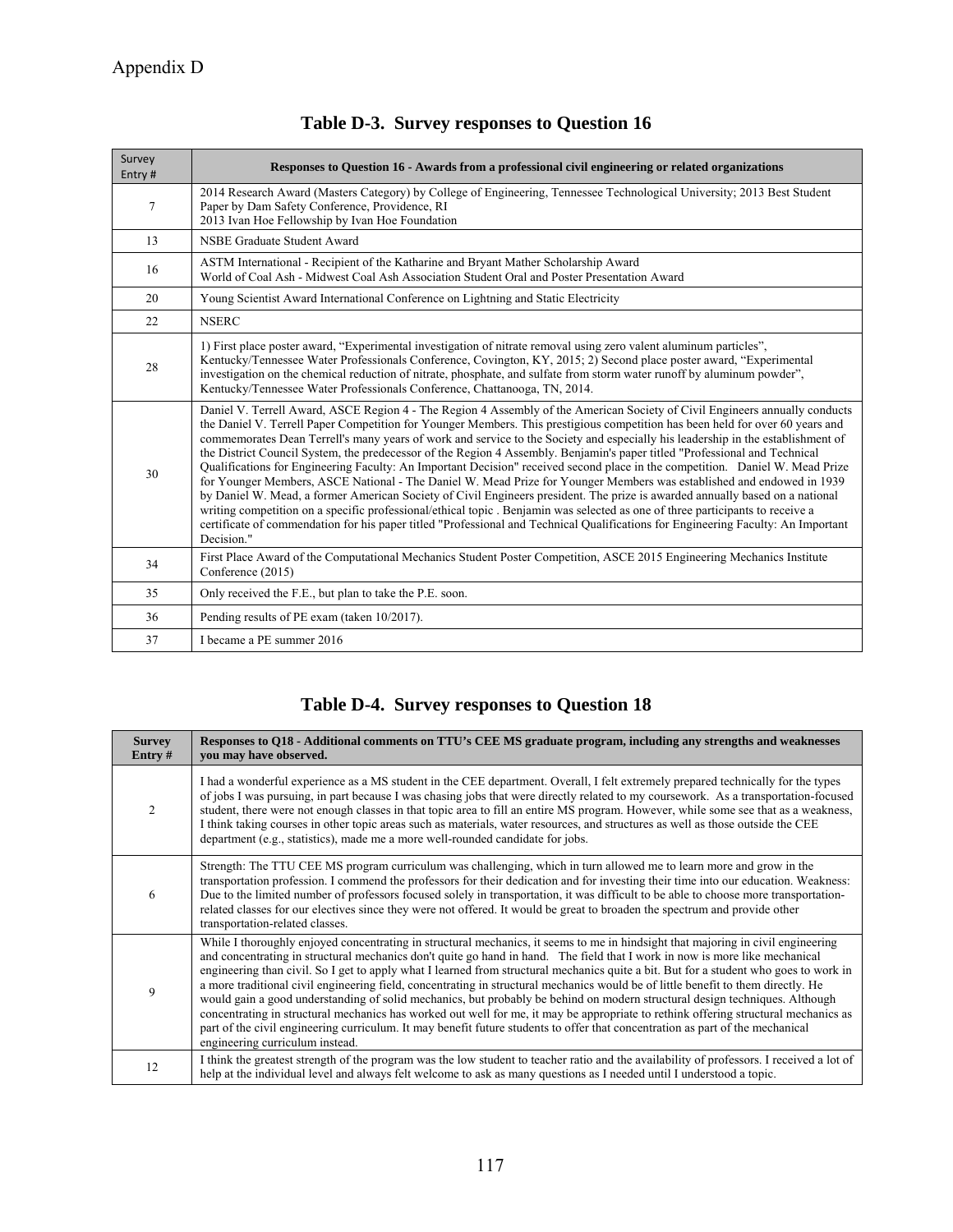| <b>Survey</b><br>Entry# | Responses to Q18 - Additional comments on TTU's CEE MS graduate program, including any strengths and weaknesses<br>you may have observed.                                                                                                                                                                                                                                                                                                                                                                                                                                                                                                                                                                                                                                                                                                                                                                                                                                                        |
|-------------------------|--------------------------------------------------------------------------------------------------------------------------------------------------------------------------------------------------------------------------------------------------------------------------------------------------------------------------------------------------------------------------------------------------------------------------------------------------------------------------------------------------------------------------------------------------------------------------------------------------------------------------------------------------------------------------------------------------------------------------------------------------------------------------------------------------------------------------------------------------------------------------------------------------------------------------------------------------------------------------------------------------|
| 14                      | The curriculum of the CEE Master's program has prepared me well for the tasks expected of me in the workplace. It is important to<br>be able to express myself both orally and in writing, two skill sets that were developed well during the Masters program at<br>Tennessee Tech.                                                                                                                                                                                                                                                                                                                                                                                                                                                                                                                                                                                                                                                                                                              |
| 15                      | An interview would be more appropriate. The CEE MS graduate program prepared me, but I feel I have been successful mostly<br>because my CEE BS was also from TTU. A building design structural engineer should probably have more pertinent 6000 level<br>classes than what are currently offered. I do understand, however, that the faculty only has so much ability. I would suggest<br>leaving the BS program exactly the way it is, and consider no longer having the structural engineering option for an advanced<br>degree, but instead offer guidance on where a student wishing to pursue an advanced degree in structural engineering should apply.<br>Regarding Question 17, I would recommend the TTU CEE MS degree program to student in materials and environmental/water<br>resources.                                                                                                                                                                                           |
| 16                      | The program has limited classes for the materials concentration but are very structural mechanics heavy.                                                                                                                                                                                                                                                                                                                                                                                                                                                                                                                                                                                                                                                                                                                                                                                                                                                                                         |
| 20                      | Not enough focus on making work worthy of going into a journal especially for people who asked. Strong theoretical background.<br>Experimental background good, but need to update accessibility for students to do this type of work. Would like to see a lab<br>manager where people can access the Mechanics of Materials lab. Have suggestions if people would like to follow up.                                                                                                                                                                                                                                                                                                                                                                                                                                                                                                                                                                                                            |
| 22                      | Strength in courses and tutors, weakness in lack of funding for the laboratory equipment                                                                                                                                                                                                                                                                                                                                                                                                                                                                                                                                                                                                                                                                                                                                                                                                                                                                                                         |
| 23                      | I significantly increased my technical knowledge and critical thinking skills during graduate school. I feel that the TTU CEE MS<br>program more adequately prepared me for the work force than my colleagues with similar degrees from other universities. The<br>faculty is very knowledgeable and willing to assist in any way possible. I do wish, however, that I could have had the opportunity<br>for more full-scale research and experimentation.                                                                                                                                                                                                                                                                                                                                                                                                                                                                                                                                       |
| 24                      | I felt the program was well balanced. We did a lot of report writing and presentations on independent research but also did a lot of<br>in class discussion and problem solving.                                                                                                                                                                                                                                                                                                                                                                                                                                                                                                                                                                                                                                                                                                                                                                                                                 |
| 26                      | In the non-thesis CEE MS, I kind of ran out of courses that were in my area of specialization before I completed the necessary<br>hours.                                                                                                                                                                                                                                                                                                                                                                                                                                                                                                                                                                                                                                                                                                                                                                                                                                                         |
| 30                      | Many of the CEE MS classes prepared me well for the industry. I did take a few classes that had no benefit. I also regret that I did<br>not learn how to publish work in scholarly journals while pursuing a MS. I would highly recommend this to be a part of the CEE<br>MS program.                                                                                                                                                                                                                                                                                                                                                                                                                                                                                                                                                                                                                                                                                                            |
| 32                      | Overall, my experience within this program was great. I feel that the education I received was top-notch quality from incredible<br>professors who truly care about the futures of their students. A strength of this program is the close ties formed between the<br>students and faculty/staff. Personally, these strong relationships helped me to not only pursue my dream of higher education but to<br>enjoy the experience along the way. The support and encouragement I received from the faculty/staff when I was in the program<br>and even now after completing the program is such a blessing. The only minor weakness I experienced was the number of design<br>classes for structural engineering. Structural engineering students often complete mechanics classes to meet requirements for the<br>degree. Although mechanics classes provide valuable knowledge, I feel design courses might be more beneficial for students<br>wanting to pursue consulting or design careers. |
| 33                      | I enjoyed the CEE MS Program greatly. I feel like it prepared me very well for design work. I highly recommend it to anyone and<br>everyone I can, both graduate and undergraduate programs.                                                                                                                                                                                                                                                                                                                                                                                                                                                                                                                                                                                                                                                                                                                                                                                                     |
| 34                      | Faculty members were very knowledgeable and helpful. The courses I took back then still have strong impact on my current career<br>development.                                                                                                                                                                                                                                                                                                                                                                                                                                                                                                                                                                                                                                                                                                                                                                                                                                                  |
| 35                      | In regards to the lack of degree specific classes at other schools (a co-worker is currently dealing with this), I am thankful that<br>there were a variety of structures related courses offered in TTU's graduate program. Being able to take a course on structural<br>dynamics in particular has been very helpful for me in my current position.                                                                                                                                                                                                                                                                                                                                                                                                                                                                                                                                                                                                                                            |
| 36                      | TTU made it simple to transition from an undergraduate student to a graduate student. The professors are extremely helpful on all<br>levels, and the course work is not so over bearing that you wish you would have never started, but hard enough to push your<br>knowledge limitations. I started at my current company right out school (a week after graduation), and I was performing at the<br>same level and had the same amount of knowledge as other employees who went to Ohio State.                                                                                                                                                                                                                                                                                                                                                                                                                                                                                                 |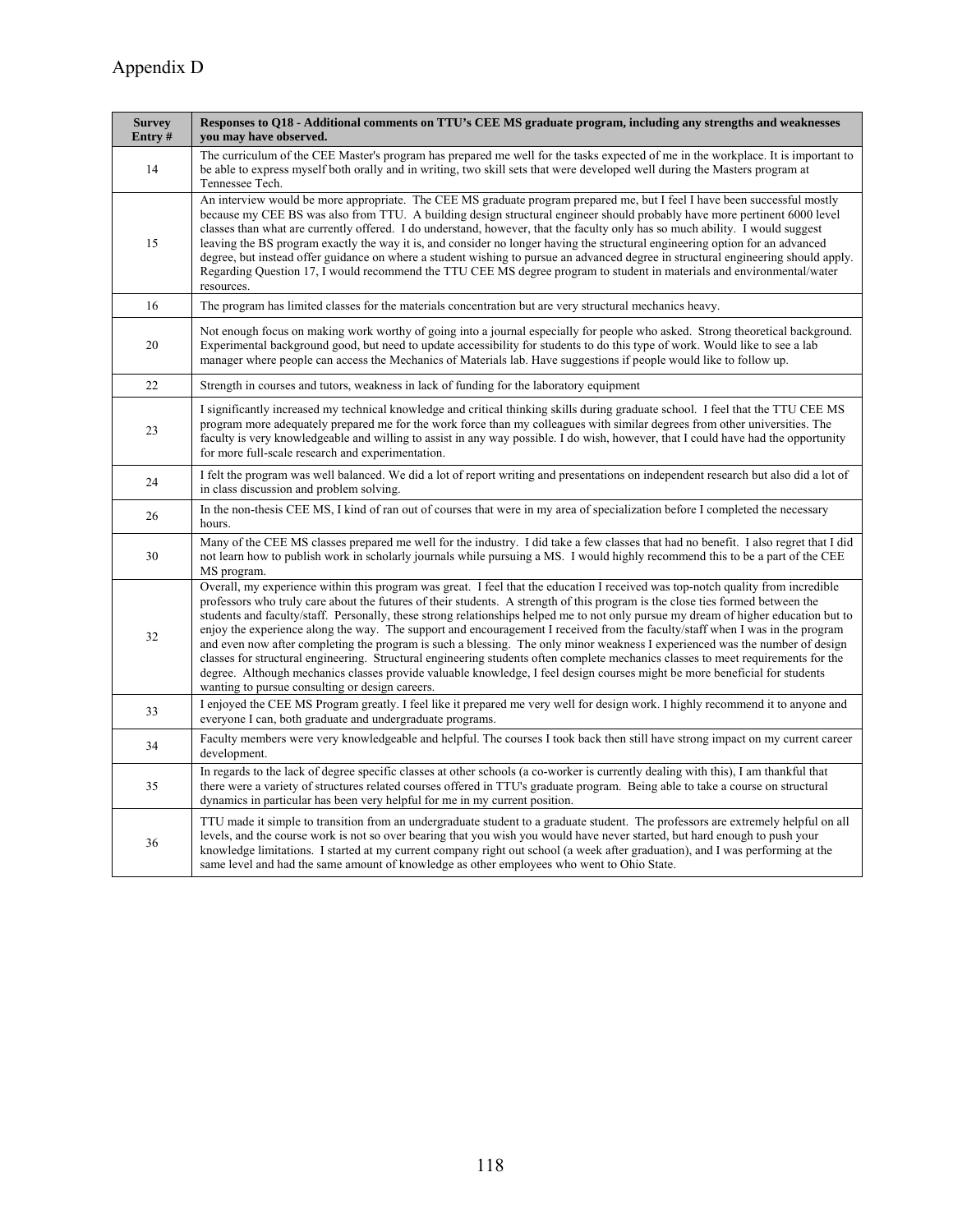| <b>Survey</b><br>Entry $#$ | 19) Were there to be one technical and/or workplace skill you wished had been a part of the CEE MS program curriculum,<br>what would it be?                                                                                                                                                                                                                                                                                                                                                                               |  |  |  |
|----------------------------|---------------------------------------------------------------------------------------------------------------------------------------------------------------------------------------------------------------------------------------------------------------------------------------------------------------------------------------------------------------------------------------------------------------------------------------------------------------------------------------------------------------------------|--|--|--|
| $\overline{2}$             | I think that oftentimes engineering curriculum focuses so much on technical expertise that other 'soft' skills get left behind. In the<br>workplace, so much of one's technical job responsibilities are learned on the job, but I feel like having some sort of project/team<br>management class or maybe even just a project could have been helpful. Although it wasn't the case for my particular experience<br>in graduate school, I know many MS students who could have benefited from a technical writing course. |  |  |  |
| 6                          | I would have liked to learn more regarding safety, such as using the MUTCD and the Highway Safety Manual (HSM) for class<br>projects (i.e., crash modification factors, crash rates, etc.). This is the only material I use on the job that I didn't learn in TTU's<br>CEE MS (or BS) program.                                                                                                                                                                                                                            |  |  |  |
| $\tau$                     | Exposure to practical experience.                                                                                                                                                                                                                                                                                                                                                                                                                                                                                         |  |  |  |
| 12                         | I wish I had obtained a better understanding of civil plans at school. I think it would be helpful to have a plan reading/design<br>course available to the students.                                                                                                                                                                                                                                                                                                                                                     |  |  |  |
| 13                         | <b>Sustainability Studies</b>                                                                                                                                                                                                                                                                                                                                                                                                                                                                                             |  |  |  |
|                            | Obviously only so much is possible, but consider the following list of courses for building design engineers only.<br>- ASCE 7 (Loads)<br>- CAD/Revit Modeling (Primary and Advanced Courses)                                                                                                                                                                                                                                                                                                                             |  |  |  |
| 15                         | - Light -frame Design (Timber/CFS)<br>- Foundation Design (beyond what is covered in the geotechnical course for BS)<br>- Steel Building Design (Complete)<br>- Concrete Building Design (Complete)                                                                                                                                                                                                                                                                                                                       |  |  |  |
|                            | I'm not sure you can find these courses in any program, but looking back, these all would have been very beneficial to my career.                                                                                                                                                                                                                                                                                                                                                                                         |  |  |  |
|                            | You could take my MS degree for example using the non-thesis track and replace all but my fast-track courses (Adv. Steel and<br>Adv. Concrete) and Structural Dynamics, and this would be a degree.                                                                                                                                                                                                                                                                                                                       |  |  |  |
|                            | If the courses offered as dual BS/MS had already been take prior to MS, there are still other great classes to choose from including<br>forensic engineering and theory of elasticity that could help a structural engineering student, just to name a few.                                                                                                                                                                                                                                                               |  |  |  |
| 16                         | <b>ACI</b> certifications                                                                                                                                                                                                                                                                                                                                                                                                                                                                                                 |  |  |  |
| 19                         | It would have been nice to be able to observe my field of study in the real world environment; such as, what do engineers do Day-<br>to-day for the different disciplines of structures, materials, or traffic engineering. That could have helped my choice as to where I<br>wanted to apply for internships and jobs.                                                                                                                                                                                                   |  |  |  |
| 20                         | Technical writing course or English department available for this type of help.                                                                                                                                                                                                                                                                                                                                                                                                                                           |  |  |  |
| 22                         | Bring attention to decentralized wastewater treatment technologies and areas<br>Emphasize on process controls and latest software used in the industry                                                                                                                                                                                                                                                                                                                                                                    |  |  |  |
| 23                         | Wind load provisions of ASCE 7; Code requirements for analysis and design/detailing of lateral force resisting systems (ordinary,<br>intermediate, and special braced and moment frames and shear walls)                                                                                                                                                                                                                                                                                                                  |  |  |  |
| 26                         | More communication skills building for the non-thesis CEE MS (presentations, etc)                                                                                                                                                                                                                                                                                                                                                                                                                                         |  |  |  |
| 30                         | I wish I would have learned how to publish work in scholarly journals.                                                                                                                                                                                                                                                                                                                                                                                                                                                    |  |  |  |
| 31                         | A class involving use of a load code particularly ASCE 7.                                                                                                                                                                                                                                                                                                                                                                                                                                                                 |  |  |  |
| 32                         | I think it could be possible to teach an entire course on structural design loads. Many loads are seen regularly throughout the<br>curriculum such as dead and live loads. However, many others (wind, rain, blast, etc.) slip between classes and are rarely<br>mentioned. I think it would be beneficial to have a basic understanding of these loads and how to design for them in multiple<br>scenarios according to governing design codes.                                                                          |  |  |  |
| 33                         | I could say an advanced diaphragm class for structural engineering. That was one area I was not very familiar with out of the<br>program, but it prepared me well enough that I was able to learn it quickly.                                                                                                                                                                                                                                                                                                             |  |  |  |
| 35                         | I would encourage the continuation of teaching future engineers the skills they need to use modeling and analysis software, even if<br>it is only done as a small portion of another class. The program in particular is not as important, as I personally use more than 5<br>consistently. A good foundation in basic modeling skills and proper interpretation of output are as vital to structural engineers as a<br>knowledge of our codes.                                                                           |  |  |  |
| 36                         | More actual design courses. Most of the courses available were theory based.                                                                                                                                                                                                                                                                                                                                                                                                                                              |  |  |  |

# **Table D-5. Survey responses to Question 19**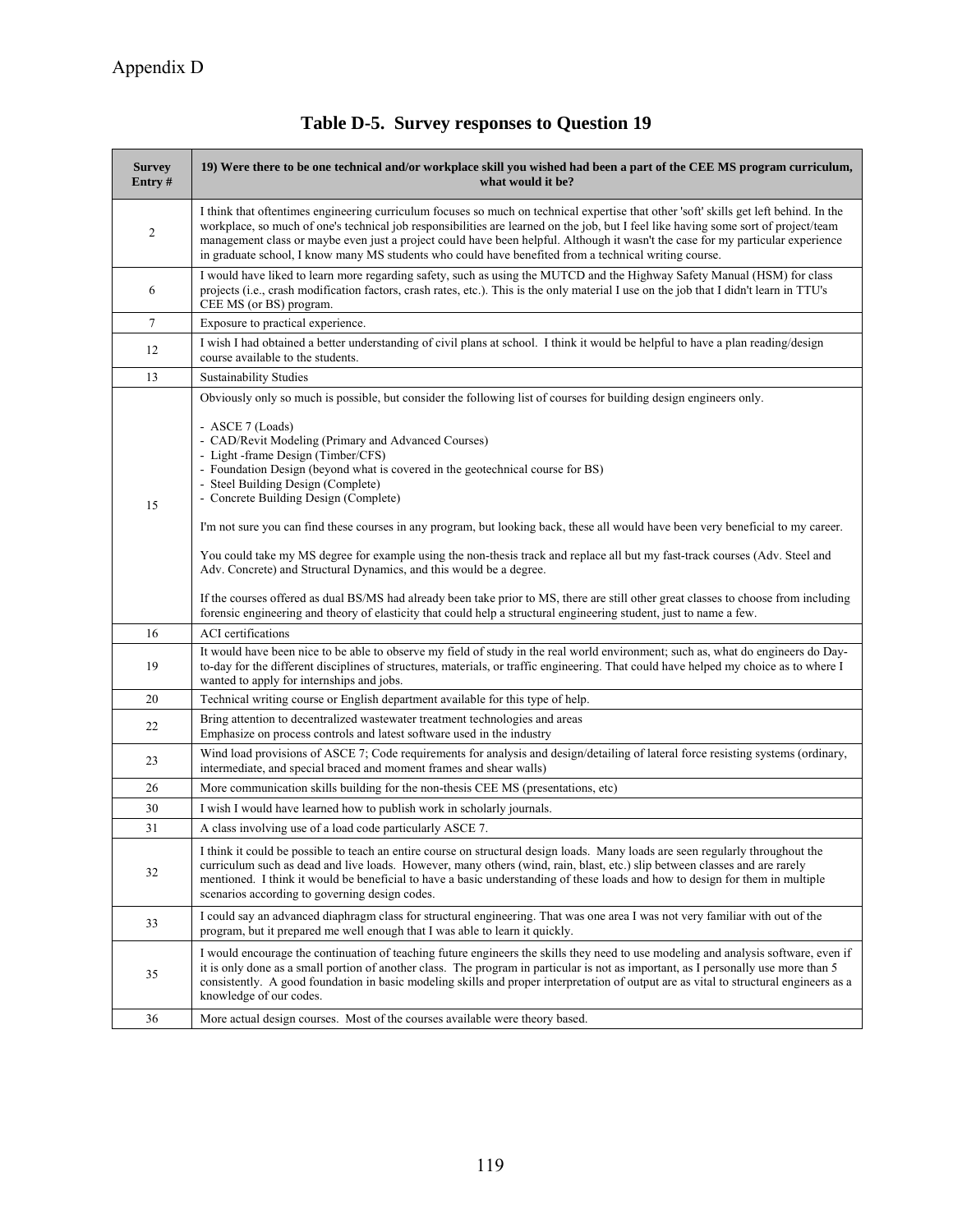# **Employer Survey**

The employers of MS graduates from the self-study period were also contacted and asked to fill out an electronic survey. The employers were asked to respond to the following questions or statements:

- 1. First and last name
- 2. Name of Institution/Company where employee with a MS degree in Civil and Environmental Engineering (CEE) from Tennessee Tech University (TTU) is employed or enrolled
- 3. How many years has the employee been in your institution/company
- 4. What is the job description of the employee?
- 5. The employee has successfully demonstrated technical competence in the planning and/or design/operation of civil engineering infrastructure and environmental processes (or relevant protocols).
- 6. The employee presents technical material well at meetings with other staff and with clients.
- 7. The employee periodically presents work at professional meetings or periodically publishes work in scholarly journals.
- 8. The employee is trusted with undertaking civil and environmental engineering analysis independently.
- 9. The employee works well within a team setting to develop civil and environmental engineering solutions.
- 10. The employee (CEE MS graduate) has successfully undertaken further advanced study at the doctoral level in civil engineering or a related area.
- 11. The employee has demonstrated a sustained level of productivity since graduation with an MS degree.
- 12. Based on your experience with the employee with a MS degree in CEE from TTU, would you employ another graduate of the program in future?
- 13. Please state technical and workplace skills that your Institution/Company desires to see in TTU MS degree graduates in CEE right after their graduation that could be incorporated into the curriculum.

Six employers responded within the survey period. Their responses are summarized in the following tables.

- Details about the employer respondent firms and employees Table D.6
- Responses to Questions 5 to  $12 \text{Table D.7}$
- Responses to Questions 13 Table D.8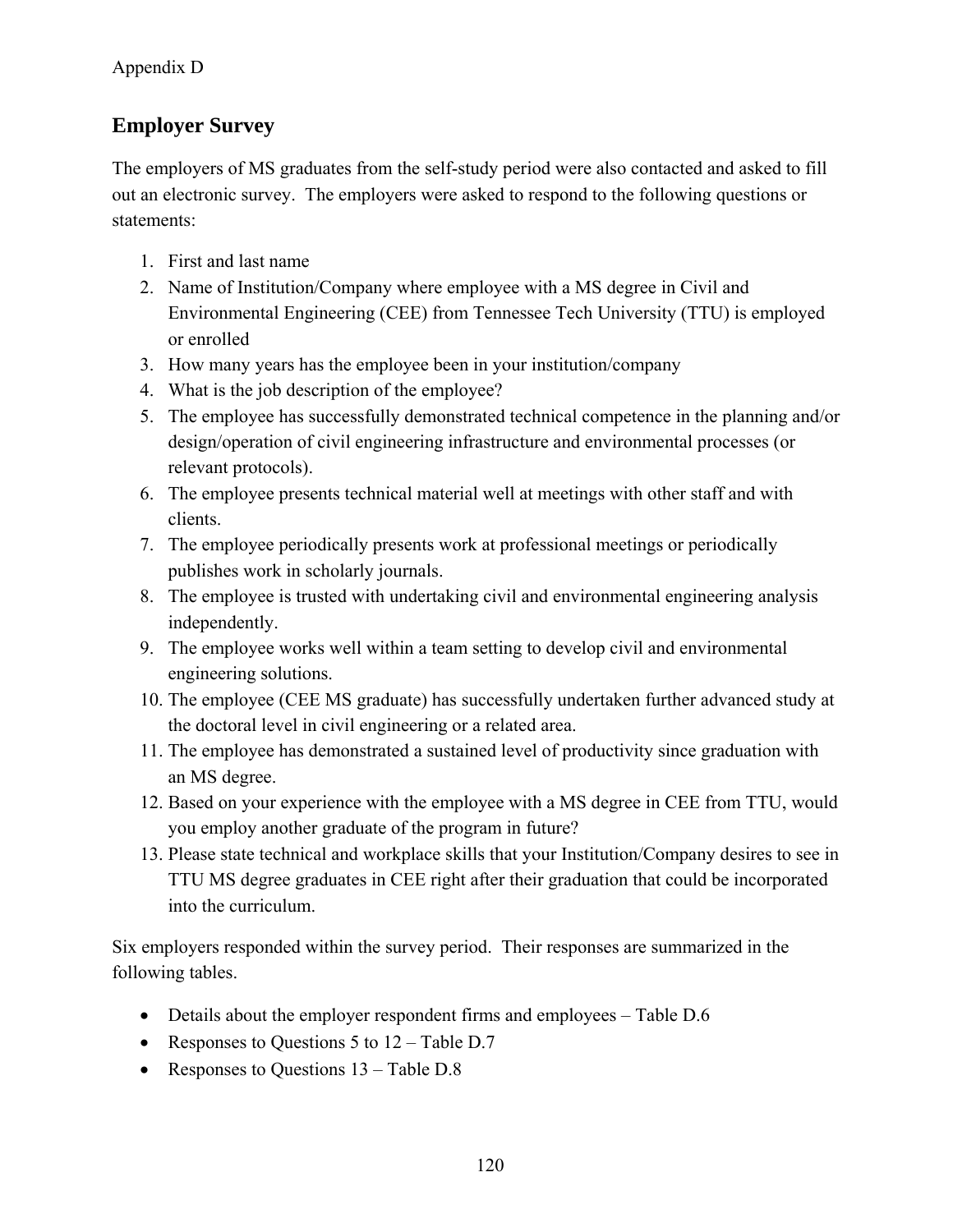| <b>Survey</b><br>Entry# | <b>Institution</b> /<br><b>Company Name</b> | Number of years the employee has been in your<br>institution company | Job description of employee                                                                                                                                                                    |
|-------------------------|---------------------------------------------|----------------------------------------------------------------------|------------------------------------------------------------------------------------------------------------------------------------------------------------------------------------------------|
|                         | <b>Strand Associates</b>                    |                                                                      | Project Engineer                                                                                                                                                                               |
|                         | <b>TDOT</b>                                 | 0.5                                                                  | To assist in Preliminary Engineering design and cost estimates. To assist in traffic analysis, Road Safety<br>Audits, and technical report writing.                                            |
|                         | Structural Design<br>Group                  |                                                                      | Structural Engineer                                                                                                                                                                            |
|                         | KCI Technologies,<br>Inc.                   |                                                                      | Professional Engineer - Possesses knowledge, skills, and expertise in providing traffic engineering and<br>transportation planning services to a variety of clients (both public and private). |
|                         | <b>TDOT</b>                                 | 0.5                                                                  | <b>Transportation Project Specialist</b>                                                                                                                                                       |
| <sub>6</sub>            | <b>TDOT</b>                                 |                                                                      | TPS - Supervisor                                                                                                                                                                               |

# **Table D-6. Employer Survey Responses to Questions 2 to 4**

**Table D-7. Employer Survey Responses to Questions 5 to 12** 

|                             |                                                                                                  | <b>Based on your experience</b>                            |                                                                             |                                                                             |                                                     |                                                      |                                                                                                                                    |
|-----------------------------|--------------------------------------------------------------------------------------------------|------------------------------------------------------------|-----------------------------------------------------------------------------|-----------------------------------------------------------------------------|-----------------------------------------------------|------------------------------------------------------|------------------------------------------------------------------------------------------------------------------------------------|
| <b>Survey</b><br>Entry<br># | <b>Technical</b><br>competence in<br>planning and/or<br>design/operation of<br>civil engineering | <b>Presents technical</b><br>material well at<br>meetings. | <b>Periodically presents</b><br>at professional<br>meetings or<br>publishes | <b>Trusted with</b><br>undertaking<br>engineering analysis<br>independently | <b>Successfully</b><br>undertaken doctoral<br>study | Demonstrated a<br>sustained level of<br>productivity | with the employee with a<br>MS degree in CEE from<br><b>TTU, would you employ</b><br>another graduate of the<br>program in future? |
|                             | Strongly Agree                                                                                   | Strongly Agree                                             | Strongly Agree                                                              | <b>Strongly Agree</b>                                                       | <b>Strongly Agree</b>                               | (no response)                                        | <b>Strongly Agree</b>                                                                                                              |
|                             | <b>Strongly Agree</b>                                                                            | <b>Strongly Agree</b>                                      | Agree                                                                       | Agree                                                                       | Strongly Agree                                      | No                                                   | <b>Strongly Agree</b>                                                                                                              |
|                             | Agree                                                                                            | Agree                                                      | Disagree                                                                    | Disagree                                                                    | Agree                                               | N <sub>0</sub>                                       | Agree                                                                                                                              |
|                             | Strongly Agree                                                                                   | Strongly Agree                                             | Strongly Agree                                                              | Strongly Agree                                                              | <b>Strongly Agree</b>                               | N <sub>0</sub>                                       | <b>Strongly Agree</b>                                                                                                              |
|                             | Strongly Agree                                                                                   | <b>Strongly Agree</b>                                      | No opinion                                                                  | Agree                                                                       | <b>Strongly Agree</b>                               | N <sub>0</sub>                                       | Strongly Agree                                                                                                                     |
| 6                           | <b>Strongly Agree</b>                                                                            | <b>Strongly Agree</b>                                      | No opinion                                                                  | <b>Strongly Agree</b>                                                       | Agree                                               | N <sub>0</sub>                                       | <b>Strongly Agree</b>                                                                                                              |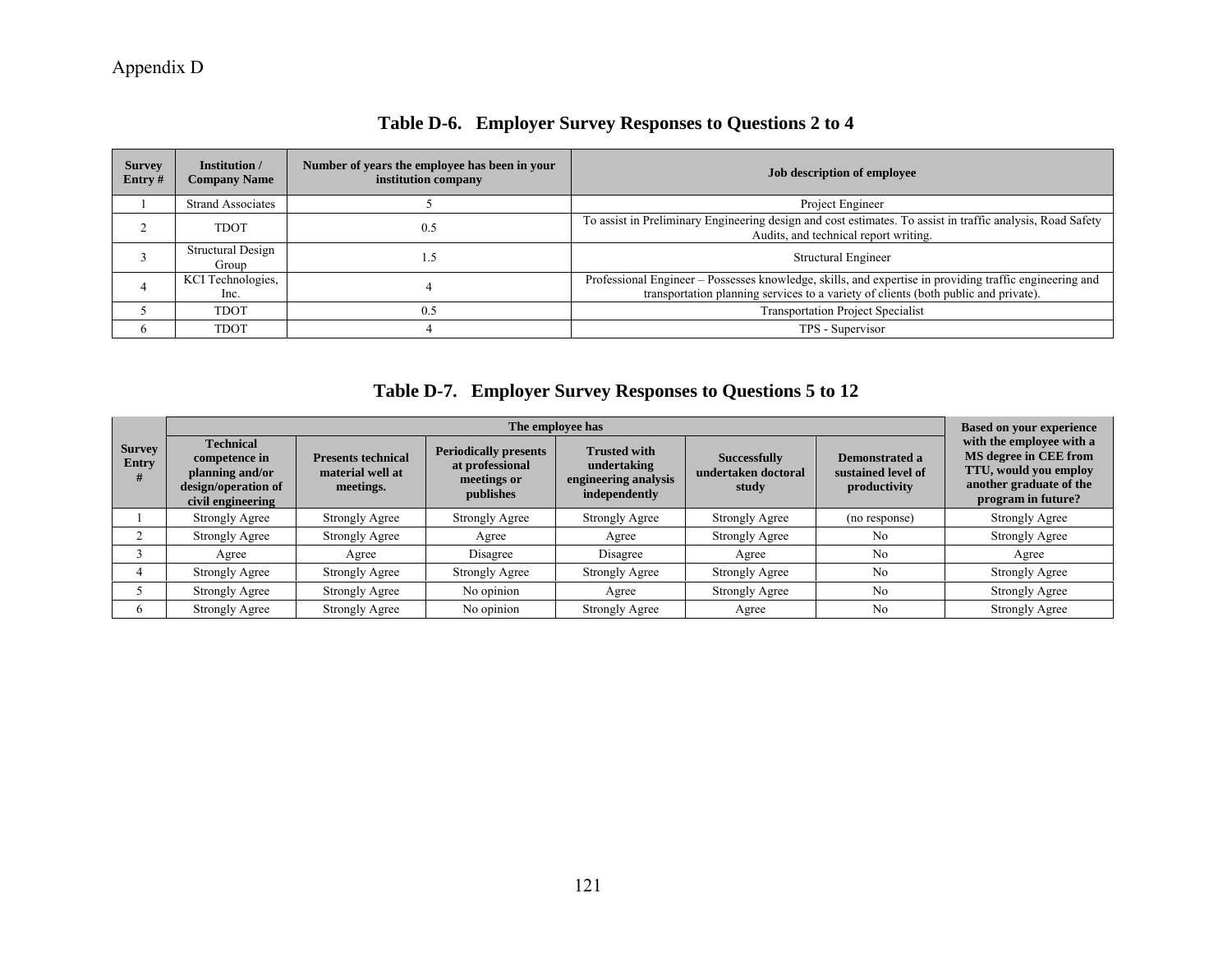| <b>Survey</b><br>Entry $#$ | Please state technical and workplace skills that your Institution/Company desires to see in TTU MS degree<br>graduates in CEE right after their graduation that could be incorporated into the curriculum.                                                                                                                                                                                                                                                                                                                                                                                                                                                                                                                                                                                                                                                                                                                                                                                                                                                                                                                                                                                                                                                                                                                                                                                                       |
|----------------------------|------------------------------------------------------------------------------------------------------------------------------------------------------------------------------------------------------------------------------------------------------------------------------------------------------------------------------------------------------------------------------------------------------------------------------------------------------------------------------------------------------------------------------------------------------------------------------------------------------------------------------------------------------------------------------------------------------------------------------------------------------------------------------------------------------------------------------------------------------------------------------------------------------------------------------------------------------------------------------------------------------------------------------------------------------------------------------------------------------------------------------------------------------------------------------------------------------------------------------------------------------------------------------------------------------------------------------------------------------------------------------------------------------------------|
| $\mathfrak{D}$             | The employee is highly skilled in traffic analysis and roadway design. The employee needs oversight when applying<br>MUTCD and Safety analysis and design. TTU needs a class that dives into the details of the Highway Safety Manual<br>and MUTCD as well as how to calculate crash rates and improve safety design concepts through crash history patterns.                                                                                                                                                                                                                                                                                                                                                                                                                                                                                                                                                                                                                                                                                                                                                                                                                                                                                                                                                                                                                                                    |
|                            | I believe it is extremely important that an engineering program (specifically transportation or civil) expose students to<br>the social, cultural, and political environment for which they will be working. It is no longer simply building something<br>that is technically sound. Questions of who are we building it for? What are the needs or desires for the improvement?<br>How will it be used? What is the current and future context for which we are building/designing the improvement?<br>Who will it serve? What are the negative or unintended impacts to others (and how do we mitigate them)? I am not sure<br>there is a single work or phase for this thought but it is more in the avenue of holistic or broad spectrum thinking<br>(context sensitive solutions). Additionally, I think some aspect of critical thinking. They need to ask why and<br>understand the reason for doing what they are doing rather than just doing it because they were asked to design<br>something. These comments are based on what I see for the profession as a whole. Additionally, students need to be<br>thinking about future implications (autonomous or driverless vehicles, greater use of technologies, etc.) and an aging<br>and diverse future population. These will be the future users of the designs they are solving for (ex – larger lettered<br>street signs for older drivers, etc.). |

# **Table D-8. Employer Survey Responses to Question 13**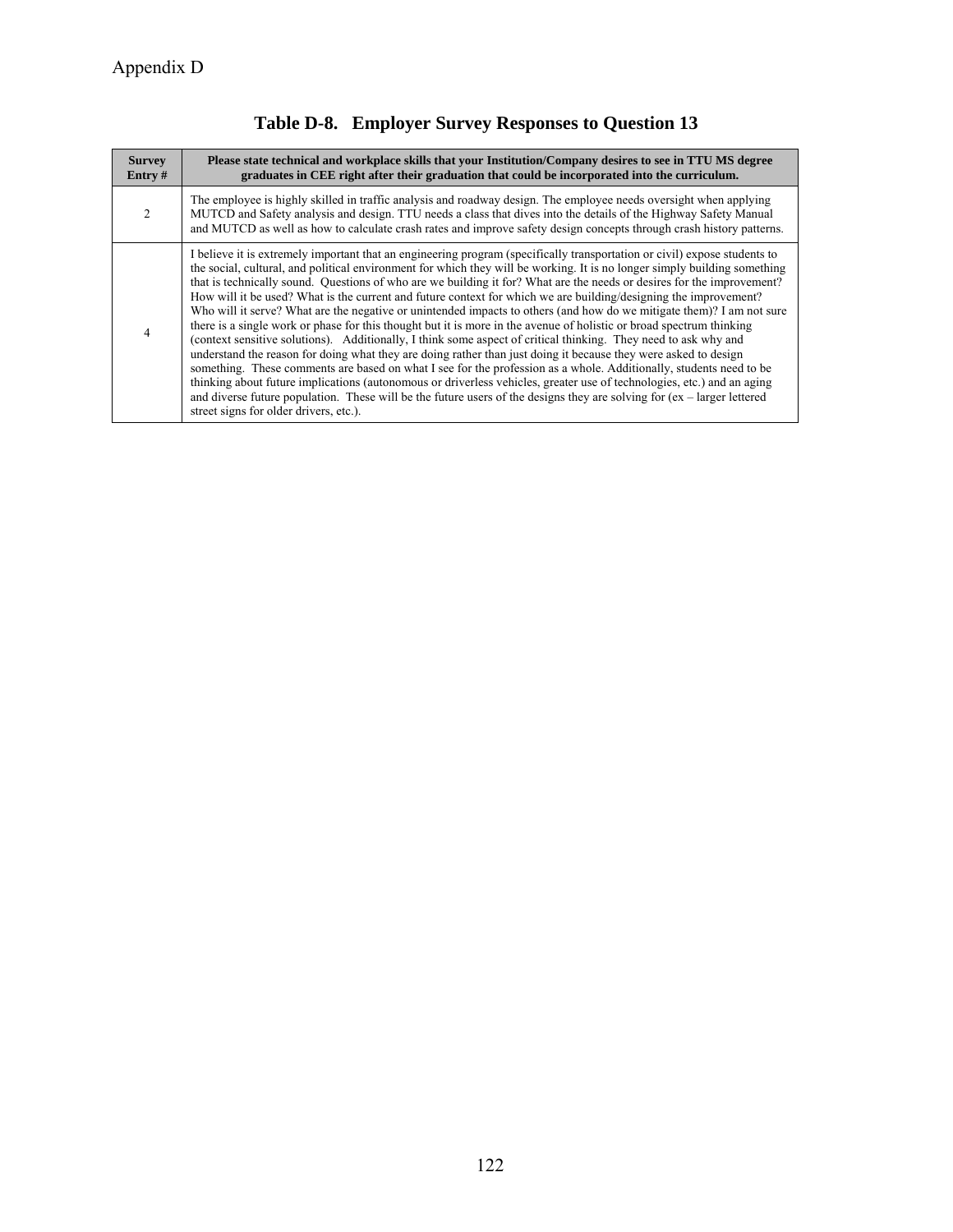# **APPENDIX E**

# **Master of Science in Civil and Environmental Engineering Oral Defense and Thesis Assessment Form**